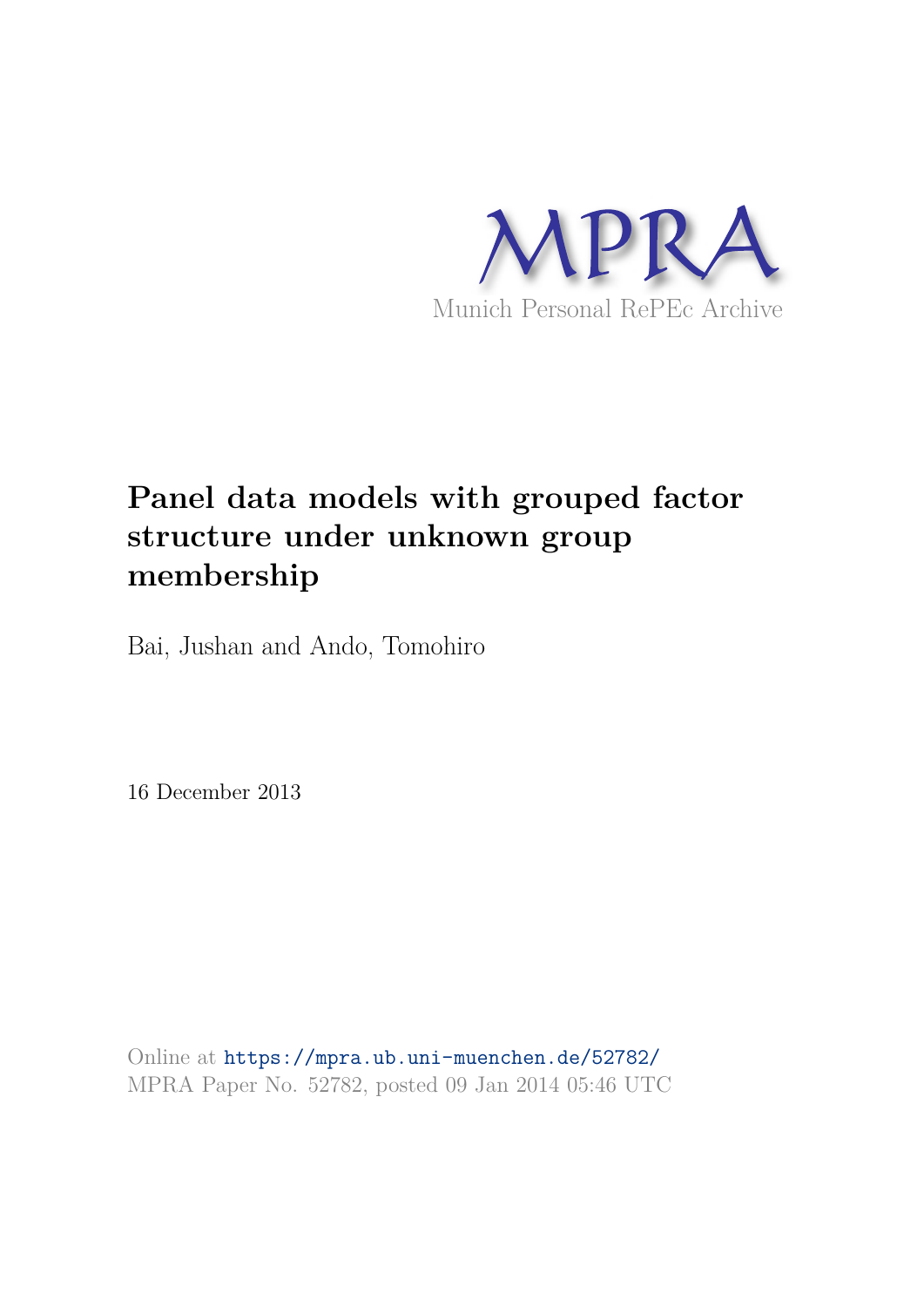# Panel data models with grouped factor structure under unknown group membership

December, 2013

Tomohiro Ando <sup>1</sup> and Jushan Bai <sup>2</sup>

#### Abstract

This paper studies panel data models with unobserved group factor structures. The group membership of each unit and the number of groups are left unspecified. The number of explanatory variables can be large. We estimate the model by minimizing the sum of least squared errors with a shrinkage penalty. The regressions coefficients can be homogeneous or group specific. The consistency and asymptotic normality of the estimator are established. We also introduce new  $C_p$ -type criteria for selecting the number of groups, the numbers of group-specific common factors and relevant regressors. Monte Carlo results show that the proposed method works well. We apply the method to the study of US mutual fund returns under homogeneous regression coefficients, and the China mainland stock market under group-specific regression coefficients.

Keywords: Clustering, penalization, lasso, SCAD, serial and cross-sectional error correlations, factor structure JEL CODES: C23, C52

<sup>&</sup>lt;sup>1</sup>The Graduate School of Business, Keio University, andoh@kbs.keio.ac.jp. Financial support from the Japan Securities Scholarship Foundation is acknowledged.

<sup>2</sup>Department of Economics, Columbia University, jb3064@columbia.edu. Financial support from the National Science Foundation (SES0962410) is acknowledged.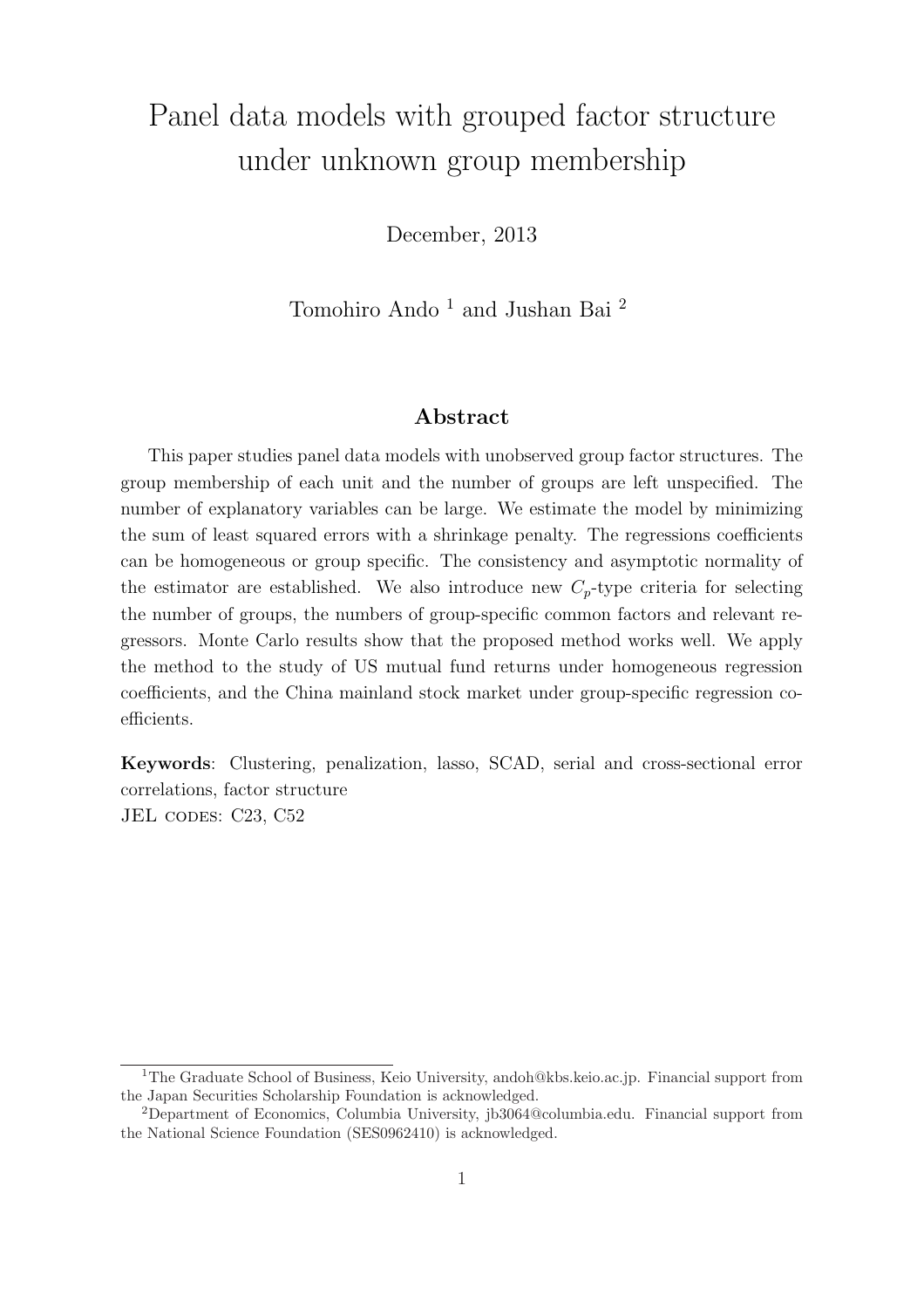# 1 Introduction

Individual heterogeneity is an important issue in panel data analysis. The degree of heterogeneity increases with larger data sets (more individuals or more time periods). The latter are increasingly available with the advancement in information technology. There are already many studies devoted to large  $N$  and large  $T$  settings, for example, Arellano and Hahn (2005), Bester and Hansen (2012), Hahn and Kuersteiner (2004), Hahn and Newey (2004), Kapetanios et al. (2011), Moon and Weidner (2009), Pesaran (2006), Pesaran and Tosetti (2011). For panel data textbooks, we refer to Arellano (2003), Baltagi (2008), Hsiao (2003), and Wooldridge (2010).

This paper considers estimation of grouped panel data models with unobserved heterogeneity, which has many attractive features. First, we allow time varying individual effects (factor error structure) as opposed to the usual individual fixed effects. Second, our method allows a large number of explanatory variables. The relevant variables are selected through a lasso approach. Third, the explanatory variables are allowed to be correlated with factors or factor loadings or both. Fourth, the group membership of each unit is unknown, and will be estimated along with other parameters of the model. Finally, the number of groups is unknown and is to be determined. There are a small number of papers that study panel data models with unobserved heterogeneity when group membership is unknown. Bonhomme and Manresa (2012), Lin and Ng (2012) and Sun (2005) investigated this challenging problem. In contrast to previous models, there is a factor structure in each group.

Bai (2009) estimated panel data models with interactive effects, permitting the predictor to be correlated with unobserved heterogeneity. Incorporating this idea, we model time-varying grouped patterns of heterogeneity in panel data by assuming a group-specific pervasive factor structure. Grouped factor structures have been considered in a number of economic studies (Moench et al. (2012), Diebold et al. (2008), Kose et al. (2008), Wang (2010), Moench and Ng (2011)).

We allow the error term to be weakly correlated across units and over time; heteroskedasticity is also allowed in both dimensions. A distinctive feature of the model is that group membership is not specified. Our method jointly estimates the optimal grouping of the N cross-sectional units, the regression coefficients and grouped patterns of heterogeneity. To improve the speed of computation, the lasso method (Tibshirani (1996)) is incorporated in the estimation algorithm. As the lasso method provides estimates of zero for redundant parameters, the computational cost is considerably lower than that of traditional variable selection methods. Although the lasso method is widely used, the shrinkage introduced by the lasso results in bias toward zero for large regression coefficients. To diminish this bias, we use the smoothly clipped absolute deviation (SCAD) penalty approach (Fan and Li (2001)).

We derive the asymptotic properties of the proposed estimator and show that the proposed estimator is consistent as  $N$  and  $T$  go to infinity simultaneously. The proof of parameter consistency with unknown group membership is enormous difficult, we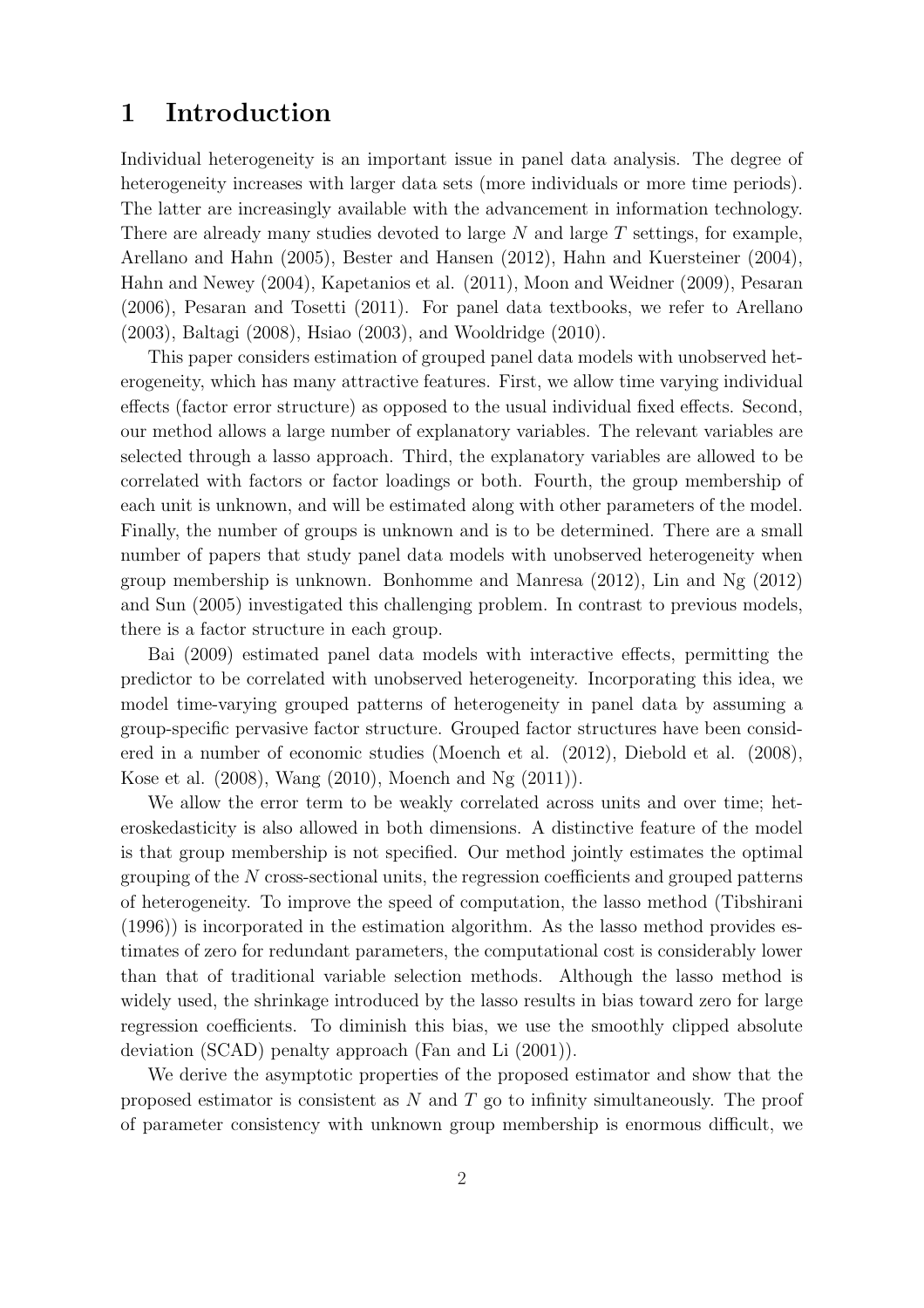provide a novel argument for consistency. Given consistency, we further establish that the proposed estimator is asymptotically equivalent to the infeasible version of the estimator in which the population groups are known. This latter result is similar to that of Bonhomme and Manresa (2012), who deal with special known loadings (0 or 1 values). We also develop the asymptotic distribution of the proposed estimator for the regression coefficients. We show that asymptotic bias arises under interactive effects, leading to nonzero-centered limiting distributions. However, the asymptotic bias of the limiting distribution is zero for some cases, including: Case 1: where the error terms are independently, identically distributed, or Case 2: where there is an absence of serial correlation and heteroskedasticity and where  $T/N \to 0$   $(N, T \to \infty)$ , and Case 3: where there is an absence of cross-sectional correlation and heteroskedasticity and where  $N/T \to 0$   $(N, T \to \infty)$ . In such cases, there is no need to perform higher-order bias correction.

In panel data modeling, an important issue is the selection of a proper model from among many candidates or, equivalently, determination of the number of group-specific pervasive factors, determination of the magnitude of the regularization parameter for implementing the SCAD approach (to be introduced), and determination of the number of groups. We develop a new  $C_p$ -type criteria for selecting a proper model from a predictive perspective. Specifically, the panel data model is evaluated from a predictive point of view, and we propose an estimator of the expected mean squared error (MSE). The criterion is developed by correcting the asymptotic bias in the MSE as an estimate of the expected MSE. To prove the consistency of the selection of the number of groupspecific pervasive factors, we extend the analysis of Bai (2009). There exist several references concerning model selection of panel data models with factor structures. Ando and Tsay (2013) investigated the model selection problem for large panel data models with the interactive fixed effects of Bai  $(2009)$ , where the slope coefficients are common to each unit. Ando and Bai (2013) studied the panel data model selection problem under heterogeneous slopes and hierarchical factor error structures. These results are for panel data models where group membership is known. Therefore, our problem is different, as we need to further develop the criterion for selecting the number of groups.

Panel data models with homogeneous regression coefficients between the groups involve parsimonious specifications that may be suitable for some applications. However, there is evidence that homogeneity of the parameters is rejected (see for example Hsiao and Tahmiscioglu (1997), Lin and Ng (2012)). To deal with the presence of unobserved heterogeneity, we therefore extend the proposed model to the flexible yet parsimonious approach. This approach delivers estimates of group-specific regression parameters, together with interpretable estimates of unit-specific time patterns and group membership. After we describe the model estimation procedure, the consistency and asymptotic distribution of the proposed estimator are established. To determine the number of group-specific pervasive factors, the magnitude of the regularization parameter and the number of groups, we again develop a new  $C_p$ -type criterion for selecting these quantities. The proposed panel data modeling procedures under ho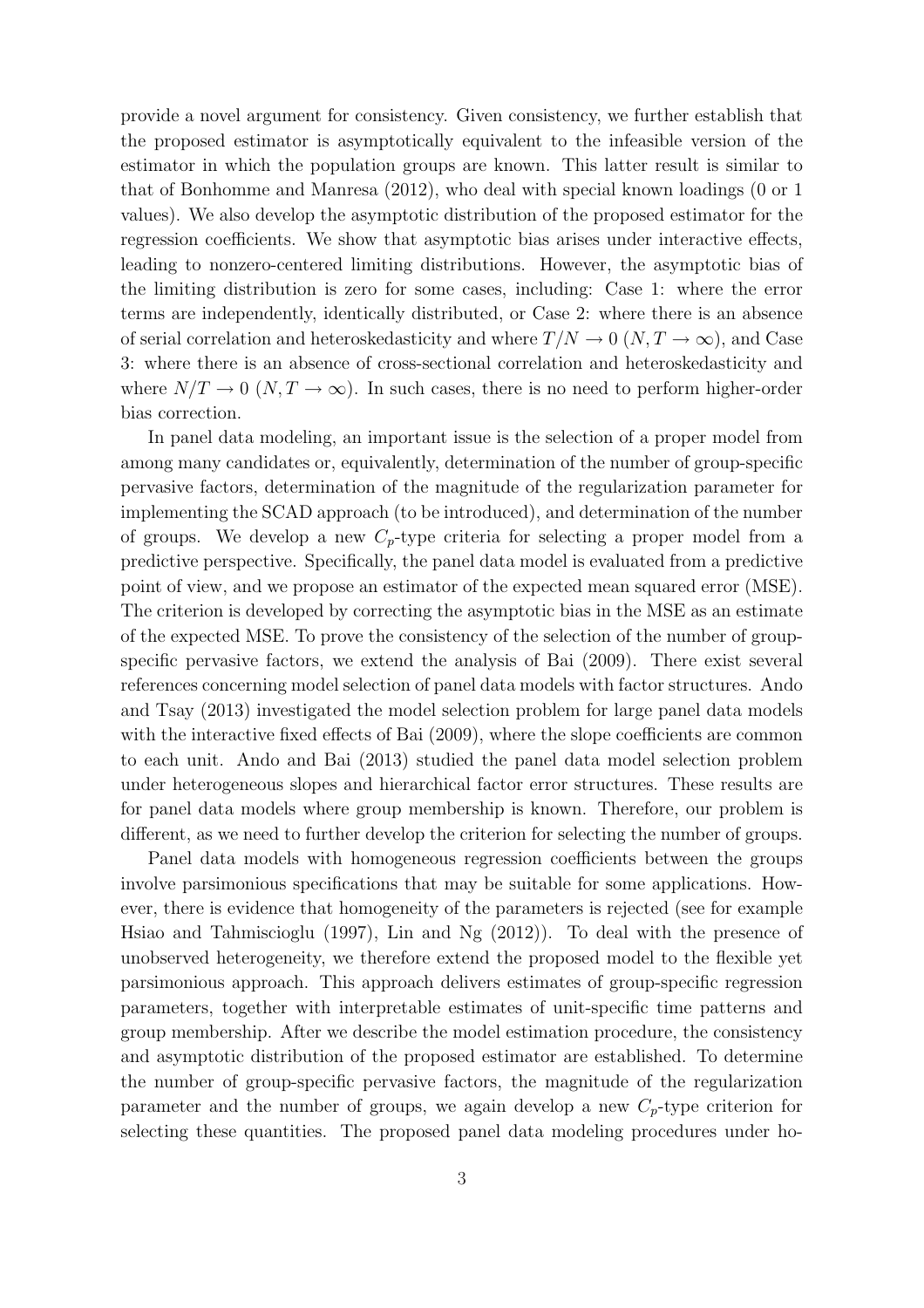mogeneous regression coefficients are applied to the analysis of the US mutual fund styles. It is common that the financial institutions manage clients' assets according to the investment style that defines the nature of the fund. We aim at grouping mutual funds and identifying their styles by analyzing the time series of past returns of individual mutual funds. The proposed panel data modeling procedures under heterogeneous regression coefficients are applied to the analysis of the two Chinese mainland stock markets, the Shanghai and Shenzhen stock exchanges. We address the following questions. How many groups exist in the stock markets in mainland China? How many group-specific pervasive factors exist in the stock markets in mainland China? What type of observable risk factors explains the stocks in each group? Furthermore, how can the unobservable factors be understood in terms of observable variables in the economy? A number of interesting findings are reported.

The remainder of this paper is organized as follows. Section 2 describes the model assumptions and Section 3 develops the estimation procedure. Section 4 investigates the consistency of the proposed estimator. Its asymptotic behaviors are also investigated. Section 5 develops the model selection criterion from a predictive point of view. Section 6 reports the results of a Monte Carlo analysis. The Monte Carlo simulations confirm that the proposed criterion performs well. Applications to US mutual fund data are described in Section 7. Section 8 extends the developed results to the panel data models with heterogeneous regression coefficients. Section 9 applies the procedure to the analysis of Chinese mainland stock markets. Concluding remarks are provided in Section 10.

**Notation.** Let  $||A|| = [tr(A'A)]^{1/2}$  be the norm of matrix A, where "tr" denotes the trace of a square matrix. The equation  $a_n = O(b_n)$  states that the deterministic sequence  $a_n$  is at most of order  $b_n$ ,  $c_n = O_p(d_n)$  states that the random variable  $c_n$  is at most of order  $d_n$  in probability, and  $c_n = o_p(d_n)$  is of smaller order in probability. All asymptotic results are obtained under  $N, T \to \infty$ . Restrictions on the relative rates of convergence of  $N$  and  $T$  are specified in later sections.

## 2 Model

Let  $t = 1, ..., T$  be an index for time,  $i = 1, ..., N$  be an index for units. Let S be the number of groups (which is unknown and fixed), and let  $G = \{g_1, ..., g_N\}$  be any grouping of the cross-sectional units into  $S$  groups. Therefore, for each  $i$ , we have  $g_i \in \{1, ..., S\}$ . Let  $N_j$  be the number of cross-sectional units within the group j,  $j = 1, ..., S$  and thus the sum of them will equal the total number of units  $N = \sum_{j=1}^{S} N_j$ .

In this section, we assume that the response variable of the *i*-th unit, observed at time t,  $y_{it}$ , is expressed as

$$
y_{it} = \boldsymbol{x}_{it}'\boldsymbol{\beta} + \boldsymbol{f}_{g_i,t}'\boldsymbol{\lambda}_{g_i,i} + \varepsilon_{i,t}, \quad i = 1,\ldots,N, \ t = 1,\ldots,T,
$$
 (1)

where  $x_{it}$  is a  $p \times 1$  vector of observable vectors, and  $f_{g_i,t}$  is an  $r_j \times 1$  vector of unobservable group-specific pervasive factors that affect the units only in group  $g_i$ .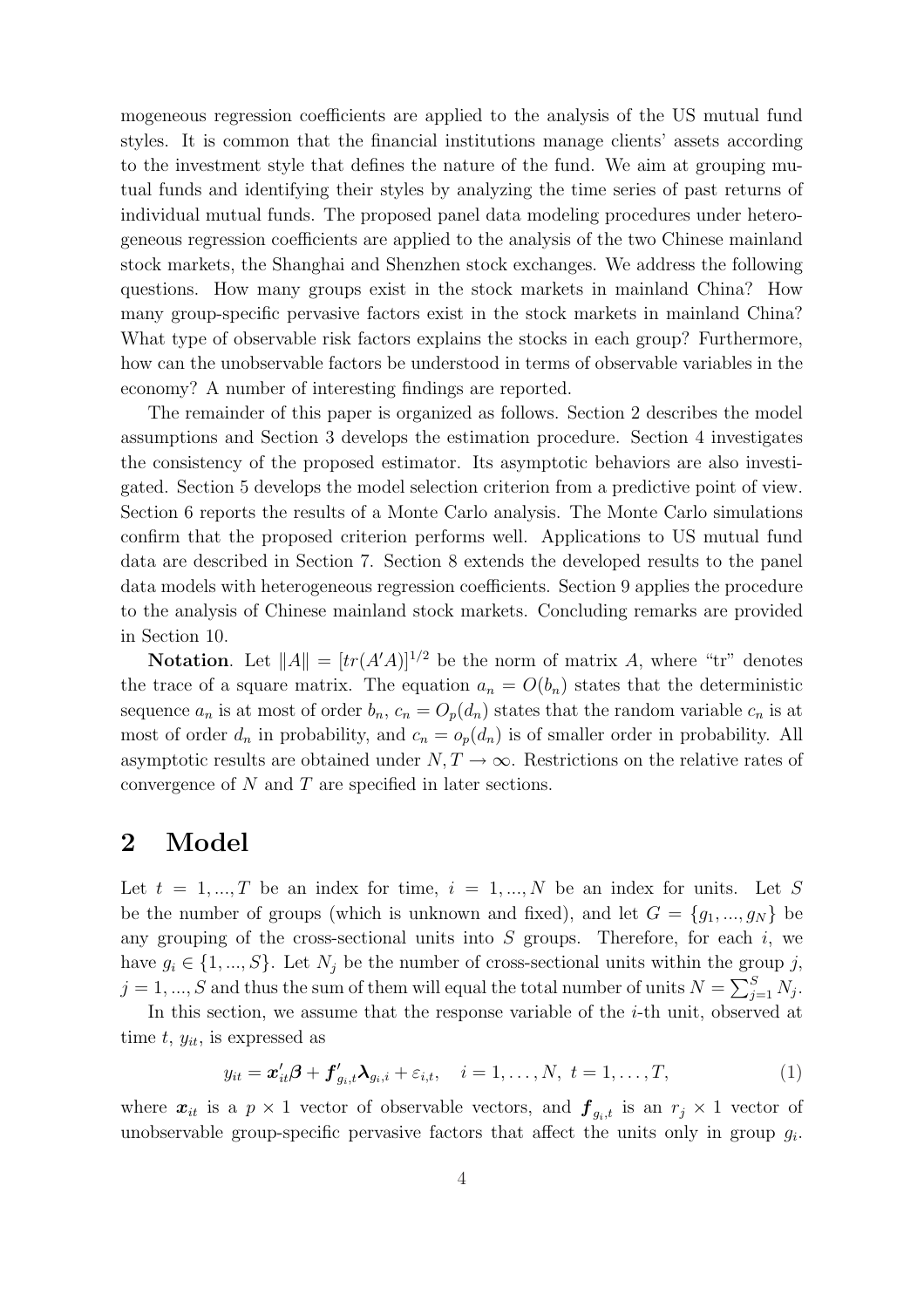The  $p \times 1$  vector  $\beta$  is the unknown regression coefficients,  $\lambda_{g_i,i}$  is the factor loadings, and  $\varepsilon_{it}$  is the unit specific error. Our approach is useful in applications where time invariance of the fixed effects is a problematic assumption. Furthermore, the factor structure has been used frequently in recent studies. In Section 8, we extend the model (1) to the heterogeneous regression coefficients, which vary over the groups.

In vector form, the model (1) can be expressed as  $y_i = X_i \beta + F_{g_i} \lambda_{g_i,i} + \varepsilon_i$ ,  $i =$  $1,\ldots, N$ , where (for  $g_i = j$ ,  $F_{g_i} = F_j$ )

$$
\boldsymbol{y}_i=\left(\begin{array}{c} y_{i1} \\ y_{i2} \\ \vdots \\ y_{iT} \end{array}\right),\; X_i=\left(\begin{array}{c} \boldsymbol{x}'_{i1} \\ \boldsymbol{x}'_{i2} \\ \vdots \\ \boldsymbol{x}'_{iT} \end{array}\right),\; F_j=\left(\begin{array}{c} \boldsymbol{f}'_{j,1} \\ \boldsymbol{f}'_{j,2} \\ \vdots \\ \boldsymbol{f}'_{j,T} \end{array}\right),\;\boldsymbol{\varepsilon}_i=\left(\begin{array}{c} \varepsilon_{i1} \\ \varepsilon_{i2} \\ \vdots \\ \varepsilon_{iT} \end{array}\right).
$$

Depending on the researcher's view, each of the unobserved heterogeneity components may be specified as a dynamic exact factor model (Geweke, 1977; Sargent and Sims, 1977), a static approximate factor model (Chamberlain and Rothschild, 1983), or a special model of the generalized dynamic factor model (Forni et al., 2000), also see, Forni and Lippi, 2001; Amengual and Watson, 2007; Hallin and Liska, 2007. Details of  $f'_{g_i,t} \lambda_{g_i,i}$  will be specified in the next section.

#### 2.1 Assumptions

We first state the assumptions and then provide comments concerning these assumptions below.

#### Assumption A: Group-specific pervasive factors

The group-specific pervasive factors satisfy  $E\|\mathbf{f}_{j,t}\|^4 < \infty$   $j = 1, ..., S$ . Furthermore,

$$
T^{-1}\sum_{t=1}^T \boldsymbol{f}_{j,t}\boldsymbol{f}_{j,t'} \to \Sigma_{F_j} \quad \text{as} \quad T \to \infty,
$$

where  $\Sigma_{F_j}$  is an  $r_j \times r_j$  positive definite matrix. Although correlations between  $\boldsymbol{f}_{j,t}$ and  $f_{k,t}$  ( $j \neq k$ ) are allowed, they are not correlated perfectly.

#### Assumption B: Factor loadings

- (B1): The factor loading matrix for the group-specific pervasive factors  $\Lambda_j = [\lambda_{j,1}, \ldots, \lambda_{j,N_j}]'$ satisfies  $E\|\lambda_{j,i}^4\| < \infty$  and  $\|N_j^{-1}\Lambda_j'\Lambda_j - \Sigma_{\Lambda_j}\| \to 0$  as  $N_j \to \infty$ , where  $\Sigma_{\Lambda_j}$  is an  $r_j \times r_j$  positive definite matrix,  $j = 1, ..., S$ . We also assume that  $\|\lambda_{j,i}\| > 0$ .
- (B2): For each i and j,  $f'_{j,t}\lambda_{j,i}$  is strongly mixing processes with mixing coefficients that satisfy  $r(t) \leq \exp(-a_1 t^{b_1})$  and with tail probability  $P(|f'_{j,t} \lambda_{j,i}| > z) \leq$  $\exp\{1 - (z/b_2)^{a_2}\}\$ , where  $a_1, a_2, b_1$  and  $b_2$  are positive constants.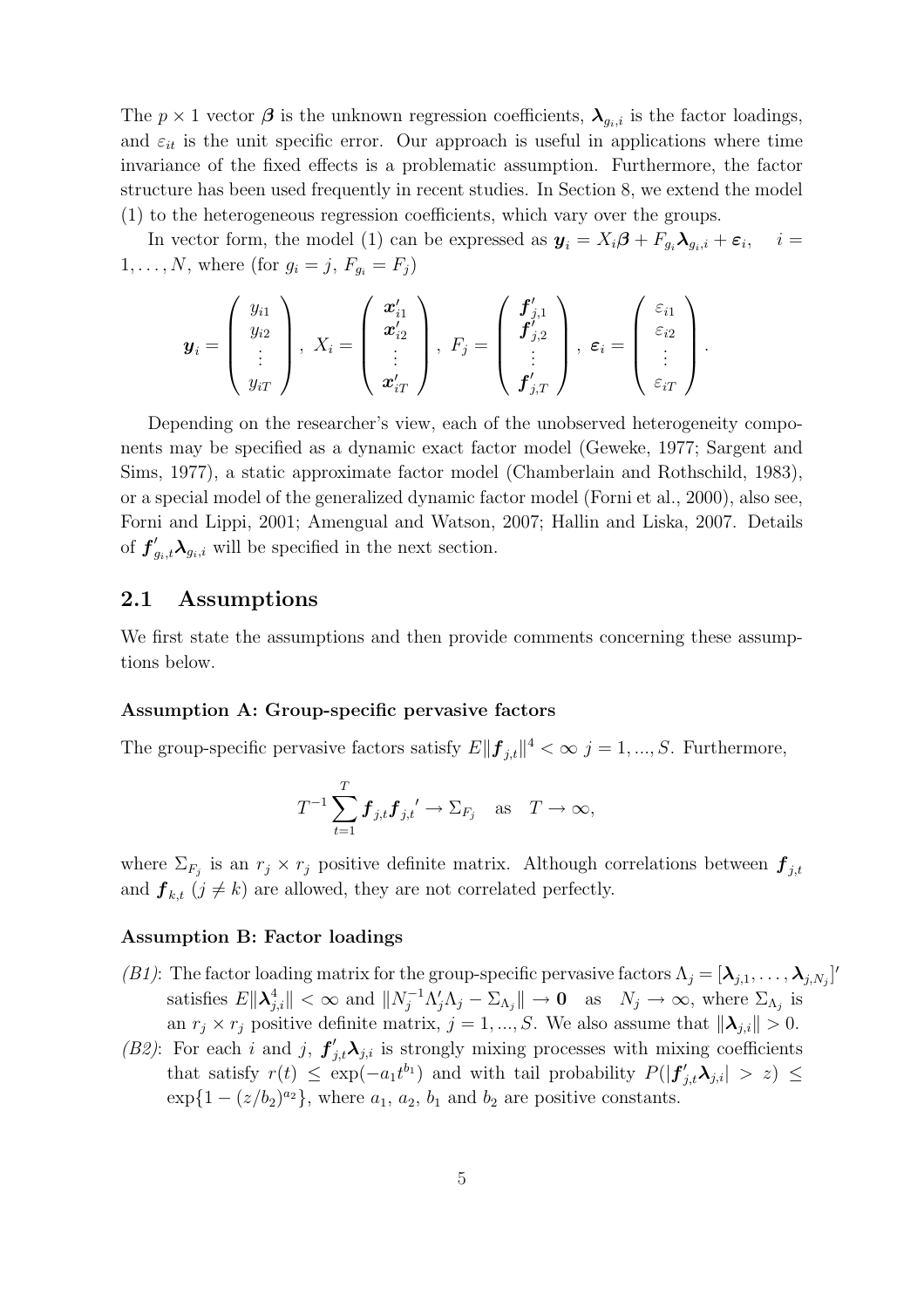#### Assumption C: Error terms

The error terms  $\varepsilon_t$  of the model in (1) have zero mean, but may have cross-sectional dependence and heteroskedasticity. Furthermore, there exists a positive constant  $C$  <  $\infty$  such that for all N and T,

- (C1):  $E[\varepsilon_{it}] = 0$  for all i and t;
- (C2):  $E[\varepsilon_{it}\varepsilon_{js}] = \tau_{ij,ts}$  with  $|\tau_{ij,ts}| \leq |\tau_{ij}|$  for some  $\tau_{ij}$  for all  $(t, s)$ , and  $N^{-1} \sum_{i,j=1}^{N} |\tau_{ij}| <$ C; and  $|\tau_{ij,ts}| \le |\eta_{ts}|$  for some  $\eta_{ts}$  for all  $(i, j)$ , and  $T^{-1} \sum_{t,s=1}^{N} |\eta_{ts}| < C$ . In addition,  $(TN)^{-1} \sum_{i,j,t,s=1} |\tau_{ij,ts}| < C.$
- (C3): For every  $(s, t)$ ,  $E[|N^{-1/2} \sum_{i=1}^{N} (\varepsilon_{is} \varepsilon_{it} E[\varepsilon_{is} \varepsilon_{it}])|^4] < C$ .
- $(C_4)$ :  $T^{-2}N^{-1}\sum_{t,s,u,v}\sum_{i,j}|\text{cov}(\varepsilon_{is}\varepsilon_{it},\varepsilon_{js}\varepsilon_{jt})| < C$  and  $T^{-1}N^{-2}\sum_{t,s}\sum_{i,j,k,l}|\text{cov}(\varepsilon_{it}\varepsilon_{jt},\varepsilon_{ks}\varepsilon_{lt})| <$  $C$ .
- (C5): For all i,  $\varepsilon_{it}$  is strongly mixing processes with mixing coefficients that satisfy  $r(t) \le \exp(-a_1 t^{b_1})$  and with tail probability  $P(|\varepsilon_{it}| > z) \le \exp\{1 - (z/b_2)^{a_2}\},$ where  $a_1$ ,  $a_2$ ,  $b_1$  and  $b_2$  are positive constants.
- (C6):  $\varepsilon_{it}$  is independent of  $\mathbf{x}_{js}$ ,  $\lambda_{j,i}$  and  $\mathbf{f}_{j,s}$  for all  $i, j, t, s$ .

#### Assumption D: Observable predictors

(D1): Define  $D_j = \frac{1}{N'}$  $\frac{1}{NT} \sum_{i:g_i=j} X'_i M_{F_j} X_i, E_j = \text{diag}\{E_{j1},...,E_{jS}\}, L_j = (L'_{j1},...,L'_{jS})',$ where  $E_{jk}$ , and  $L_{jk}$  are  $E_{jk} = \frac{1}{N}$  $\frac{1}{N}\sum_{i; g_i=j, g_i^0=k}(\boldsymbol{\lambda}_{k,i}^0\boldsymbol{\lambda}_{k}^0$  $_{k,i}$  $(y) \otimes I_T, L_{jk} = \sum_{i; g_i = j, g_i^0 = k}$  $\frac{1}{NT}\boldsymbol{\lambda}_{k,i}^0\otimes$  $M_{F_j} X_i$  with  $g_i^0$  denoting the true membership and  $\lambda_{k,i}^0$  the true factor loadings. Let  $A = \{F_j : F'_j F_j / T = I, j = 1, ..., S\}$ . We assume the matrix

$$
\sum_{j=1}^{S} (D_j - L'_j E_j^- L_j)
$$

is positive definite for all  $(F_1,...,F_S) \in A$  and for all groupings with a positive fraction of membership for each group (Assumption E below), where  $E_i^ _j^-$  is a generalized inverse of  $E_j$ . Note that if some components of  $E_j$  are zero, then the corresponding components of  $L_j$  are also zero so that  $L'_j E_j^{-1} L_j$  is well defined. Further comments on this assumption is given below.

(D2): The vector of predictor  $x_{it}$  satisfies  $\max_{1 \leq i \leq N} T^{-1} ||X_i||^2 = O_p(N^{\alpha})$  with  $\alpha < 1/8$ . We also assume  $N/T^2 \rightarrow 0$ .

#### Assumption E: Number of units in each group

All units are divided into a finite number of groups  $S$ , each of them containing  $N_j$  units such that  $0 < \underline{a} < N_j/N < \overline{a} < 1$ , which implies that the number of units in the  $S_j$ -th group increases as the total number of units  $N$  grows.

Some comments on the assumptions are in order. Assumptions A and B imply the existence of  $r_i$  group-specific pervasive factors,  $j = 1, ..., S$ . Assumption C imposes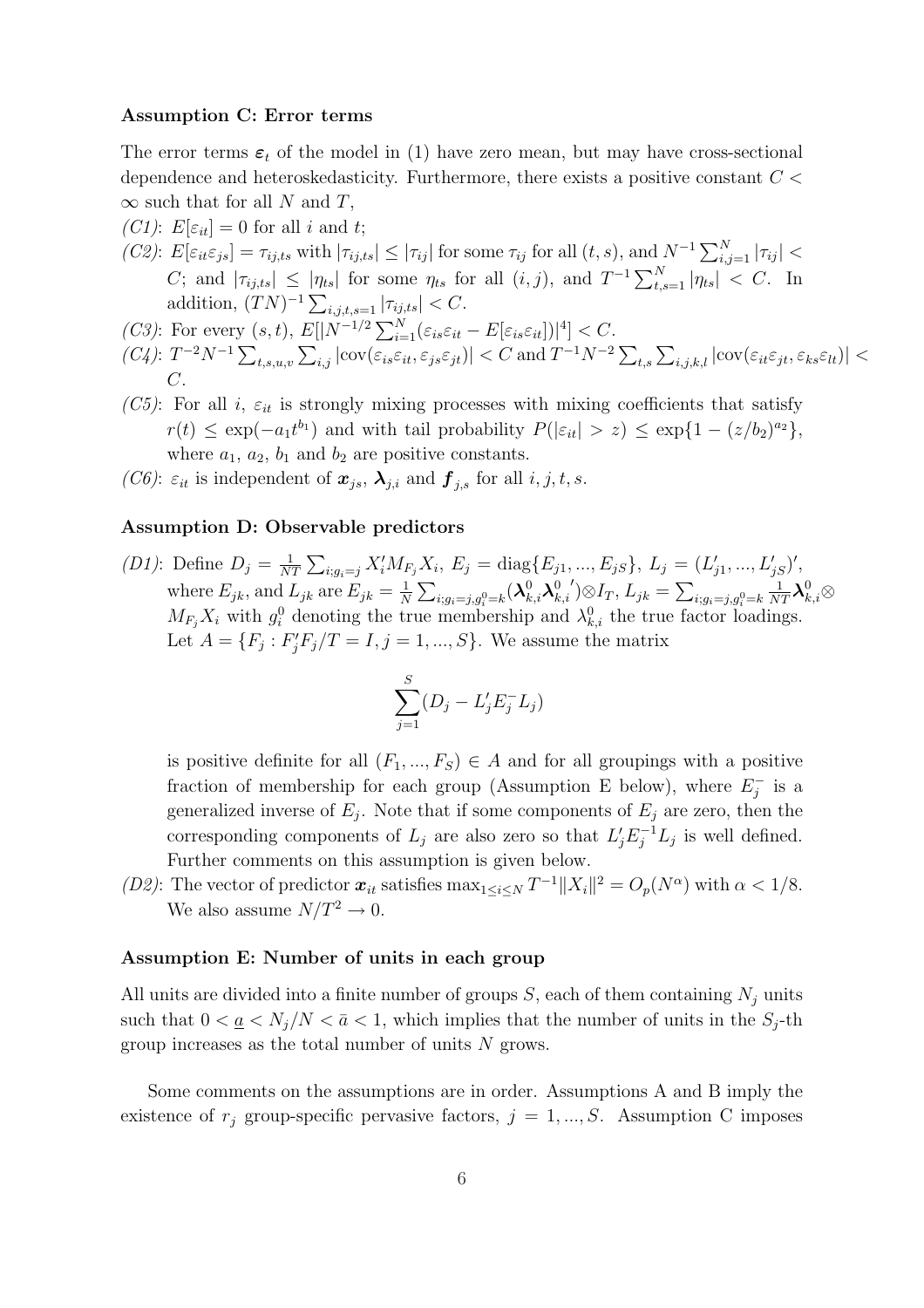weak serial and cross-sectional correlations on  $\varepsilon_{it}$ . Heteroskedasticity is allowed. These assumptions are made in Bai (2009) except C5. Assumption C5 assumes that the error term is strongly mixing with a faster than polynomial decay rate and restricts the tail property. This condition is used to bound misclassification probabilities, and is used in Bonhomme and Manresa (2012).

Assumption D1 is similar to a condition used in Bai (2009), where only a single group exists. The assumption is used for proof of consistency. Assumption D1 is analogous to the full rank condition in standard linear regression models, but it is stronger than that due to the unobservableness of factors and the membership groupings. An alternative and weaker assumption is that  $\sum_{j=1}^{S} (D_j - L_j E^{-} L_j)$  is positive definite when evaluated at the true factors and true groupings. This will correspond to the usual full rank condition. This alternative assumption is discussed in Bai (2009) and is also used by Ando and Bai (2013), in which group memberships are known. Under this assumption, one first proves the consistency of the estimated factors and membership groupings, and then proves the consistency of the estimated beta coefficient (the factor and membership grouping can be treated as known). This argument of consistency is more involved. The current assumption allows a simpler proof of consistency of  $\beta$ . Assumption D2 is a weaker condition than the assumption that  $x_{it}$  has exponentially decaying tails. The regressors can be correlated with factors, factor loadings or both. This correlation is controlled for by treating both factors and factor loadings as parameters. As in usual panel data analysis, the number of cross-sectional units  $N$  can be much greater than the number of time periods T. In this paper, the true number of groups, S, is kept fixed. Bester and Hansen (2012) allowed the true number of groups in both dimensions of the panel to tend to infinity. In their setup, there are individual effects but no factor structure, and the group membership is assumed known.

### 3 Estimation

#### 3.1 Estimation procedure

Under a given number of groups S, number of factors  $r_1, ..., r_S$ , and size of the penalty  $\kappa$  in  $p_{\kappa,\gamma}$  ( $|\mathcal{B}|$ ), the estimator  $\{\hat{\boldsymbol{\beta}}, \hat{G}, \hat{F}_1, ..., \hat{F}_S, \hat{\Lambda}_1, ..., \hat{\Lambda}_S\}$  is defined as the minimizer of

$$
L_{NT}(\boldsymbol{\beta}, G, F_1, ..., F_S, \Lambda_1, ..., \Lambda_S) = \sum_{j=1}^S \sum_{i:g_i=j} ||\boldsymbol{y}_i - X_i \boldsymbol{\beta} - F_{g_i} \boldsymbol{\lambda}_{g_i,i}||^2 + NT \cdot p_{\kappa,\gamma} (|\boldsymbol{\beta}|),
$$

subject to the constraints  $F'_j F_j / T = I_{r_j}$   $(j = 1, ..., S)$ ,  $\Lambda'_j \Lambda_j$   $(j = 1, ..., S)$  being diagonal. Here,  $\Lambda_j = (\lambda_{j,1}, \ldots, \lambda_{j,N_j})$  is the  $r_j \times N_j$  factor loading matrix  $(j = 1, ..., S)$  for the group-specific factors. These restrictions are needed to avoid the model identification problem and are commonly used in the literature (Connor and Korajzcyk (1986), Stock and Watson (2002), Bai and Ng (2002)).

For the penalty function,  $p_{\kappa,\gamma}(\vert \boldsymbol{\beta} \vert)$  is designed to identify the significant components of the regression coefficients. This is important when the number of regressors  $(p)$  is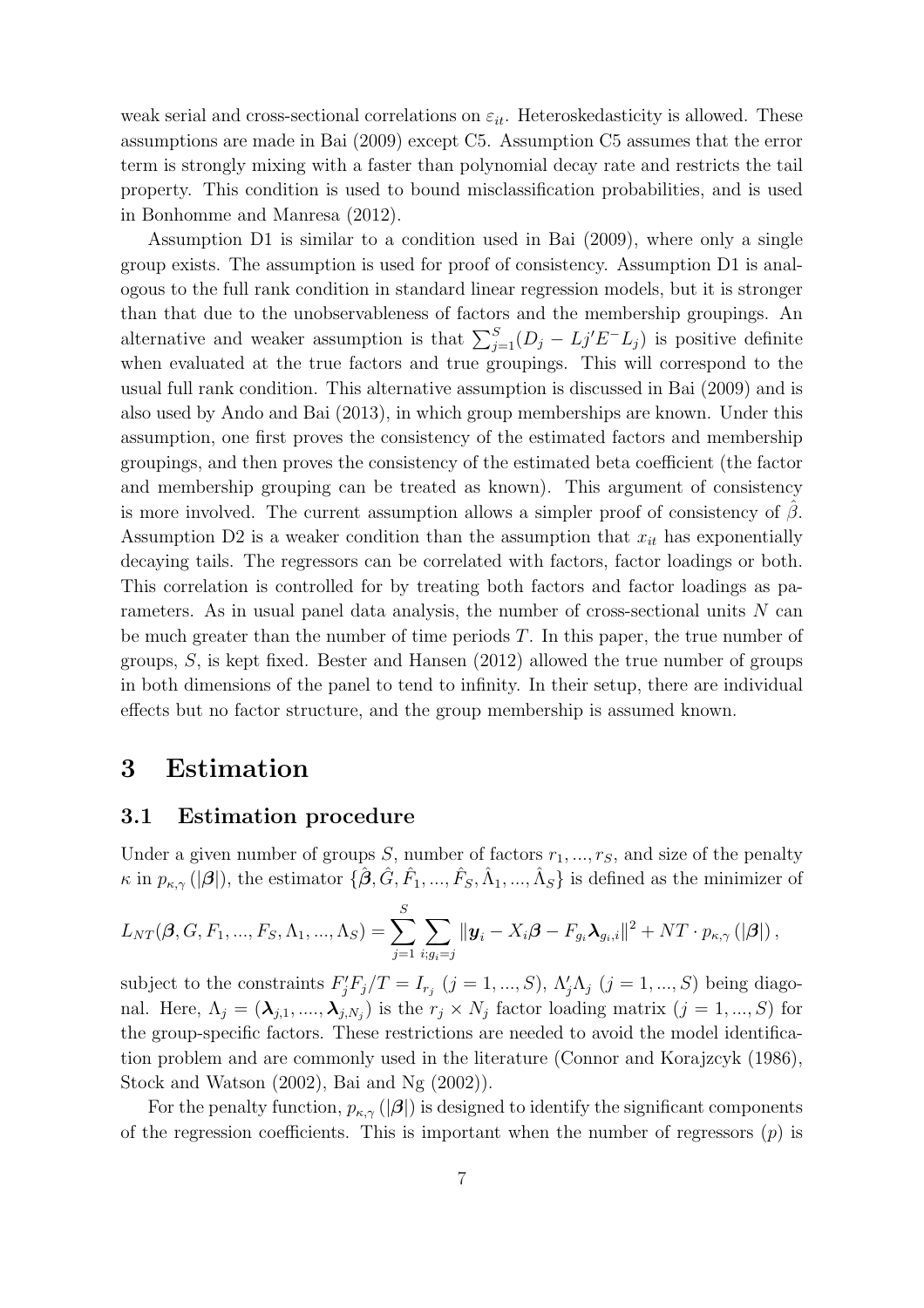large and some regressors may be irrelevant. In this paper we use the SCAD penalty, which is formally given as  $p_{\kappa,\gamma}(|\boldsymbol{\beta}|) = \sum_{k=1}^p p_{\kappa,\gamma}(|\beta_k|)$  with

$$
p_{\kappa,\gamma}(|\beta_k|) = \begin{cases} \frac{\kappa |\beta_k|}{\gamma - 1} & (|\beta_k| \leq \kappa) \\ \frac{\gamma - 1}{\gamma - 1} & (\kappa < |\beta_k| \leq \gamma \kappa) \\ \frac{\kappa^2 (\gamma^2 - 1)}{2(\gamma - 1)} & (\gamma \kappa < |\beta_k|) \end{cases}
$$

for  $\kappa > 0$  and  $\gamma > 2$ . This penalty first applies the same rate of penalization as the lasso method and then reduces the rate to zero as it moves further away from zero. Fan and Li (2001) showed that the value  $\gamma = 3.7$  minimizes a Bayesian risk criteria for the regression coefficients. We also used the SCAD penalty with  $\gamma = 3.7$ .

Given the group membership G and the value of the regression coefficient  $\beta$ , we define the variable  $W_j = (\boldsymbol{w}_{j,1}, \dots, \boldsymbol{w}_{j,N_j})$  with  $\boldsymbol{w}_{j,i} = \boldsymbol{y}_i - X_i \boldsymbol{\beta}$  for  $g_i = j$ . Then the original model (1) reduces to  $w_{j,i} = F_j \lambda_{j,i} + \varepsilon_i$ , which implies that matrix  $W_j$  has a pure factor structure. The least squares objective function with the penalty is

$$
\sum_{j=1}^{S} \operatorname{tr} \left\{ \left( W_j - F_j \Lambda_j' \right) \left( W_j - F_j \Lambda_j' \right)' \right\} + NT \cdot p_{\kappa,\gamma} \left( \left| \boldsymbol{\beta} \right| \right).
$$

From the analysis of pure factor models estimated by the method of least squares (i.e., principal components; see Connor and Korajzcyk (1986) and Stock and Watson (2002)), by concentrating out  $\Lambda_j = W'_j F_j (F'_j F_j)^{-1} = W'_j F_j / T$ , the objective function becomes

$$
\sum_{j=1}^{S} \text{tr}\left\{W'_{j}W_{j}\right\} - \sum_{j=1}^{S} \text{tr}\left\{F'_{j}W_{j}W'_{j}F_{j}\right\}/T + NT \cdot p_{\kappa,\gamma}(|\boldsymbol{\beta}|). \tag{2}
$$

Noting that only  $N_j$  units are related to the factor structure  $F_j$  of the j-th group  $S_j$ and that the penalty term is not related to  $F_j$ , minimizing the objective function with respect to  $F_j$  is equivalent to maximizing  $\text{tr}\left\{F'_jW_jW'_jF_j\right\}$ . The principal components estimate of  $\overrightarrow{F}_j$  subject to the constraint,  $\overrightarrow{\hat{F}}_j$ , is  $\sqrt{\overline{T}}$  times the eigenvectors corresponding to the  $r_j$  largest eigenvalues of the  $T \times T$  matrix  $W_j W'_j$ . Given  $\hat{F}_j$ , the factor loading matrix can be obtained as  $\hat{\Lambda}_j = \hat{F}_j W_j / T$ . See also Bai and Ng (2002, pp197~198).

It is easy to see that, for any given values of  $\beta$  and  $F_i \lambda_{i,i}$   $(j = 1, ..., S)$ , the optimal assignment for each individual unit is

$$
g_i^* = \operatorname{argmin}_{j \in \{1, ..., S\}} ||\mathbf{y}_i - X_i \boldsymbol{\beta} - F_j \boldsymbol{\lambda}_{j,i}||^2.
$$

In this paper, the group membership of each unit is estimated through the observed panel data information only. We mention that some prior information can be incorporated by using the Bayesian procedure (not considered in this paper). The estimates of  $\beta$ ,  $\{F_j, \Lambda_j; j = 1, ..., S\}$ , and  $G \in \{g_1, ..., g_N\}$  depend on each other. The estimators are obtained by using the following iterative algorithm.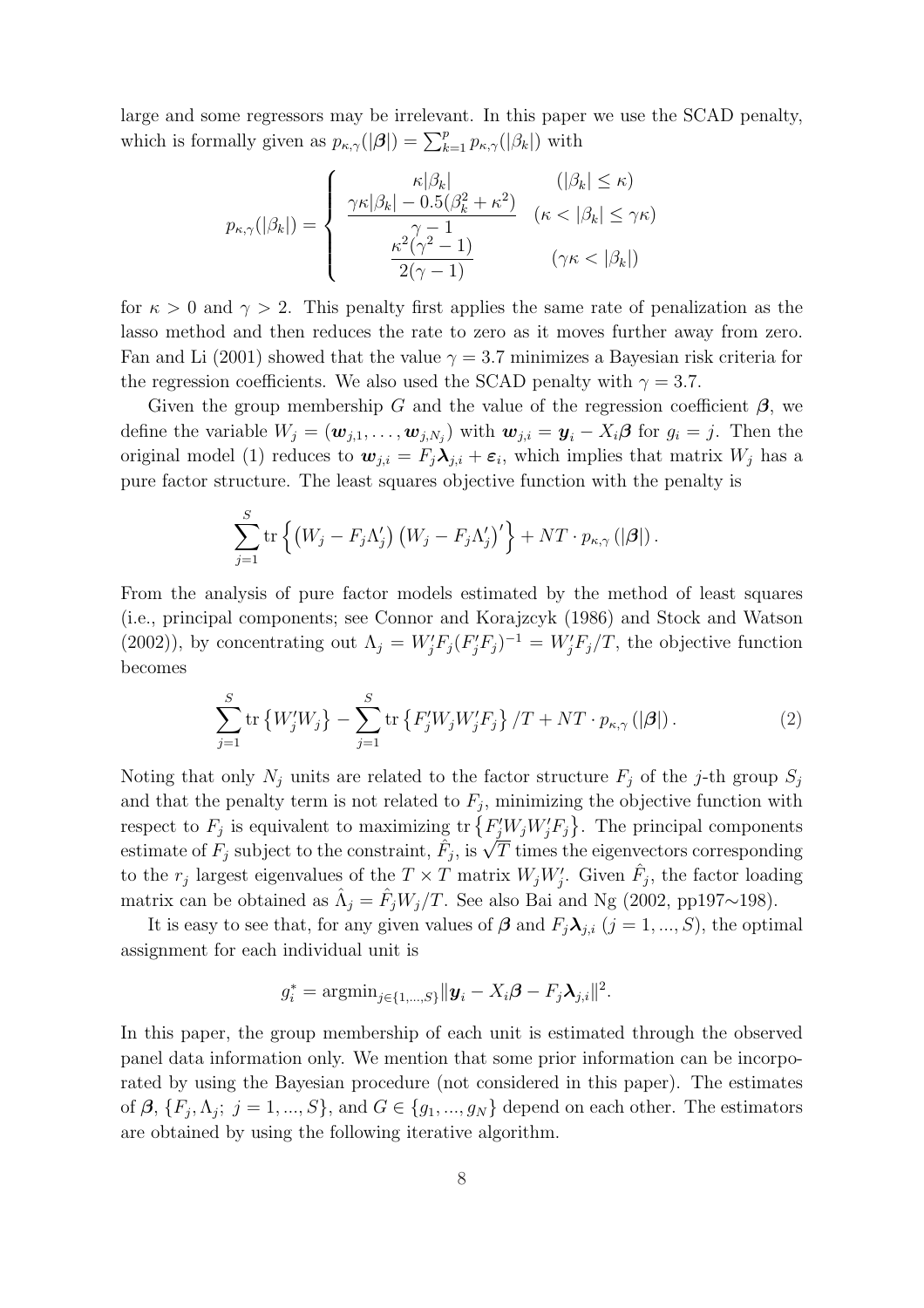#### Estimation algorithm

Step 1. Fix  $\kappa$  and  $\{r_1, ..., r_S\}$ . Initialize the unknown parameters  $\beta$ ,  $\{F_j^{(0)}\}$  $\Lambda_j^{(0)}, \Lambda_j^{(0)}$  $j^{(0)}$ ; j =  $1, ..., S$ ,  $G^{(0)} \in \{g_1^{(0)}\}$  $\mathcal{G}_1^{(0)},...,\mathcal{G}_N^{(0)}\}.$ 

Step 2. Given the values of  $\beta$  and  $\{F_j, \Lambda_j; j = 1, ..., S\}$ , update G.

Step 3. Given the values of  $\beta$  and  $G$ , update  $\{F_j, \Lambda_j\}$  for  $j = 1, ..., S$ .

Step 4. Given the values of G and  $\{F_j, \Lambda_j; j = 1, ..., S\}$ , update  $\beta$ .

Step 5. Repeat Steps 2 and 4 until convergence.

In Step 1, starting values for  $\beta$ , G, and  $\{F_j, \Lambda_j; j = 1, ..., S\}$  are needed. In the next section, we discuss how to prepare initial values for these parameters.

#### 3.2 Initial parameter values

First, we refer to the clustering literature in order to achieve fast initialization of group membership G. For this purpose, the well-known K-means algorithm (Forgy  $(1965)$ ) is used. Given the number of groups  $S$ , the algorithm finds a collection of centers of each group such that the sum of the Euclidean distances between each unit and the closest center is minimized. The K-means algorithm divides the data set  $\{y_i; i = 1, ..., N\}$ into S clusters that correspond to the number of groups. Thus an initial estimate of the group membership  $G^{(0)} \in \{g_1^{(0)}\}$  $\{a_1^{(0)},..., a_N^{(0)}\}$  is obtained this way. Second, given the values of  $G^{(0)}$ , an initial estimate of  $\boldsymbol{\beta}^{(0)}$  is obtained by the SCAD approach by ignoring the group-specific factor structures  $\{F_j, \Lambda_j; j = 1, ..., S\}$ . Finally, given the values of  $\boldsymbol{\beta}^{(0)}$  and  $G^{(0)}$ , we obtain the starting values  $\{F_j^{(0)}\}$  $\Lambda_j^{(0)}, \Lambda_j^{(0)}$  $j^{(0)}$  for  $j = 1, ..., S$ .

It is known that the least squares objective function is not globally convex (Bai 2009). In other words, an arbitrary starting value will not necessarily provide the global optimal solution. To maximize the chance of obtaining the global maximum, one may prepare several starting values. After convergence, one may choose the estimators that give a smaller value of the objective function. If the converged values are different, we select the one that minimizes the objective function.

# 4 Asymptotic properties

In Sections 2 and 3, we described the assumptions imposed on the model and proposed an estimation procedure. This section investigates some asymptotic properties of the parameter estimates. All proofs of the theorems, described below, are given in the Appendix. We use  $\{F_j^0, j = 1, ..., S\}$  to denote the true parameter values of the groupspecific factors  $F_j$  obtained from the true data-generating process. As T increases, the number of elements of  $F_i$   $(j = 1, ..., S)$  are also increasing. We claim that the estimated factors are consistent in the sense of some averaged norm, which will be specified below. We have the following theorem.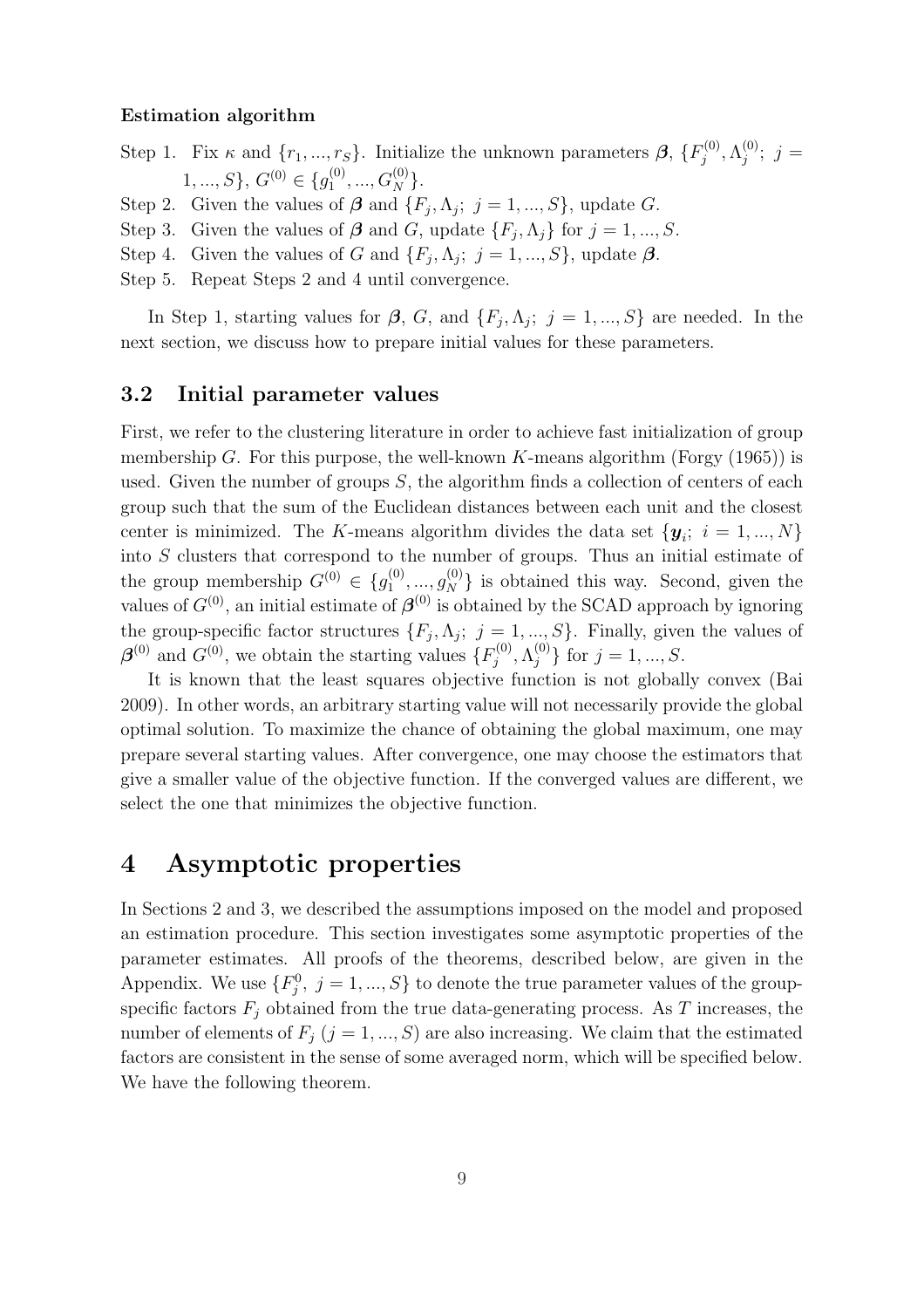**Theorem 1 : Consistency**. Under Assumptions  $A-E$ ,  $\kappa \to 0$  and  $\min\{N, T\} \times \kappa \to 0$  $\infty$  as  $T, N \to \infty$ , and the estimator  $\beta$  is consistent

$$
\|\hat{\boldsymbol{\beta}} - \boldsymbol{\beta}^0\| = o_p(1),
$$

where  $\beta^0$  denotes the true parameter value. In addition,  $\{\hat{F}_j, j = 1, ..., S\}$  are consistent in the sense of the following norm

$$
T^{-1} \|\hat{F}_j - F_j^0 H_j\|^2 = o_p(1), \quad j = 1, ..., S,
$$
\n(3)

where  $H_j^{-1} = V_{j,N_jT} (F_j^0 \hat{F}_j/T)^{-1} (\Lambda_j^{0'} \Lambda_j^0/N_j)^{-1}$ , and  $V_{j,N_jT}$  satisfies

$$
\left[\frac{1}{N_jT}\sum_{i:\hat{g}_i=j}^{N_j}(\boldsymbol{y}_i-X_i\hat{\boldsymbol{\beta}})(\boldsymbol{y}_i-X_i\hat{\boldsymbol{\beta}})'\right]\hat{F}_j=\hat{F}_jV_{j,N_jT}.
$$

The estimated individual membership satisfies  $\hat{g}_i = \operatorname{argmin}_{i \in \{1,\dots,S\}} ||\boldsymbol{y}_i - X_i \hat{\boldsymbol{\beta}} - \hat{\boldsymbol{\beta}}$  $\hat{F}_j \hat{\lambda}_{j,i} \|^2$ . The estimates of  $\beta$ ,  $\{F_j, \Lambda_j; j = 1, ..., S\}$ , and  $G \in \{g_1, ..., g_N\}$  depend on each other, and we therefore denote the estimator of group membership  $\hat{g}_i$  as  $\hat{g}_i(\hat{\boldsymbol{\beta}}, \hat{F}, \hat{\Lambda})$ in the following theorem. Here,  $\hat{F} = \{\hat{F}_1, ..., \hat{F}_S\}$  and  $\hat{\Lambda} = \{\hat{\Lambda}_1, ..., \hat{\Lambda}_S\}$ . Although the group indicator is unknown in practice and needs to be estimated, the following theorem shows that the estimated group membership converges to the true group membership as T and N goes to infinity.

Theorem 2 : Consistency of the estimator of group membership. Suppose that the assumptions in Theorem 1 hold. Then, for all  $\tau > 0$  and  $T, N \to \infty$ , we have

$$
P\left(\sup_{i\in\{1,\ldots,N\}}\left|\hat{g}_i(\hat{\boldsymbol{\beta}},\hat{F},\hat{\Lambda})-g_i^0\right|>0\right)=o(1)+o(N/T^{\tau}).
$$

The result of Theorems 2 shows that if for some  $b > 0$ ,  $N/T<sup>b</sup> \to 0$  as both N and T tend to infinity simultaneously, the true group membership  $g_i^0$  and the proposed group membership estimator  $\hat{g}_i$  are asymptotically equivalent. This holds because  $N/T^{\tau} \to 0$ for  $\tau > b$ . Theorem 2 is similar to a result obtained by Bonhomme and Manresa (2012). Our proof for this result relies on the assumption that factor loadings  $\lambda_{i,i}$  cannot be very small or zero. If individual i's factor loading is zero, then obviously this individual does not belong to any group. The uniform result holds over all individuals whose factor loadings are bounded away from zero. That is, we can always replace  $\sup_{i \in \{1,2,\ldots,N\}}$  in Theorem 2 over the set of individuals satisfying  $\|\lambda_g^0\|$  $\|g_{q,i}^0\| \geq a > 0$ . Theorem 2 is a very strong result.

Let us define  $\tilde{\beta}, \tilde{F}_1, ..., \tilde{F}_S, \tilde{\Lambda}_1, ..., \tilde{\Lambda}_S$  as the infeasible version of our estimator where group membership G is fixed to its population  $G^0$ . It is defined as the minimum of  $L_{NT}(\beta, G^0, F_1, ..., F_S, \Lambda_1, ..., \Lambda_S)$  subject to the constraints  $F'_jF_j/T = I_{r_j}$   $(j = 1, ..., S)$ , and  $\Lambda'_j \Lambda_j$   $(j = 1, ..., S)$  being diagonal.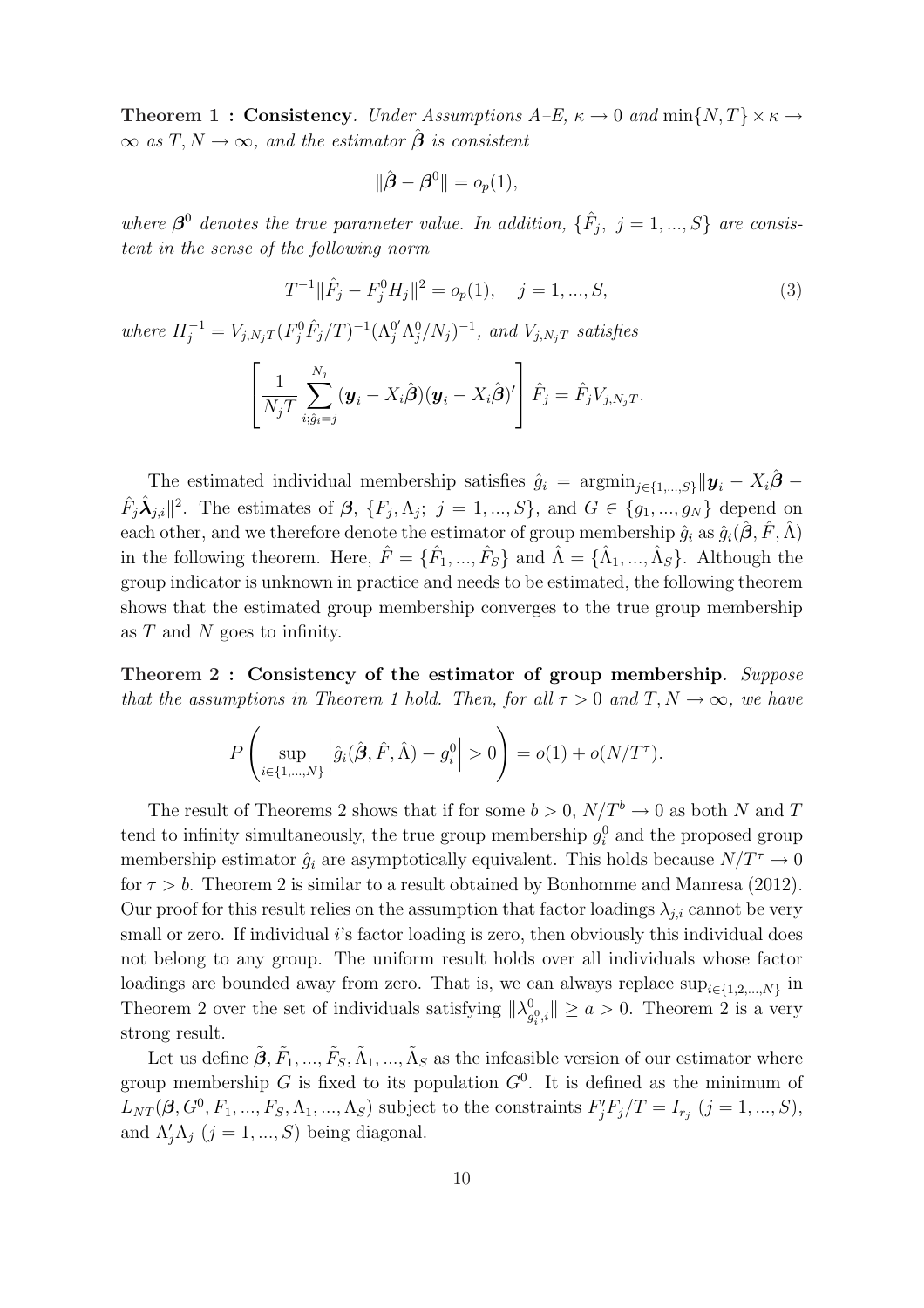Theorem 2 implies that our estimator  $\{\hat{\beta}, \hat{G}, \hat{F}_1, ..., \hat{F}_S, \hat{\Lambda}_1, ..., \hat{\Lambda}_S\}$  is asymptotically equivalent to the infeasible estimates  $\{\tilde{\beta}, \tilde{F}_1, ..., \tilde{F}_S, \tilde{\Lambda}_1, ..., \tilde{\Lambda}_S\}$  as N and T tend to infinity. More precisely, if for some  $b > 0$ ,  $N/T<sup>b</sup> \to 0$  as both N and T tend to infinity simultaneously, the proposed estimator  $\hat{\boldsymbol{\beta}}, \, \hat{F}_j \; (j=1,...,S)$  and the infeasible estimator  $\tilde{\beta}, \tilde{F}_j$  (j = 1, ..., S) with known population groups are asymptotically equivalent.

Our proposed method can identify the set of explanatory variables with nonzero coefficients. Let  $\boldsymbol{\beta}^0 = (\boldsymbol{\beta}_1^0)$ 1  $^{\prime}, \boldsymbol{\beta}^0_2$ 2 ')' be the true parameter value, and  $\hat{\boldsymbol{\beta}} = (\hat{\boldsymbol{\beta}}_1')$  $_{1}^{\prime},\hat{\bm{\beta}}_{2}^{\prime}$  $'_{2}$ )' be the corresponding parameter estimate. Without loss of generality, assume that  $\beta_2^0 = 0$ . We show that the estimator must possess the sparsity property,  $\hat{\boldsymbol{\beta}}_2 = \boldsymbol{0}$ . We denote  $\hat{\boldsymbol{\beta}}_1$  as the parameter estimate of non-zero true coefficients  $\boldsymbol{\beta}^0_1$  $\frac{0}{1}$ . To show the asymptotic normality of  $\sqrt{NT}(\hat{\boldsymbol{\beta}}_1 - \boldsymbol{\beta}_1^0)$  $_1^0$ , we impose the following assumption.

#### Assumption F

Let  $X_{i,\beta\neq0}$  be the submatrix of  $X_i$  corresponding to columns of nonzero elements of the parameter vector  $\beta^0$ , and q be the number of nonzero elements of  $\beta$ . For the nonrandom positive definite matrix  $J_0(F_1^0, ..., F_S^0)$ ,

$$
\frac{1}{\sqrt{NT}}\sum_{j=1}^{S}\sum_{i:g_i^0=j}Z_{j,i}(F_j^0)' \varepsilon_i \to_d N(\mathbf{0},J_0(F_1^0,...,F_S^0)),
$$

where  $J_0(F_1^0, ..., F_S^0)$  is the probability limit of

$$
\hat{J}(F_1^0, ..., F_S^0) = \frac{1}{NT} \sum_{j=1}^S \sum_{k=1}^S \sum_{i:g_i^0 = j} \sum_{\ell:g_\ell^0 = k} Z_{j,i}(F_j^0)' E[\varepsilon_i \varepsilon_\ell'] Z_{k,\ell}(F_j^0)
$$

with

$$
Z_{j,i}(F_j^0) = X'_{i,\beta \neq 0} M_{F_j^0} - \frac{1}{N_j} \sum_{k:g_k^0 = j} c_{j,ki} X'_{k,\beta \neq 0} M_{F_j^0},
$$

where  $c_{j,ki} = \lambda_{q_i}^{0'}$  $_{g_k^0,k}^{0'}(\Lambda_j^{0'}\Lambda_j^{0}/N_j)^{-1}\boldsymbol\lambda_g^0$  $_{g_i^0,i}^0$ .

The notation  $J_0(F_1^0, F_2^0, ..., F_S^0)$  does not mean it still depends on  $(F_1^0, ..., F_S^0)$ , but rather the limit is taken under the true factors. We could have used the notation  $J_0$  in place of  $J_0(F_1^0, F_2^0, ..., F_S^0)$ . The same comments apply to  $D_0(F_1^0, ..., F_S^0)$  (the notation  $D_0$  could be used).

Then we have the following theorem. Here, we emphasize that the regularization parameter  $\kappa$  depends on T, and thus denote it as  $\kappa_T$ .

Theorem 3 : Asymptotic normality and variable selection consistency. Suppose that the assumptions of Theorem 1 hold, and  $T/N \to \rho > 0$ . Let  $\hat{\boldsymbol{\beta}}_1$  as the  $parameter\ estimate\ of\ non-zero\ true\ coefficients\ \bm{\beta}_1^0$ <sup>0</sup><sub>1</sub>. Then,  $\sqrt{NT}(\hat{\boldsymbol{\beta}}_1 - \boldsymbol{\beta}_1^0)$  $_{1}^{0})$  is asymptotically normal with mean  $v_0$  and variance-covariance matrix  $V_\beta(F_1^0,...,F_S^0)$ , i.e.,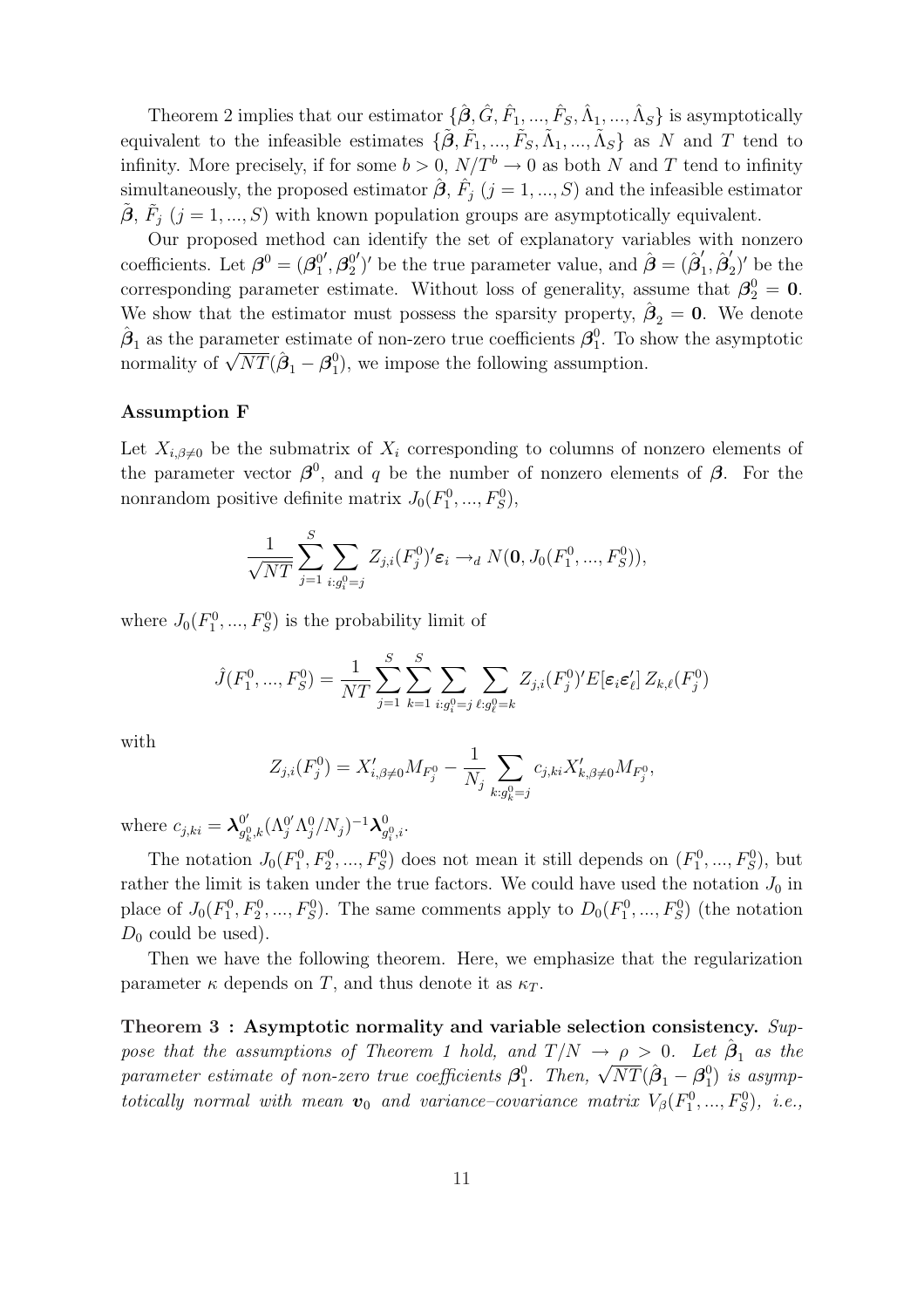$\sqrt{NT}(\hat{\boldsymbol{\beta}}_1 - \boldsymbol{\beta}^0_1)$  $\mathcal{L}_1^{(0)} \rightarrow_d N(\boldsymbol{v}_0, V_\beta(F_1^0, ..., F_S^0)).$  Moreover, the following variable selection consistency holds:

$$
P(\hat{\boldsymbol{\beta}}_2 = \mathbf{0}) \to 1, \quad N, T \to \infty.
$$

Here,  $v_0$  is the probability limit of

 $NT$ 

 $j=1$ 

 $N_j$ 

 $i: g_i^0 = j$ 

 $k: g_k^0 = j$ 

$$
\boldsymbol{v} = \sqrt{\frac{T}{N}} \times \sum_{j=1}^{S} \hat{D}(F_1^0, ..., F_S^0, \kappa)^{-1} \boldsymbol{\eta}_j + \sqrt{\frac{N}{T}} \times \sum_{j=1}^{S} \hat{D}(F_1^0, ..., F_S^0, \kappa)^{-1} \boldsymbol{\zeta}_j,
$$

with

$$
\eta_{j} = -\frac{1}{N_{j}T} \sum_{i:g_{i}^{0} = j} \sum_{k:g_{k}^{0} = j} (X_{i} - V_{j,i})' F_{j}^{0} \left(\frac{F_{j}^{0} F_{j}^{0}}{T}\right)^{-1} \left(\frac{\Lambda_{j}^{0} \Lambda_{j}^{0}}{N_{j}}\right)^{-1} \lambda_{g_{k}^{0},k} \left(\frac{E[\varepsilon'_{i}\varepsilon_{k}]}{T}\right) (4)
$$
\n
$$
\zeta_{j} = -\frac{1}{N_{j}T} \sum_{i:g_{i}^{0} = j} \sum_{k:g_{i}^{0} = j} X'_{i} M_{F_{j}^{0}} \Omega_{k} F_{j}^{0} \left(\frac{F_{j}^{0} F_{j}^{0}}{T}\right)^{-1} \left(\frac{\Lambda_{j}^{0} \Lambda_{j}^{0}}{N_{j}}\right)^{-1} \lambda_{g_{i}^{0},i}, \qquad (5)
$$
\n
$$
\hat{D}(F_{1}^{0}, ..., F_{S}^{0}, \kappa_{T}) = \frac{1}{NT} \sum_{j=1}^{S} \sum_{i:g_{i}^{0} = j} X'_{i,\beta \neq 0} M_{F_{j}^{0}} X_{i,\beta \neq 0}
$$
\n
$$
-\frac{1}{NT} \sum_{i=1}^{S} \frac{1}{N_{j}} \sum_{i:0} \sum_{j=0} X'_{i,\beta \neq 0} M_{F_{j}^{0}} X_{k,\beta \neq 0} c_{j,ki} + \frac{1}{NT} \Sigma(\kappa_{T}),
$$

where  $V_{j,i} = N_i^{-1}$  $e^{-1} \sum_{k: g_k^0 = j} c_{j,ki} X_k$ ,  $X_{i,\beta \neq 0}$  is the submatrix  $X_i$  corresponding to the columns of the nonzero element of  $\beta^0$ ,  $c_{j,ki}$  is defined in Assumption F, and  $\Sigma(\kappa_T)$ is defined as

$$
\Sigma(\kappa_T) = \text{diag}\left\{p'_{\kappa_T,\gamma}(|\beta_{10}|)/|\beta_{10}|,\ldots,p'_{\kappa_T,\gamma}(|\beta_{q0}|)/|\beta_{q0}|\right\},\,
$$

where q is the number of nonzero elements of  $\beta^0$ , and  $\Omega_k = E[\epsilon_k \epsilon'_k]$ . The asymptotic covariance matrix  $V_\beta(F_1^0, ..., F_S^0)$  is given by

$$
V_{\beta}(F_1^0, ..., F_S^0) = D_0(F_1^0, ..., F_S^0)^{-1} J_0(F_1^0, ..., F_S^0) D_0(F_1^0, ..., F_S^0)^{-1},
$$

where  $D_0(F_1^0, ..., F_S^0)$  is the probability limit of  $\hat{D}(F_1^0, ..., F_S^0, \kappa_T)$ .

This indicates that we can perform statistical significance tests. Notice that the bias  $v_0$  can be consistently estimated as in Bai (2009), Hahn and Kuersteiner (2002), and Hahn and Newey (2004) so bias correction can be performed. Also, the bias  $v_0$ will become zero in the absence of correlations and heteroskedasticity. In particular,  $\eta_i = 0$  when cross-sectional correlation and heteroskedasticity are absent in  $\varepsilon_{it}$ , and similarly  $\zeta_i = 0$  when serial correlation and heteroskedasticity are absent in  $\varepsilon_{it}$ . There will be no bias if  $\varepsilon_{it}$  are i.i.d. over t and over i. Thus bias correction can be simplified depending on the assumptions made on  $\epsilon_{it}$ .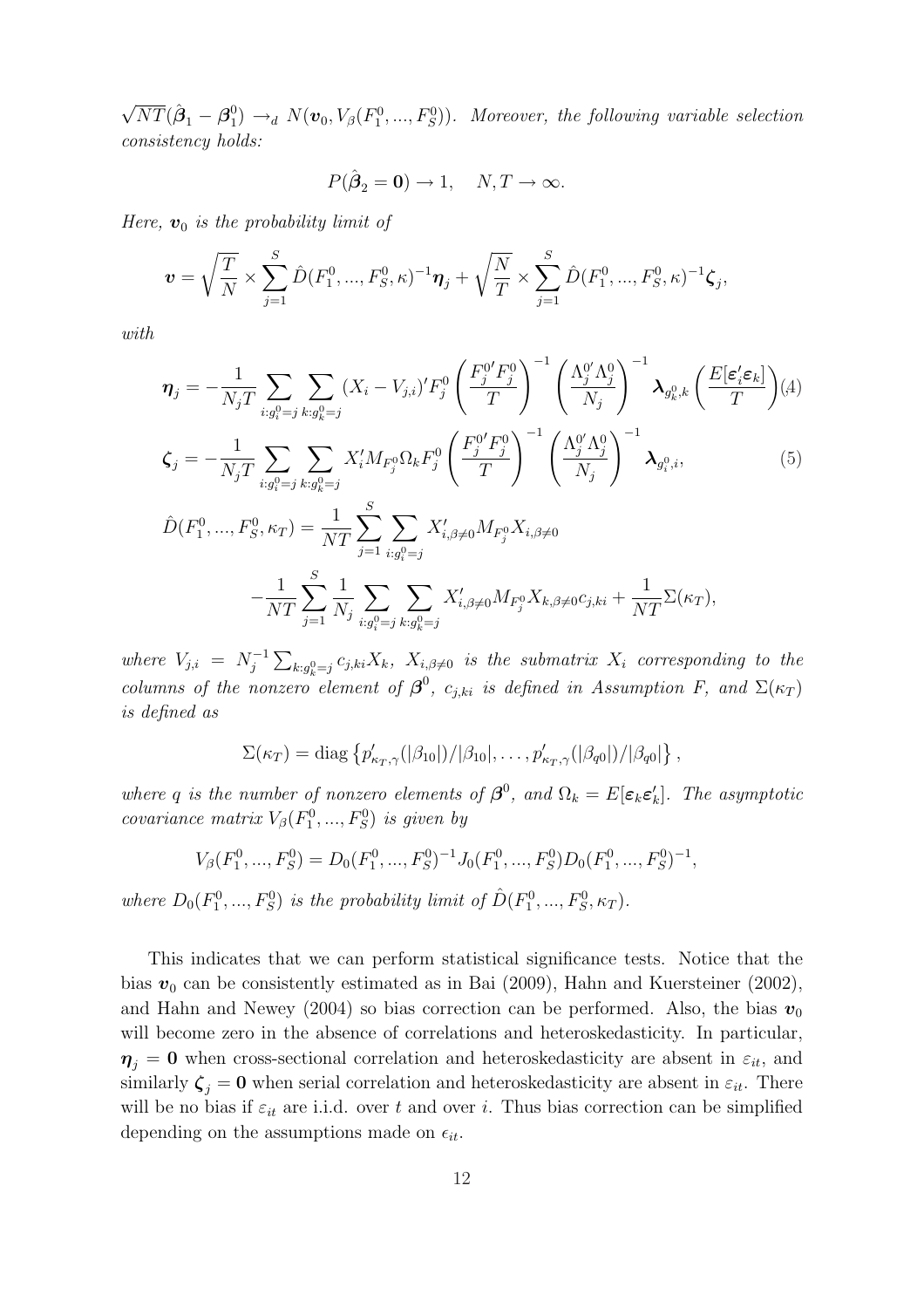The estimation algorithm requires knowledge of the number of groups, the number of group-specific factors, and the size of the regularization parameter  $\kappa$ . In practice, however, we have to select these quantities. An informal but frequently used approach is to plot the value of the sum of squared errors for each  $S$ , and then try to find the "screen point" at which the objective function starts to flatten. However, the sum of squared errors depends also on the number of group-specific factors, and the size of the regularization parameter  $\kappa$ . Thus, the determination of these quantities is not a straightforward task. In the next section, we propose a new criterion to select these parameters.

# 5 A new  $C_p$ -type criterion for model selection

#### 5.1 Development of a new model selection criterion

Suppose that  $\boldsymbol{z}_1, \ldots, \boldsymbol{z}_N$  are replicates of the response variables  $\boldsymbol{y}_1, \ldots, \boldsymbol{y}_N$  given true values of the factors  $F_j$ , factor loadings  $\Lambda_j$  and the design matrices  $X_i$   $(i = 1, \ldots, N)$ . To assess the predictive ability of the estimated model, we consider the expected MSE

$$
\eta(S, k_1, ..., k_S, \kappa) := E_z \left[ \frac{1}{NT} \sum_{j=1}^S \sum_{i: \hat{g}_i = j}^{N_j} \left| \left| \mathbf{z}_i - X_i \hat{\boldsymbol{\beta}} - \hat{F}_{\hat{g}_i} \hat{\boldsymbol{\lambda}}_{\hat{g}_i, i} \right| \right|^2 \right],
$$
\n(6)

where  $k_1, ..., k_S$  are the number of group-specific factors,  $\kappa$  is the regularization parameter and the expectation  $E_z[\cdot]$  is taken with respect to the joint distribution of  $z_1, \ldots, z_N$  conditional on the true factor structure and the set of predictors  $X_i$ . The best model is chosen by minimizing the expected MSE.

A natural estimator of the expected MSE in (6) is the sample-based MSE

$$
\hat{\eta}(S, k_1, ..., k_S, \kappa) := \frac{1}{NT} \sum_{j=1}^{S} \sum_{i; \hat{g}_i = j}^{N_j} \left| \left| \mathbf{y}_i - X_i \hat{\boldsymbol{\beta}} - \hat{F}_{\hat{g}_i} \hat{\boldsymbol{\lambda}}_{\hat{g}_i, i} \right| \right|^2.
$$

This quantity is formally calculated by replacing the replicates  $z<sub>i</sub>$  with an observed value  $y_i$ . This sample-based MSE generally has some bias with respect to the expected MSE because, among other reasons, the same data are used to estimate the parameters of the model. We therefore consider a bias-corrected version of the measure.

The bias b of the sample-based MSE  $\hat{\eta}$  with respect to the expected MSE  $\eta$  is given by

$$
b := E_y \left[ \eta(S, k_1, ..., k_S, \kappa) - \hat{\eta}(S, k_1, ..., k_S, \kappa) \right],
$$
\n(7)

where the expectation  $E_y[\cdot]$  is taken with respect to the joint distribution of  $y_i(i =$  $(1, \ldots, N)$  conditional on the true factor structure and the set of predictors  $X_i$ . We discuss how to estimate b below. Let  $\tilde{b}(S,k_1,...,k_S,\kappa)$  be an estimate of b. Taking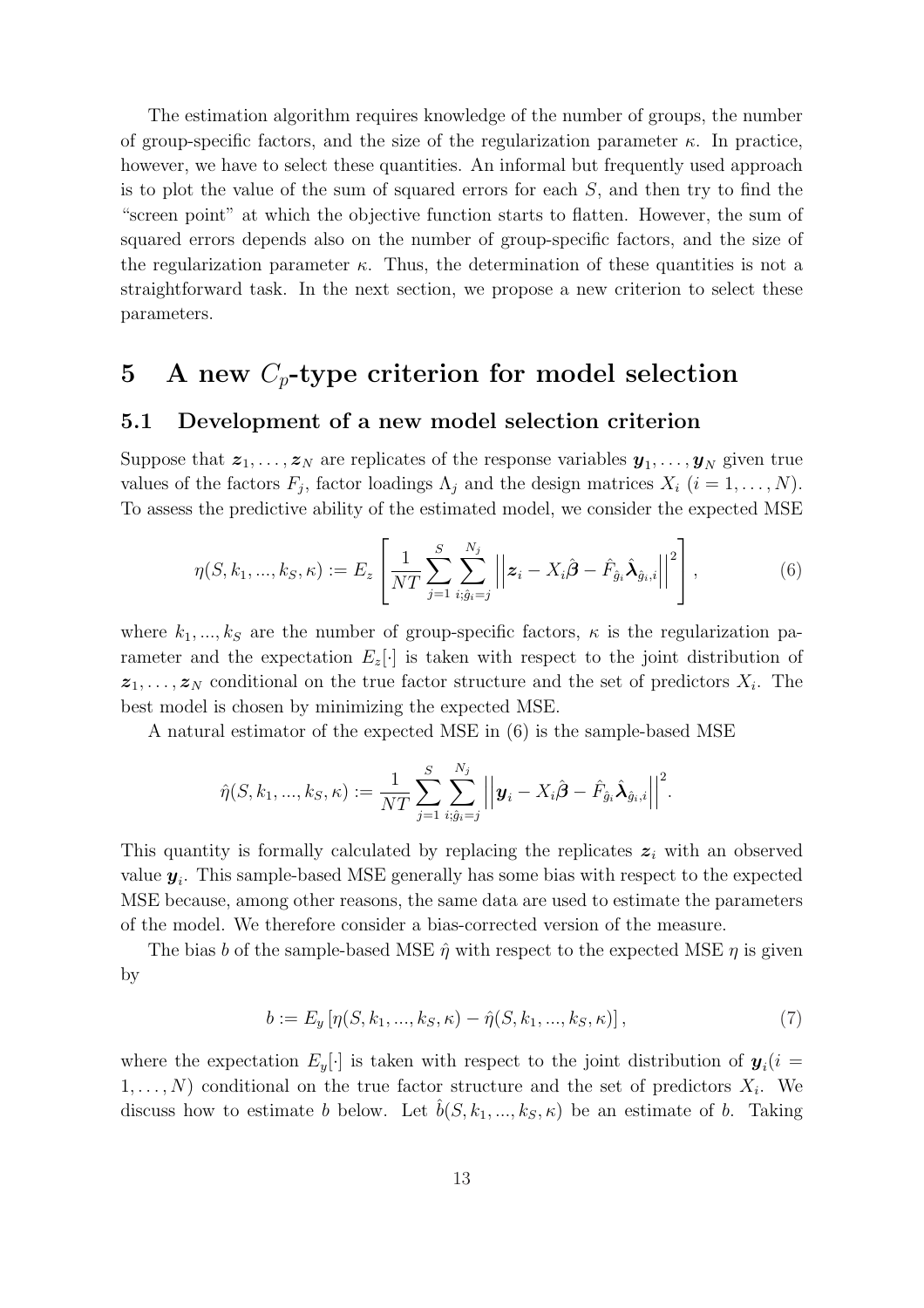into account the consistency of the proposed model selection criterion, we suggest minimization of the predictive measure

$$
\hat{\eta}(S, k_1, ..., k_S, \kappa) + \hat{b}(S, k_1, ..., k_S, \kappa) \n= \frac{1}{NT} \sum_{j=1}^{S} \sum_{i; \hat{g}_i = j}^{N_j} \left| \left| \mathbf{y}_i - X_i \hat{\boldsymbol{\beta}} - \hat{F}_{\hat{g}_i} \hat{\boldsymbol{\lambda}}_{\hat{g}_i, i} \right| \right|^2 + \hat{b}(S, k_1, ..., k_S, \kappa).
$$

The first term on the right-hand side measures the goodness of fit of the model whereas the second term is a penalty that depends on the complexity of the model. It remains to construct a proper estimator of the penalty term. Another contribution of this paper is the following theorem.

Theorem 4 Under the assumptions of Theorem 3, the penalty term is

$$
\hat{b}(S, k_1, ..., k_S, \kappa) = \frac{1}{NT} \text{tr}\left[K_x V_\beta(F_1^0, ..., F_S^0, \kappa)\right] + \sum_{j=1}^S k_j \times g_j(T, N_1, ..., N_S),
$$

where  $K_x = 2(NT)^{-1} \sum_{i=1}^{N} X'_{i,\hat{\beta}\neq 0} X_{i,\hat{\beta}\neq 0}$  with  $X_{i,\hat{\beta}\neq 0}$  being the submatrix of  $X_i$  such that the corresponding columns contain a nonvanishing component of the parameter estimate, and  $V_{\beta}(F_1^0, ..., F_S^0, \kappa) = \hat{D}(F_1^0, ..., F_S^0, \kappa)^{-1} \hat{J}(F_1^0, ..., F_S^0) \hat{D}(F_1^0, ..., F_S^0, \kappa)^{-1}$ . Here,  $\hat{J}(F_1^0, ..., F_S^0)$  and  $\hat{D}(F_1^0, ..., F_S^0, \kappa)$  are defined in Assumption F and Theorem 3. The function  $g_j(T, N_1, ..., N_S)$  satisfies (a)  $g_j(T, N_1, ..., N_S) \to 0$  and (b)  $\min\{N, T\} \times$  $g_j(T, N_1, ..., N_S) \to \infty$  as  $T, N \to \infty$ . Under the criterion, the numbers of factors are consistently estimated.

An example of the function  $g_i(T, N_1, ..., N_S)$  that satisfies conditions (a) and (b) of the theorem is

$$
g_j(T, N_1, ..., N_S) = \frac{N_j}{N} \times \frac{T + N_j}{T N_j} \log (T N_j).
$$

Note that  $N_i/N = O(1)$  from the assumption E. Substituting  $g_i(T, N_1, ..., N_S)$  into the criterion function, we have the following criterion

$$
C_p(k_1, ..., k_S, \kappa) = \frac{1}{NT} \sum_{j=1}^S \sum_{i:\hat{g}_i=j} \|\mathbf{y}_i - X_i\hat{\boldsymbol{\beta}} - \hat{F}_{\hat{g}_i}\hat{\boldsymbol{\lambda}}_{\hat{g}_i,i}\|^2 + \frac{1}{TN} tr\left[K_x V_{\beta}(\hat{F}_1, ..., \hat{F}_S, \kappa)\right] + \sum_{j=1}^S k_j \hat{\sigma}^2 \frac{N_j}{N} \left(\frac{T+N_j}{TN_j}\right) \log\left(TN_j\right),
$$
 (8)

where  $\hat{\sigma}^2$  is a consistent estimator of  $(NT)^{-1} \sum_{j=1}^S \sum_{i,g_i^0=j} ||\mathbf{y}_i - X_i \hat{\boldsymbol{\beta}} - \hat{F}_{g_i^0} \hat{\boldsymbol{\lambda}}_{g_i^0,i}||^2$ . We can regard the proposed criterion as a generalization of the  $C_p$  criterion of

Mallows (1973) for selecting panel data models with unobservable interactive effects in a data-rich environment. Like the  $C_p$  criterion,  $\hat{\sigma}^2$  provides proper scaling for the penalty term. In applications, it can be replaced by  $(NT)^{-1} \sum_{j=1}^{S} \sum_{i; \hat{g}_i=j} ||\mathbf{y}_i - X_i \hat{\boldsymbol{\beta}} - \hat{F}_{\hat{g}_i} \hat{\boldsymbol{\lambda}}_{\hat{g}_i,i}||^2$ ,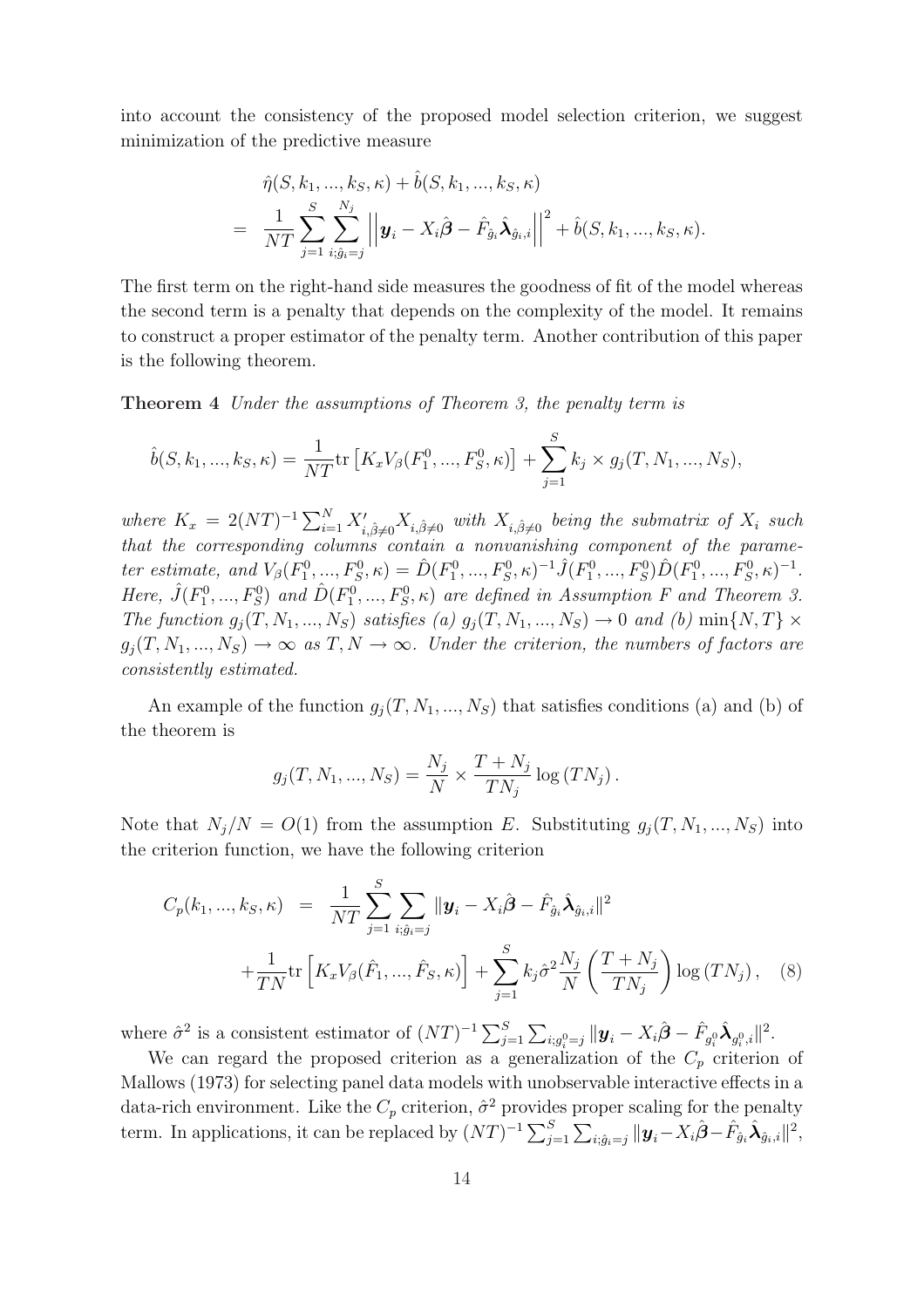which is obtained under the maximum possible dimension of  $X_i$ , the maximum possible number of groups  $S_{max}$  and the maximum possible number of group-specific factors  $r_{j,max}, j = 1, ..., S$ . Finally, we provide the following theorem.

**Theorem 5** Let  $\hat{S}$  be the minimizer of the proposed  $C_p(k_1,...,k_S,\kappa)$  criterion. Under the assumptions in Theorem 4, the determined number of groups,  $\hat{S}$ , will converge to the true number of groups  $S_0$  as  $T, N \to \infty$ .

Thus, the value of S can also be identified as the minimizer of our  $C_p$  criterion. The following is a procedure for selecting the value of the regularization parameter  $\kappa$ , the number of factors and the groups S.

#### 5.2 Model selection algorithm

- Step 1. Prepare a set of candidate values of the regularization parameter  $\kappa$ , the number of groups  $S = \{1, 2..., S_{\text{max}}\}\$ , and the number of group-specific factors  $\{k_1, ..., k_S\}.$
- Step 2. Fix the value of the number of groups S.
- Step 3. Fix the value of the regularization parameter  $\kappa$ .
- Step 4. Given the number of groups S and the regularization parameter  $\kappa$ , we optimize the number of group-specific factors  $\{k_1, ..., k_S\}$ .
- Step 5. Repeat Steps 3 and 4 under the different values of  $\kappa$ .
- Step 6. Repeat Steps 2 ∼ 5 under the different number of groups S. Then select the combination of the regularization parameter  $\kappa$ , the number of group-specific factors  $\{k_1, ..., k_S\}$  and the number of groups S that minimize the  $C_p$  score.

# 6 Simulation study

#### 6.1 Data-generating processes

The first data-generating model considered is  $y_i = X_i \beta + F_{g_i} \lambda_{g_i,i} + \varepsilon_i$ , where the  $r_j$ -dimensional group-specific pervasive factor  $\boldsymbol{f}_{j,t}$   $(j = 1,..,S)$  is a vector of  $N(j,1)$ variables, and each element of the factor loading matrix  $\Lambda_j$  follows  $N(0, j)$ . The Ndimensional vector  $\varepsilon_t$  has a multivariate normal distribution with mean **0** and covariance matrix  $I_N$ . The number of columns of  $X_i$  is set to  $p = 80$ , while the true number of predictors is  $q = 3$ . Each of the elements of  $X_i$  is generated from the uniform distribution over  $[-2, 2]$ . The nonzero true parameter values of  $\beta$  are set to be  $(1, 2, 3)$ . These nonzero elements are put into the first three elements of  $\beta_i$  and thus the true parameter vector is  $\beta = (1, 2, 3, 0, 0, ..., 0)$ '. We set the number of groups  $S = 3$ , and the true numbers of group-specific pervasive factors are  $r_1 = 3$   $r_2 = 3$ ,  $r_3 = 3$ . Set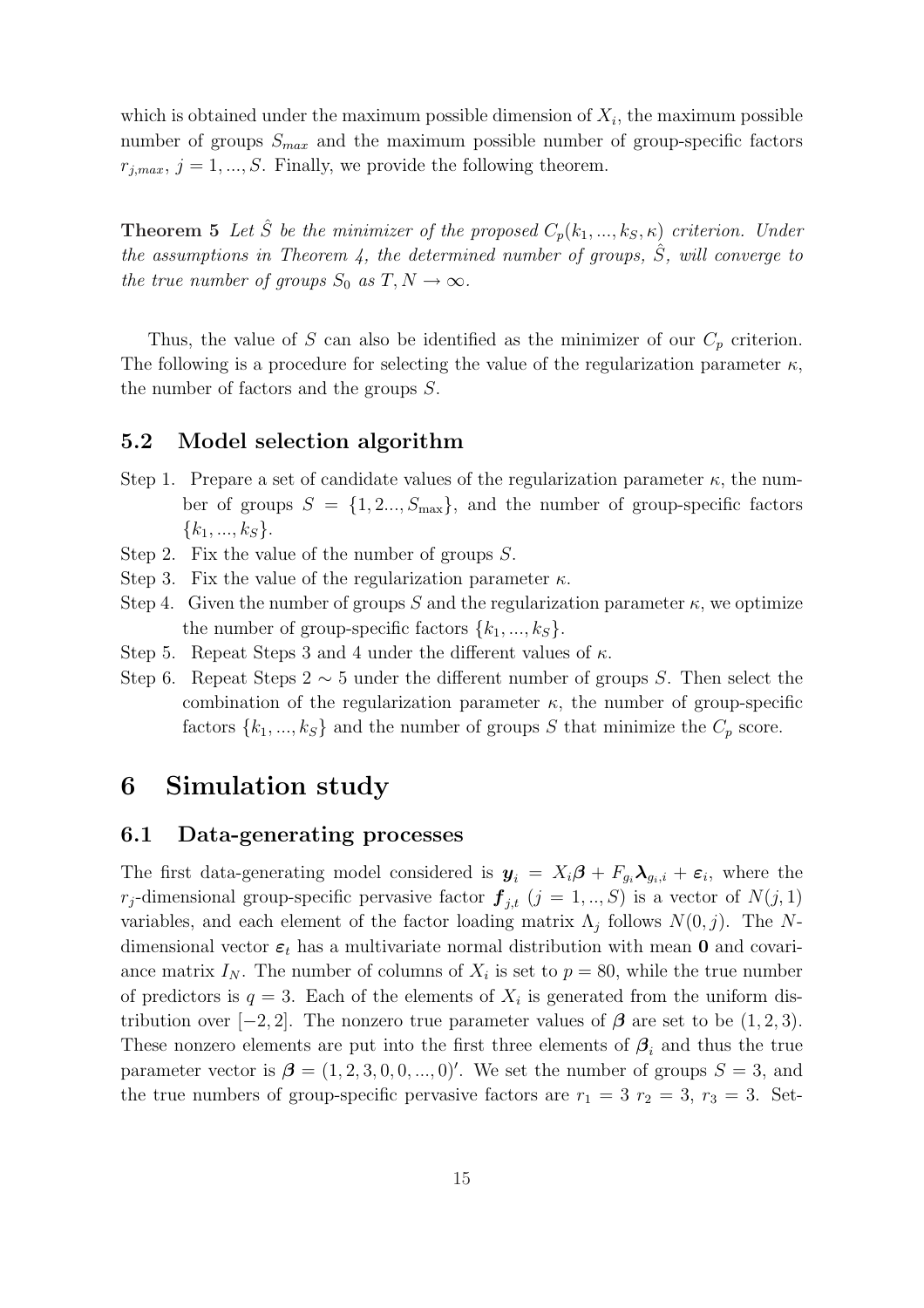ting the number of units in each group as  $N_1 = N_2 = N_3$ , we generated a set of T observations. The variables  $N_i$   $(j = 1, 2, 3)$  and T take various values.

We next investigate the case in which the noise term is nonhomoscedastic. The second data-generating model considered is  $y_i = X_i \beta + F_{g_i} \lambda_{g_i,i} + \varepsilon_i$  and  $\varepsilon_{it} = 0.9 e_{it}^1 +$  $\delta_t 0.9e_{it}^2$ , where  $\delta_t = 1$  if t is odd and is zero if t is even, and the N-dimensional vectors  $e_t^1 = (e_{1t}^1, \ldots, e_{Nt}^1)'$  and  $e_t^2 = (e_{1t}^2, \ldots, e_{Nt}^2)'$  follow multivariate normal distributions with mean 0 and covariance matrix  $S = (s_{ij})$ , with  $s_{ij} = 0.3^{|i-j|}$ , and  $e_t^1$  and  $e_t^2$  are independent. The noise terms are not serially correlated. The group-specific pervasive factors and the loading matrices, the design matrix  $X_i$  and the true parameter vector  $\beta$  are generated by the same method as before. The key feature of the model is that the noise terms are not homoscedastic.

As a third example, we investigate the performance of the proposed method when the idiosyncratic errors have some serial and cross-sectional correlations. The model is  $y_i = X_i \beta + F_{q_i} \lambda_{q_i,i} + \varepsilon_i$  with  $\varepsilon_{it} = 0.2\varepsilon_{i,t-1} + e_{it}$ , where  $t = 1,\ldots,T$ , the N-dimensional vector  $e_t = (e_{1t}, \ldots, e_{Nt})'$  follows multivariate normal distributions with mean 0 and covariance matrix  $S = (s_{ij})$ , where  $s_{ij} = 0.3^{|i-j|}$ . The other variables are defined as before.

#### 6.2 Results

We generated 1,000 replications using each of the three data-generating models. We then applied the proposed model selection criterion,  $C_p$ , to select simultaneously the number of groups, the number of group-specific pervasive factors and the size of the regularization parameter. We set the possible numbers of group-specific pervasive factors to range from zero to eight. Thus, the maximum number of group-specific pervasive factors was set to eight. The number of groups ranges from two to four. Possible candidates for the regularization parameter  $\kappa$  are  $\kappa = \{10, 1, 0.1, 0.01, 0.001\}$ .

Table 1 reports the percentage of under-, correct, and overidentified values for the proposed  $C_p$  criterion under the three data-generating models. With respect to the number of groups, we can easily calculate the percentages of under-  $(U)$ , correct  $(C)$ , and overidentified (O) values. The percentages with respect to the number of groupspecific factors are calculated under the condition that the number of groups is correctly selected. This is because of the difficulty of the matching between the true number of group-specific factors and the selected number of group-specific factors when the selected number of groups and true number of groups are different. As shown in the tables, the proposed  $C_p$  criterion is capable of selecting the true number of groups as well as the true number of group-specific pervasive factors.

Finally, we discuss the regression coefficient estimation results. The simulation results for the parameter estimates of  $\hat{\beta}$  are reported in Table 2. Because the length of  $\hat{\boldsymbol{\beta}}$  is very long, we report the estimation results for the true predictors  $(\hat{\beta}_1, \hat{\beta}_2, \hat{\beta}_3)'$ , and that for the first three wrong predictors  $(\hat{\beta}_4, \hat{\beta}_5, \hat{\beta}_6)$ . We point out that the remaining elements of  $\hat{\boldsymbol{\beta}}$  (i.e.,  $\hat{\beta}_7, \hat{\beta}_8, ...,$ ) are similar to the estimation results of  $(\hat{\beta}_4, \hat{\beta}_5, \hat{\beta}_6)$ .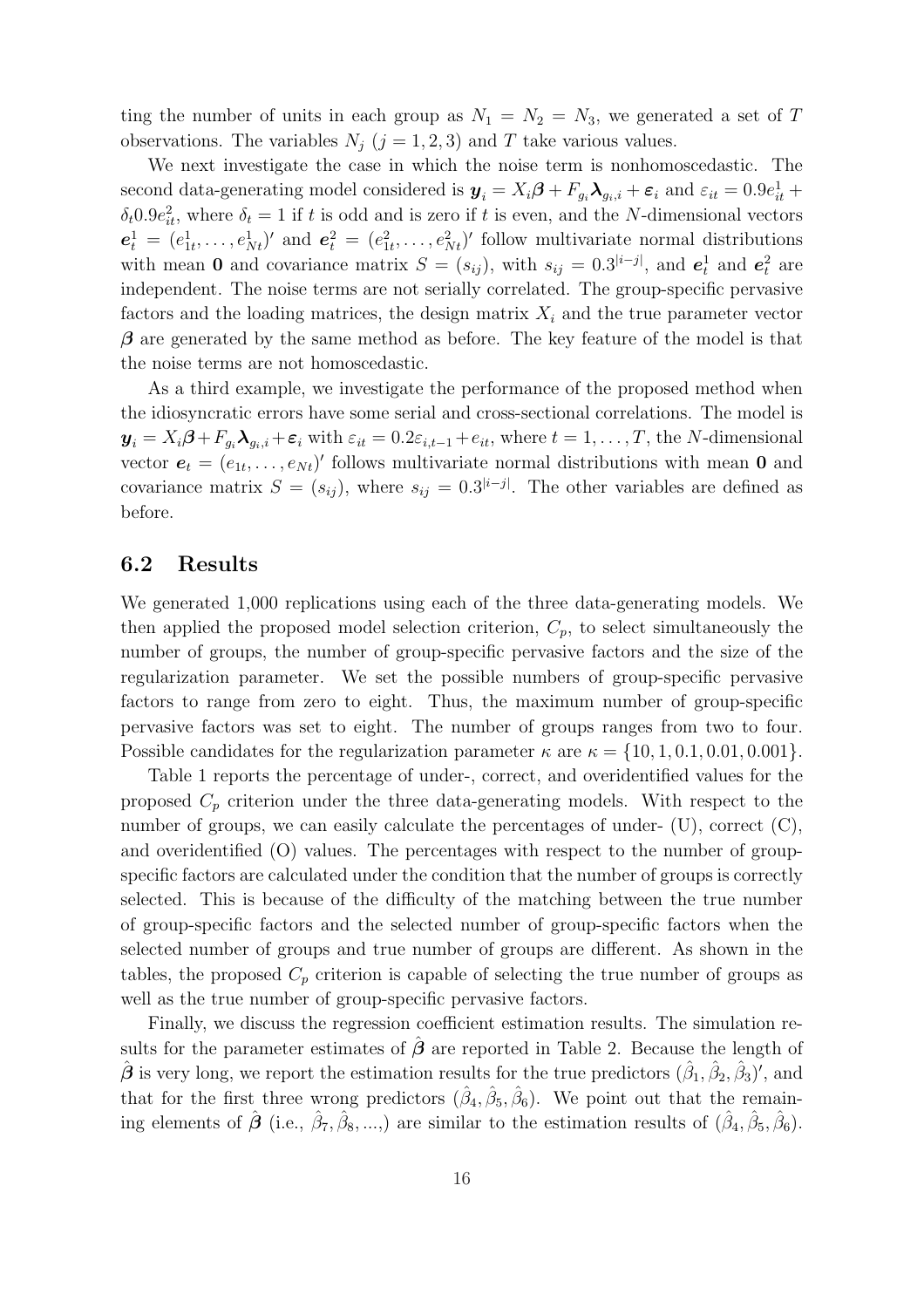As shown in Table 2, the parameters are well estimated in the simulation studies. Furthermore, the accuracy improves as the size of the panel increases.

We point out that the proposed method implicitly assumes that each group should not be completely overlapped. Additional experiments that we have performed suggest that group separation, coming from the observable parts of  $X_i\beta$ , or coming from the group-specific factor structures  $\bm{f}_{g_i,t} \bm{\lambda}_{g_i}$ , or both, is important. In summary, our simulation results show that the proposed  $C_p$  criterion works well in selecting the number of groups and the number of group-specific pervasive factors. Furthermore, the regression coefficients  $\hat{\boldsymbol{\beta}}$  are estimated very well.

# 7 Analysis of US mutual fund styles

A mutual fund is a portfolio of financial assets managed by a professional institution on behalf of its clients. It is common that the professional institutions manage clients' assets according to a particular investment style, which defines the nature of the fund. There are well known criteria that define the investment styles, for example, "Value" and "Growth", "Large Cap" and "Small Cap", etc. To provide investors with a guide to the mutual funds market, some professional institutions issue classifications of existing mutual funds according to the investment objectives stated by the funds. Practically, one may rely on the institutional classification scheme; however, it does not always provide consistent and representative peer groups of fund styles. In this section, we aim at grouping mutual funds and identifying their styles by analyzing the time series of past returns of each mutual fund.

#### 7.1 Data and model

We analyze  $T = 85$  monthly returns  $y_{it}$  for  $N = 536$  US mutual funds, collected from Thomson Financial Datastream database for October 2003 to October 2010. Here we focus mainly on the four mutual fund styles: Small Capital & Growth, Large Capital & Growth, Small Capital & Value, and Large Capital & Value.

The specified model is

$$
y_{it} = \beta_0 + \sum_{s=1}^{7} y_{i,t-s} \beta_s + \sum_{w=1}^{7} u_{i,tw} \beta_w + Mkt_t \beta_{Mkt} + HML_t \beta_{HML} + SMB_t \beta_{SMB}
$$

$$
+ LTR_t \beta_{LTR} + STR_t \beta_{STR} + Mom_t \beta_{Mom} + \mathbf{f}'_{g_i,t} \mathbf{\lambda}_{g_i,i} + \varepsilon_{it},
$$

 $i = 1, \ldots, N, t = 1, \ldots, T$ , where  $u_{i, tw} = \sum_{k=0}^{w} I(y_{i,t-k} > 0)$  is the number of past months such that a positive return is realized, and  $I(\cdot)$  is an indicator function that takes the values 1 or 0. Therefore  $u_{i,tw}$  is the cumulative sum of the months with positive monthly returns. Fama and French (1993) suggested that an asset return model on a stock index can be constructed using three different weighted averages of the portfolio values: one based on size (SMB), another based on the book-to-market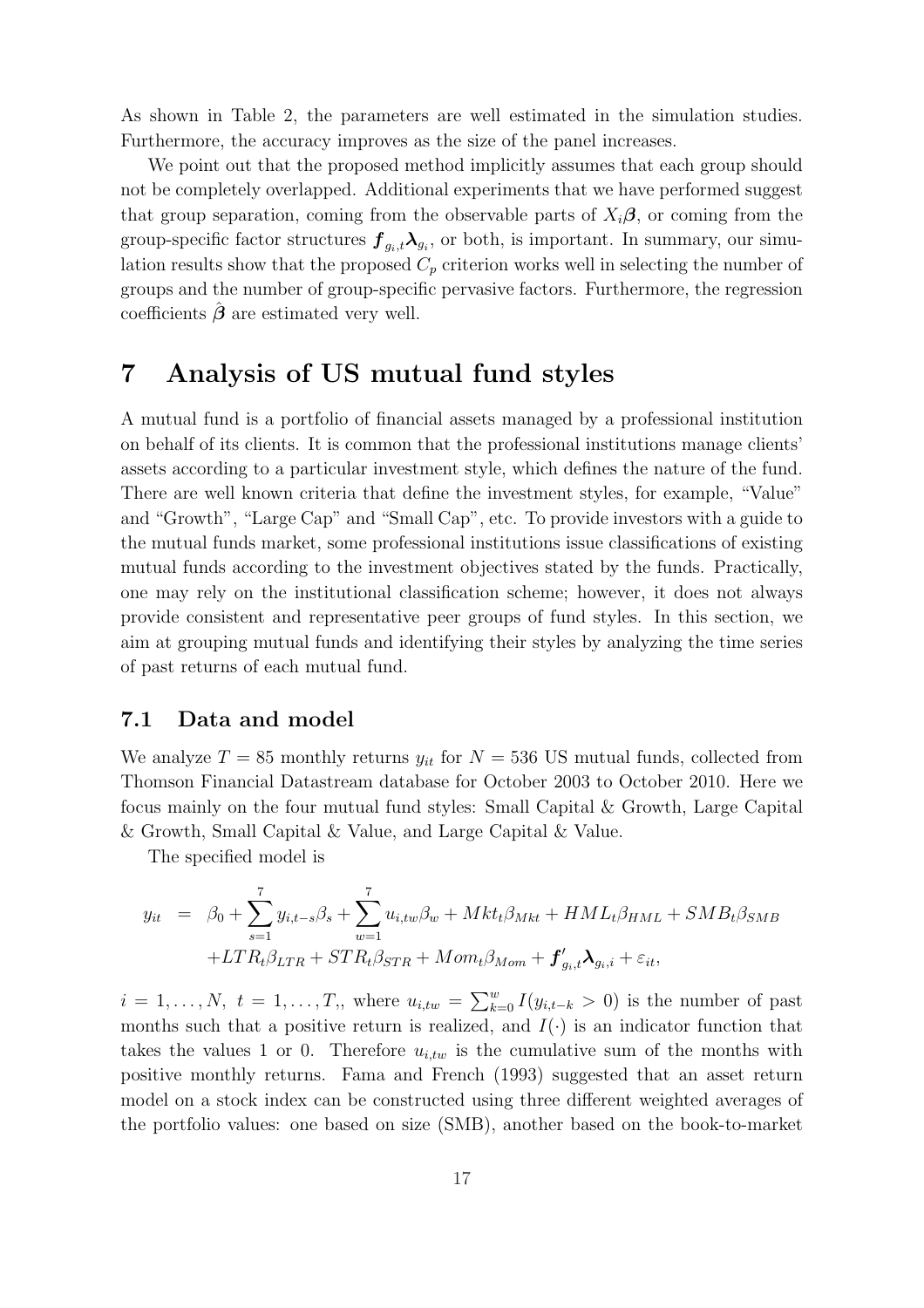ratio (HML), and the third based on excess return (Mkt) on the market. We also used the long-term return reversal factor (RTR), the short-term return reversal factor (STR), and the momentum factor (Mom). These factors are obtained from the Fama and French database.

#### 7.2 Results

We applied the proposed model selection criterion,  $C_p$ , to select simultaneously the number of groups, the number of group-specific pervasive factors and the size of the regularization parameter. We set the possible numbers of group-specific pervasive factors to range from zero to eight. Thus, the maximum number of group-specific pervasive factors was set to eight. The number of groups ranges from one to nine, i.e.,  $S_{\text{max}} = 9$ . Possible candidates for the regularization parameter  $\kappa$  are  $\kappa = \{10, 1, 0.1, 0.01, 0.001\}$ .

As a result, the selected number of groups is  $\hat{S}=6$ . A two-way table of the grouping output against the four mutual fund styles is provided in Table 3. The two classification schemes appear to be similar in several respects, although the classification based on the mutual fund names is more parsimonious than in our grouping. Memberships overlap considerably for the constructed groups and the classification by name. The distribution of the funds' memberships is easy to interpret according to mutual fund names. For example, the constructed group 6 (G6) corresponds to Small Capital & Growth. However, Small Capital & Growth mutual funds are divided into other groups. Group 1 contains 64 Small Capital & Growth mutual funds and the "Growth" factor plays a main role. Groups 2 and 4 contain 19 and 14 Small Capital & Growth mutual funds and the "Small" factor is the most important characteristic. Group 3 mostly contains Large Capital & Growth mutual funds. Therefore, both "Large" and "Growth" factors may characterize the fund returns. Group 5 is the group in which "Large" and "Value" factors might be related. The comparisons in Table 3 show the potential of the proposed method. The agreements between the two schemes suggest that our procedure succeeds in recognizing the fundamental differences among funds.

The selected numbers of group-specific pervasive factors are  $r_1 = 4$ ,  $r_2 = 3$ ,  $r_3 = 3$ ,  $r_4 = 3, r_5 = 2, r_6 = 3$ , respectively. Therefore, there are group-specific pervasive factors that explain the mutual fund returns within the groups. The estimated regression coefficients  $\{\hat{\beta}_s, \hat{\beta}_w | s, w = 1, ..., 7\}$  are estimated as zero, which partially implies that the return prediction from the historical information is difficult. We found that the estimated regression coefficients on the style factors  $\{\hat{\beta}_{Mkt}, \hat{\beta}_{HML}, ..., \hat{\beta}_{Mom}\}\$ are also zero. This result makes sense because the investment styles (i.e., a sensitivity to the set of investment style factors  $\{Mkt_t, HML_t, SMB_t, LTR_t, STR_t, Mom_t\}$  are different among the set of 536 mutual funds. In Section 8, we introduce the model with heterogeneous regression coefficients that vary over the groups.

Table 4 provides the correlations between the estimated group-specific pervasive factors and the Fama and French (1993) factors (Mkt, HML, SMB), Short-Term Reversal Factor (STR), Long-Term Reversal Factor (LTR), and Momentum Factor (Mom). If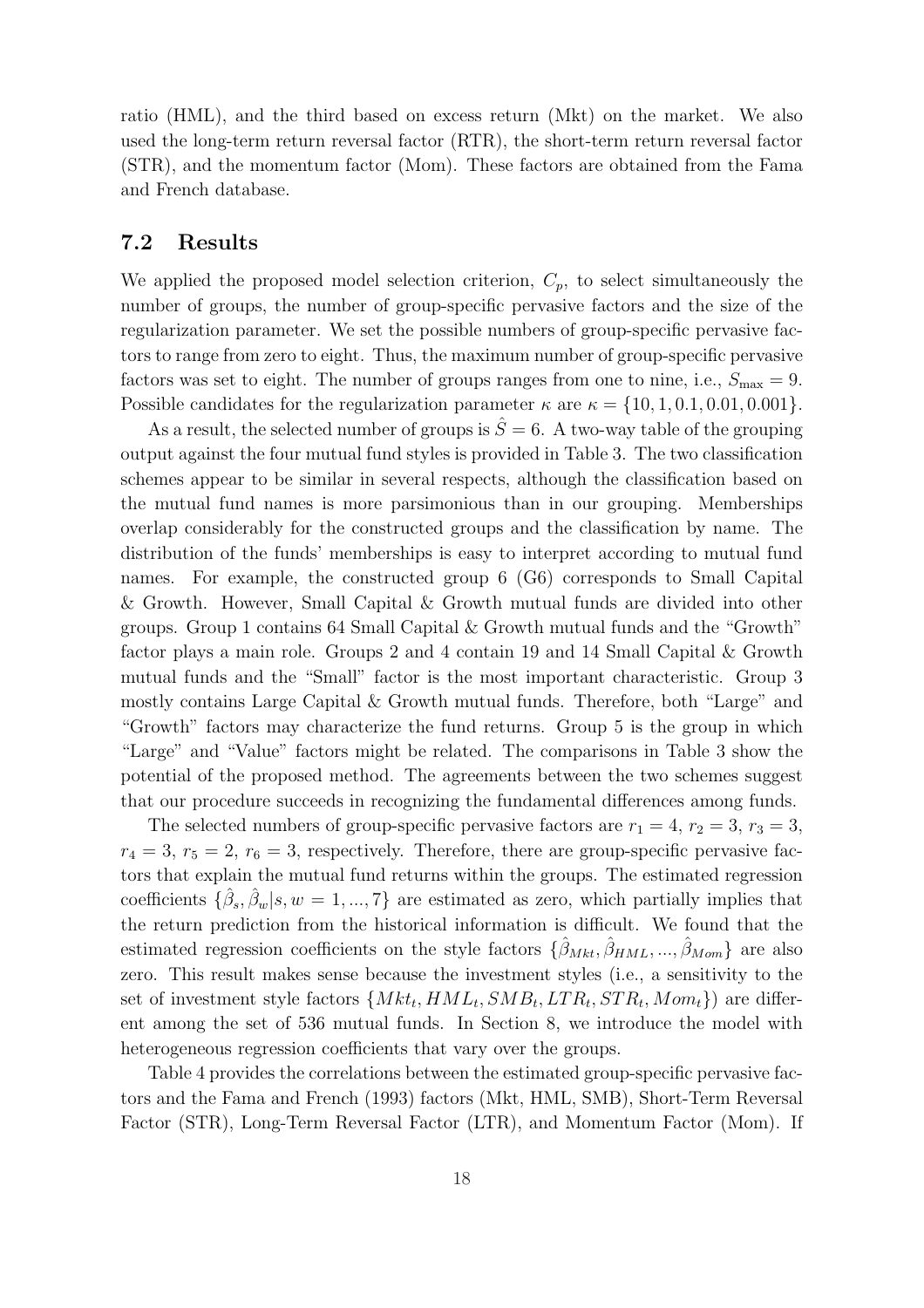the absolute value of the correlations are larger than 0.18, 0.22, and 0.29, the corresponding significance levels are  $10\%, 5\%$  and  $1\%,$  respectively. From the table, we make the following observations. First, the Mkt factors are mainly related to the first group-specific pervasive factor for all six groups. In particular, the magnitude of the correlation is the highest among those with other styles. Second, the SMB factor is highly related to the first group-specific pervasive factor of group 1, while it has a very low correlation with the factors of other groups. Third, the HML factor has high correlations with the group-specific pervasive factors of groups 1 and 2. Fourth, the momentum factor, short-term return reversal factor, and long-term return reversal factor also play an important role as the high-level correlations show. Fifth, some of the estimated group-specific pervasive factors have low correlations with the six observable investment styles (Mkt, HML, SMB, STR, LTR, and Mom). For example, the second group-specific pervasive factor of group 5 has very low correlation with these variables. It would be interesting to explore some possible investment styles that have a large correlation with such factors. Overall, the estimated group-specific pervasive factors vary over the groups.

# 8 Heterogeneous group-specific coefficients

The model (1) can be extended to the heterogeneous group-specific coefficients

$$
y_{it} = \boldsymbol{x}_{it}'\boldsymbol{\beta}_{g_i} + \boldsymbol{f}_{g_i,t}'\boldsymbol{\lambda}_{g_i,i} + \varepsilon_{i,t}, \quad i = 1,\ldots,N, \ t = 1,\ldots,T,
$$
\n(9)

where the  $p_i \times 1$  vector  $\mathcal{B}_{g_i}$  contains the unknown regression coefficients for each group. The regression coefficient is group-specific, but not individual-specific. It may be of interest to extend the model to individual-dependent coefficients, which is not studied in this paper. The model assumptions are the same as in Section 2.1, except we need to modify Assumption D as follows.

#### Assumption D′ : Observable predictors

(D1') For the matrices  $D_j$ ,  $E_j$  and  $L_j$  defined in Assumption D of Section 2.1, we assume

$$
D_j - L'_j E_j^{-1} L_j
$$

is positive definite for all  $F_j$  such that  $F'_jF_j/T = I$  and for all groupings with a positive fraction of membership. Assumption D2 is maintained.

(D2): The vector of predictor  $x_{it}$  satisfies  $\max_{1 \leq i \leq N} T^{-1} ||X_i||^2 = O_p(N^{\alpha})$  with  $\alpha$  < 1/16. We also assume  $N/T^2 \rightarrow 0$ .

In D2', we now require  $\alpha < 1/16$  instead of  $\alpha < 1/8$ . Again, this is much weaker than assuming  $x_{it}$  has exponential tails. Assumption  $D'$  ensures the existence of the asymptotic variance matrix of the estimated regression coefficients. This condition is used for the proof of consistency.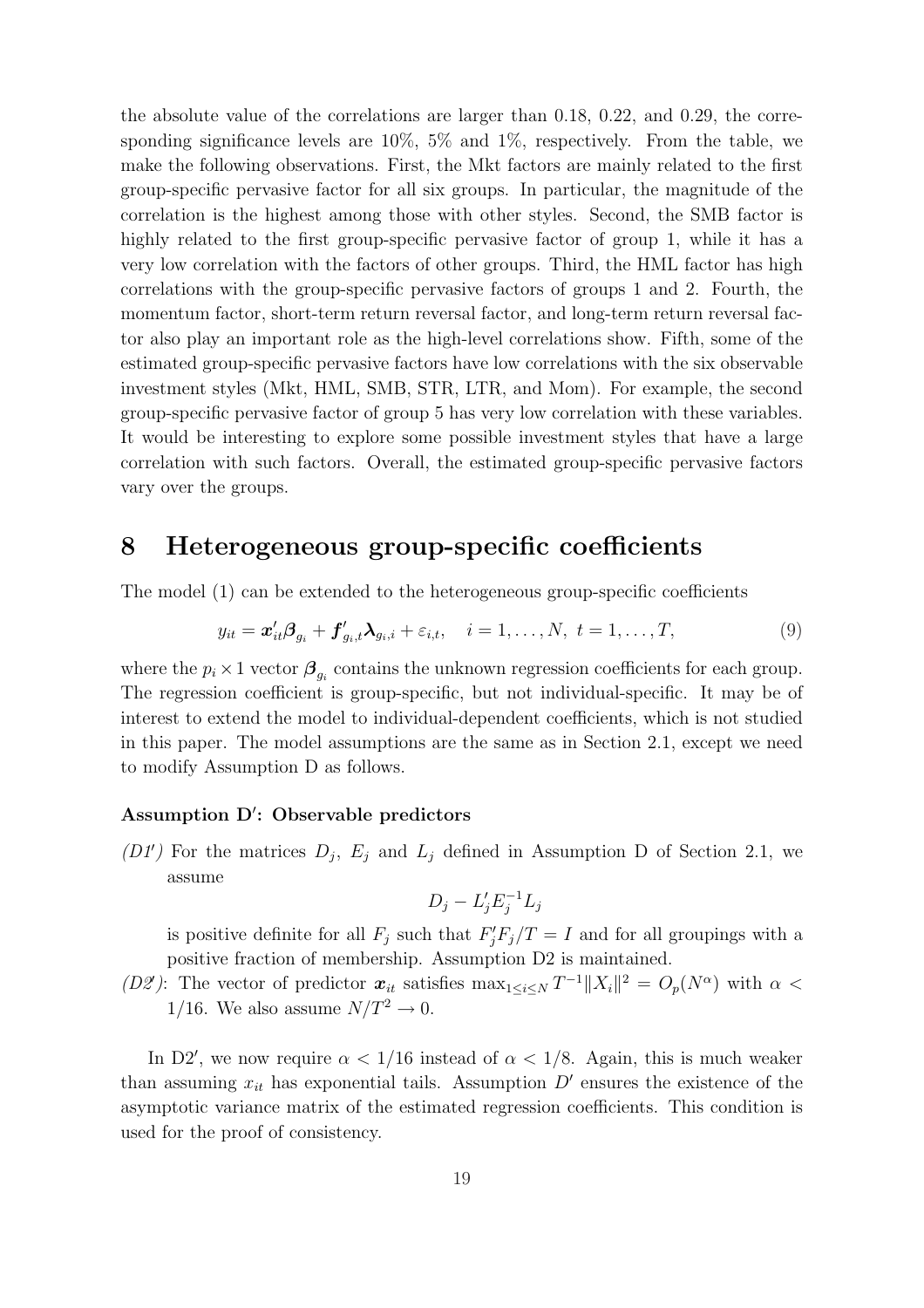#### 8.1 Estimation procedure

Under a given number of groups  $S$ , number of factors  $r_1, ..., r_S$ , and size of the SCAD  $\text{penalty }\kappa\text{, our estimator }\{\hat{\boldsymbol{\beta}}_1,...,\hat{\boldsymbol{\beta}}_S,\hat{G},\hat{F}_1,...,\hat{F}_S,\hat{\Lambda}_1,...,\hat{\Lambda}_S\} \text{ is defined as the minimizer}$ of

$$
L_{NT}(\boldsymbol{\beta}_1, ..., \boldsymbol{\beta}_S, G, F_1, ..., F_S, \Lambda_1, ..., \Lambda_S)
$$
  
= 
$$
\sum_{j=1}^S \sum_{i:g_i=j} ||\mathbf{y}_i - X_i \boldsymbol{\beta}_{g_i} - F_{g_i} \boldsymbol{\lambda}_{g_i,i}||^2 + \sum_{j=1}^S NT \cdot p_{\kappa,\gamma} (|\boldsymbol{\beta}_j|),
$$

subject to the constraints on the factor and factor loading matrix imposed in Section 2.

Given the group membership G and the values of regression coefficient  $\beta_j$ , the factor structures are estimated as described in Section 2. Given the group membership G and the factor structures, the regression coefficients  $\boldsymbol{\beta}_j$  can be updated. It is easy to see that, for any given values of  $\mathcal{B}_j$  and  $F_j \lambda_{j,i}$   $(j = 1, ..., S)$ , the optimal assignment for each individual unit is:  $g_i^* = \operatorname{argmin}_{j \in \{1, ..., S\}} T^{-1} || \boldsymbol{y}_i - X_i \boldsymbol{\beta}_j - F_j \boldsymbol{\lambda}_{j,i} ||^2 + p_{\kappa, \gamma} (|\boldsymbol{\beta}_j|).$ The estimates of  $\beta$ ,  $\{F_j, \Lambda_j; j = 1, ..., S\}$ , and  $G = \{g_1, ..., g_N\}$  depend on each other, the estimators are obtained by almost the same procedures as in Section 2.

#### 8.2 Asymptotic results

Here, we use  $\{F_j^0, j = 1, ..., S\}$  to denote the true parameter values of the group-specific factors  $F_j$  that satisfies Assumptions A, B, C, D' and E. As N and T increase, we claim that the estimated factors are consistent in the sense of some averaged norm, which will be specified below. We have the following theorem.

Theorem 6 : Consistency. Under Assumptions A, B, C, D' and E,  $\kappa \to 0$  and  $\min\{N_j,T\} \times \kappa \to \infty$  as  $T, N \to \infty$ , the estimators  $\hat{\boldsymbol{\beta}}_j$  are consistent

$$
\|\hat{\boldsymbol{\beta}}_j - \boldsymbol{\beta}_j^0\| = o_p(1), \quad \text{for} \quad j = 1, ..., S,
$$

In addition,  $\{\hat{F}_j, j = 1, ..., S\}$  are consistent in the sense of

 $T^{-1/2} \|\hat{F}_j - F_j^0 H_j\| = o_p(1),$ where  $H_j^{-1} = V_{j,N_jT} (F_j^0 \hat{F}_j/T)^{-1} (\Lambda_j^{0'} \Lambda_j^0/N_j)^{-1}$ , and  $V_{j,N_jT}$  satisfies  $\sqrt{ }$  $\overline{1}$ 1  $N_jT$  $\sum$  $N_j$  $i;\hat{g}_i=j$  $(\boldsymbol{y}_i - X_i \hat{\boldsymbol{\beta}}_j)(\boldsymbol{y}_i - X_i \hat{\boldsymbol{\beta}}_j)'$ 1  $\hat{F}_j = \hat{F}_j V_{j,N_j T}.$ 

The estimates of  $\beta_1, ..., \beta_S, \{F_j, \Lambda_j; j = 1, ..., S\},\$ and  $G \in \{g_1, ..., g_N\}$  depend on each other, and we therefore denote the estimator of group membership  $\hat{g}_i$  as  $\hat{g}_i(\hat{\boldsymbol{\beta}}_1, ..., \hat{\boldsymbol{\beta}}_S, \hat{F}, \hat{\Lambda})$  in the following theorem. The following theorem shows that the estimated group membership converges to the true group membership as T and N goes to infinity.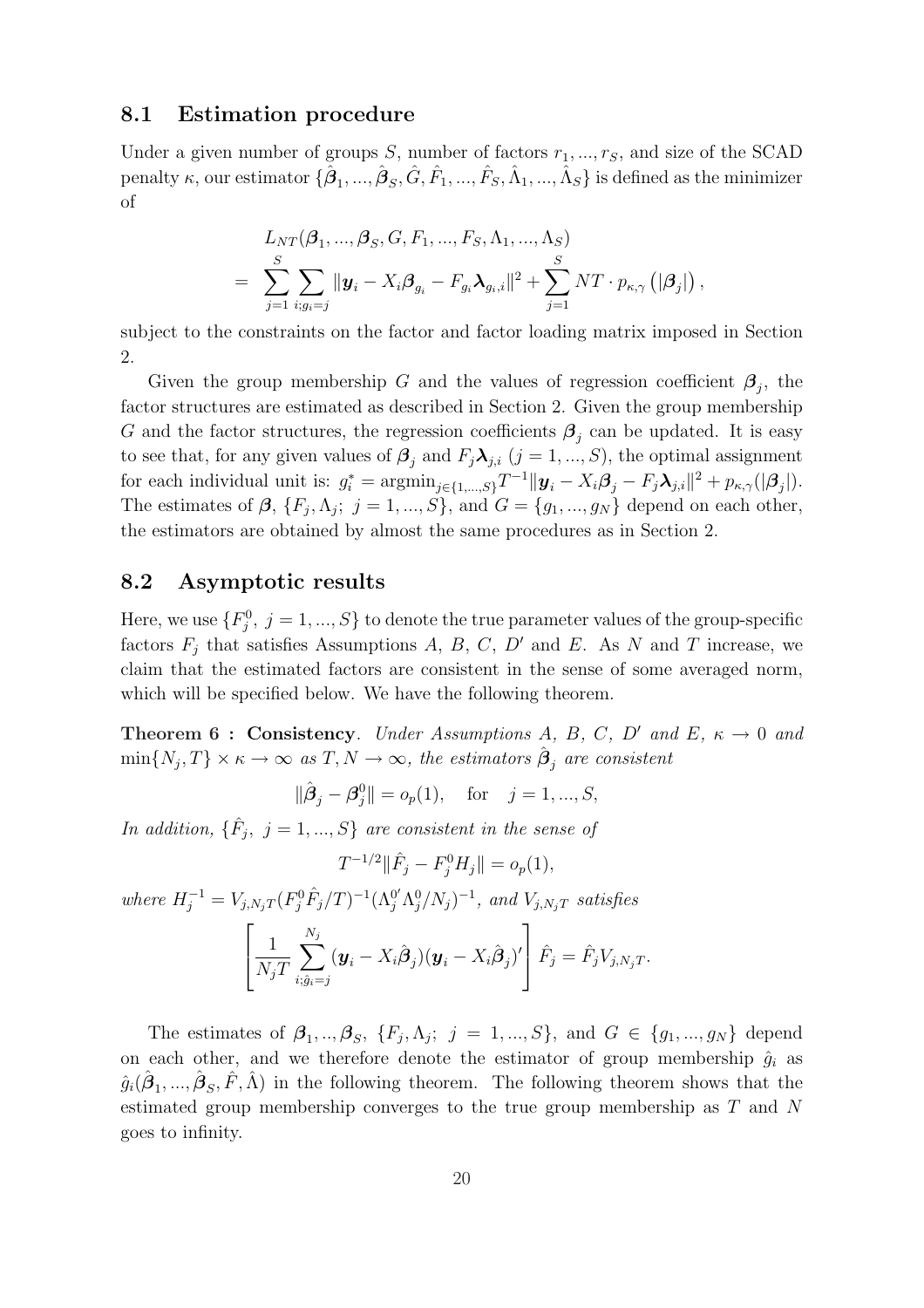Theorem 7 : Consistency of the estimator of group membership. Suppose that the assumptions in Theorem 6 hold. Then, for all  $\tau > 0$  and  $T, N \to \infty$ , we have

$$
P\left(\sup_{i\in\{1,\dots,N\}}|\hat{g}_i(\hat{\boldsymbol{\beta}}_1,\dots,\hat{\boldsymbol{\beta}}_S,\hat{F},\hat{\Lambda})-g_i^0|>0\right)=o(1)+o(N/T^{\tau}),
$$

where  $\hat{F} = \{\hat{F}_1, ..., \hat{F}_S\}$  and  $\hat{\Lambda} = \{\hat{\Lambda}_1, ..., \hat{\Lambda}_S\}.$ 

Let us define  $\tilde{\bm{\beta}}_1,...,\tilde{\bm{\beta}}_S,\tilde{F}_1,...,\tilde{F}_S,\tilde{\Lambda}_1,...,\tilde{\Lambda}_S$  as the infeasible version of our estimator where group membership is fixed to its population  $G<sup>0</sup>$ . It is defined as the minimizer of  $L_{NT}(\beta_1...,\beta_S,G^0,F_1,...,F_S,\Lambda_1,...,\Lambda_S)$  subject to the usual constraints. Theorem 7 shows that, under a certain condition, our estimator  $\{\hat{\beta}_1, ..., \hat{\beta}_S, \hat{F}_1, ..., \hat{F}_S, \hat{\Lambda}_1, ..., \hat{\Lambda}_S\}$  is asymptotically equivalent to the infeasible estimates  $\tilde{\beta}_1, ..., \tilde{\beta}_S, \tilde{F}_1, ..., \tilde{F}_S, \tilde{\Lambda}_1, ..., \tilde{\Lambda}_S$  as N and T tend to infinity. If for some  $b > 0$ ,  $N/T^b \rightarrow 0$  as both N and T tend to infinity simultaneously, the proposed estimator  $\hat{\boldsymbol{\beta}}_j$ ,  $\hat{F}_j$   $(j = 1, ..., S)$  and the infeasible estimator  $\tilde{\beta}_j$ ,  $\tilde{F}_j$  (j = 1, ..., S) with known population groups are asymptotically equivalent.

In the next theorem, we provide the asymptotic normality and the variable selection consistency. Let  $\boldsymbol{\beta}_j^0 = (\boldsymbol{\beta}_j^0)$  $_{j,1}$  $^{\prime},\boldsymbol{\beta}^{0}_{i}$  $_{j,2}$ ')' be the true parameter vector such that  $\beta_{j,2}^0 = 0$ . We denote the corresponding estimate as  $\hat{\boldsymbol{\beta}}_j = (\hat{\boldsymbol{\beta}}'_j)$  $_{j,1}^{\prime},\hat{\bm{\beta}}_{j}^{\prime}$  $j_{j,2}$ '. We show that  $P(\hat{\boldsymbol{\beta}}_{j,2} = \mathbf{0})$  will converges to 1 as  $N, T \to \infty$ . Also, the parameter estimate  $\hat{\beta}_{j,1}$  is the asymptotically normal.

#### Assumption F′

Let  $X_{i,\beta_j\neq0}$  be the submatrix of  $X_i$  corresponding to columns of the nonzero elements of the parameter vector  $\mathcal{B}_j$ . Let  $q_j$  be the number of nonzero elements of  $\mathcal{B}_j$   $(j = 1, ..., S)$ . For the nonrandom positive definite matrix  $J_0(F_j^0)$ ,

$$
\frac{1}{\sqrt{N_jT}}\sum_{i:g_i^0=j}Z_{j,i}(F_j^0)' \varepsilon_i \to_d N(\mathbf{0},J_0(F_j^0)),
$$

where  $Z_{j,i}(F_j^0) = X'_{i,\beta \neq 0} M_{F_j^0} - N_j^{-1}$  $\sum_{k: g_k^0 = j}^{n-1} C_{j,ki} X'_{k, \beta \neq 0} M_{F_j^0}$ , with  $c_{j,ki} = \lambda_{g_k^0}^{0'}$  $_{g_k^0,k}^{0'} (\Lambda_j^{0'} \Lambda_j^0/N_j)^{-1} \boldsymbol{\lambda}_g^0$  $_{g_i^0,i}^0,$ and  $J_0(F_j^0)$  is the probability limit of

$$
\hat{J}(F_j^0) = \frac{1}{N_j T} \sum_{i:g_i^0 = j} \sum_{\ell:g_\ell^0 = j} Z_{j,i}(F_j^0)' E[\varepsilon_i \varepsilon_\ell'] Z_{j,\ell}(F_j^0).
$$

Then, we have the following theorem.

Theorem 8 : Asymptotic normality and variable selection consistency Assume that the assumptions in Theorems 6 and 7 and F' hold. Then,  $\sqrt{N_jT}(\hat{\boldsymbol{\beta}}_{j,1} - \boldsymbol{\beta}^0_j)$  $_{j,1}^{0})$ is asymptotically normal with mean  $\mathbf{v}_j^0$  and variance-covariance matrix  $V_\beta(F_j^0)$ , i.e.,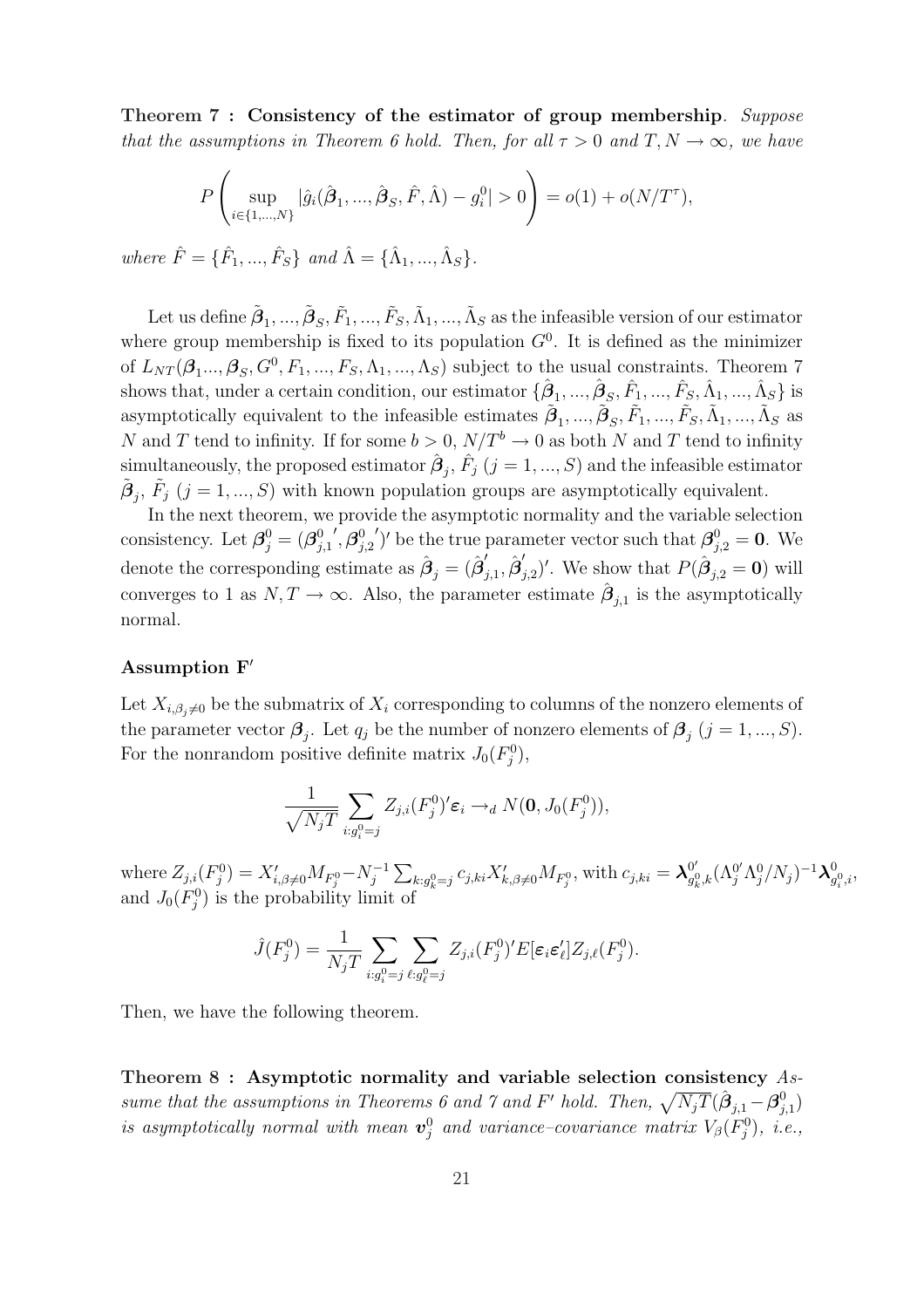$\sqrt{N_jT}(\hat{\boldsymbol{\beta}}_{j,1}-\boldsymbol{\beta}_j^0$  $_{j,1}^{0})\rightarrow_{d}N(\boldsymbol{v}_{0}^{j}% ,\boldsymbol{v}_{0}^{j})\rightarrow_{d}N(\boldsymbol{v}_{0}^{j})\rightarrow_{d}N(\boldsymbol{v}_{0}^{j})$  $(v_0^j, V_\beta(F_j^0))$ . Moreover, the following variable selection consistency holds:

$$
P(\hat{\boldsymbol{\beta}}_{j,2} = \mathbf{0}) \to 1 \quad N, T \to \infty,
$$

for  $j = 1, ..., S$ . Here, the variance-covariance matrix  $V_{\beta_j}(F_j^0)$  is

$$
V_{\beta}(F_j^0) = D_0(F_j^0)^{-1} J_0(F_j^0) D_0(F_j^0)^{-1},
$$

where  $D_0(F_j^0)$  is the probability limit of

$$
\hat{D}(F_j^0, \kappa_T) = \frac{1}{N_j T} \sum_{i:g_i^0 = j} \left[ X_i' M_{F_j^0} X_i - \frac{1}{N_j} \sum_{k:g_k^0 = j} c_{j,ki} X_i' M_{F_j^0} X_k \right] + \frac{1}{N_j T} \Sigma_j(\kappa_T),
$$

with  $\Sigma_j(\kappa_T) = \text{diag}\{p'_{\kappa_T,\gamma}(|\beta_{j,1}|)/|\beta_{j,1}|,\ldots,p'_{\kappa_T,\gamma}(|\beta_{j,q_j}|)/|\beta_{j,q_j}|\}\,$ , where  $q_j$  is the number of nonzero elements of  $\boldsymbol{\beta}^0_i$  $_{j}^{0},\ and\ {\bm{v}}_{0}^{j}$  $\frac{1}{0}$  is the probability limit of

$$
\sqrt{\frac{T}{N_j}} \times \hat{D}(F_j^0, \kappa_T)^{-1} \pmb{\eta}_j + \sqrt{\frac{N_j}{T}} \times \hat{D}(F_j^0, \kappa_T)^{-1} \pmb{\zeta}_j,
$$

where

 $with$ 

$$
\begin{split}\n\boldsymbol{\zeta}_{j} &= -\frac{1}{N_{j}T} \sum_{i:g_{i}^{0}=j} \sum_{k:g_{k}^{0}=j} X_{i}' M_{\tilde{F}_{j}} \Omega_{k} F_{j}^{0} \left(\frac{F_{j}^{0'} F_{j}^{0}}{T}\right)^{-1} \left(\frac{\Lambda_{j}' \Lambda_{j}}{N_{j}}\right)^{-1} \boldsymbol{\lambda}_{g_{i}^{0},i}, \\
\boldsymbol{\eta}_{j} &= -\frac{1}{N_{j}T} \sum_{i:g_{i}^{0}=j} \sum_{k:g_{k}^{0}=j} (X_{i} - V_{j,i})' F_{j}^{0} \left(\frac{F_{j}^{0'} F_{j}^{0}}{T}\right)^{-1} \left(\frac{\Lambda_{j}' \Lambda_{j}}{N_{j}}\right)^{-1} \boldsymbol{\lambda}_{g_{k}^{0},k} \left(\frac{E[\boldsymbol{\varepsilon}_{i}' \boldsymbol{\varepsilon}_{k}]}{T}\right), \\
c_{j,ki} &= \boldsymbol{\lambda}_{g_{k}^{0},k}^{0'} (\Lambda_{j}^{0'} \Lambda_{j}^{0}/N_{j})^{-1} \boldsymbol{\lambda}_{g_{i}^{0},i}^{0}, \text{ and } V_{j,i} = N_{j}^{-1} \sum_{k:g_{k}^{0}=j} c_{j,ki} X_{k}.\n\end{split}
$$

The proof of the theorem is given in the Appendix.

#### 8.3 Determining the number of groups/factors

Taking into account the consistency of the proposed model selection criterion, we again suggest minimization of the predictive measure

$$
\frac{1}{NT} \sum_{j=1}^{S} \sum_{i:_{\hat{g}_i}=j} \left\| \boldsymbol{y}_i - X_i \hat{\boldsymbol{\beta}}_{g_i} - \hat{F}_{\hat{g}_i} \hat{\boldsymbol{\lambda}}_{\hat{g}_i,i} \right\|^2 + \hat{b}(k_1, ..., k_S, \kappa).
$$

The first term on the right-hand side measures the goodness of fit of the model whereas the second term is a penalty that depends on the complexity of the model. It remains to construct a proper estimator of the penalty term. We have the following result.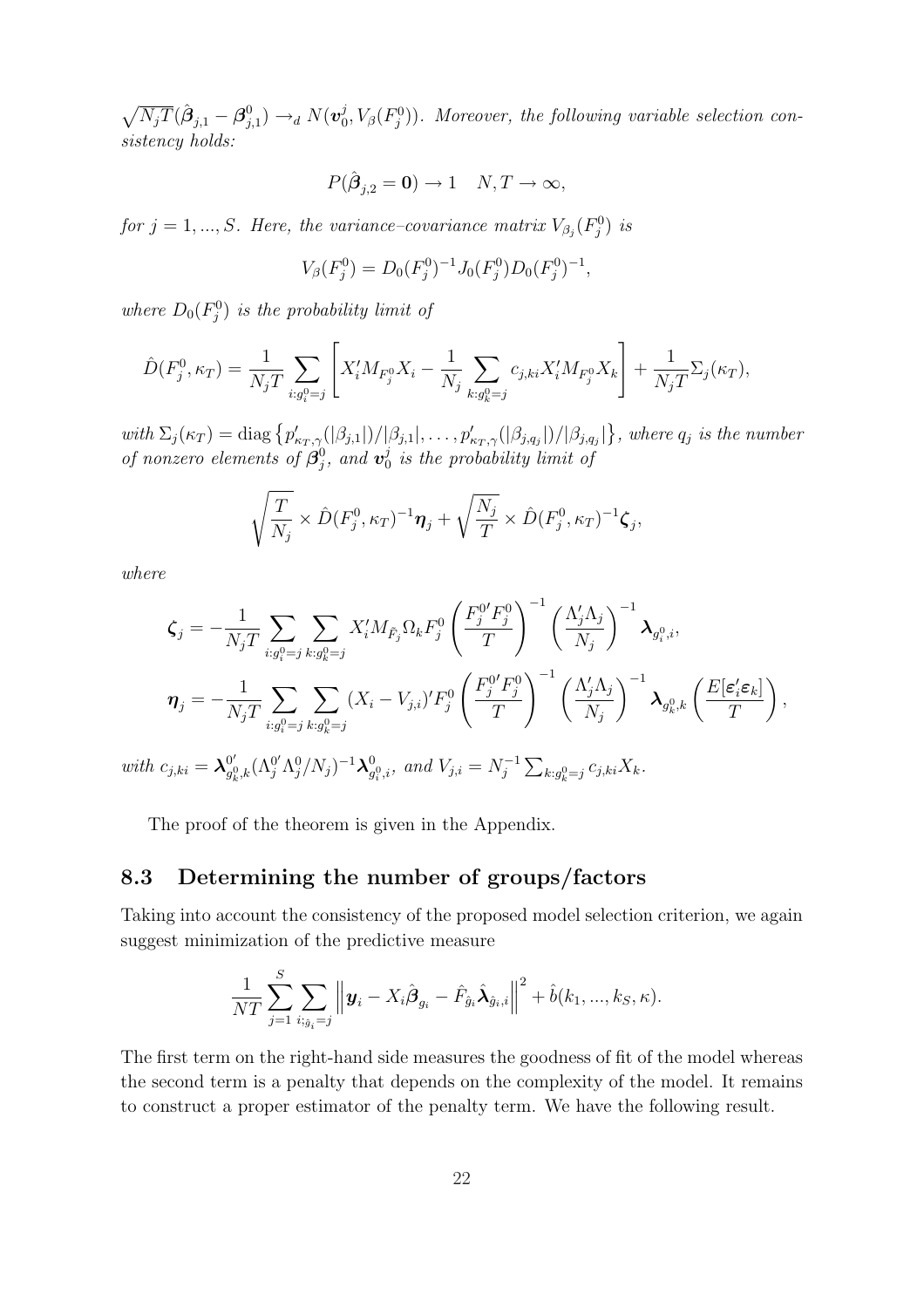Theorem 9 Under the assumptions of Theorems 6-8, the penalty term is

$$
\hat{b}(k_1, ..., k_S, \kappa) = \sum_{j=1}^S \frac{1}{NT} \text{tr}\left[K_{j,x} V_{\beta}(F_j^0, \kappa)\right] + \sum_{j=1}^S k_j \times g_j(T, N_1, ..., N_S),
$$

where  $K_{j,x} = 2\sum_{i:g_i=j} X'_{i,\hat{\beta}_j\neq 0} X_{i,\hat{\beta}_j\neq 0}/(N_jT)$  with  $X_{i,\hat{\beta}_j\neq 0}$  being the submatrix of  $X_i$  such that the corresponding columns contain a nonvanishing component of the parameter estimate, and  $V_{\beta}(F_j^0, \kappa) = \hat{D}(F_j^0, \kappa)^{-1} \hat{J}(F_j^0) \hat{D}(F_j^0, \kappa)^{-1}$ . Here  $\hat{J}(F_j^0)$  and  $\hat{D}(F_j^0, \kappa)$  are defined in Assumption F' and Theorem 8. The function  $g_i(T, N_1, ..., N_S)$  satisfies (a)  $g_j(T, N_1,..., N_S) \to 0$  and (b)  $\min\{N, T\} \times g_j(T, N_1,..., N_S) \to \infty$  as  $T, N \to \infty$ .

Using the same investigations in Section 4, we have the following criterion:

$$
C_p(k_1, ..., k_S, \kappa) = \frac{1}{NT} \sum_{j=1}^S \sum_{i:\hat{g}_i=j} ||\mathbf{y}_i - X_i \hat{\boldsymbol{\beta}}_{\hat{g}_i} - \hat{F}_{\hat{g}_i} \hat{\boldsymbol{\lambda}}_{\hat{g}_i,i}||^2 + \sum_{j=1}^S \frac{1}{NT} tr\left[K_{j,x} V_{\beta}(\hat{F}_j, \kappa)\right] + \sum_{j=1}^S k_j \hat{\sigma}^2 \frac{N_j}{N} \left(\frac{T+N_j}{TN_j}\right) \log(TN_j), \qquad (10)
$$

where  $\hat{\sigma}^2$  is a consistent estimate of  $(NT)^{-1} \sum_{j=1}^S \sum_{g_i^0=j} ||\mathbf{y}_i - X_i \hat{\boldsymbol{\beta}}_{g_i^0} - \hat{F}_{g_i^0} \hat{\boldsymbol{\lambda}}_{g_i^0,i}||^2$ . Under the criterion, the numbers of factors are consistently estimated.

Similar to the  $C_p$  criterion,  $\hat{\sigma}^2$  provides proper scaling for the penalty term. In applications, it can be replaced by its consistent estimator. Finally, we provide the following theorem, which states that the value of S can also be identified as the minimizer of the preceding information criterion.

**Theorem 10** Let  $\hat{S}$  be the minimizer of the proposed  $C_p(k_1,...,k_S,\kappa)$  criterion in (10). The determined number of groups,  $\hat{S}$ , converges in probability to the true number of groups  $S_0$  as  $T, N \to \infty$ .

# 9 Analysis of China's mainland stock markets

The relative strengths of industry versus exchange-listed effects can be of major importance for equity portfolio managers. If market-listed effects dominate, then primary consideration can be given to the market allocation decision. In contrast, if China's mainland stock market integration is reducing the distinction between markets, then an industry-first investment process may be more appropriate.

There are two stock exchange markets in mainland China: the Shanghai and Shenzhen stock exchanges. Because of the location of the markets, the underlying asset return structure of the Shanghai stock exchange may be different from that of the Shenzhen stock exchange.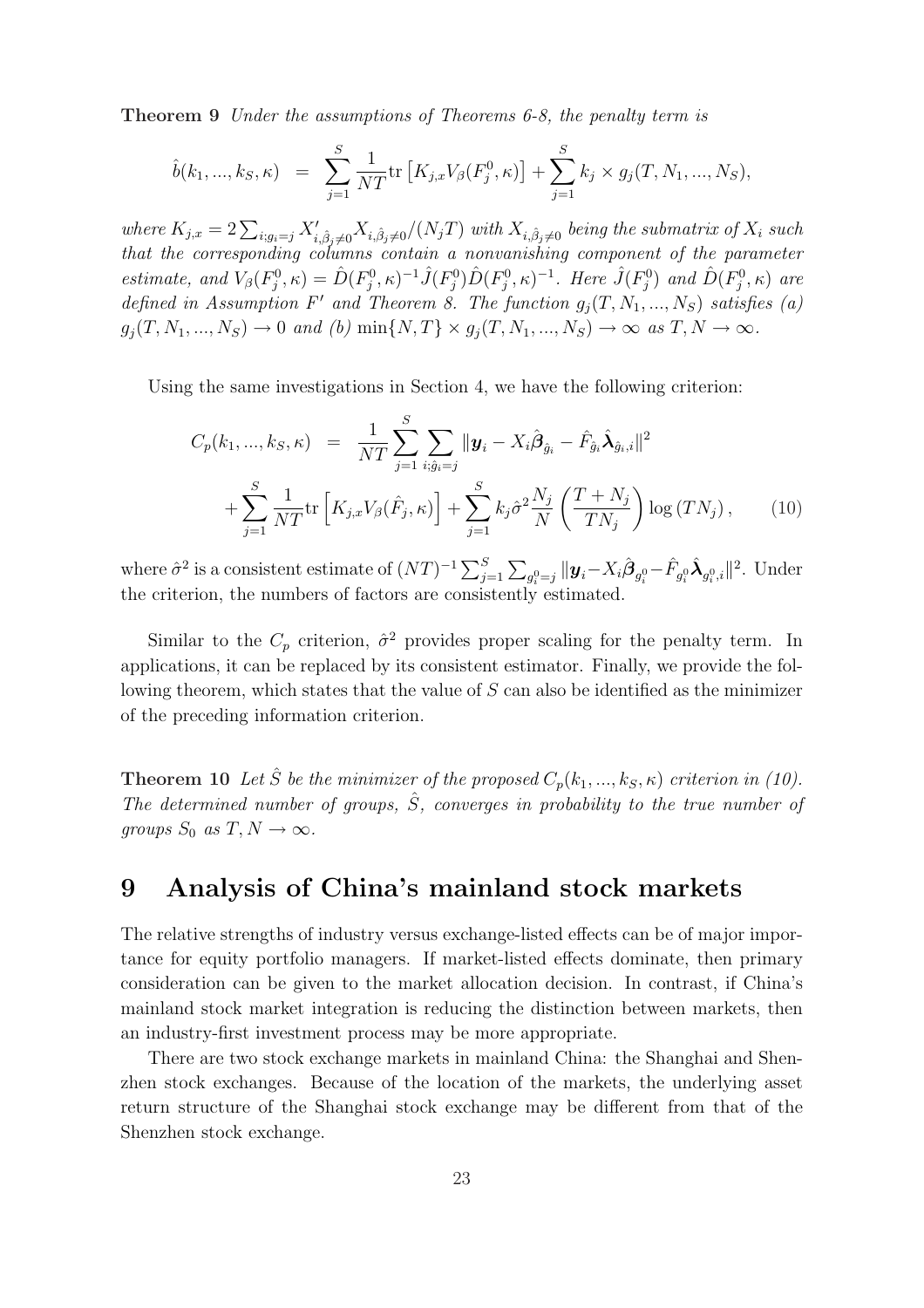In these markets, two types of shares are traded, namely A- and B-shares. Although A- and B-shares are listed and traded in the mainland market, the former are denominated in RMB and were originally traded only among Chinese citizens, whereas the latter are denominated in foreign currencies and were originally traded among non-Chinese citizens or among Chinese residing overseas. The Chinese government launched the qualified foreign institutional investors (QFII) policy in 2003 and introduced foreign investors into the domestic A-share market. Although Chinese mainlanders have been eligible to trade B-shares with legal foreign currency accounts since March 2001, the mainlanders may prefer to trade only in A-shares because of the currency barrier. It therefore seems plausible that the underlying asset return structure of A-shares is different from that of B-shares.

This paper investigates empirical questions such as the following: How many groups exist in the stock markets in mainland China? How many group-specific pervasive factors exist in the stock markets in mainland China? What types of observable risk factors explain the stocks in each group? Finally, how can the unobservable factors be understood in terms of observable variables in the economy?

#### 9.1 Data

We use monthly excess returns of the Shanghai and Shenzhen stock exchanges from Standard & Poor (S&P)'s Datastream Database. We consider an approximately eightyear sample, covering March 2002 to October 2010, and systematically exclude stocks with missing returns data. We calculate excess returns by subtracting the interest rate on the one-month interbank offer rate from the individual stock returns. The above filtering procedure yields 1,039 A-share firms and 102 B-share firms, listed on the Shanghai stock exchange and the Shenzhen stock exchange respectively.

Numerous studies have analyzed the stock market reaction of developed countries to changes in macroeconomic variables (Fama (1981), Chen et al. (1986), Fama and French (1989)). Therefore, for the observable risk factors, we use two macroeconomic variables: macroeconomic climate leading index and the money supply. We also use commodity prices because they are a major cost factor for various economic activities in China. Therefore, commodity prices include the prices of industrial metal, aluminum, copper, crude oil, natural gas and nickel. In addition to these, we use the gold price and the silver price, which affect the price of alternatives to these financial instruments. Currency movements directly affect the earnings of Chinese firms. In this paper, we use the Chinese yuan to US dollar exchange rate, the Chinese yuan to Japanese yen exchange rate, the Chinese yuan to euro exchange rate, and the Chinese yuan to HK dollar exchange rate. Finally, international stock market conditions may affect China's mainland stock markets. Therefore, we use the S&P 500 index, the MSCI World index, the MSCI Europe index, TOPIX, the Hang Seng index, as well as the MSCI China index.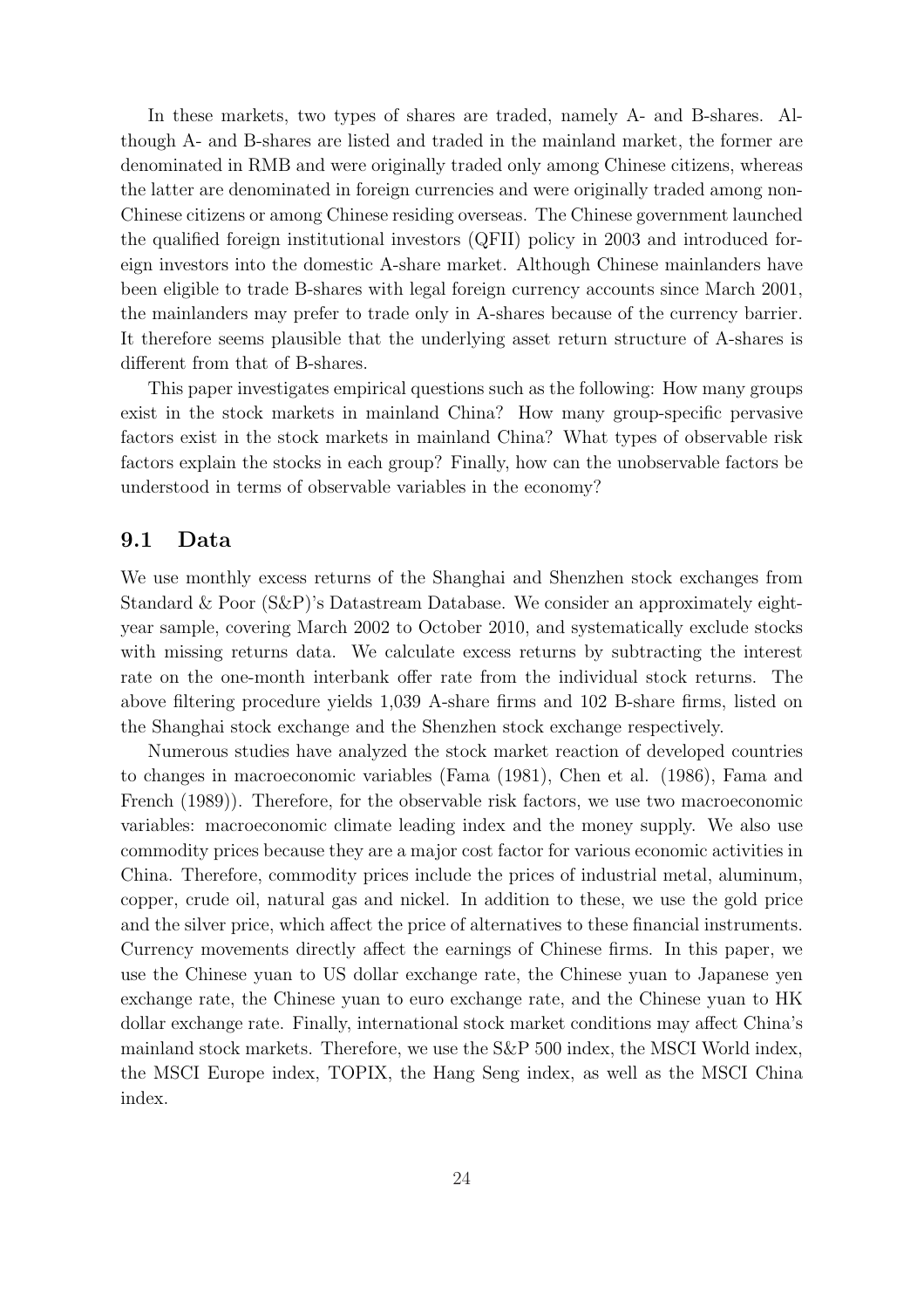#### 9.2 Result

We fit the model (9) by minimizing the objective function. Then, we applied the proposed model-selection criterion,  $C_p$ , to select simultaneously the number of groups S, the number of group-specific pervasive factors, and the size of the regularization parameter κ. We set the maximum number of groups to  $S_{\text{max}} = 20$ . The possible number of group-specific pervasive factors  $r_j$  range from 0 to 20. Although we set the maximum number of possible factors more than 20, this number may be enough based on the stock market analysis of other countries (see for e.g., Fama and French (1993)). Possible candidates for the regularization parameter  $\kappa$  are  $\kappa = \{10, 1, 0.1, 0.01, 0.001\}.$ 

The estimated number of groups is  $\hat{S} = 6$  because this achieved the smallest value of the proposed model-selection criterion,  $C_p$ . This suggests that there are approximately six groups in the Chinese mainland stock markets. Hereafter we denote each of these six groups as G1∼G6. As the market/industry classifications are known, a two-way table of the estimated group membership  $\hat{g}_i$  against these classifications is provided in Table 5. The nominal classification schemes are based on: 1. Location of stock exchanges, 2. Types of share (A-share or B-share), and 3. Industry. The estimated group memberships appear to be more related to the A-share/B-share classification rather than to the other two factors. Group G5 is comprised of almost exclusively (approximately 90%) B-shares. Although group G3 also contains A-shares, we suspect that the international investors are also buying the A-shares included in group G3. This indicates that the investors may first consider the types of share (A-share/Bshare) rather than the industry or stock exchanges.

The estimated number of group-specific pervasive factors is: 3 group-specific pervasive factors with respect to groups G3 and G5, 2 group-specific pervasive factors with respect to groups G2, G4 and G5, and 1 group-specific pervasive factor with respect to group G1. Although the group G1 is a mix of A-shares and B-shares, the number of group-specific pervasive factors of this group is smaller than that of group G5.

The estimated group-specific pervasive factors do not have an immediate economic interpretation. We therefore further explore the economic meanings of the estimated factors in each group. In this paper, we regress the estimated group-specific pervasive  $\hat{f}_{j k, t}\ (j = 1,...,S; k = 1,...,r_j)$  on some economic factors  $\boldsymbol{z}_t; \ \hat{f}_{j k, t} = \boldsymbol{z}_t' \boldsymbol{\gamma}_{j k} + e_{j k, t},$ and then conduct statistical significance tests of the least squares estimate  $\hat{\gamma}_{ik}$ .

To make a link between the estimated group-specific pervasive factors, we consider the following four observable market variables: the Chicago Board Options Exchange (CBOE) volatility index, market excess returns of A-shares, market excess returns of B-shares, and two factors considered by Fama and French (1993), HML and SMB. We calculated the market excess returns of A-shares by subtracting the interest rate on the one-month interbank offered rate from the average return of the Shanghai stock exchange A-share price index and the Shenzhen stock exchange A-share price index. The market excess returns of B-shares are calculated in the same way. The HML factor accounts for the spread in returns between value and growth stocks, and thus shows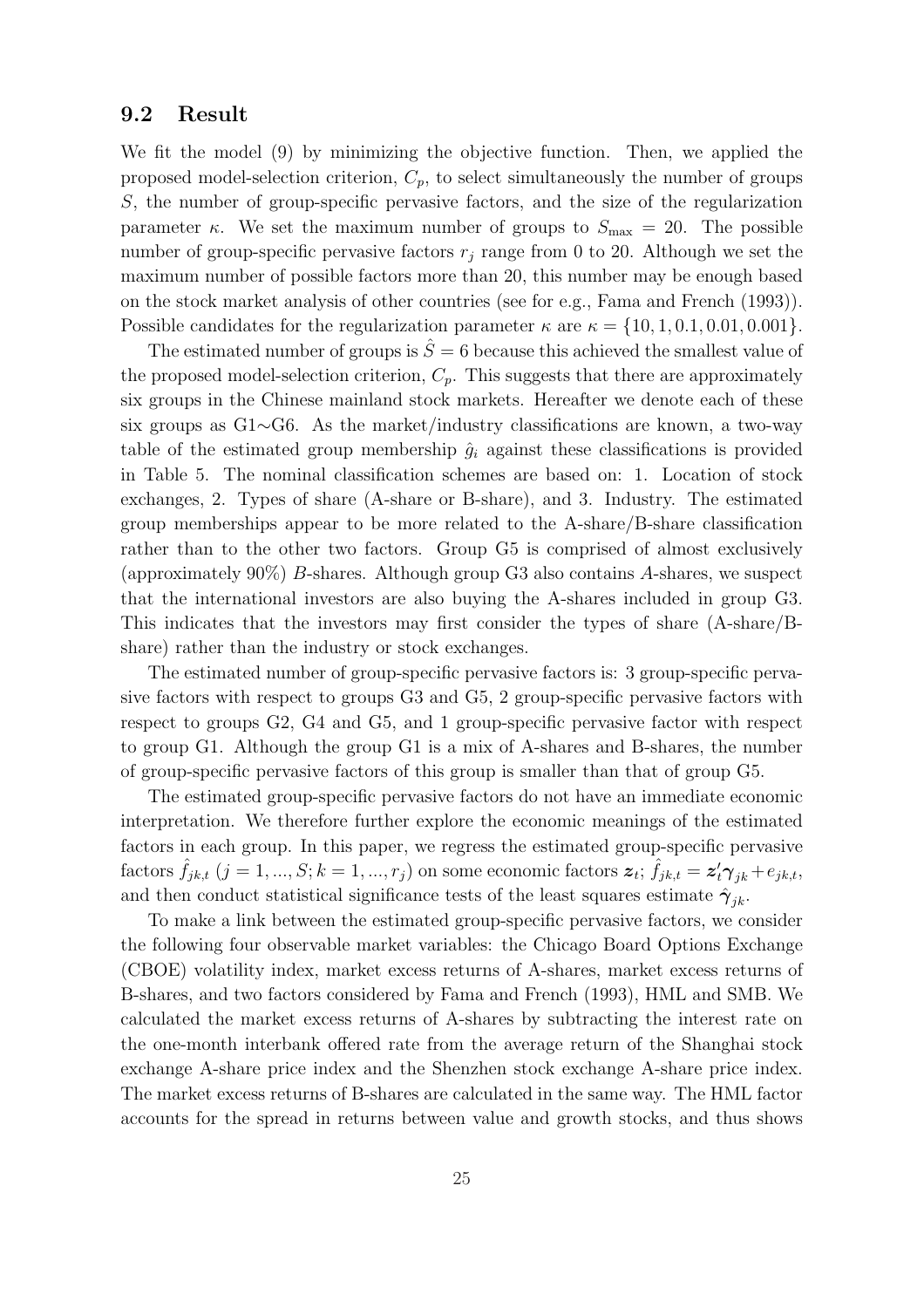the value premium. SMB measures the historic excess returns of small caps over big caps. These variables are computed using Chinese data.

Table 6 summarizes the results. In Table 6, for each factor, the first row corresponds to the estimated regression coefficients, whereas the second row corresponds to the standard deviations. In the table, stars  $(*^{**})$ ,  $(*^{*})$  and  $(*)$  mean that the estimated regression coefficient is statistically significant at the 1%, 5%, and 10% levels, respectively. We can see from Table 6 that for the first group-specific pervasive factor, the first element of  $f_{kt}$  relates to the market excess returns of A-shares. This is expected because all groups contain many A-shares, and even for group G5, the number of Ashares exceeds the number of B-shares. Furthermore, the size factor SMB also relates to the first group-specific pervasive factor. Contrary to findings for the US market, the book-to-market ratio factor (HML) is weakly related to the estimated factors. As we expected, the group-specific factors of group G1 relate strongly to the market excess returns of B-shares as well as A-shares. With respect to VIX, the group-specific factors of group G1 an G3 are weakly related. We suspect that the investors in B-shares are monitoring the volatility index. Overall, we can see some differences among the group-specific pervasive factors.

From Theorem 8, we can implement a statistical significance test for the estimated regression coefficients  $\hat{\boldsymbol{\beta}}_k$  k = 1, ..., 6. Thus, we can check whether the regression coefficients  $\hat{\boldsymbol{\beta}}_k$  for each security are statistically significant. Table 7 shows the statistically significant observable risk factors for each group. In the table, stars (\*\*\*), (\*\*) and (\*) mean that the observable risk factor is statistically significant at the 1%, 5%, and 10% levels, respectively.

Table 7 presents the following results. First, together with the results of Table 6, market excess returns of A-shares, and size factor SMB exist in each group. This indicates that although the set of observable risk factors listed in the table may affect the shares in all groups, the major factors are these two extracted factors. Second, groups G2∼G6 are partially explained by the money supply. Furthermore, a leading indicator of the macroeconomic climate index is one of the risk factors for groups G4∼G6. Thus, Chinese macroeconomic variables are important for explaining asset returns. The exchange rate of the Chinese yuan to the U.S. dollar has a large impact on the excess returns of groups G1∼G4. Third, table 7 shows that the S&P 500 and TOPIX are important factors for the group G5. Although other stock market indexes are not included, this does not indicate that the other markets are completely ignored. This is because these five stock market indexes are highly correlated and, thus, some of the indexes are sufficient for explaining the fluctuations of individual stock returns.

The empirical results show that the number of unobservable and observable factors varies across groups. Group G5 is subject to a total of ten factors, including three group-specific pervasive factors and seven observable risk factors. In contrast, group G1 is subject to two group-specific pervasive factors and three observable risk factors.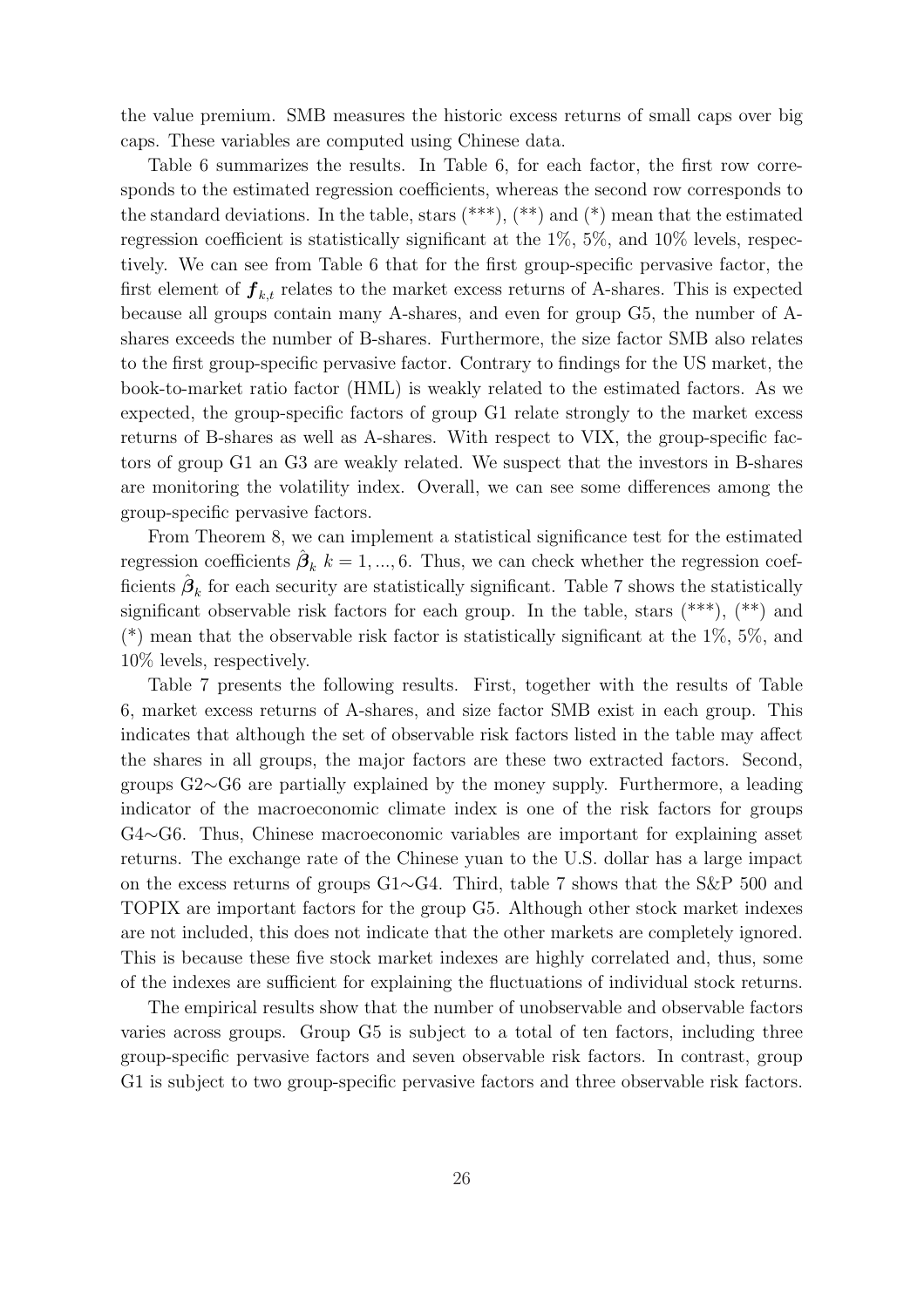# 10 Conclusion

The proposed panel data modeling procedures provide a flexible yet parsimonious approach to capturing unobserved heterogeneity. The regression parameters, unobservable factor structure, and group membership were all estimated jointly. The lasso approach allows us to implement the model estimation procedure easily. We provided a novel argument of consistency, which is the most difficult part to obtain. We also proposed a  $C_p$ -type model selection criterion. The Monte Carlo results showed that the proposed procedure performed well. The proposed procedure is then applied to the study of US mutual fund style analysis. A two-way table of the grouping output against the four mutual fund styles showed that our procedure succeeds in recognizing the fundamental differences among funds.

We also consider heterogeneous regression coefficients that varies over the groups. Asymptotic normality and the variable selection consistency of the estimated heterogeneous coefficients were again obtained. To determine the number of group-specific factors, the magnitude of the regularization parameter and the number of groups, we again developed a  $C_p$ -type model selection criterion for selecting these quantities.

The proposed modeling procedure was then applied to the analysis of the two Chinese mainland stock markets, the Shanghai and Shenzhen stock exchanges. The empirical result showed that there are approximately six groups in the Chinese mainland stock markets. Using the proposed variable selection procedure, the set of important predictors for each group were determined. We also found that the set of relevant predictors varied over the groups. Moreover, we provided a partial solution to the issue of how to interpret the constructed unobservable factors from an economic perspective. Again, the number of group-specific factors and their interpretations varied over the groups.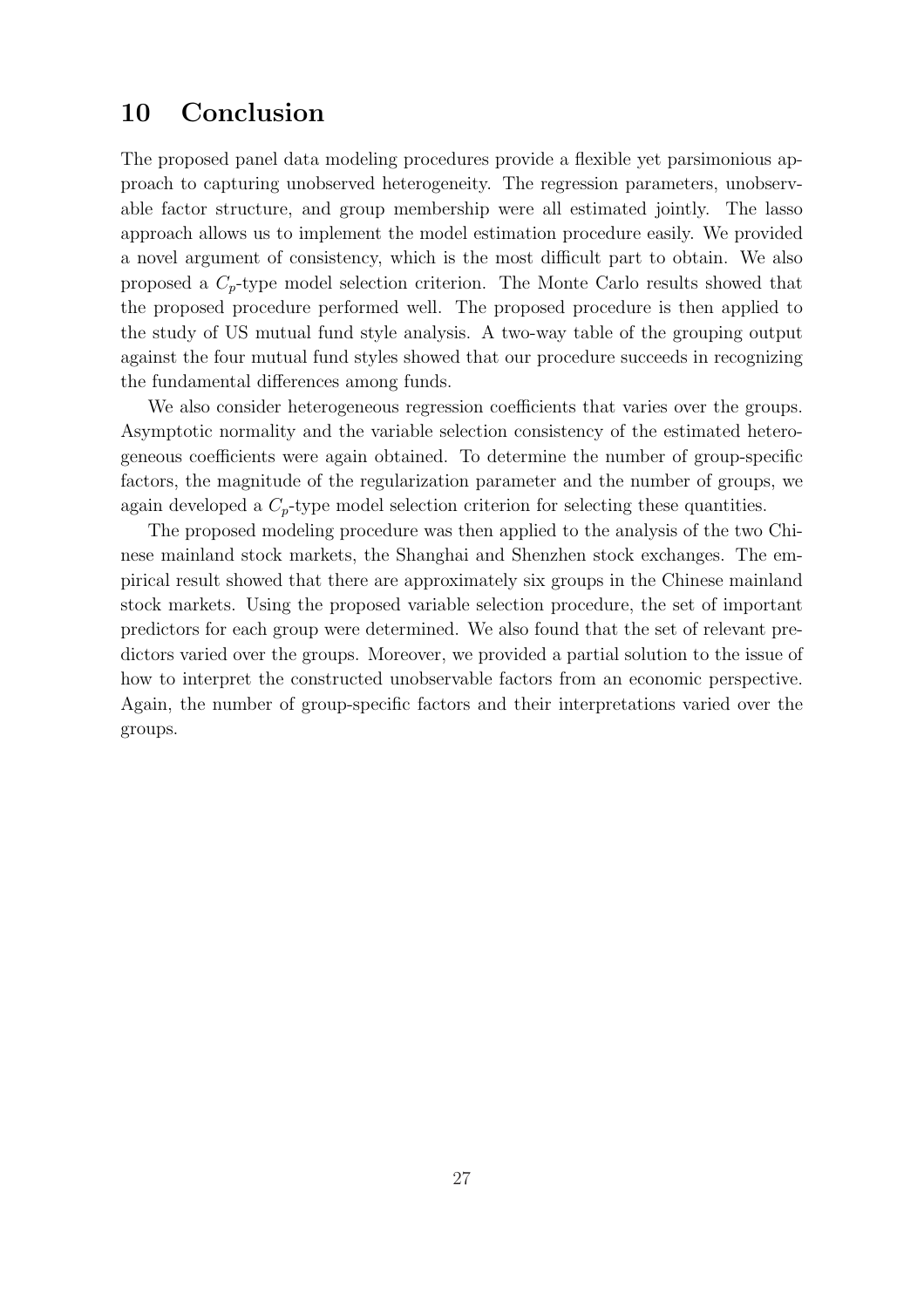# Appendix

We first introduce some notations to be used. Let  $G^0 = \{g_1^0, ..., g_N^0\}$  and  $G = \{g_1, ..., g_N\}$ denote, respectively, the population grouping and any grouping of the cross-sectional units into S groups. Thus for each i, we have  $g_i \in \{1, ..., S\}$ . Let G be the collection of all such groupings. That is,  $\mathcal{G} = \{(g_1, g_2, ..., g_N); g_i \in (1, 2, ..., S)\}\.$  Define  $\mathcal{F}_{\mathcal{G}} = \{ (F_{g_1}, ..., F_{g_N}); (g_1, g_2, ..., g_N) \in \mathcal{G}, F'_jF_j/T = I_{r_j}, 1 \le j \le S \}.$  The element of  $\mathcal{G}$ is denoted by G and the element of  $\mathcal{F}_{\mathcal{G}}$  is denoted by  $F_G$ . Each  $G = (g_1, ..., g_N) \in \mathcal{G}$  is associated with an element  $F_G = (F_{g_1},..., F_{g_N})$  in  $\mathcal{F}_{\mathcal{G}}$ . The true regression coefficient is denoted by  $\beta^0$ ;  $F_{g_i^0}^0$  and  $\lambda_g^0$  $g_{i}^{0}$ , are the true factor and factor loading of individual *i*.

### Lemma A1

Under the Assumptions of Theorem 1,

$$
\sup_{G \in \mathcal{G}, F_G \in \mathcal{F}_{\mathcal{G}}} \|\frac{1}{NT} \sum_{i=1}^N X_i' M_{F_{g_i}} \varepsilon_i\| = O_p(T^{-1/4}) + O_p(N^{-1/4}),
$$
  
\n
$$
\sup_{G \in \mathcal{G}, F_G \in \mathcal{F}_{\mathcal{G}}} \|\frac{1}{NT} \sum_{i=1}^N \lambda_{g_i^0, i}^{0} 'F_{g_i^0}^{0'} M_{F_{g_i}} \varepsilon_i\| = O_p(T^{-1/4}) + O_p(N^{-1/4}),
$$
  
\n
$$
\sup_{G \in \mathcal{G}, F_G \in \mathcal{F}_{\mathcal{G}}} \|\frac{1}{NT} \sum_{i=1}^N \varepsilon_i' P_{F_{g_i}} \varepsilon_i\| = O_p(T^{-1/2}) + O_p(N^{-1/2})
$$

where  $M_{F_{g_i}} = I - F_{g_i} F'_{g_i}/T$  and  $P_{F_{g_i}} = F_{g_i} F'_{g_i}/T$ ;

Proof of Lemma A1. The proof of Lemma A1 is similar to that of Lemma A1 of Bai (2009), also see Bonhomme and Manresa (2012). Lemma A1 is due to the boundedness of S. If S is allowed to increase, the right hand side of the equations should be multiplied by S. Because S is fixed, it is absorbed into the  $O_p$  term. First note that  $T^{-1}||F_{g_i}||^2 = r_j$ if  $g_i = j$ . Thus  $T^{-1/2} ||F_{g_i}|| \leq \sqrt{r_j} \leq \sqrt{r}$ , where  $r = \max\{r_1, r_2, ..., r_S\}$ . In addition,  $T^{-1} \| X_i' F_{g_i} \| \leq r^{1/2} T^{-1/2} \| X_i \| = O_p(1).$ 

Consider the first claim in the lemma. From  $\frac{1}{NT} \sum_{i=1}^{N} X_i' \varepsilon_i = O_p((NT)^{-1/2})$ , it is sufficient to consider  $\frac{1}{NT} \sum_{i=1}^{N} X_i' P_{F_{g_i}} \varepsilon_i = \frac{1}{NT^2} \sum_{i=1}^{N} X_i' F_{g_i} F'_{g_i} \varepsilon_i$ . Its norm is bounded by

$$
\frac{1}{N}\sum_{i=1}^N \|T^{-1}X_i'F_{g_i}\|\cdot\|T^{-1}F_{g_i}'\varepsilon_i\| \leq \sqrt{r}\Big(\frac{1}{N}\sum_{i=1}^N \|T^{-1/2}X_i\|^2\Big)^{1/2}\Big(\frac{1}{N}\sum_{i=1}^N \|\frac{1}{T}F_{g_i}'\varepsilon_i\|^2\Big)^{1/2}
$$

Next,

$$
\frac{1}{N} \sum_{i=1}^{N} \|\frac{1}{T} F'_{g_i} \varepsilon_i\|^2 = \frac{1}{N} \sum_{i=1}^{N} \|\sum_{j=1}^{S} 1(g_i = j) \frac{1}{T} F'_{j} \varepsilon_i\|^2 \le \frac{1}{N} \sum_{i=1}^{N} \sum_{j=1}^{S} \|\frac{1}{T} F'_{j} \varepsilon_i\|^2
$$
  

$$
\le S \sup_{F} \frac{1}{N} \sum_{i=1}^{N} \|\frac{1}{T} F'_{j} \varepsilon_i\|^2
$$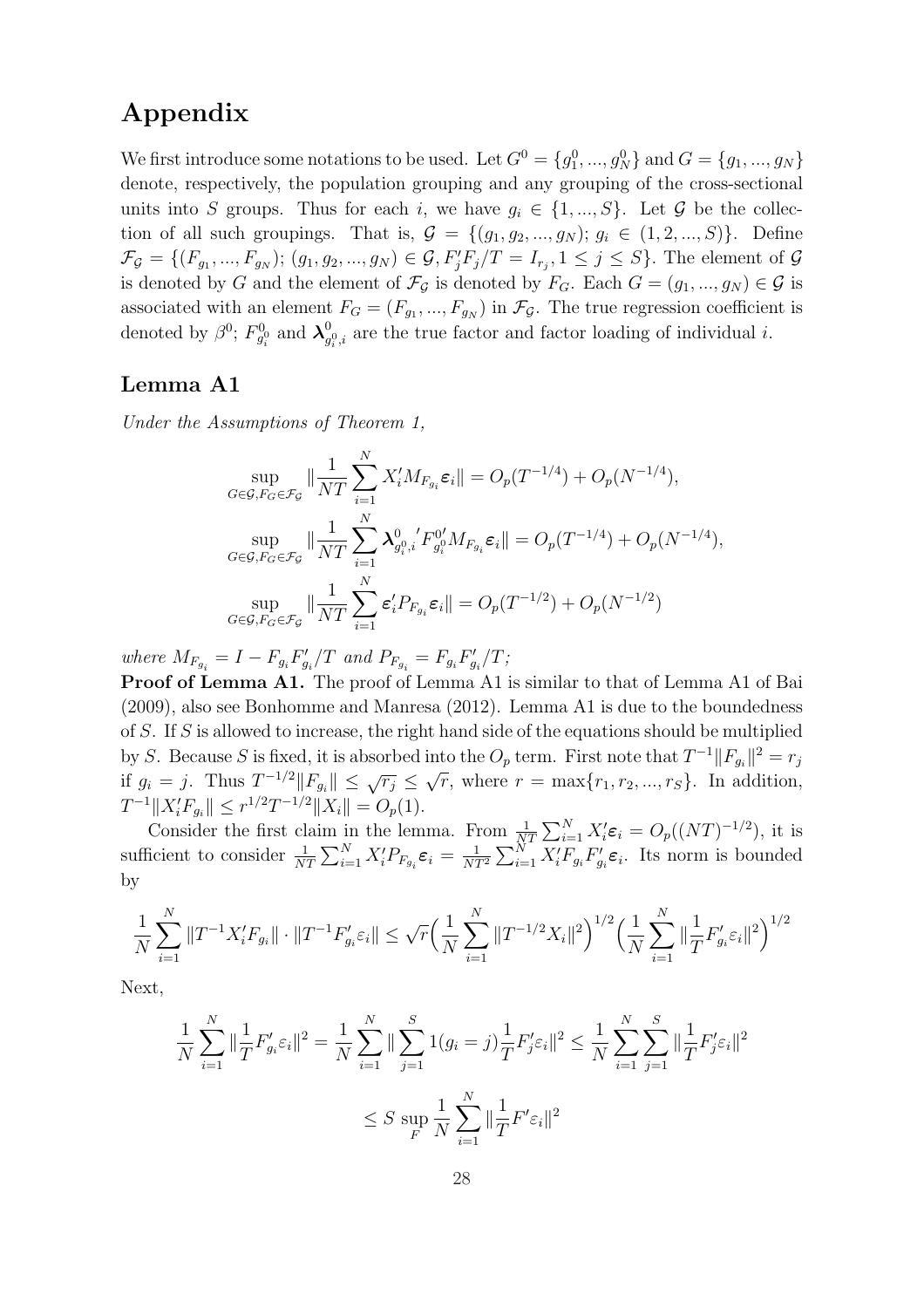where the supremum with respect to F is taken over F such that  $F'F/T = I_r$ . The latter was shown to be  $O_p(N^{-1/2}) + O_p(T^{-1/2})$  by Bai (2009). Taking the squared-root gives the desired result. The proofs for the remaining two claims are similar.  $\Box$ 

#### Proof of Theorem 1

Here, we will prove  $\|\hat{\boldsymbol{\beta}} - \boldsymbol{\beta}^0\|^2 = O_p(T^{-1/4}) + O_p(N^{-1/4})$  and  $\frac{1}{T} \|\hat{F}_{\sigma(g)} - F_g^0\|^2 =$  $O_p(T^{-1/8}) + O_p(N^{-1/8})$ , where  $(\sigma(1), \sigma(2), \ldots, \sigma(S))$  is a permutation of  $(1, 2, \ldots, S)$ . The result  $\|\hat{\boldsymbol{\beta}} - \boldsymbol{\beta}^0\|^2 = O_p(T^{-1/4}) + O_p(N^{-1/4})$  will be used in the proof of Lemma A.2.

Let  $G = \{g_1, ..., g_N\}$  denote an arbitrarily given grouping of the N cross-sectional units  $(g_i \in \{1, 2, ..., S\})$ . Let  $N_j$  denote the number of cross-sectional units within the jth group  $(j = 1, 2, ..., S)$  with  $N = N_1 + N_2 + \cdots + N_S$ . The true population grouping is denoted by  $G^0 = (g_1^0, ..., g_N^0)$ .

The estimator  $\{\hat{\boldsymbol{\beta}}, \hat{G}, \hat{F}_1, ..., \hat{F}_S, \hat{\Lambda}_1, ..., \hat{\Lambda}_S\}$  is defined as the minimizer of

$$
L_{NT}(\boldsymbol{\beta}, G, F_1, ..., F_S, \Lambda_1, ..., \Lambda_S)
$$
  
= 
$$
\sum_{i=1}^N ||\boldsymbol{y}_i - X_i \boldsymbol{\beta} - F_{g_i} \boldsymbol{\lambda}_{g_i, i}||^2 + NT \cdot p_{\kappa, \gamma} (|\boldsymbol{\beta}|)
$$

subject to the constraints  $F'_jF_j/T = I_{r_j}$   $(j = 1, ..., S)$ ,  $\Lambda'_j\Lambda_j$   $(j = 1, ..., S)$  being diagonal. Here  $\Lambda_j = (\lambda_{j,1}, \ldots, \lambda_{j,N_j})$  is the  $r_j \times N_j$  factor loading matrix  $(j = 1, ..., S)$  for the group-specific factors.

We first show that  $\hat{\boldsymbol{\beta}}$  is consistent for  $\boldsymbol{\beta}^0$ . Without loss of generality, we assume  $\beta^0 = 0$  for notational simplicity and we concentrate out the factor loadings through  $\Lambda_j = W'_j F_j (F'_j F_j)^{-1} = W'_j F_j / T$  where  $W_j = (\boldsymbol{w}_{j,1},...,\boldsymbol{w}_{j,N_j})$  such that  $\boldsymbol{w}_{j,i} = \boldsymbol{y}_i - X_i \boldsymbol{\beta}$ for  $g_i = j$ . Note that the set of estimates  $\{\hat{\boldsymbol{\beta}}, \hat{G}, \hat{F}_1, ..., \hat{F}_S, \hat{\Lambda}_1, ..., \hat{\Lambda}_S\}$  that jointly minimizes the objective function  $L_{NT}(\beta, G, F_1, ..., F_S, \Lambda_1, ..., \Lambda_S)$ , and the set of estimates  $\{\hat{\boldsymbol{\beta}}, \hat{G}, \hat{F}_1, ..., \hat{F}_S\}$  that jointly minimizes the following concentrated and centered objective function

$$
U_{NT}(\boldsymbol{\beta}, G, F_1, ..., F_S)
$$
  
=  $\frac{1}{NT} \left[ \sum_{i=1}^N (\boldsymbol{y}_i - X_i \boldsymbol{\beta})' M_{F_{g_i}} (\boldsymbol{y}_i - X_i \boldsymbol{\beta}) \right] + p_{\kappa, \gamma} (|\boldsymbol{\beta}|) - \frac{1}{NT} \sum_{i=1}^N \boldsymbol{\varepsilon}_i' M_{F^0_{g_i}} \boldsymbol{\varepsilon}_i$ 

are the same. The term  $\frac{1}{NT} \sum_{i=1}^{N} \varepsilon'_i M_{F^0_{g_i^0}} \varepsilon_i$  is for the purpose of centering. It does not depend on unknown parameters.

Noting that the true data generating process is  $y_i = F_{q_i}^0$  $\frac{10}{g_i^0}\boldsymbol\lambda_g^0$  $_{g_i^0,i}^0 + \varepsilon_i \; (X_i \boldsymbol{\beta}^0 = \mathbf{0}), \text{ the}$ objective function  $U_{NT}(\beta, G, F_1, ..., F_S)$  is further expressed as

$$
\begin{array}{lll} & U_{NT}(\boldsymbol{\beta},G,F_1,...,F_S) \\ = & \displaystyle \boldsymbol{\beta}^{\prime}\left(\frac{1}{NT}\sum_{i=1}^{N}X_{i}^{\prime}M_{F_{g_i}}X_i\right)\boldsymbol{\beta}+\frac{1}{NT}\sum_{i=1}^{N}\boldsymbol{\lambda}^0_{g_i^0,i^{'}}F_{g_i^0}^{0'}M_{F_{g_i}}F_{g_i^0}^{0}\boldsymbol{\lambda}^0_{g_i^0,i} \end{array}
$$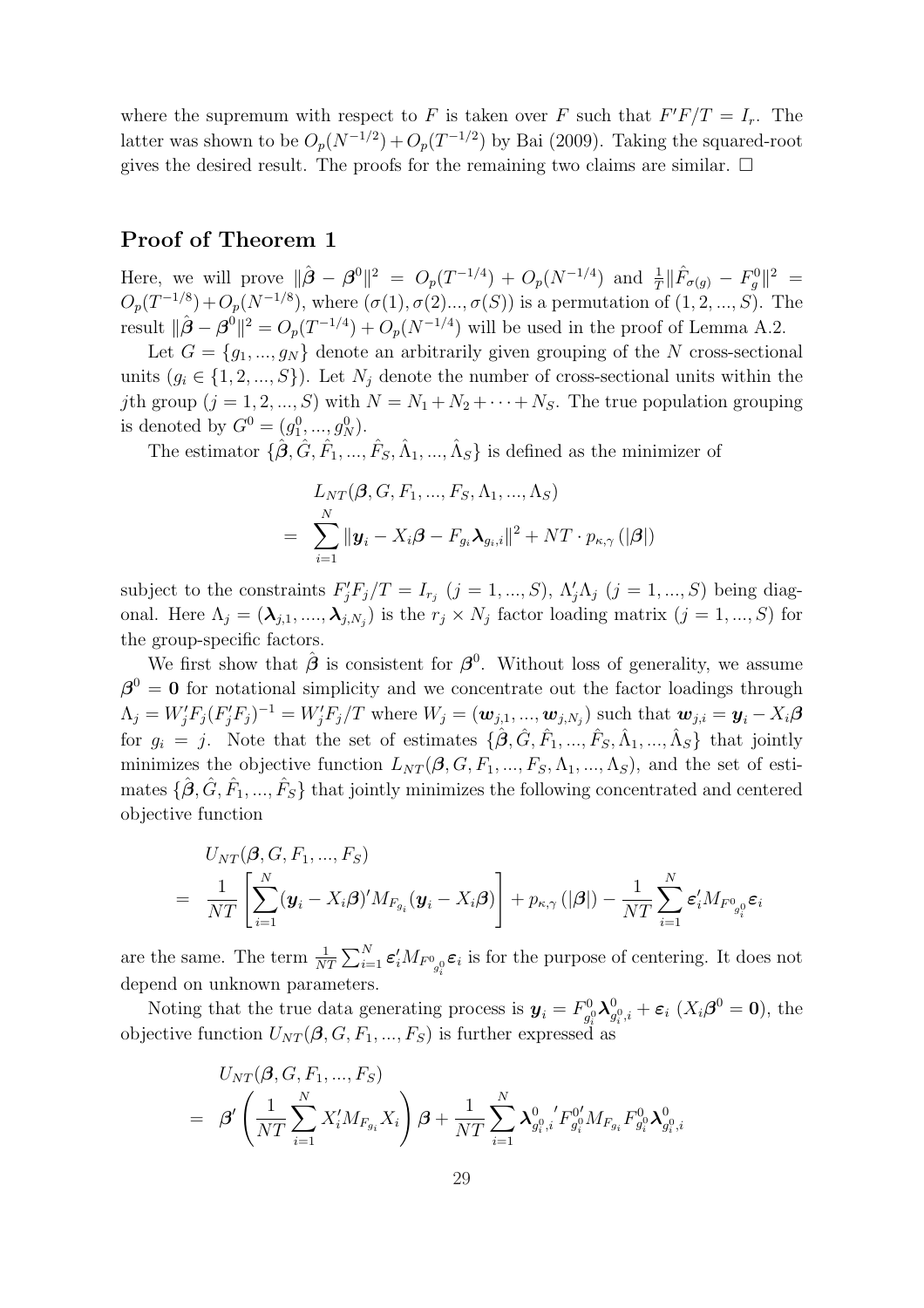$$
+2\beta'\left[\frac{1}{NT}\sum_{i=1}^{N}X'_{i}M_{F_{g_{i}}}F_{g_{i}}^{0}\lambda_{g_{i}^{0},i}^{0}\right]+2\beta'\left(\frac{1}{NT}\sum_{i=1}^{N}X'_{i}M_{F_{g_{i}}}\varepsilon_{i}\right)\\+2\frac{1}{NT}\sum_{i=1}^{N}\lambda_{g_{i}^{0},i}^{0'}F_{g_{i}^{0}}^{0'}M_{F_{g_{i}}}\varepsilon_{i}+\frac{1}{NT}\sum_{i=1}^{N}\varepsilon'_{i}(P_{F_{g_{i}^{0}}^{0}}-P_{F_{g_{i}}})\varepsilon_{i}+p_{\kappa,\gamma}(|\beta|).
$$

Lemma A1 implies that the fourth to the sixth terms are bounded by  $O_p(T^{-1/4})$  +  $O_p(N^{-1/4})$  (assuming  $\beta$  is bounded) uniformly over the parameter space. By choosing  $\kappa$  to be small, we make the last penalty term also this order of magnitude. Thus we have

$$
U_{NT}(\beta, G, F_1, ..., F_S) = \tilde{U}_{NT}(\beta, G, F_1, ..., F_S) + O_p(T^{-1/4}) + O_p(N^{-1/4}), \tag{11}
$$

uniformly over the parameter space, where

$$
\tilde{U}_{NT}(\boldsymbol{\beta}, G, F_1, ..., F_S) \n= \beta' \left( \frac{1}{NT} \sum_{j=1}^{S} \sum_{i; g_i = j} X'_i M_{F_{g_i}} X_i \right) \boldsymbol{\beta} + \frac{1}{NT} \sum_{j=1}^{S} \sum_{i; g_i = j} \lambda_{g_i^0, i}^{0} ' F_{g_i^0}^{0'} M_{F_{g_i}} F_{g_i^0}^{0} \lambda_{g_i^0, i}^{0} \n+ 2\beta' \left[ \frac{1}{NT} \sum_{j=1}^{S} \sum_{i; g_i = j} X'_i M_{F_{g_i}} F_{g_i^0}^{0} \lambda_{g_i^0, i}^{0} \right].
$$
\n(12)

We rewrite  $\tilde{U}_{NT}$  as

$$
\tilde{U}_{NT}(\boldsymbol{\beta}, G, F_1, ..., F_S) = \sum_{j=1}^{S} [\boldsymbol{\beta}^{\prime} D_j \boldsymbol{\beta} + \boldsymbol{\zeta}_j^{\prime} E_j \boldsymbol{\zeta}_j + 2 \boldsymbol{\beta}^{\prime} L_j^{\prime} \boldsymbol{\zeta}_j]
$$

where  $D_j$ ,  $E_j$ ,  $L_j$  and  $\boldsymbol{\zeta}_j$  are

$$
D_j = \frac{1}{NT} \sum_{i:g_i=j} X'_i M_{F_j} X_i, \quad E_j = \text{diag}\{E_{j1}, ..., E_{jS}\},
$$
  

$$
L_j = (L'_{j1}, ..., L'_{jS})' \quad \zeta_j = (\zeta'_{j1}, ..., \zeta'_{jS})',
$$

with  $E_{jk}$ ,  $L_{jk}$  and  $\boldsymbol{\zeta}_{jk}$   $(k = 1, ..., S)$  being

$$
E_{jk} = \frac{1}{N} \sum_{i:g_i=j,g_i^0=k} \left(\lambda_{k,i}^0 \lambda_{k,i}^0'\right) \otimes I_T, \quad \zeta_{jk} = \text{vec}(M_{F_j} F_k^0),
$$
  

$$
L_{jk} = \frac{1}{NT} \sum_{i:g_i=j,g_i^0=k} \lambda_{k,i}^0 \otimes M_{F_j} X_i.
$$

Completing the square of  $\tilde{U}_{NT}(\boldsymbol{\beta},G, F_1,...,F_S)$ , we have

$$
\tilde{U}_{NT}(\boldsymbol{\beta}, G, F_1, ..., F_S) \tag{13}
$$
\n
$$
= \frac{1}{N} \left[ \boldsymbol{\beta}' \left( \sum_{j=1}^S D_j - \sum_{j=1}^S L'_j E_j^{-1} L_j \right) \boldsymbol{\beta} + \sum_{j=1}^S (\boldsymbol{\zeta}'_j + \boldsymbol{\beta}' L'_j E_j^{-1}) E_j (\boldsymbol{\zeta}_j + E_j^{-1} L_j \boldsymbol{\beta}) \right].
$$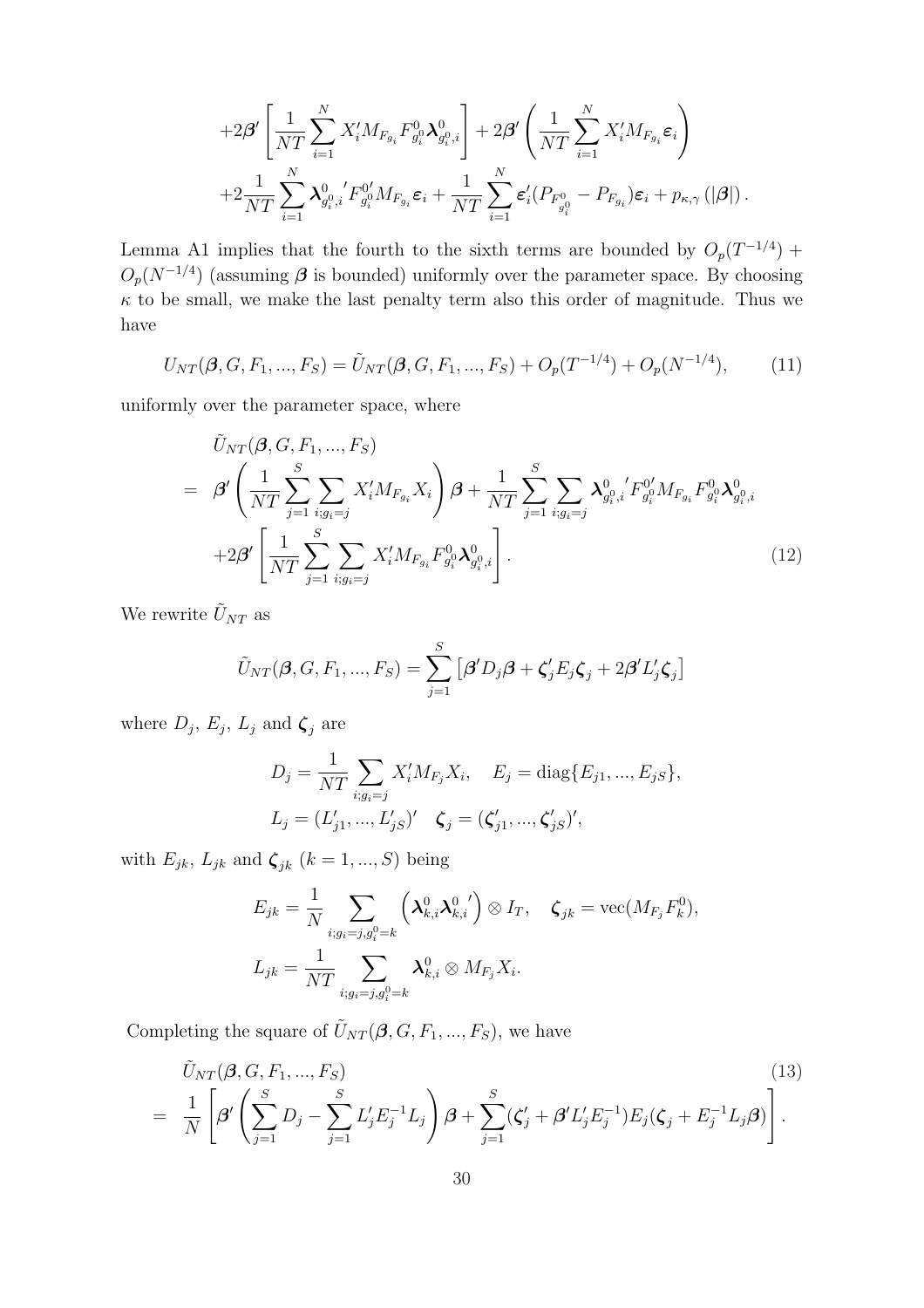By Assumption D, the matrix  $\sum_{j=1}^{S} D_j - \sum_{j=1}^{S} L'_j E_j^{-1} L_j$  is positive definite. Also,  $E_j$ is semi-positive definite, so  $\tilde{U}_{NT}(\beta, G, F_1, ..., F_S) \geq 0$  for all  $(\beta, G, F_1, ..., F_S)$ . Further note that

$$
\tilde{U}_{NT}(\boldsymbol{\beta}^0, G^0, F_1^0, ..., F_S^0) = 0
$$

This can be easily seen from (12) by replacing  $\beta$  by  $\beta^0 = 0$  and  $M_{F_j^0}F_j^0 = 0$  for  $g_i = g_i^0 = j \ (j = 1, 2, ..., S)$ . Note that we use the notation  $\beta^0 = 0$ . Otherwise,  $\beta$ should be replaced by  $\beta - \beta^0$ .

Evaluate (11) at  $(\beta^0, G^0, F_1^0, ..., F_S^0)$ , and noting  $\tilde{U}_{NT}(\beta^0, G^0, F_1^0, ..., F_S^0) = 0$ ,

$$
O_p(T^{-1/4}) + O_p(N^{-1/4}) = U_{NT}(\beta^0, G^0, F_1^0, ..., F_S^0)
$$
  
\n
$$
\geq U_{NT}(\hat{\beta}, \hat{G}, \hat{F}_1, ..., \hat{F}_S)
$$
  
\n
$$
= \tilde{U}_{NT}(\hat{\beta}, \hat{G}, \hat{F}_1, ..., \hat{F}_S) + O_p(T^{-1/4}) + O_p(N^{-1/4}).
$$

The last equality follows from by evaluating (11) at  $(\hat{\beta}, \hat{G}, \hat{F}_1, ..., \hat{F}_S)$ . Combined with  $\tilde{U}_{NT}(\hat{\boldsymbol{\beta}}, \hat{G}, \hat{F}_1, ..., \hat{F}_S) \ge 0$ , it must be

$$
\tilde{U}_{NT}(\hat{\boldsymbol{\beta}}, \hat{G}, \hat{F}_1, ..., \hat{F}_S) = O_p(T^{-1/4}) + O_p(N^{-1/4}).
$$
\n(14)

Because the two terms in  $\tilde{U}_{NT}$  (see equation (13)) are both non-negative, so each term must be  $O_p(T^{-1/4}) + O_p(N^{-1/4})$ . Thus (note we used the notation  $\beta^0 = 0$ ),

$$
\|\hat{\boldsymbol{\beta}} - \boldsymbol{\beta}^0\|^2 = O_p(T^{-1/4}) + O_p(N^{-1/4}),\tag{15}
$$

which implies that  $\hat{\boldsymbol{\beta}}$  is consistent for  $\boldsymbol{\beta}^0$ . As discussed in Bai (2009), we cannot deduce that  $\hat{F}_j$  is consistent for  $F_j^0 H_j$ . This is because the number of elements of  $F_j^0$  goes to infinity, so the usual consistency is not well defined. However, because  $\|\hat{\boldsymbol{\beta}} - \boldsymbol{\beta}^0\| = O_p(T^{-1/8}) + O_p(N^{-1/8})$ , the expressions in (12) together with (14) imply that

$$
\frac{1}{NT} \sum_{j=1}^{S} \sum_{i:\hat{g}_i=j} \left[ \lambda_{g_i^0,i}^0 F_{g_i^0}^{0'} M_{\hat{F}_j} F_{g_i^0}^{0} \lambda_{g_i^0,i}^0 \right] = O_p(T^{-1/8}) + O_p(N^{-1/8}).\tag{16}
$$

We can rewrite  $(16)$  as the trace of the following matrix

$$
\left[\frac{1}{T}F_1^{0\prime}M_{\hat{F}_1}F_1^0\right]\left[\frac{1}{N}\sum_{i=1}^N 1(\hat{g}_i=1)\lambda_{1,i}^0\lambda_{1,i}^{0\prime}\right]+\cdots+\left[\frac{1}{T}F_1^{0\prime}M_{\hat{F}_S}F_1^0\right]\left[\frac{1}{N}\sum_{i=1}^N 1(\hat{g}_i=5)\lambda_{1,i}^0\lambda_{1,i}^{0\prime}\right] +\left[\frac{1}{T}F_2^{0\prime}M_{\hat{F}_1}F_2^0\right]\left[\frac{1}{N}\sum_{i=1}^N 1(\hat{g}_i=1)\lambda_{2,i}^0\lambda_{2,i}^{0\prime}\right]+\cdots+\left[\frac{1}{T}F_2^{0\prime}M_{\hat{F}_S}F_2^0\right]\left[\frac{1}{N}\sum_{i=1}^N 1(\hat{g}_i=5)\lambda_{2,i}^0\lambda_{2,i}^{0\prime}\right] \vdots
$$

$$
+\left[\frac{1}{T}F_{S}^{0}M_{\hat{F}_{1}}F_{S}^{0}\right]\left[\frac{1}{N}\sum_{i=1}^{N}1(\hat{g}_{i}=1)\lambda_{S,i}^{0}\lambda_{S,i}^{0*}\right]+\cdots+\left[\frac{1}{T}F_{S}^{0}M_{\hat{F}_{1}}F_{S}^{0}\right]\left[\frac{1}{N}\sum_{i=1}^{N}1(\hat{g}_{i}=S)\lambda_{S,i}^{0}\lambda_{S,i}^{0*}\right]
$$

.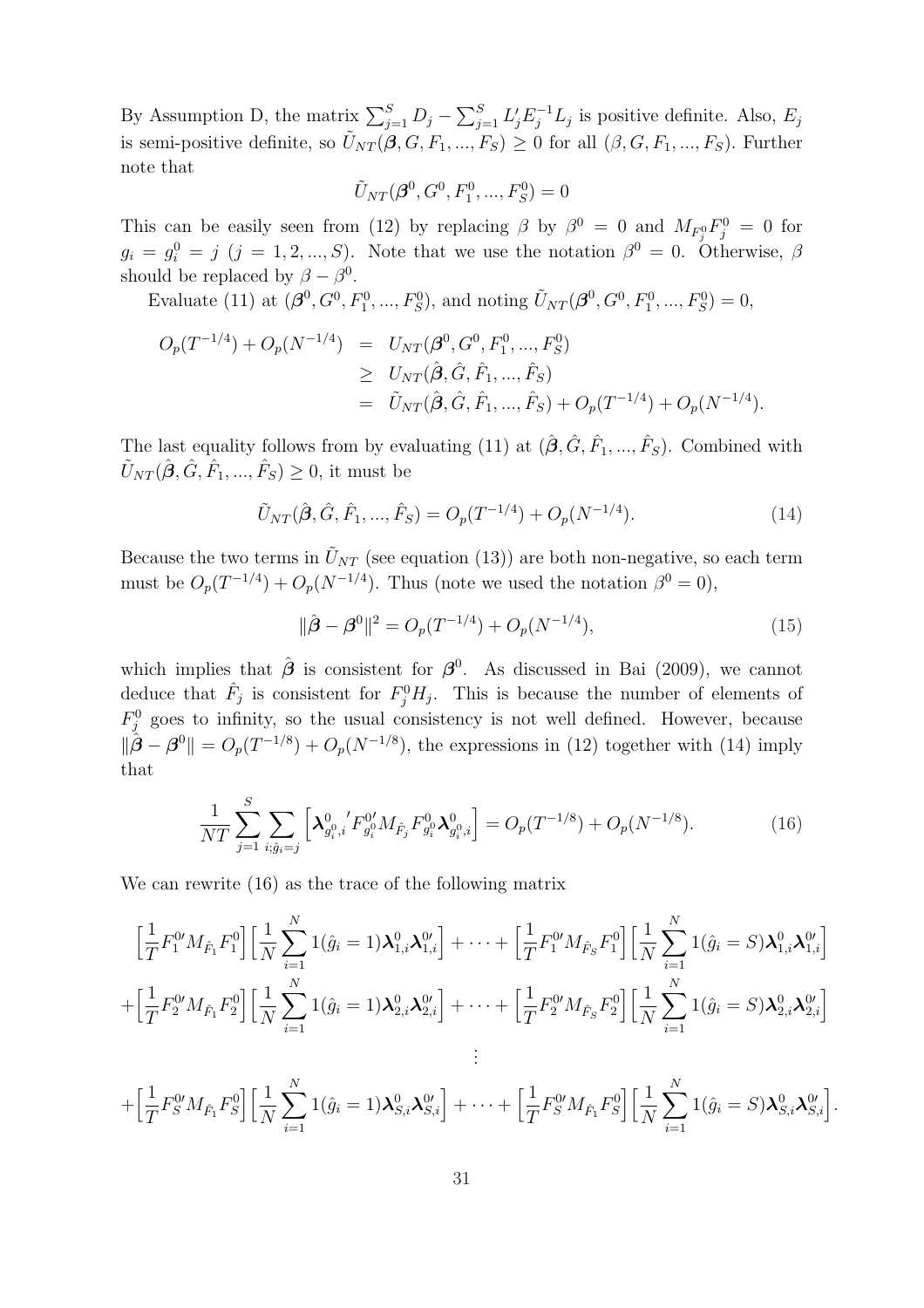The first line involves distributing the true group 1 individuals over S different estimated groups, the second line involves distributing true group 2 individuals into S estimated groups, and so on. Because the trace of each term is non-negative and the sum of the traces is bounded by  $O_p(T^{-1/8}) + O_p(N^{-1/8})$ , the trace of each term cannot exceed  $O_p(T^{-1/8}) + O_p(N^{-1/8})$ .

For ease of exposition and to be concrete, consider the case of  $S = 3$ . Then the above becomes

$$
\begin{aligned}\n&\left[\frac{1}{T}F_1^{0'}M_{\hat{F}_1}F_1^0\right]A_{11} + \left[\frac{1}{T}F_1^{0'}M_{\hat{F}_2}F_1^0\right]A_{12} + \left[\frac{1}{T}F_1^{0'}M_{\hat{F}_3}F_1^0\right]A_{13} \\
&+ \left[\frac{1}{T}F_2^{0'}M_{\hat{F}_1}F_2^0\right]A_{21} + \left[\frac{1}{T}F_2^{0'}M_{\hat{F}_2}F_2^0\right]A_{22} + \left[\frac{1}{T}F_2^{0'}M_{\hat{F}_3}F_2^0\right]A_{23} \\
&+ \left[\frac{1}{T}F_3^{0'}M_{\hat{F}_1}F_3^0\right]A_{31} + \left[\frac{1}{T}F_3^{0'}M_{\hat{F}_2}F_3^0\right]A_{32} + \left[\frac{1}{T}F_3^{0'}M_{\hat{F}_3}F_3^0\right]A_{33}\n\end{aligned}
$$

where

$$
A_{kh} = \frac{1}{N} \sum_{i=1}^{N} 1(\hat{g}_i = h) \lambda_{k,i}^0 \lambda_{k,i}^{0}, \quad h, k = 1, 2, ..., S.
$$

The earlier argument shows that

$$
tr\left(\left[\frac{1}{T}F_k^{0\prime}M_{\hat{F}_h}F_k^0\right]A_{kh}\right) = O_p(T^{-1/8}) + O_p(N^{-1/8}), \quad k, h = 1, 2, ..., S
$$

Let A denote the matrix  $A = (A_{ij})$ . In the following discussion, the first row of A refers to  $A_{1j}$  (j=1,2,3), and the first column of A refers to  $A_{j1}$  (j=1,2,3), etc. Each row sum of the  $A_{ij}$  matrices converges to a positive definite matrix by Assumption, for example,  $A_{11} + A_{12} + A_{13} = \frac{1}{N}$  $\frac{1}{N}\Lambda_1^0\Lambda_1^0$ , where  $\Lambda_1^0$  is the factor loading matrix associated with true group 1 individuals. Because we require that each estimated group have a positive fraction of individuals, each column sum of these matrices also converges to a positive definite matrix. For example, the first estimated group contains the fraction of individuals  $\frac{1}{N} \sum_{i=1}^{N} 1(\hat{g}_i = 1) \rightarrow c_1 > 0$ . This implies

 $A_{11} + A_{21} + A_{31} =$ 

$$
\left[\frac{1}{N}\sum_{i=1}^{N}1(\hat{g}_i=1)\lambda_{1,i}^0\lambda_{1,i}^{0\prime}\right]+\left[\frac{1}{N}\sum_{i=1}^{N}1(\hat{g}_i=1)\lambda_{2,i}^0\lambda_{2,i}^{0\prime}\right]+\left[\frac{1}{N}\sum_{i=1}^{N}1(\hat{g}_i=1)\lambda_{3,i}^0\lambda_{3,i}^{0\prime}\right]\rightarrow\Psi_1>0
$$

(note that the limit is not required to exist, but the  $\liminf_N$  being positive is sufficient. For notational simplicity, we assume the limit exists). From  $A_{11} + A_{21} + A_{31} \rightarrow \Psi_1 > 0$ , one of the three matrices will have a non-zero limit. Suppose the first matrix  $A_{11}$  has a non-zero limit, so that  $A_{11} \rightarrow A_{11}^0 > 0$ , then from  $tr(\frac{1}{T})$  $\frac{1}{T}F_1^0 M_{\hat{F}_1} F_1^0 A_{11} = O_p(T^{-1/8}) +$  $O_p(N^{-1/8})$ , we must have

$$
\frac{1}{T}F_1^0 M_{\hat{F}_1} F_1^0 = O_p(T^{-1/8}) + O_p(N^{-1/8})
$$
\n(17)

because  $A_{11}$  is positive definite. This implies that

$$
T^{-1} \|\hat{F}_1 - F_1^0 H_1\|^2 = O_p(T^{-1/8}) + O_p(N^{-1/8})
$$
\n(18)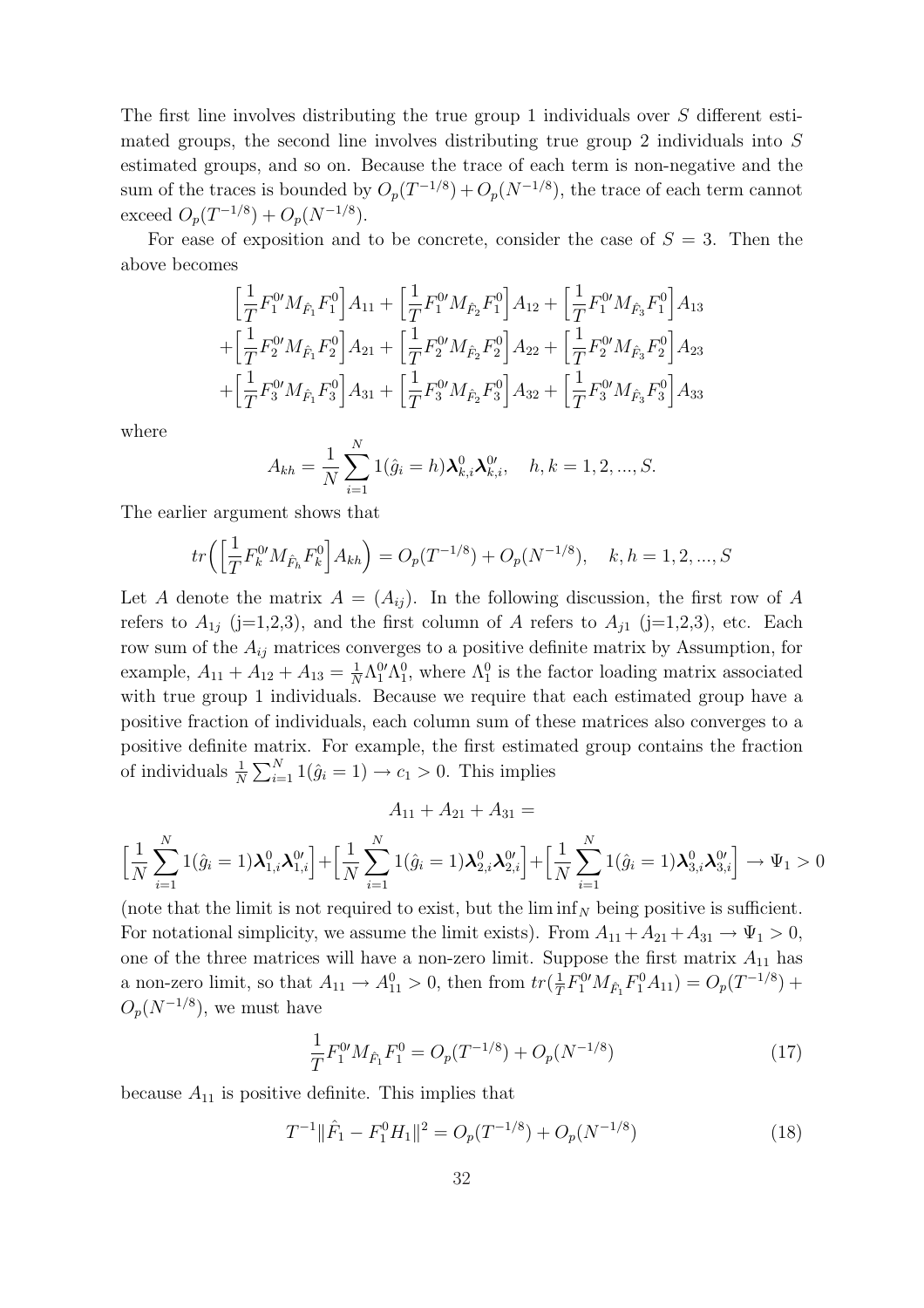for some rotation matrix  $H_1$ <sup>3</sup> Once  $A_{11}$  is assumed to have a non-zero limit, then the limits of  $A_{21}$  and  $A_{31}$  must be zero. Otherwise, the same reasoning implies that  $\hat{F}_1$  will also be consistent for  $F_2^0$  and  $F_3^0$ . This is impossible since a limit is unique.

The preceding argument assumes  $A_{11}$  has a non-zero limit. In case that  $A_{21}$  has a non-zero limit, then  $\hat{F}_1$  is consistent for  $F_2^0$  (and in this case,  $A_{11}$  and  $A_{31}$  will have a zero limit because the limit of  $\hat{F}_1$  is unique). But this is just a matter of re-labeling (a permutation). So without loss of generality, we assume the limit of  $A_{11}$  is nonzero so that the limits of  $A_{21}$  and  $A_{31}$  are zero.

Next consider the second column of the A matrices. Given that  $A_{11}$  has nonzero limit, we argue that either  $A_{22}$  or  $A_{32}$  has a non-zero limit. We show this by a contradiction argument. If not, suppose that both  $A_{22}$  and  $A_{32}$  have zero limit. Then  $A_{23}$  will have a non-zero limit because the row sum for the second row has a nonzero limit (as argued earlier, each row sum has a positive definite limiting matrix). Similarly,  $A_{33}$  will also have a nonzero limit because the row sum for the third row has a nonzero limit (we already know  $A_{31}$  and  $A_{32}$  have zero limit). This implies that 1  $\frac{1}{T}F_2^0 M_{\hat{F}_3} F_2^0 = O_p(T^{-1/8}) + O_p(N^{-1/8})$  and  $\frac{1}{T}F_3^0 M_{\hat{F}_3} F_3^0 = O_p(T^{-1/8}) + O_p(N^{-1/8})$ . This further implies that  $\hat{F}_3$  is consistent for both  $F_2^0$  and  $F_3^0$ . This is a contradiction since the limit is unique. So without loss of generality, we assume  $A_{22}$  has a nonzero limit. Then we have  $\frac{1}{T}F_2^{0'}M_{\hat{F}_2}F_2^0 = O_p(T^{-1/8}) + O_p(N^{-1/8})$ , or equivalently,

$$
\frac{1}{T} \|\hat{F}_2 - F_2^0 H_2\|^2 = O_p(T^{-1/8}) + O_p(N^{-1/8})
$$

for some notational matrix  $H_2$ . Since each column can only have a single matrix to possess a nonzero limit, this implies that  $A_{12}$  and  $A_{32}$  have zero limit.

Next consider the third column (or the third row) of the A matrices. Since we already obtain that  $A_{31}$  and  $A_{32}$  in the third row have zero limit, then  $A_{33}$  must have a nonzero limit. This implies that  $\frac{1}{T}F_3^0 M_{\hat{F}_3} F_3^0 = O_p(T^{-1/8}) + O_p(N^{-1/8})$ , or

$$
T^{-1} \|\hat{F}_3 - F_3^0 H_3\|^2 = O_p(T^{-1/8}) + O_p(N^{-1/8}),
$$

for some  $H_3$ . Again, each column can only have a single matrix with a nonzero limit by the uniqueness of a limit so that the limits of  $A_{13}$  and  $A_{23}$  are zero.

The preceding analysis shows that there is a permutation  $\sigma(\cdot)$  of  $\{1,2,3\}$  with  $\sigma({1, 2, 3}) = {\sigma(1), \sigma(2), \sigma(3)}$  such that for each j, we have  $\frac{1}{T} || \hat{F}_{\sigma(j)} - F_j^0 H_j ||^2 =$  $O_p(T^{-1/8}) + O_p(N^{-1/8}).$ 

Using the same argument, in the general case, we can show that for each  $j \in \mathbb{Z}$  $\{1, 2, ..., S\}$ , there is a permutation of  $\{\sigma(1), ..., \sigma(S)\}$  such that

$$
\frac{1}{T} \|\hat{F}_{\sigma(j)} - F_j^0 H_j\|^2 = O_p(T^{-1/8}) + O_p(N^{-1/8}).
$$

<sup>&</sup>lt;sup>3</sup>To be exact, (17) implies  $||P_{\hat{F}_1} - P_{F_1^0}||^2 = O_p(T^{-1/8}) + O_p(N^{-1/8})$ , where  $P_{\hat{F}_1} = I_T - \hat{F}_1(\hat{F}_1'\hat{F}_1)^{-1}\hat{F}_1'$ and  $P_{F_1^0}$  is similarly defined (see Bai, 2009, page 1265). That is, the space spanned by  $\hat{F}_1$  and  $F_1^0$ are asymptotically the same. In fact,  $||P_{\hat{F}_1} - P_{F_1^0}||^2 = O_p(T^{-1/8}) + O_p(N^{-1/8})$  is sufficient for our purpose, and this result is used in the proof of Lemma A2 below. A direct proof of (18) requires additional argument.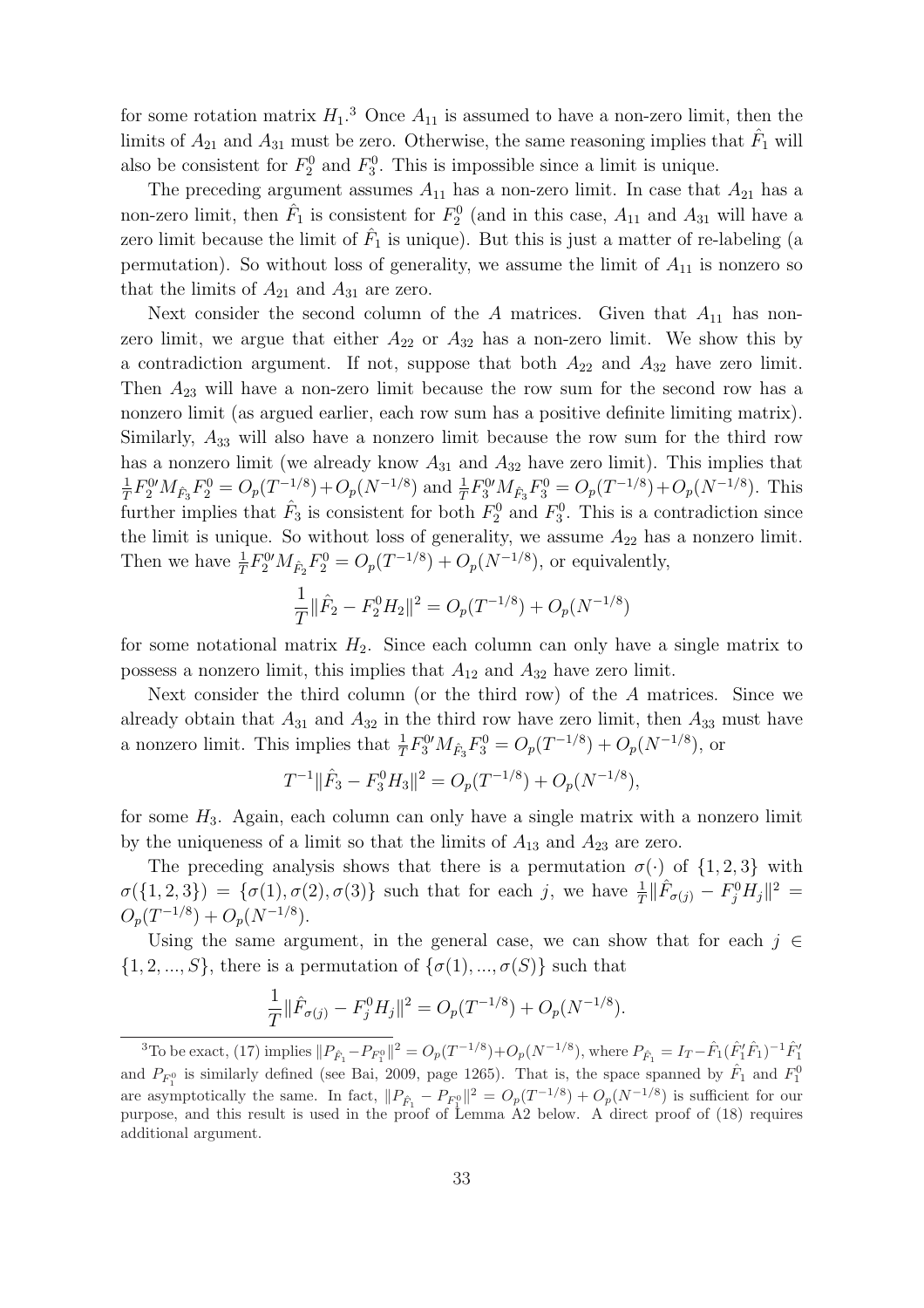This result is similar to that of Bonhomme and Manresa (2012, p.51). By simple re-labeling of the elements of  $\sigma(j)$ , we take  $\sigma(j) = j$  so that

$$
\frac{1}{T} \|\hat{F}_j - F_j^0 H_j\|^2 = O_p(T^{-1/8}) + O_p(N^{-1/8}) \quad , j = 1, 2, ..., S \tag{19}
$$

This proves Theorem 1.  $\Box$ 

To proof Theorem 2, we use the following lemma.

#### Lemma A2

Under the Assumptions of Theorem 1, for all  $j \in \{1, 2, ..., S\}$ , we have

(a) 
$$
\max_{i \in \{1, ..., N\}} \frac{1}{T} (\beta_0 - \hat{\beta})' X_i' M_{\hat{F}_j} X_i (\beta_0 - \hat{\beta}) = o_p(1),
$$

(b) 
$$
\max_{i \in \{1, ..., N\}} \frac{1}{T} (\boldsymbol{\beta}_0 - \hat{\boldsymbol{\beta}})' X_i' M_{\hat{F}_j} F_{g_i^0}^0 \boldsymbol{\lambda}_{g_i^0, i}^0 = o_p(1),
$$

(c) 
$$
\max_{i \in \{1, ..., N\}} \frac{1}{T} (\beta_0 - \hat{\beta})' X'_i M_{\hat{F}_j} \varepsilon_i = o_p(1),
$$

$$
(d) \quad \max_{i \in \{1, ..., N\}} \frac{1}{T} \left( X_i (\boldsymbol{\beta}_0 - \hat{\boldsymbol{\beta}}) + F_{g_i^0}^0 \boldsymbol{\lambda}_{g_i^0, i}^0 + \boldsymbol{\varepsilon}_i \right)' (M_{\hat{F}_j} - M_{F_j^0}) \left( X_i (\boldsymbol{\beta}_0 - \hat{\boldsymbol{\beta}}) + F_{g_i^0}^0 \boldsymbol{\lambda}_{g_i^0, i}^0 + \boldsymbol{\varepsilon}_i \right) = o_p(1),
$$

**Proof of Lemma A2**. Consider (a). Note that  $X_i'M_{\hat{F}_j}X_i \leq X_i'X_i$ , thus

$$
\max_{i} \frac{1}{T} (\boldsymbol{\beta}_{0} - \hat{\boldsymbol{\beta}})' X'_{i} M_{\hat{F}_{j}} X_{i} (\boldsymbol{\beta}_{0} - \hat{\boldsymbol{\beta}})
$$
  

$$
\leq \max_{i} \frac{1}{T} (\boldsymbol{\beta}_{0} - \hat{\boldsymbol{\beta}})' X'_{i} X_{i} (\boldsymbol{\beta}_{0} - \hat{\boldsymbol{\beta}})
$$
  

$$
\leq ||\boldsymbol{\beta}_{0} - \hat{\boldsymbol{\beta}}||^{2} \times \left(\frac{1}{T} \max ||X_{i}||^{2}\right).
$$

From Assumption (D2),  $\max_{1 \leq i \leq N} T^{-1} ||X_i||^2 = O(N^{\alpha})$ . Together with  $||\boldsymbol{\beta}_0 - \hat{\boldsymbol{\beta}}||^2 =$  $O_p(T^{-1/4}) + O_p(N^{-1/4}),$  we have

$$
\max_i \frac{1}{T} (\beta_0 - \hat{\boldsymbol{\beta}})' X_i' M_{\hat{F}_j} X_i (\boldsymbol{\beta}_0 - \hat{\boldsymbol{\beta}}) \le O_p \left( \frac{N^{\alpha}}{T^{1/4}} \right) + O_p \left( \frac{1}{N^{1/4 - \alpha}} \right).
$$

From Assumption D2 on  $\alpha$ , both terms are  $o_p(1)$ . This proves part (a).

Next, consider (b). Similar to the proof of (a), we have

$$
\max_{i} \frac{1}{T} (\beta_0 - \hat{\beta})' X'_i M_{\hat{F}_j} F^0_{g_i^0} \lambda^0_{g_i^0, i}
$$
\n
$$
\leq \|\beta_0 - \hat{\beta}\| \times \left(\frac{1}{T} \max_i \|X_i F^0_{g_i^0}\|^2\right)^{1/2}
$$
\n
$$
\leq \|\beta_0 - \hat{\beta}\| \times \left(\frac{1}{T} \|F^0_{g_i^0}\|^2\right)^{1/2} \times \left(\frac{1}{T} \max_i \|X_i\|^2\right)^{1/2} O_p(1)
$$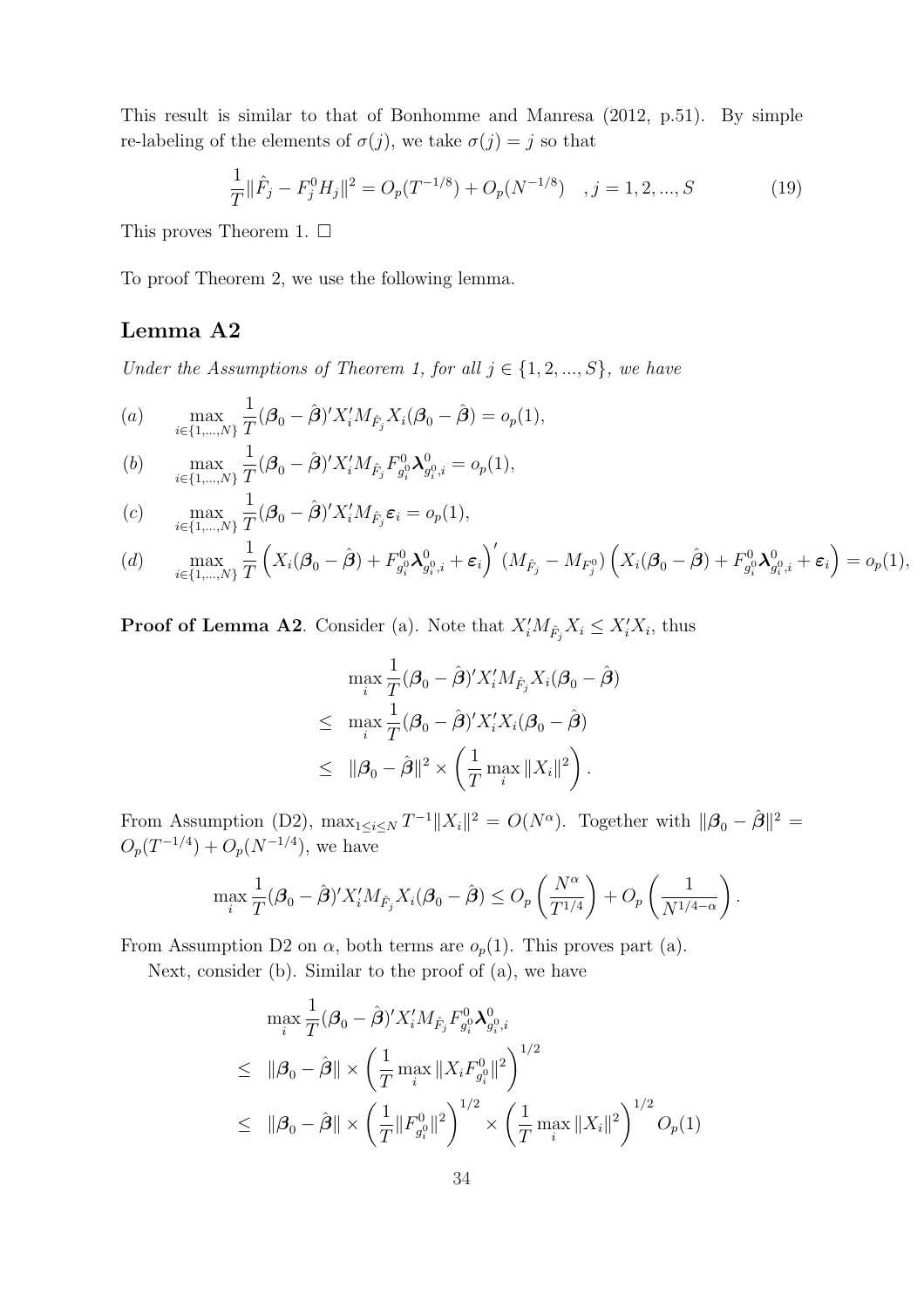$$
= O_p\left(\frac{N^{\alpha/2}}{T^{1/8}}\right) + O_p\left(\frac{1}{N^{1/8-\alpha/2}}\right),
$$

by Assumption D2, where we assume  $\max_i \|\lambda_g^0\|$  $\frac{1}{g_i^0, i} \| ^2 \: \le \: C \: < \: \infty \ \text{ and } \ T^{-1} \| X_i' F_{g_i^0}^0$  $\check{g}_{i}^{\{0\}}$ ||  $\leq$  $T^{-1}\Vert X_{i}\Vert \cdot \Vert F_{g_{i}^{(i)}}^{0}$  $\|g_{\varrho}^0\| = T^{-1/2} \|X_i\| \times O_p(1)$ . The two terms in the last line are  $o_p(1)$  and thus part (b) is proved. It is easy to relax the assumption  $\max_i ||\lambda_g^0$  $_{g_i^0,i}^0\Vert^2\leq C<\infty$ by allowing the upper bound to be increasing with  $N$ , or by considering the product  $\max_i (\|X_i\| \cdot \|\boldsymbol{\lambda}^0_g$  $\bigcup_{g_i^0, i}^0$  to be increasing with N.

Part (c) is proved in a similar manner. For part (d), note that  $M_{\hat{F}_j} - M_{F^0_j} =$  $P_{F_j^0} - P_{\hat{F}_j}$ . We have

$$
\frac{1}{T}\left(X_{i}(\beta_{0}-\hat{\beta})+F_{g_{i}}^{0}\lambda_{g_{i}^{0},i}^{0}+\varepsilon_{i}\right)'(M_{\hat{F}_{j}}-M_{F_{j}^{0}})\left(X_{i}(\beta_{0}-\hat{\beta})+F_{g_{i}}^{0}\lambda_{g_{i}^{0},i}^{0}+\varepsilon_{i}\right) \n= \frac{1}{T}(\beta_{0}-\hat{\beta})'X'_{i}M_{\hat{F}_{j}}X_{i}(\beta_{0}-\hat{\beta})+\frac{1}{T}(\beta_{0}-\hat{\beta})'X'_{i}M_{F_{j}^{0}}X_{i}(\beta_{0}-\hat{\beta}) \n+2\frac{1}{T}\lambda_{g_{i}^{0},i}^{0'}F_{g_{i}^{0}}^{0'}M_{\hat{F}_{j}}X_{i}(\beta_{0}-\hat{\beta})+2\frac{1}{T}\lambda_{g_{i}^{0},i}^{0'}F_{g_{i}^{0}}^{0'}M_{F_{j}^{0}}X_{i}(\beta_{0}-\hat{\beta}) \n+2\frac{1}{T}(\beta_{0}-\hat{\beta})'X'_{i}M_{\hat{F}_{j}}\varepsilon_{i}+2\frac{1}{T}(\beta_{0}-\hat{\beta})'X'_{i}M_{F_{j}^{0}}\varepsilon_{i} \n+ \frac{1}{T}\lambda_{g_{i}^{0},i}^{0'}F_{g_{i}^{0}}^{0'}(P_{F_{j}^{0}}-P_{\hat{F}_{j}})F_{g_{i}^{0}}^{0}\lambda_{g_{i}^{0},i} +\n+2\frac{1}{T}\lambda_{g_{i}^{0},i}^{0'}F_{g_{i}^{0}}^{0'}(P_{F_{j}^{0}}-P_{\hat{F}_{j}})\varepsilon_{i}+\frac{1}{T}\varepsilon'_{i}(P_{F_{j}^{0}}-P_{\hat{F}_{j}})\varepsilon_{i} \n=I_{1i}+I_{2i}+\cdots+I_{9i}.
$$

Parts (a)-(c) of Lemma A2 imply that the first six terms are  $o_p(1)$  uniformly in i. Using  $||P_{F_j^0} - P_{\hat{F}_j}|| \leq T^{-1/2} ||F_j^0 - \hat{F}_j H_j|| = O_p(T^{-1/16}) + O_p(N^{-1/16})$ , we have

$$
|\frac{1}{T}\mathbf{\lambda}_{g_i^0,i}^{0'}F_{g_i^0}^{0'}(P_{F_j^0}-P_{\hat{F}_j})F_{g_i^0}^{0}\mathbf{\lambda}_{g_i^0,i}^0|\leq \|P_{\hat{F}_j}-P_{F_j^0}\|\cdot\frac{1}{T}\|F_{g_i^0}^{0}\|^2\cdot\|\lambda_{g_i^0,i}^0\|^2
$$

But max<sub>i</sub> $\frac{1}{7}$  $\frac{1}{T} \| F_{g_i^0}^0$  $||p_{g_i^0}^0||^2 \leq \max_{j \leq S} ||F_j^0||^2 = O_p(1)$  and  $\max_i ||\lambda_g^0$  $_{g_i^0,i}^0\|_2^2 \leq C < \infty$  by assumption, the 7th term is shown to be  $O_p(T^{-1/16}) + O_p(N^{-1/16}) = o_p(1)$ . The proof of the last two term being  $o_p(1)$  is similar. For example,

$$
\vert \frac{1}{T}\varepsilon'_i(P_{F^0_j}-P_{\hat{F}_j})\varepsilon_i\Vert \leq \Vert P_{\hat{F}_j}-P_{F^0_j}\Vert \cdot \frac{1}{T}\Vert \varepsilon_i\Vert^2
$$

The assumption of exponential tails on  $\varepsilon_{it}$  implies that  $\frac{1}{T} ||\varepsilon_i||^2 = \frac{1}{T}$  $\frac{1}{T}|\sum_{t=1}^T \varepsilon_{it}|^2$  is a smaller order than  $O_p(T^{1/16}) + O_p(N^{1/16})$  for large T, uniformly in i. Thus its product with  $||P_{F_j^0} - P_{\hat{F}_j}||$  is  $o_p(1)$  uniformly in i. This proves Lemma A2.  $\square$ 

#### Proof of Theorem 2

Note that  $\hat{g}_i$  satisfies

$$
\hat{g}_i = \mathrm{argmin}_{j \in \{1,\dots,S\}} \frac{1}{T} (\boldsymbol{y} - X_i \hat{\boldsymbol{\beta}})' M_{\hat{F}_j} (\boldsymbol{y} - X_i \hat{\boldsymbol{\beta}}).
$$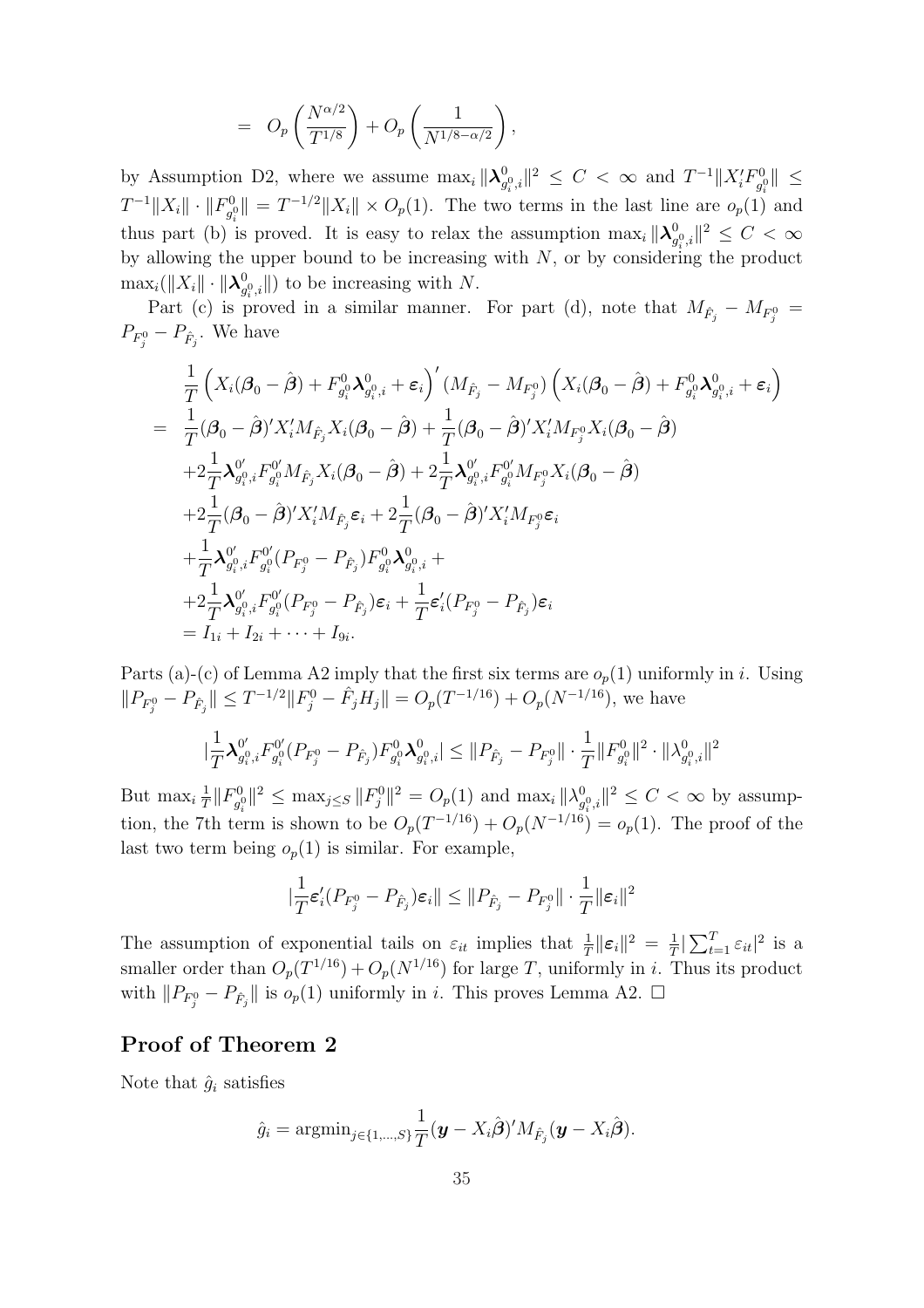Using  $y_i = X_i \beta^0 + F_{q_i}^0$  $g_i^0\boldsymbol\lambda_g^0$  $_{g_i^0,i}^0 + \varepsilon_i$ , we have

$$
\frac{1}{T}(\mathbf{y}-X_{i}\hat{\boldsymbol{\beta}})^{'}M_{\hat{F}_{j}}(\mathbf{y}-X_{i}\hat{\boldsymbol{\beta}})
$$
\n=\n
$$
\frac{1}{T}\left(X_{i}(\boldsymbol{\beta}_{0}-\hat{\boldsymbol{\beta}})+F_{g_{i}}^{0}\lambda_{g_{i}^{0},i}^{0}+\varepsilon_{i}\right)^{'}M_{\hat{F}_{j}}\left(X_{i}(\boldsymbol{\beta}_{0}-\hat{\boldsymbol{\beta}})+F_{g_{i}}^{0}\lambda_{g_{i}^{0},i}^{0}+\varepsilon_{i}\right)
$$
\n=\n
$$
\frac{1}{T}\left(X_{i}(\boldsymbol{\beta}_{0}-\hat{\boldsymbol{\beta}})+F_{g_{i}}^{0}\lambda_{g_{i}^{0},i}^{0}+\varepsilon_{i}\right)^{'}M_{F_{j}^{0}}\left(X_{i}(\boldsymbol{\beta}_{0}-\hat{\boldsymbol{\beta}})+F_{g_{i}}^{0}\lambda_{g_{i}^{0},i}^{0}+\varepsilon_{i}\right)
$$
\n+\n
$$
\frac{1}{T}\left(X_{i}(\boldsymbol{\beta}_{0}-\hat{\boldsymbol{\beta}})+F_{g_{i}}^{0}\lambda_{g_{i}^{0},i}^{0}+\varepsilon_{i}\right)^{'}(M_{\hat{F}_{j}}-M_{F_{j}^{0}})\left(X_{i}(\boldsymbol{\beta}_{0}-\hat{\boldsymbol{\beta}})+F_{g_{i}}^{0}\lambda_{g_{i}^{0},i}^{0}+\varepsilon_{i}\right).
$$

By Lemma A2, the last expression is  $o_p(1)$  uniformly in i. The terms involves  $(\hat{\beta} - \beta^0)$ are also  $o_p(1)$  uniformly in i, again by Lemma A2. Thus

$$
\frac{1}{T}(\boldsymbol{y}-X_i\hat{\boldsymbol{\beta}})'M_{\hat{F}_j}(\boldsymbol{y}-X_i\hat{\boldsymbol{\beta}})=\frac{1}{T}\left(F_{g_i^0}^0\boldsymbol{\lambda}_{g_i^0,i}^0+\boldsymbol{\varepsilon}_i\right)'M_{F_j^0}\left(F_{g_i^0}^0\boldsymbol{\lambda}_{g_i^0,i}^0+\boldsymbol{\varepsilon}_i\right)+o_p(1)
$$

Expanding the right hand side, we rewrite the above as

$$
\frac{1}{T}(\mathbf{y} - X_i \hat{\boldsymbol{\beta}})' M_{\hat{F}_j}(\mathbf{y} - X_i \hat{\boldsymbol{\beta}})
$$
\n
$$
= \begin{cases}\n\frac{1}{T} \lambda_{g_i^0, i}^0 F_{g_i^0}^{0'} M_{F_j^0} F_{g_i^0}^{0} \lambda_{g_i^0, i}^0 + \frac{2}{T} \lambda_{g_i^0, i}^0 F_{g_i^0}^{0'} M_{F_j^0} \varepsilon_i + \frac{1}{T} \varepsilon_i M_{F_j^0} \varepsilon_i + o_p(1) & (g_i^0 \neq j) \\
\frac{1}{T} \varepsilon_i' M_{F_{g_i^0}} \varepsilon_i + o_p(1) & (g_i^0 = j)\n\end{cases}
$$

where  $o_p(1)$  is uniform in *i*. We have used the fact that  $M_{F^0_j}F^0_{g^0_i}$  $g_i^0 = 0$  if  $g_i^0 = j$ .

To compare  $\frac{1}{T}(\bm{y} - X_i\hat{\bm{\beta}})'M_{\hat{F}_j}(\bm{y} - X_i\hat{\bm{\beta}})$  for  $j \neq g_i^0$  and  $j = g_i^0$ , define the event  $A_{ij}$ such that

$$
A_{ij} = \left\{ \frac{1}{T} \boldsymbol{\lambda}_{g_i^0, i}^0 F_{g_i^0}^{0'} M_{F_j^0} F_{g_i^0}^0 \boldsymbol{\lambda}_{g_i^0, i}^0 + \frac{2}{T} \boldsymbol{\lambda}_{g_i^0, i}^0 F_{g_i^0}^{0'} M_{F_j^0} \varepsilon_i + \frac{1}{T} \varepsilon_i' M_{F_j^0} \varepsilon_i < \varepsilon_i' M_{F_{g_i^0}^0} \varepsilon_i + o_p(1) \right\}.
$$

Then

$$
\mathbf{1}(\hat{g}_i \neq g_i^0) = \sum_{j=1; j \neq g_i^0}^{S} \mathbf{1}(A_{ij}).
$$

Now, we can show ,

$$
\frac{1}{T}\boldsymbol{\varepsilon}_i'M_{F_j^0}\boldsymbol{\varepsilon}_i-\frac{1}{T}\boldsymbol{\varepsilon}_i'M_{F_{g_i^0}^0}\boldsymbol{\varepsilon}_i=\boldsymbol{\varepsilon}_i'(P_{F_{g_i^0}^0}-P_{F_j^0})\boldsymbol{\varepsilon}_i=o_p(1)
$$

where  $o_p(1)$  is uniformly over i. This means for any small  $\delta > 0$  and  $\eta > 0$ , under large  $N$  and  $T$ ,

$$
P\left(\max_{i\in\{1,\ldots,N\}}\left|\frac{1}{T}\varepsilon'_i M_{F_j^0}\varepsilon_i - \frac{1}{T}\varepsilon'_i M_{F_{g_i^0}^0}\varepsilon_i\right| > \delta\right)
$$
  

$$
\leq P\left(\max_{i\in\{1,\ldots,N\}}\left|\frac{1}{T}\varepsilon'_i P_{F_j^0}\varepsilon_i\right| > \frac{\delta}{2}\right) + P\left(\max_{i\in\{1,\ldots,N\}}\left|\frac{1}{T}\varepsilon'_i P_{F_{g_i^0}^0}\varepsilon_i\right| > \frac{\delta}{2}\right) < \eta
$$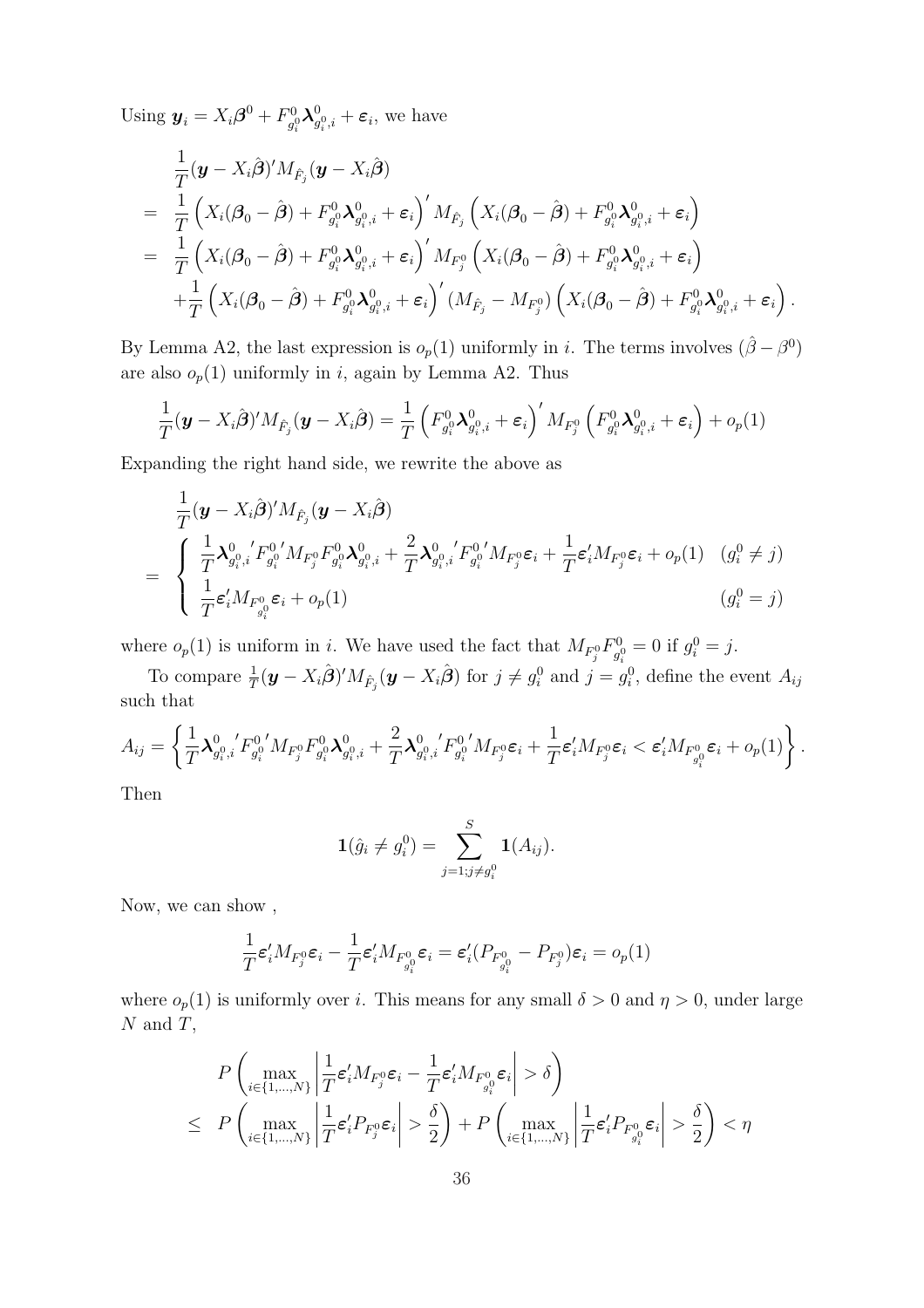In addition, for the  $o_p(1)$  term inside  $A_{ij}$ , which is uniform in i,  $P(|o_p(1)| > \delta) \leq \eta$ . Thus,

$$
P(A_{ij}) \leq 2\eta + P\left(\frac{2}{T}\boldsymbol{\lambda}_{g_i^0,i}^0{}'F_{g_i^0}^{0'}M_{F_j^0}\boldsymbol{\varepsilon}_i < -\frac{1}{T}\boldsymbol{\lambda}_{g_i^0,i}^0{}'F_{g_i^0}^{0'}M_{F_j^0}F_{g_i^0}^{0}\boldsymbol{\lambda}_{g_i^0,i}^0 + 2\delta\right).
$$

Suppose  $g_i^0 = k$ . For  $j \neq g_i^0 = k$ , the minimum eigenvalue of  $\frac{1}{T}F_{g_i^0}^0$  ${^{00}_{g_i^0}}'M_{F_j^0}F^0_{g_i^0}$  $g_i^0 =$ 1  $\frac{1}{T}F_k^0 M_{F_j^0} F_k^0$  is positive. So for individuals with  $\|\lambda_g^0\|$  $_{g_i^0,i}^0\|^2 > a > 0$ , we have

$$
{\boldsymbol{\lambda}^0_{g_i^0,i}}'(\frac{1}{T}F_{g_i^0}^{0'}M_{F_j^0}F_{g_i^0}^{0})\boldsymbol{\lambda}^0_{g_i^0,i}\geq ca>0
$$

for some  $c > 0$ . Choose  $\delta$  small enough such that  $2\delta < \frac{ca}{2}$ , then

$$
P\left(\frac{2}{T}\lambda_{g_i^0,i}^0 F_{g_i^0}^{0'} M_{F_j^0} \varepsilon_i < -\frac{1}{T} \lambda_{g_i^0,i}^0 F_{g_i^0}^{0'} M_{F_j^0} F_{g_i^0}^{0} \lambda_{g_i^0,i}^0 + 2\delta\right)
$$
  

$$
\leq P\left(\frac{2}{T}\lambda_{g_i^0,i}^0 F_{g_i^0}^{0'} M_{F_j^0} \varepsilon_i < -ca/2\right) = O(T^{-\tau})
$$

for any given  $\tau > 0$ , for  $j \neq g_i^0$ . The last equality follows from the assumption of tail probability for  $\varepsilon_i$  and the same argument of Bonhomme and Manresa (2012). In summary, we have for  $j \neq g_i^0$ ,

$$
P(A_{ij}) \le 2\eta + O(T^{-\tau}).
$$

Since  $S$  is finite, this implies that

$$
P(\hat{g}_i \neq g_i^0) \le 2S\eta + O(T^{-\tau}),
$$

where the right hand side is uniform in  $i$ . It follows that the average over  $i$  is also bounded by the above, that is

$$
\frac{1}{N} \sum_{i=1}^{N} P(\hat{g}_i \neq g_i^0) = o(1) + O(T^{-\tau}).
$$

We next further show that

$$
P\left(\sup_{i\in\{1,\dots,N\}}\mathbf{1}(\hat{g}_i\neq g_i^0)>0\right)=o(1)+NO(T^{-\tau}).
$$

Let us define

$$
A_{ij}^{*} = \mathbf{1}(A_{ij}),
$$
  
\n
$$
B_{ij} = \mathbf{1} \left( \frac{2}{T} \mathbf{\lambda}_{g_i^0, i}^0 F_{g_i^0}^{0'} M_{F_j^0} \varepsilon_i < -\frac{1}{T} \mathbf{\lambda}_{g_i^0, i}^0 F_{g_i^0}^{0'} M_{F_j^0} F_{g_i^0}^{0} \mathbf{\lambda}_{g_i^0, i}^0 + 2\delta \right),
$$
  
\n
$$
C_{ij} = \mathbf{1} \left( \left| \frac{1}{T} \varepsilon_i' M_{F_j^0} \varepsilon_i - \frac{1}{T} \varepsilon_i' M_{F_{g_i^0}^0} \varepsilon_i \right| + |o_p(1)| > 2\delta \right).
$$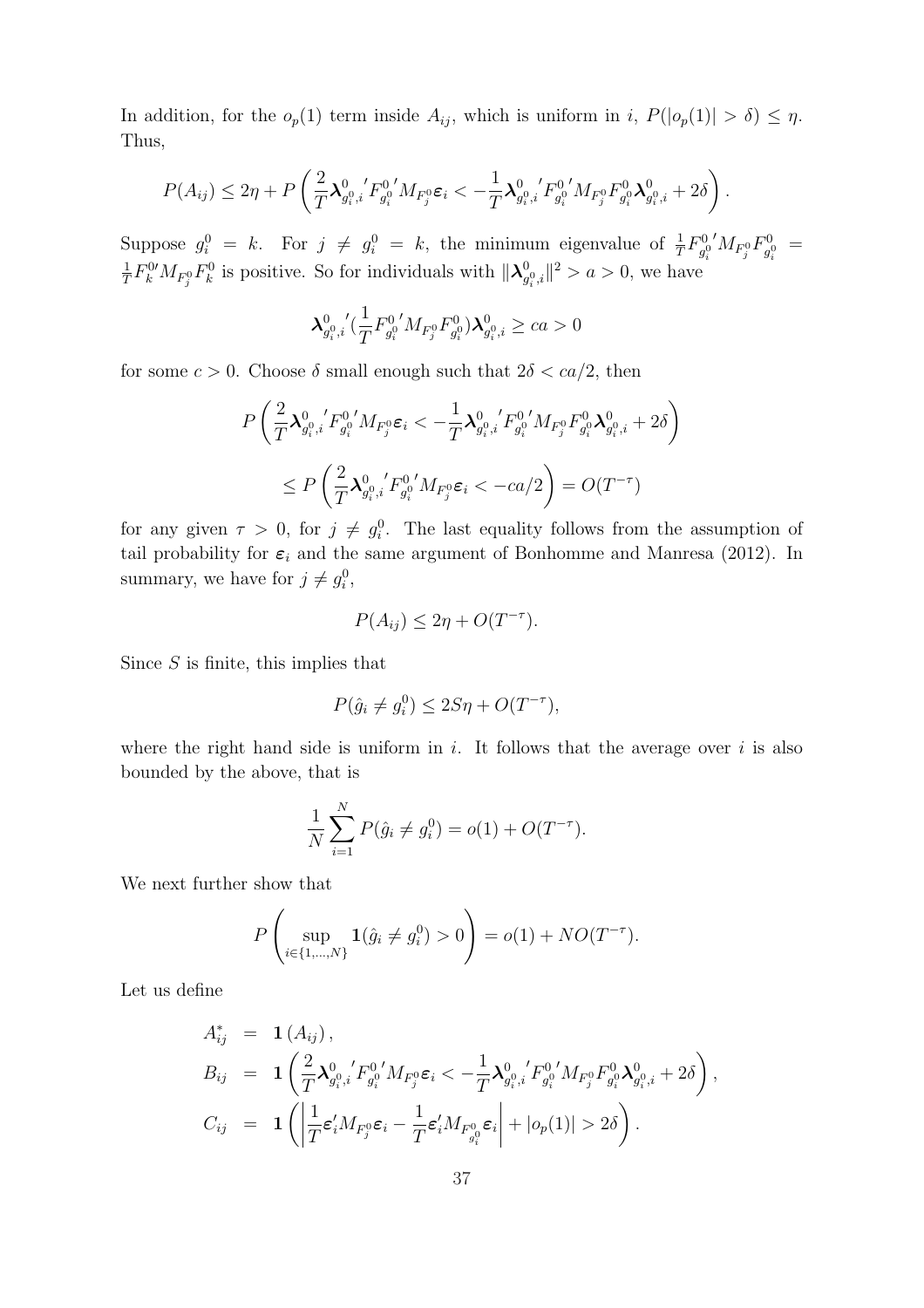Then,  $A_{ij}^* \leq B_{ij} + C_{ij}$  and thus

$$
\sup_{i \in \{1, \dots, N\}} A_{ij}^* \le \sup_{i \in \{1, \dots, N\}} B_{ij} + \sup_{i \in \{1, \dots, N\}} C_{ij}.
$$

Give the assumption of tail probability for  $\varepsilon_i$ ,  $\sup_{i\in\{1,\dots,N\}} C_{ij} = o_p(1)$ . Also  $0 \le C_{ij} \le 1$ is bounded so by the dominated convergence theorem,

$$
E\left[\sup_{i\in\{1,\ldots,N\}} C_{ij}\right] = o(1).
$$

However, for  $j \neq g_i^0$ ,

$$
E\left[\sup_{i\in\{1,\dots,N\}} B_{ij}\right] \leq NE[B_{ij}] = NO(T^{-\tau}).
$$

In summary,

$$
P\left(\sup_{i\in\{1,\dots,N\},j\neq g_i^0} 1(A_{ij})\right) = o(1) + NO(T^{-\tau}),
$$

which implies

$$
P\left(\sup_{i\in\{1,\dots,N\}}\mathbf{1}(\hat{g}_i\neq g_i^0)>0\right)=o(1)+NO(T^{-\tau}).
$$

This completed the proof of Theorem 2.  $\Box$ 

Let  $\tilde{\beta}, \tilde{F}_1, ..., \tilde{F}_S, \tilde{\Lambda}_1, ..., \tilde{\Lambda}_S$  be the infeasible version of our estimator where group membership is fixed to its population  $G^0$ . It is defined as the minimizer of the objective function  $L_{NT}(\beta, G^0, F_1, ..., F_S, \Lambda_1, ..., \Lambda_S)$  subject to the constraints  $F'_jF_j/T = I_{r_j}$  (j = 1,..., S),  $\Lambda'_j \Lambda_j$  (j = 1,..., S) being diagonal. Because the group membership is known, a special case prior proof shows consistency of  $\tilde{\beta}$ ,  $\tilde{F}_1, ..., \tilde{F}_S$ . For completeness and for useful notation introduced, we state additional intermediate result.

#### Lemma A3

Under Assumptions  $A-E$ ,  $\kappa \to 0$  and  $\min\{N,T\} \times \kappa \to \infty$  as  $T, N \to \infty$ , the infeasible estimator  $\tilde{\boldsymbol{\beta}}$  is consistent  $\tilde{\boldsymbol{\beta}} \rightarrow_{p} \boldsymbol{\beta}^{0}$ . Also,

$$
T^{-1/2} \|\tilde{F}_j - F_j^0 H_j\| = o_p(1), j = 1, ..., S,
$$

where  $H_j^{-1} = V_{j,N_jT} (F_j^0 \tilde{F}_j/T)^{-1} (\Lambda_j^{0'} \Lambda_j^0/N_j)^{-1}$ , and  $V_{j,N_jT}$  satisfies

$$
\left[\frac{1}{N_jT}\sum_{i,g_i^0=j}^{N_j}(\boldsymbol{y}_i-X_i\tilde{\boldsymbol{\beta}})(\boldsymbol{y}_i-X_i\tilde{\boldsymbol{\beta}})'\right]\tilde{F}_j=\tilde{F}_jV_{j,N_jT}.
$$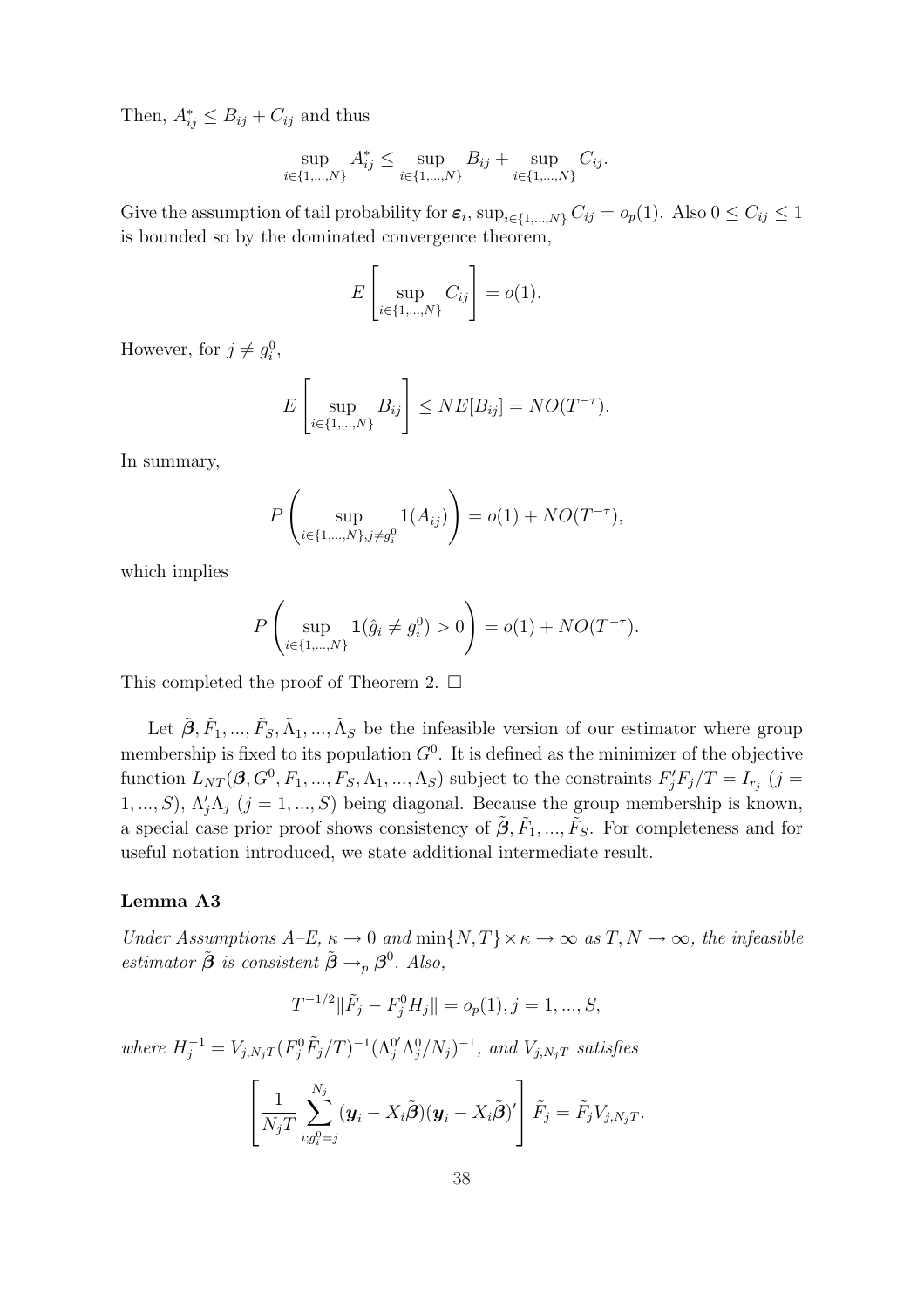**Proof of Lemma A3.** If  $G^0$  is known, the proof is similar to that of Bai (2009). Without loss of generality, we here assume that  $\beta^0 = 0$  (for notational simplicity). We also concentrate out the factor loadings as we can express them as  $\Lambda_j = W'_j F_j (F'_j F_j)^{-1} =$  $W'_jF_j/T$  where  $W_j = (\boldsymbol{w}_{j,1},...,\boldsymbol{w}_{j,N_j})$  such that  $\boldsymbol{w}_{j,i} = \boldsymbol{y}_i - X_i\boldsymbol{\beta}$  and  $g_i^0 = j$ . Noting that the true data generating process is  $y_i = F_{q_i}^0$  $g_i^0\boldsymbol\lambda_g^0$  $_{g_{i}^{0},i}^{0}+\boldsymbol{\varepsilon}_{i}\,\left( X_{i}\boldsymbol{\beta}^{0}=\mathbf{0}\right) ,\,\{\tilde{\boldsymbol{\beta}},\tilde{F}_{1},...,\tilde{F}_{S}\}$ is also expressed as the minimizer of

$$
\frac{1}{NT} S_{NT}(\beta, F_1, ..., F_S)
$$
\n
$$
= \frac{1}{NT} \left[ \sum_{j=1}^{S} \sum_{i,g_i^0 = j} (\mathbf{y}_i - X_i \beta)' M_{F_{g_i^0}}(\mathbf{y}_i - X_i \beta) \right] + p_{\kappa, \gamma}(|\beta|) - \frac{1}{NT} \sum_{j=1}^{S} \sum_{i,g_i^0 = j} \varepsilon'_i M_{F_{g_i^0}} \varepsilon_i
$$
\n
$$
= \beta' \left( \frac{1}{NT} \sum_{j=1}^{S} \sum_{i,g_i^0 = j} X'_i M_{F_{g_i^0}} X_i \right) \beta + \sum_{j=1}^{S} \text{tr} \left\{ \left( \frac{F_j^0' M_{F_j} F_j^0}{T} \right) \left( \frac{\Lambda_j^0' \Lambda_j^0}{N} \right) \right\}
$$
\n
$$
+ 2\beta' \left[ \frac{1}{NT} \sum_{j=1}^{S} \sum_{i,g_i^0 = j} X'_i M_{F_{g_i^0}} F_{g_i^0}^0 \lambda_{g_i^0, i}^0 \right] + o_p(1)
$$
\n
$$
= \beta' \sum_{j=1}^{S} A_j \beta + \sum_{j=1}^{S} \eta'_j B_j \eta_j + 2\beta' \sum_{j=1}^{S} C'_j \eta_j + o_p(1)
$$
\n
$$
= \beta' \left( \sum_{j=1}^{S} A_j - \sum_{j=1}^{S} C'_j B_j^{-1} C_j \right) \beta + \sum_{j=1}^{S} (\eta'_j + \beta' C'_j B_j^{-1}) B_j (\eta_j + B_j^{-1} C_j \beta) + o_p(1)
$$
\n
$$
= \frac{1}{NT} \tilde{S}_{NT}(\beta, F_1, ..., F_S) + o_p(1),
$$

where the  $o_p(1)$  term follows from Lemma A.1 and  $A_j$ ,  $B_j$ ,  $C_j$  and  $\eta_j$  are defined as

$$
A_j = \frac{1}{NT} \sum_{i:g_i^0 = j} X_i' M_{F_{g_i^0}} X_i, \quad B_j = \frac{\Lambda_j^{0'} \Lambda_j^0}{N} \otimes I_T
$$
  

$$
C_j = \frac{1}{NT} \sum_{i:g_i^0 = j} \lambda_{g_i^0, i} \otimes M_{F_{g_i^0}} X_i, \quad \eta_j = \text{vec}(M_{F_j} F_j^0).
$$

Similar to the discussion in Bai (2009), the leading term in the last equation achieves unique minimum at  $\beta_0$  (where  $\beta_0 = 0$ ) and  $\{F_1^0, ..., F_S^0\}$ . Clearly,  $\tilde{S}_{NT}(\beta, F_1, ..., F_S) = 0$ at  $\beta_0$  and  $\{F_1^0, ..., F_S^0\}$ . On the other hand, for  $\|\boldsymbol{\beta}\| > 0$ ,  $\tilde{S}_{NT}(\boldsymbol{\beta}, F_1, ..., F_S) > 0$ . This implies that  $\tilde{\boldsymbol{\beta}}$  is consistent for  $\boldsymbol{\beta}^0$ , i.e.,  $\|\tilde{\boldsymbol{\beta}} - \boldsymbol{\beta}^0\| = o_p(1)$ . Using Proposition A.1 of Bai (2009), we can also show that  $T^{-1} || F_j^0 H_j - \tilde{F}_j ||^2 = o_p(1)$ , for  $j = 1, ..., S$ . The remaining claim also follows from Bai (2009). This completes the proof.  $\Box$ 

#### Proof of Theorem 3

By Theorem 2,  $P(\sup_i |\hat{g}_i - g_i^0| > 0) = o(1)$  when  $N/T^{\tau} \to 0$ . This implies that  $P(\hat{g}_1 = g_1^0, \hat{g}_2 = g_2^0, ..., \hat{g}_N = g_N^0) \rightarrow 1$ . Thus to prove Theorem 3, it is sufficient to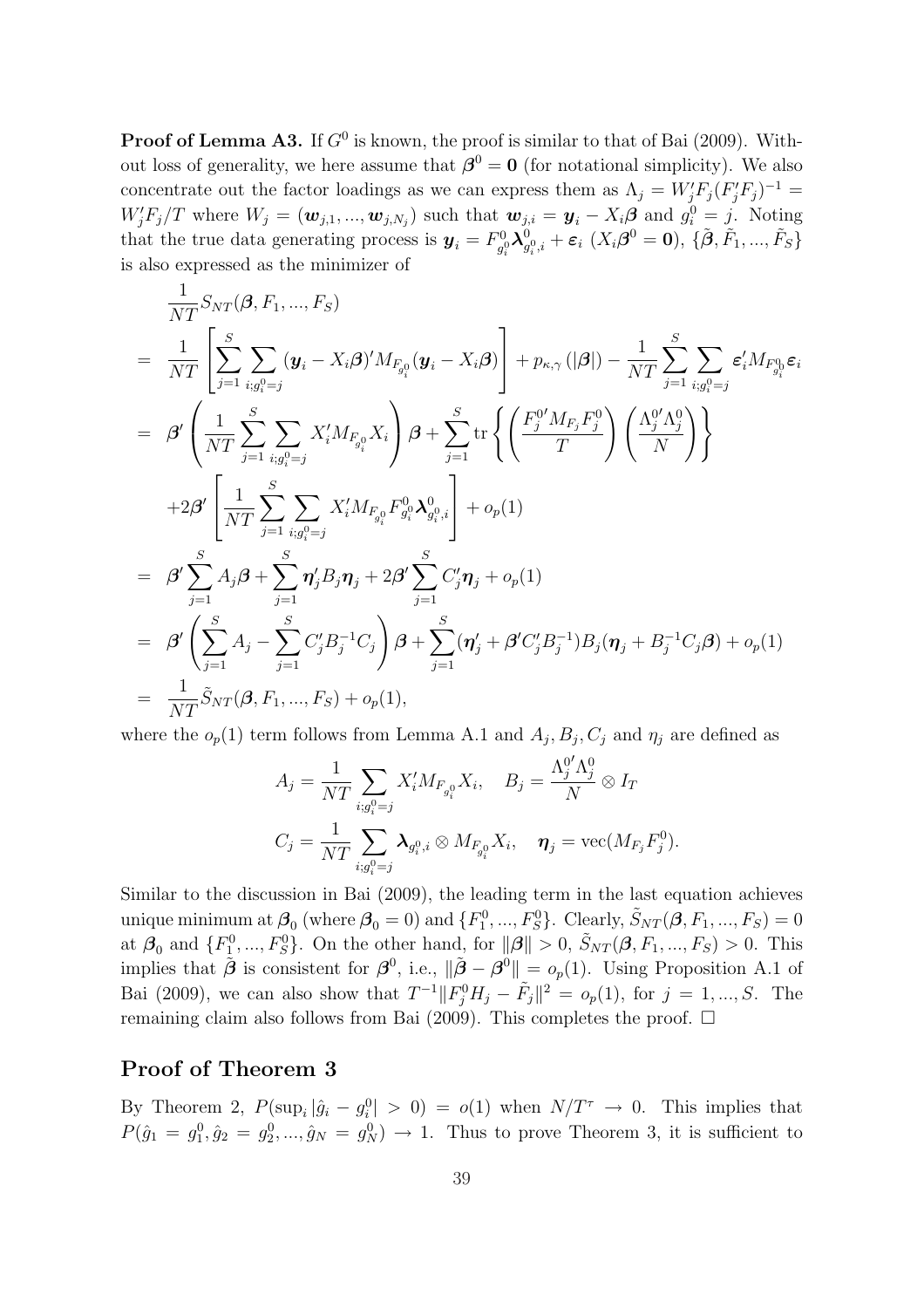assume that the group membership is known. We first investigate the convergence rate for the estimated factors  $\tilde{F}_j$  under the true group membership. We use the following facts.  $T^{-1} \|X_i\|^2 = T^{-1} \sum_{t=1}^T \|\boldsymbol{x}_{it}\|^2 = O_p(1)$ , or  $T^{-1/2} \|X_i\| = O_p(1)$ . Averaging over i,  $(TN)^{-1} \sum_{i=1}^{N} ||X_i||^2 = O_p(1)$ . Similarly,  $T^{-1/2} ||F_j|| = O_p(1)$ ,  $T^{-1} ||X_i'F_j|| = O_p(1)$ , and so forth.

Using

$$
\left[\frac{1}{N_jT}\sum_{i,g_i^0=j}(\boldsymbol{y}_i-X_i\tilde{\boldsymbol{\beta}})(\boldsymbol{y}_i-X_i\tilde{\boldsymbol{\beta}})'\right]\tilde{F}_j=\tilde{F}_jV_{j,NT}
$$

and  $y_i = X_i \beta^0 + F_{q_i^0}^0$  $g_{i}^{0},i\boldsymbol{\lambda}_{g}^{0}$  $g_{i,i}^0 + \varepsilon_i$ , we have

$$
\tilde{F}_{j}V_{j,NT} = \frac{1}{N_{j}T} \sum_{i,g_{i}^{0}=j} X_{i}(\boldsymbol{\beta}^{0} - \tilde{\boldsymbol{\beta}})(\boldsymbol{\beta}^{0} - \tilde{\boldsymbol{\beta}})'X_{i}^{\prime}\tilde{F}_{j} + \frac{1}{N_{j}T} \sum_{i,g_{i}^{0}=j} X_{i}(\boldsymbol{\beta}^{0} - \tilde{\boldsymbol{\beta}}) \lambda_{g_{i}^{0},i}^{0} F_{j}^{0^{\prime}} \tilde{F}_{j} \n+ \frac{1}{N_{j}T} \sum_{i,g_{i}^{0}=j} X_{i}(\boldsymbol{\beta}^{0} - \tilde{\boldsymbol{\beta}}) \varepsilon_{i}^{\prime}\tilde{F}_{j} + \frac{1}{N_{j}T} \sum_{i,g_{i}^{0}=j} F_{j}^{0} \lambda_{j,i}^{0}(\boldsymbol{\beta}^{0} - \tilde{\boldsymbol{\beta}})'X_{i}^{\prime}\tilde{F}_{j} \n+ \frac{1}{N_{j}T} \sum_{i,g_{i}^{0}=j} \varepsilon_{i}(\boldsymbol{\beta}^{0} - \tilde{\boldsymbol{\beta}})'X_{i}^{\prime}\tilde{F}_{j} + \frac{1}{N_{j}T} \sum_{i,g_{i}^{0}=j} F_{j}^{0} \lambda_{j,i}^{0} \varepsilon_{i}^{\prime}\tilde{F}_{j} + \frac{1}{N_{j}T} \sum_{i,g_{i}^{0}=j} \varepsilon_{i} \lambda_{j,i}^{0^{\prime}} F_{j}^{0^{\prime}} \tilde{F}_{j} \n+ \frac{1}{N_{j}T} \sum_{i,g_{i}^{0}=j} \varepsilon_{i} \varepsilon_{i}^{\prime}\tilde{F}_{j} + \frac{1}{NT} \sum_{i=1}^{N} F_{j}^{0} \lambda_{g_{i},i}^{0} \lambda_{g_{i},i}^{0^{\prime}} F_{j}^{0^{\prime}} \tilde{F}_{j} \n= I_{1}^{j} + \cdots + I_{9}^{j}.
$$

Multiplying  $(F_j^0)$  $(\tilde{F}_j/T)^{-1} (\Lambda_j^0 \Lambda_j^0/N_j)^{-1}$  on each side of the prior formula, and then using the results of Bai (2009, Equation (43)) and Assumption (E) we have

$$
T^{-1/2} \|\tilde{F}_j V_{j,NT} (F_j^{0'} \tilde{F}_j / T)^{-1} (\Lambda_j^{0'} \Lambda_j^{0} / N_j)^{-1} - F_j^{0} \|
$$
  
=  $O_p(\|\tilde{\boldsymbol{\beta}} - \boldsymbol{\beta}^0\|) + O_p(1 / \min{\{\sqrt{N}, \sqrt{T}\}}),$ 

which implies

$$
T^{-1/2} \|\tilde{F}_j - F_j^0 H_j\| = O_p\left(\|\boldsymbol{\beta}^0 - \tilde{\boldsymbol{\beta}}\|\right) + O_p\left(\frac{1}{\min\{N^{1/2}, T^{1/2}\}}\right),
$$

where  $H_j^{-1} = V_{j,NT}(F_j^0 \tilde{F}_j/T)^{-1} (\Lambda_j^0 \Lambda_j^0/N_j)^{-1}$ . Here we used the property that  $V_{j,NT}$ invertible (See Bai (2009)).

The proof for the variable selection consistency  $P(\hat{\boldsymbol{\beta}}_{20} = \mathbf{0}) \rightarrow 1$  as  $N, T \rightarrow \infty$ , is provided later. We next prove the asymptotic normality of  $\hat{\boldsymbol{\beta}}_{10}$ . For notational simplicity, we denote the non-zero true coefficient  $\beta_1^0$  $_1^0$  as  $\beta^0$ , and denote  $X_i$  as the corresponding columns of design matrix.

We again consider the estimator where group membership is fixed to its population  $G^0$ , in view of Theorem 2. We denote  $\tilde{\boldsymbol{\beta}}$  as the parameter estimate of the non-zero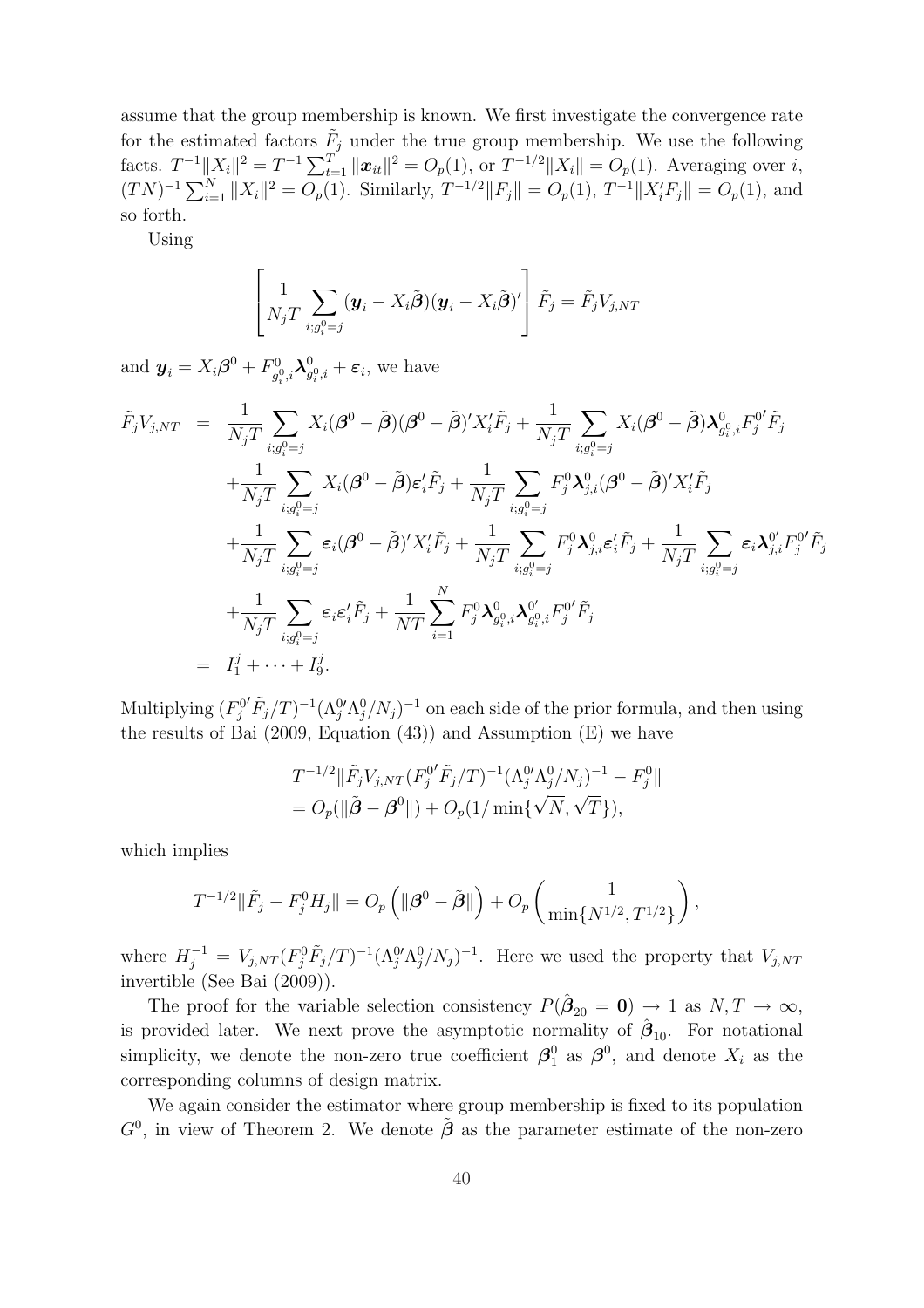element of the true parameter  $\beta^0$  and the corresponding sub-matrix  $X_{i,\beta\neq 0}$  of  $X_i$  as  $X_i$ . An alternative expression for the solution of the non-zero component of regression coefficients of  $\beta^0$  is

$$
\tilde{\boldsymbol{\beta}} = \left(\sum_{j=1}^S \sum_{i:g_i^0 = j} X_i M_{\tilde{F}_j} X_i + \Sigma(\kappa)\right)^{-1} \sum_{j=1}^S \sum_{i:g_i^0 = j} X_i M_{\tilde{F}_j} \boldsymbol{y}_i,
$$

where  $M_{\tilde{F}} = I_T - \tilde{F}\tilde{F}'/T$ , and  $\Sigma(\kappa) = \text{diag}\{p'_{\kappa,\gamma}(|\tilde{\beta}_1|)/|\tilde{\beta}_1|, ..., p'_{\kappa,\gamma}(|\tilde{\beta}_q|)/|\tilde{\beta}_q|\}.$ Noting that  $y_i = X_i \beta^0 + F_{q_i}^0$  $g_i^0\boldsymbol\lambda_g^0$  $g_{i,i}^0 + \varepsilon_i$ , we have

$$
\frac{1}{NT} \left( \sum_{j=1}^{S} \sum_{i:g_i^0 = j} X_i M_{\tilde{F}_j} X_i + \Sigma(\kappa) \right) (\tilde{\boldsymbol{\beta}} - \boldsymbol{\beta}^0) + \frac{1}{NT} \Sigma(\kappa) \boldsymbol{\beta}^0
$$

$$
= \frac{1}{NT} \sum_{j=1}^{S} \sum_{i:g_i^0 = j} X_i M_{\tilde{F}_j} F_j^0 \lambda_{j,i}^0 + \frac{1}{NT} \sum_{j=1}^{S} \sum_{i:g_i^0 = j} X_i M_{\tilde{F}_j} \varepsilon_i.
$$

Using  $\tilde{F}_j V_{j,NT} = I_1^j + \cdots + I_9^j$  $_9^j$ , we have

$$
\frac{1}{NT} \sum_{j=1}^{S} \sum_{i,g_i^0=j} X_i M_{\tilde{F}_j} F_j^0 \lambda_{j,i}^0 = -\frac{1}{NT} \sum_{j=1}^{S} \sum_{i,g_i^0=j} X_i' M_{\tilde{F}_j} \left[ \sum_{k=1}^{8} I_k^j \right] (F_j^0' \tilde{F}_j / T)^{-1} (\Lambda_j^0 \Lambda_j^0 / N_j)^{-1} \lambda_{j,i}^0,
$$

where we used  $M_{\tilde{F}_j} \tilde{F}_j H_j^{-1} = 0$  and  $I_k^j$  $\frac{d}{dx}$  is defined earlier. Each of the components in the right hand side of equation above are evaluated. For term involving  $I_1^j$  $\frac{j}{1}$ 

$$
\frac{1}{NT} \sum_{j=1}^{S} \sum_{i:g_i^0 = j} X_i' M_{\tilde{F}_j} I_1^j (F_j^{0'} \tilde{F}_j / T)^{-1} (\Lambda_j^{0'} \Lambda_j^{0} / N_j)^{-1} \lambda_{j,i}^0
$$
\n
$$
= \frac{1}{NT} \sum_{j=1}^{S} \sum_{i:g_i^0 = j} X_i' M_{\tilde{F}_j} \left[ \frac{1}{N_j T} \sum_{k:g_k^0 = j} X_k (\beta^0 - \tilde{\beta}) (\beta^0 - \tilde{\beta})' X_k' \tilde{F}_j \right] (F_j^{0'} \tilde{F}_j / T)^{-1} (\Lambda_j^{0'} \Lambda_j^{0} / N_j)^{-1} \lambda_{j,i}^0
$$
\n
$$
= o_p(1) \times (\tilde{\beta} - \beta^0).
$$

Next, we have

$$
\frac{1}{NT} \sum_{j=1}^{S} \sum_{i; g_i^0 = j} X_i' M_{\tilde{F}_j} I_2^j (F_j^0' \tilde{F}_j / T)^{-1} (\Lambda_j^0' \Lambda_j^0 / N_j)^{-1} \lambda_{j,i}^0
$$
\n
$$
= \frac{1}{NT} \sum_{j=1}^{S} \sum_{i; g_i^0 = j} X_i' M_{\tilde{F}_j} \left[ \frac{1}{N_j T} \sum_{k: g_k^0 = j} X_k (\beta^0 - \tilde{\beta}) \lambda_{j,k}^0 (\Lambda_j^0' \Lambda_j^0 / N_j)^{-1} \right] \lambda_{j,i}^0
$$
\n
$$
= \frac{1}{T} \sum_{j=1}^{S} \frac{N_j}{N} \left[ \frac{1}{N_j} \frac{1}{N_j} \sum_{i; g_i^0 = j} \sum_{k: g_k^0 = j} X_i' M_{\tilde{F}_j} X_k \lambda_{j,k}^0 (\Lambda_j^0 \Lambda_j^0 / N_j)^{-1} \lambda_{j,i}^0 \right] (\beta^0 - \tilde{\beta}).
$$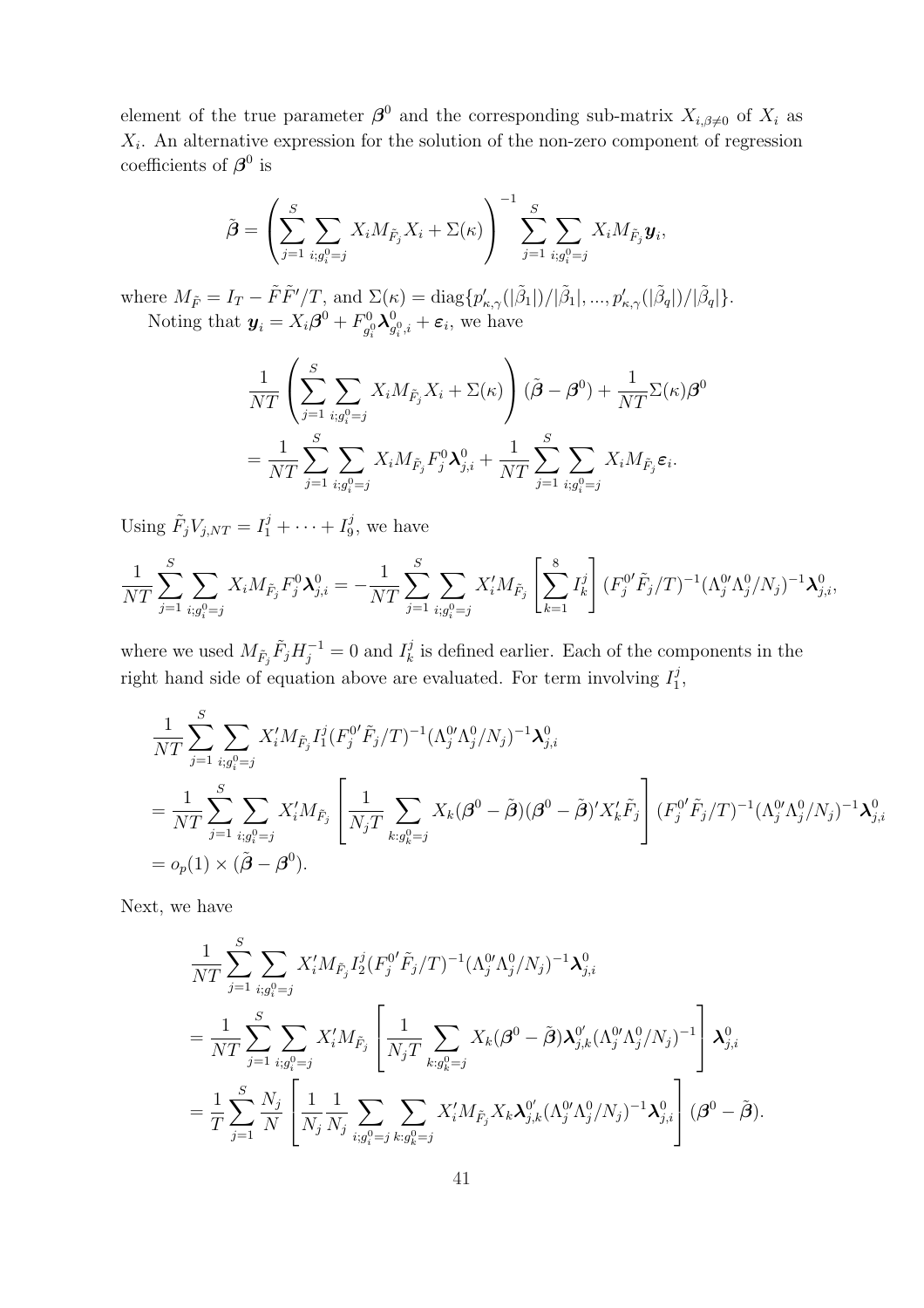The third term can be evaluated as

$$
\frac{1}{NT} \sum_{j=1}^{S} \sum_{i:g_i^0=j} X_i' M_{\tilde{F}_j} I_3^j (F_j^{0'} \tilde{F}_j/T)^{-1} (\Lambda_j^{0'} \Lambda_j^0 / N_j)^{-1} \lambda_{j,i}^0
$$
\n
$$
= \frac{1}{NT} \sum_{j=1}^{S} \sum_{i:g_i^0=j} X_i' M_{\tilde{F}_G, \tilde{F}_j} \left[ \frac{1}{N_j T} \sum_{k:g_k^0=j} X_k (\boldsymbol{\beta}^0 - \tilde{\boldsymbol{\beta}}) \epsilon_k' \tilde{F}_j \right] (F_j^{0'} \tilde{F}_j/T)^{-1} (\Lambda_j^{0'} \Lambda_j^0 / N_j)^{-1} \lambda_{j,i}^0
$$
\n
$$
= o_p(1) \times (\boldsymbol{\beta}^0 - \tilde{\boldsymbol{\beta}}).
$$

The next two terms are also

$$
\frac{1}{NT} \sum_{j=1}^{S} \sum_{i:g_i^0 = j} X_i' M_{\tilde{F}_j} I_4^j (F_j^{0'} \tilde{F}_j/T)^{-1} (\Lambda_j^{0'} \Lambda_j^0 / N_j)^{-1} \lambda_{j,i}^0 = o_p(1) \times (\beta^0 - \tilde{\beta}),
$$
  

$$
\frac{1}{NT} \sum_{j=1}^{S} \sum_{i:g_i^0 = j} X_i' M_{\tilde{F}_j} I_5^j (F_j^{0'} \tilde{F}_j/T)^{-1} (\Lambda_j^{0'} \Lambda_j^0 / N_j)^{-1} \lambda_{j,i}^0 = o_p(1) \times (\beta^0 - \tilde{\beta}).
$$

Next, using the result of Bai (2009), we have

$$
\frac{1}{NT} \sum_{j=1}^{S} \sum_{i:g_i^0=j} X_i' M_{\tilde{F}_j} I_6^j (F_j^{0'} \tilde{F}_j/T)^{-1} (\Lambda_j^{0'} \Lambda_j^0 / N_j)^{-1} \lambda_{j,i}^0
$$
\n
$$
= \frac{1}{NT} \sum_{j=1}^{S} \sum_{i:g_i^0=j} X_i' M_{\tilde{F}_j} \left[ \frac{1}{N_j T} \sum_{k:g_k^0=j} (F_j^0 - \tilde{F}_j H_j^{-1}) \lambda_{j,k}^0 \epsilon_k' \tilde{F}_j \right] (F_j^{0'} \tilde{F}_j/T)^{-1} (\Lambda_j^{0'} \Lambda_j^0 / N_j)^{-1} \lambda_{j,i}^0.
$$

Using

$$
\frac{1}{N_j T} \sum_{k:g_k^0=j} \lambda_{j,k}^0 \varepsilon'_k \tilde{F}_j = \frac{1}{N_j T} \sum_{k:g_k^0=j} \lambda_{j,k}^0 \varepsilon'_k F_j^0 H_j + \frac{1}{N_j T} \sum_{k:g_k^0=j} \lambda_{j,k}^0 \varepsilon'_k (\tilde{F}_j - F_j^0)
$$
\n
$$
= O_p\left(\frac{1}{\sqrt{N_j T}}\right) + O_p\left(\frac{1}{N}\right) + N^{-1/2} O_p\left(\frac{1}{\min\{N,T\}}\right)
$$

and

$$
\frac{1}{N_j T} \sum_{k:g_k^0 = j} X_i' M_{\tilde{F}_j} (\tilde{F}_j - F_j^0 H_j) (F_j^{0'} \tilde{F}_j / T)^{-1} (\Lambda_j^{0'} \Lambda_j^0 / N_j)^{-1} \lambda_{j,i}^0
$$
  
=  $O_p \left( \beta^0 - \tilde{\beta} \right) + O_p \left( \frac{1}{\min\{N, T\}} \right)$ 

which can be derived from Lemma A3 and Lemma A4 of Bai (2009). We have

$$
\frac{1}{NT} \sum_{j=1}^{S} \sum_{i:g_i^0=j} X_i' M_{\tilde{F}_j} I_6^j (F_j^{0'} \tilde{F}_j/T)^{-1} (\Lambda_j^{0'} \Lambda_j^0 / N_j)^{-1} \lambda_{j,i}^0
$$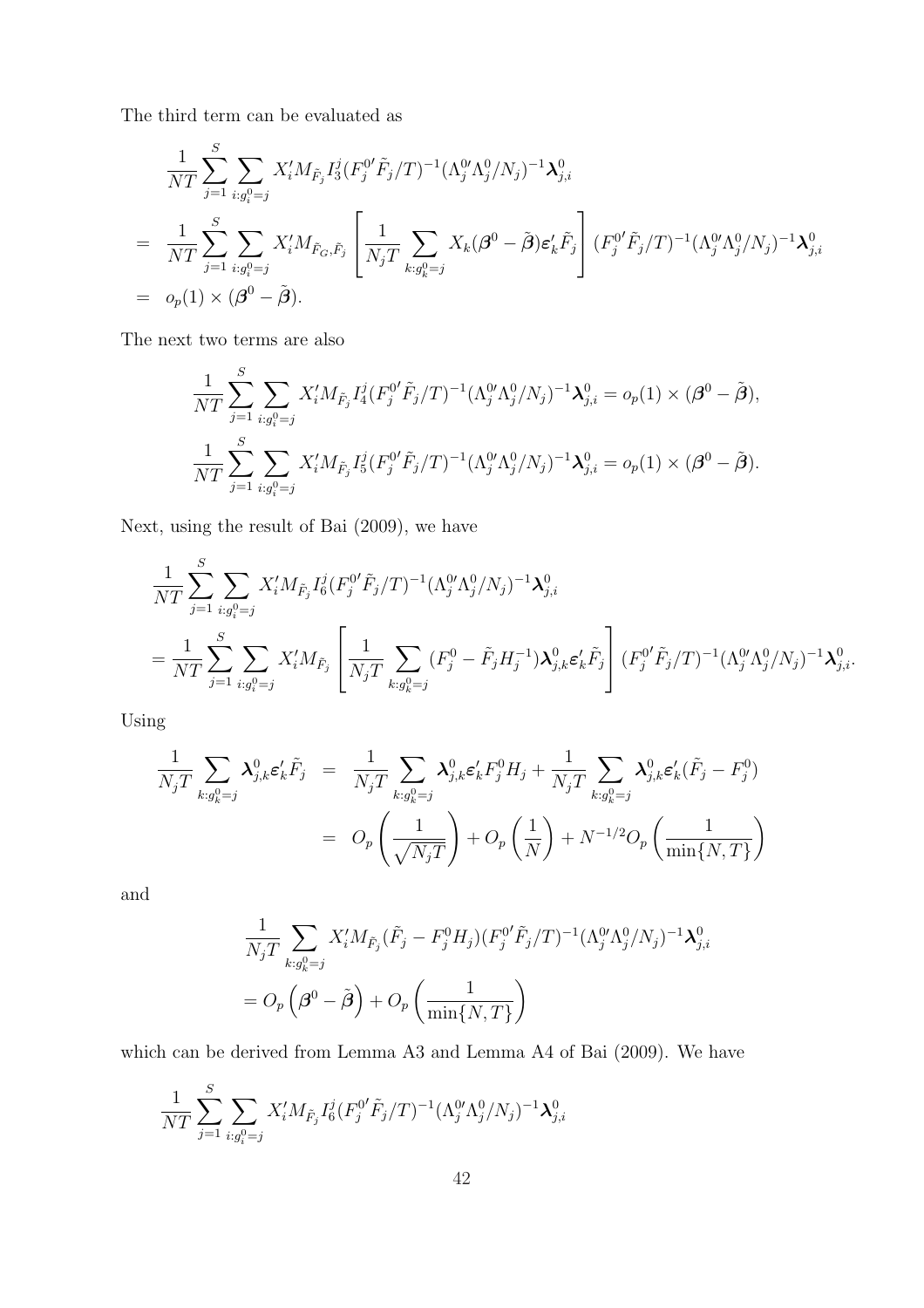$$
=o_p(\tilde{\boldsymbol{\beta}}-\boldsymbol{\beta}^0)+o_p\left(\frac{1}{\sqrt{NT}}\right)+\frac{1}{N}O_p\left(\frac{1}{\min\{N,T\}}\right)+\frac{1}{N^{1/2}}O_p\left(\frac{1}{\min\{N^2,T^2\}}\right).
$$

Next, we have

$$
\begin{split}\frac{1}{NT}\sum_{j=1}^{S}\sum_{i:g_i^0=j}X_i'M_{\tilde{F}_j}I_{7}^j (F_j^0'\tilde{F}_j/T)^{-1}(\Lambda_j^0'\Lambda_j^0/N_j)^{-1}\lambda_{j,i}^0\\&=\frac{1}{NT}\sum_{j=1}^{S}\sum_{i:g_i^0=j}X_i'M_{\tilde{F}_G,\tilde{F}_j}\left[\frac{1}{N_jT}\sum_{k:g_k^0=j}\varepsilon_k\lambda_{j,k}^{0'}F_j^0'\tilde{F}_j\right](F_j^0'\tilde{F}_j/T)^{-1}(\Lambda_j^0'\Lambda_j^0/N_j)^{-1}\lambda_{j,i}^0\\&=\sum_{j=1}^{S}\frac{N_j}{N}\times\frac{1}{N_j^2T}\sum_{i:g_i^0=j}\sum_{k:g_k^0=j} \lambda_{j,k}^{0'}(\Lambda_j^0'\Lambda_j^0/N_j)^{-1}\lambda_{j,i}^0X_i'M_{\tilde{F}_j}\varepsilon_k.\end{split}
$$

Defining  $E[\epsilon_k \epsilon'_k] = \Omega_k$ , we have

$$
\frac{1}{NT} \sum_{j=1}^{S} \sum_{i:g_i^0=j} X_i' M_{\tilde{F}_j} I_8^j (F_j^{0'} \tilde{F}_j/T)^{-1} (\Lambda_j^{0'} \Lambda_j^{0} / N_j)^{-1} \lambda_{j,i}^0
$$
\n
$$
= \frac{1}{NT} \sum_{j=1}^{S} \sum_{i:g_i^0=j} X_i' M_{\tilde{F}_j} \left[ \frac{1}{N_j T} \sum_{k:g_k^0=j} \varepsilon_k \varepsilon'_k \tilde{F}_j \right] (F_j^{0'} \tilde{F}_j/T)^{-1} (\Lambda_j^{0'} \Lambda_j^{0} / N_j)^{-1} \lambda_{j,i}^0
$$
\n
$$
= \sum_{j=1}^{S} \frac{N_j}{N} \times \frac{1}{N_j^2 T^2} \sum_{i:g_i^0=j} \sum_{k:g_k^0=j} X_i' M_{\tilde{F}_j} (\varepsilon_k \varepsilon'_k - \Omega_k) \tilde{F}_j (F_j^{0'} \tilde{F}_j/T)^{-1} (\Lambda_j^{0'} \Lambda_j^{0} / N_j)^{-1} \lambda_{j,i}^0
$$
\n
$$
+ \sum_{j=1}^{S} \frac{N_j}{N} \times \frac{1}{N_j^2 T^2} \sum_{i:g_i^0=j} \sum_{k:g_k^0=j} X_i' M_{\tilde{F}_j} \Omega_k \tilde{F}_j (F_j^{0'} \tilde{F}_j/T)^{-1} (\Lambda_j^{0'} \Lambda_j^{0} / N_j)^{-1} \lambda_{j,i}^0
$$
\n
$$
= \sum_{j=1}^{S} \frac{N_j}{N} \times \frac{1}{N_j^2 T^2} \sum_{i:g_i^0=j} \sum_{k:g_k^0=j} X_i' M_{\tilde{F}_j} \Omega_k \tilde{F}_j (F_j^{0'} \tilde{F}_j/T)^{-1} (\Lambda_j^{0'} \Lambda_j^{0} / N_j)^{-1} \lambda_{j,i}^0
$$
\n
$$
+ o_p(1) \times O_p (\|\beta^0 - \tilde{\beta}\|^2) + \frac{1}{\sqrt{NT}} O_p \left( \frac{1}{\min\{N^{1/2}, T^{1/2}\}} \right) + \frac{1}{\sqrt{N}} O_p \left( \frac{1}{\min\{N, T\}} \right),
$$

which follows from Bai (2009). Then, we have

$$
\begin{split}\n&\left[\frac{1}{NT}\sum_{j=1}^{S}\sum_{i:g_i=j}X'_{i}M_{\tilde{F}_{j}}X_{i}-\frac{1}{T}\sum_{j=1}^{S}\frac{N_{j}}{N}\frac{1}{N_{j}^{2}}\sum_{i:g_{i}^{0}=j}\sum_{k:g_{k}^{0}=j}X'_{i}M_{\tilde{F}_{j}}X_{k}c_{j,ki}+\frac{1}{T}\Sigma(\kappa)\right](\tilde{\boldsymbol{\beta}}-\boldsymbol{\beta}^{0}) \\
&=\sum_{j=1}^{S}\frac{N_{j}}{N}\sum_{i:g_{i}^{0}=j}\frac{1}{N_{j}T}\left[X'_{i}M_{\tilde{F}_{j}}-\frac{1}{N_{j}}\sum_{k:g_{k}^{0}=j}c_{j,ki}X'_{k}M_{\tilde{F}_{j}}\right]\varepsilon_{i} \\
&+\sum_{j=1}^{S}\frac{N_{j}}{N}\times\frac{1}{N_{j}^{2}T^{2}}\sum_{i:g_{i}^{0}=j}\sum_{k:g_{k}^{0}=j}X'_{i}M_{\tilde{F}_{j}}\Omega_{k}\tilde{F}_{j}(F_{j}^{0'}\tilde{F}_{j}/T)^{-1}(\Lambda_{j}^{0}\Lambda_{j}^{0}/N_{j})^{-1}\lambda_{j,i}^{0}\n\end{split}
$$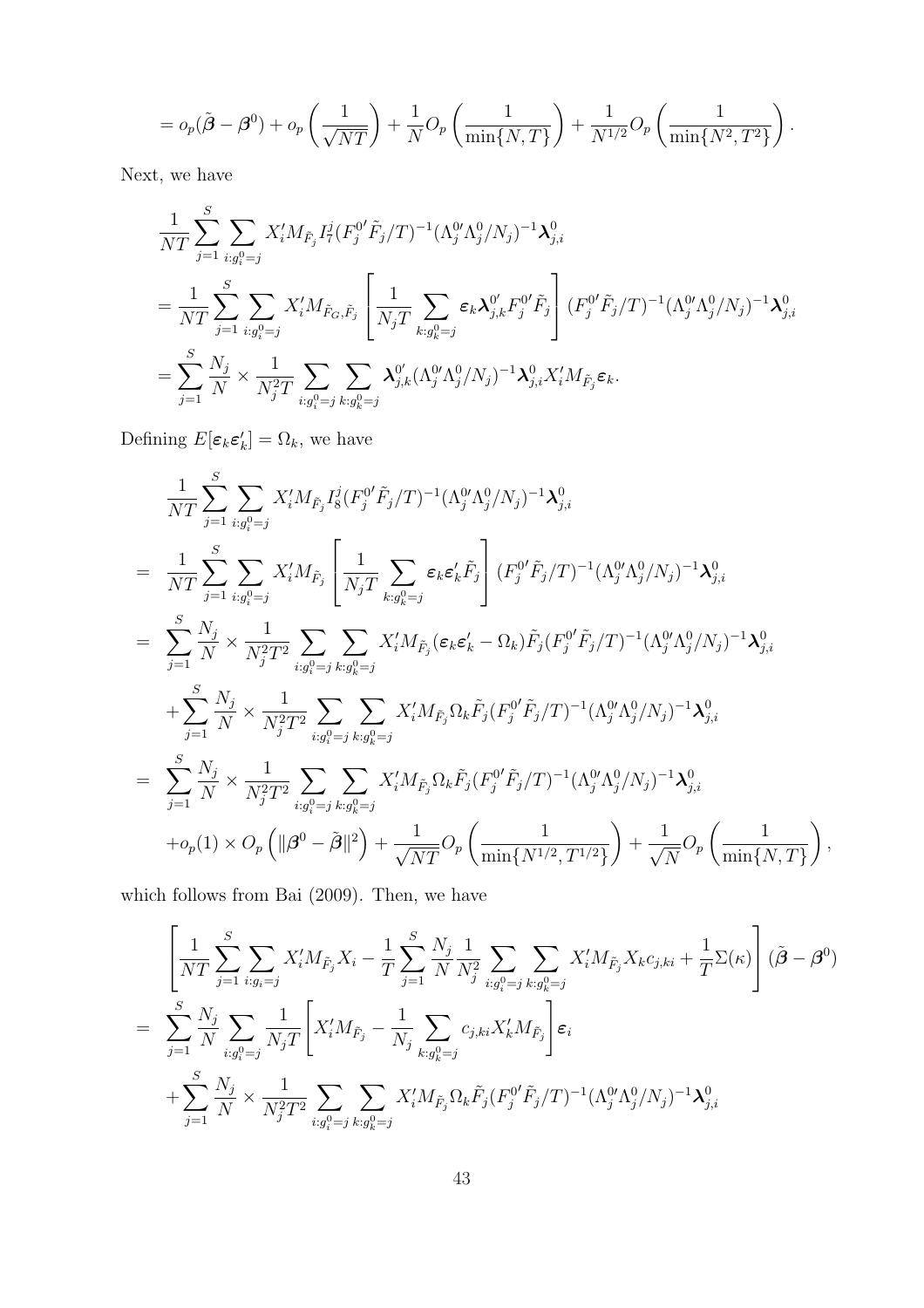$$
+o_p((NT)^{-1/2})+\frac{1}{\sqrt{N}}O_p\left(\frac{1}{\min\{N,T\}}\right),\,
$$

where  $c_{j,ki} = \lambda_{q_i}^{0'}$  $_{g_k^0,k}^{0'}(\Lambda_j^{0'}\Lambda_j^{0}/N_j)^{-1}\boldsymbol\lambda_g^{0}$  $g_{i}^{0},i$ . Using the Lemmas A.8 and A.9 of Bai (2009), we have the following expression

$$
\frac{1}{\sqrt{NT}}\sum_{i:g_i^0=j}\left[X_i'M_{\tilde{F}_j} - \frac{1}{N_j}\sum_{k:g_k^0=j}c_{j,ki}X_k'M_{\tilde{F}_j}\right]\varepsilon_i = \frac{1}{\sqrt{NT}}\sum_{i:g_i^0=j}\left[X_i'M_{F_j^0} - \frac{1}{N_j}\sum_{k:g_k^0=j}c_{j,ki}X_k'M_{F_j^0}\right]\varepsilon_i
$$
\n
$$
+\sqrt{\frac{T}{N}}\times\left[-\frac{1}{N_j}\sum_{i:g_i^0=j}\sum_{k:g_k^0=j}\frac{(X_i-V_i)'F_j^0}{T}\left(\frac{F_j^0'F_j^0}{T}\right)^{-1}\left(\frac{\Lambda_j^0'\Lambda_j^0}{N_j}\right)^{-1}\lambda_{g_k^0,k}\left(\frac{\varepsilon_i'\varepsilon_k}{T}\right)\right] + o_p(1)
$$
\n
$$
=\frac{1}{\sqrt{NT}}\sum_{i:g_i^0=j}\left[X_i'M_{F_j^0} - \frac{1}{N_j}\sum_{k:g_k^0=j}c_{j,ki}X_k'M_{F_j^0}\right]\varepsilon_i + \sqrt{\frac{T}{N}}\pmb{\eta}_j + o_p(1)
$$

with  $V_{j,i} = N_i^{-1}$  $\mathcal{F}_j^{-1} \sum_{k:g_k^0=j} c_{j,ki} X_k$ , and  $\boldsymbol{\eta}_j$  is defined in Theorem 3. Also,

$$
\frac{1}{N_j T} \sum_{i:g_i^0=j} X_i' M_{\tilde{F}_j} X_i - \frac{1}{T} \frac{1}{N_j^2} \sum_{i:g_i^0=j} \sum_{k:g_k^0=j} X_i' M_{\tilde{F}_j} X_k c_{j,ki}
$$
\n
$$
= \frac{1}{N_j T} \sum_{i:g_i^0=j} X_i' M_{F_j^0} X_i - \frac{1}{T} \frac{1}{N_j^2} \sum_{i:g_i^0=j} \sum_{k:g_k^0=j} X_i' M_{F_j^0} X_k c_{j,ki} + o_p(1).
$$

Then, we have

$$
\hat{D}(F_{1}^{0},...,F_{S}^{0},\kappa)\left[\sqrt{NT}(\tilde{\beta}-\beta^{0})\right]
$$
\n
$$
= \frac{1}{\sqrt{NT}}\sum_{j=1}^{S}\sum_{i:g_{i}^{0}=j}\left[X_{i}'M_{F_{j}^{0}}-\frac{1}{N_{j}}\sum_{k:g_{k}^{0}=j}c_{j,ki}X_{k}'M_{F_{j}^{0}}\right]\varepsilon_{i}
$$
\n
$$
+\sqrt{NT}\sum_{j=1}^{S}\frac{N_{j}}{N}\frac{1}{N_{j}^{2}T^{2}}\sum_{i:g_{i}^{0}=j}\sum_{k:g_{k}^{0}=j}X_{i}'M_{\tilde{F}_{j}}\Omega_{k}\tilde{F}_{j}\left(\frac{F_{j}^{0'}\tilde{F}_{j}}{T}\right)^{-1}\left(\frac{\Lambda_{j}^{0}\Lambda_{j}^{0}}{N_{j}}\right)^{-1}\lambda_{g_{i}^{0},i}^{0}+o_{p}(1)
$$
\n
$$
= \frac{1}{\sqrt{NT}}\sum_{j=1}^{S}\sum_{i:g_{i}^{0}=j}Z_{j,i}(F_{j}^{0})'\varepsilon_{i}+\sqrt{\frac{T}{N}}\sum_{j=1}^{S}\eta_{j}+\sqrt{\frac{N}{T}}\sum_{j=1}^{S}\zeta_{j}+o_{p}(1),
$$

where  $Z_{j,i}(F_j^0)$ ,  $\hat{D}(F_1^0, ..., F_S^0, \kappa)$ ,  $\eta_j$  and  $\zeta_j$  are defined in Theorem 3. This leads to the limit of covariance matrix of  $\sqrt{NT}(\tilde{\boldsymbol{\beta}} - \boldsymbol{\beta}^0)$  as

$$
V_{\beta}(F_1^0, ..., F_S^0) = D_0(F_1^0, ..., F_S^0)^{-1} J_0(F_1^0, ..., F_S^0) D_0(F_1^0, ..., F_S^0)^{-1},
$$

where  $D_0(F_1^0, ..., F_S^0)$  is the probability limit of  $\hat{D}(F_1^0, ..., F_S^0)$  and  $J_0(F_1^0, ..., F_S^0)$  is defined in Assumption F. By the preceding asymptotic representation and Assumption F, we have

$$
\sqrt{NT}(\tilde{\boldsymbol{\beta}} - \boldsymbol{\beta}^0) \rightarrow N(\boldsymbol{v}_0, V_{\beta}(F_1^0, ..., F_S^0)),
$$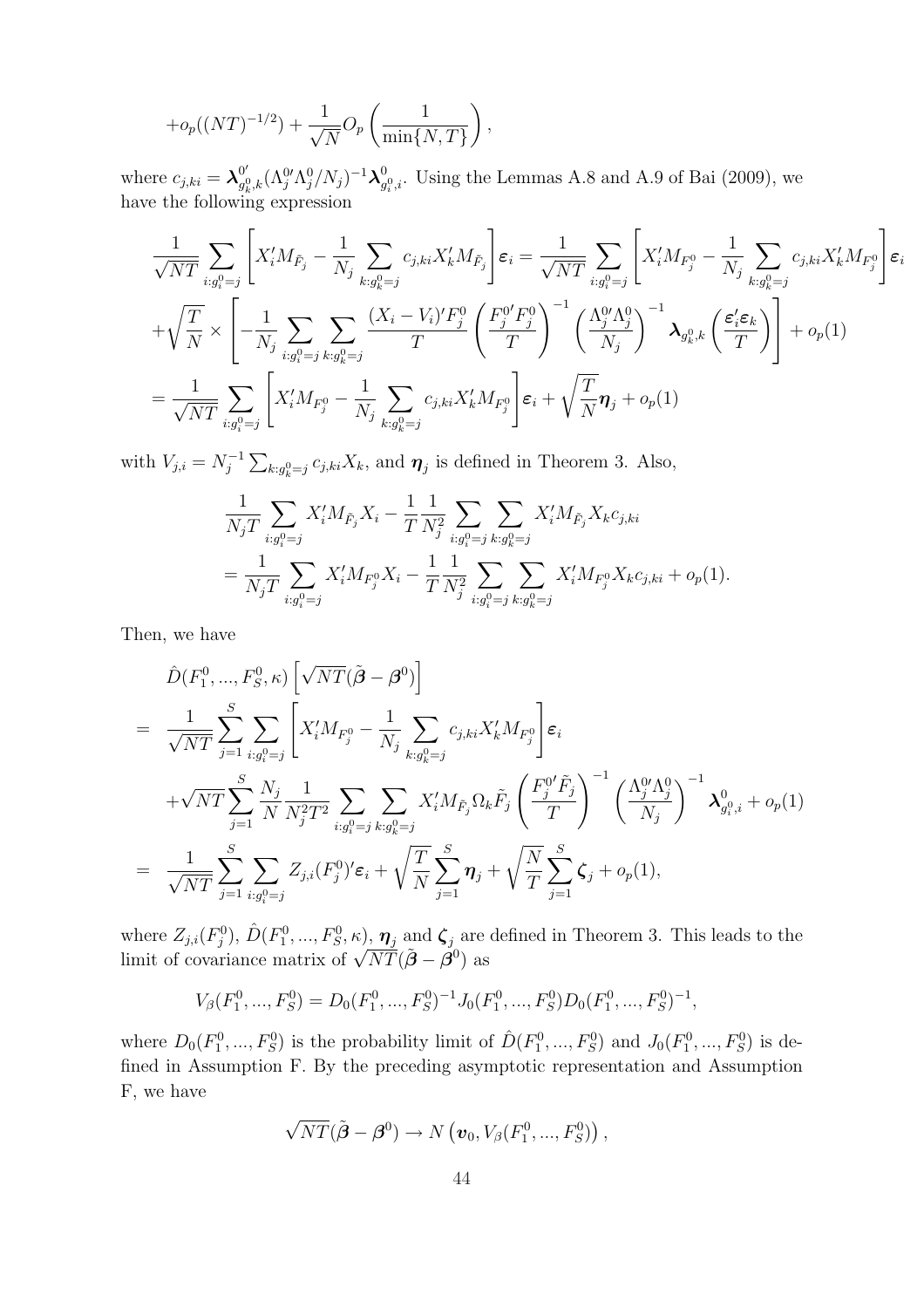where  $v_0$  is defined in Theorem 3.

Finally, we prove the variable selection consistency  $P(\hat{\beta}_2 = 0) \to 1$  as  $N, T \to \infty$ . This part is almost identical to the proof of Fan and Li (2001). It is sufficient to show that with probability tending to 1 as  $N, T \to \infty$ , for some small  $\delta_{N,T} = C/\sqrt{NT}$  with a constant C, and for each element of  $\beta_2 = (\beta_{21}, ..., \beta_{2,p-q})$ , we have

$$
\frac{\partial L_{NT}(\beta, G, F_1, \dots, F_S, \Lambda_1, \dots, \Lambda_S)}{\partial \beta_{2k}} > 0 \quad (0 < \beta_{2k} < \delta_{N,T}),
$$
\n
$$
\frac{\partial L_{NT}(\beta, G, F_1, \dots, F_S, \Lambda_1, \dots, \Lambda_S)}{\partial \beta_{2k}} < 0 \quad (-\delta_{N,T} < \beta_{2k} < 0),
$$

for  $k = 1, ..., p-q$ . Let  $X_{i,2}$  be the set of  $p-q$  columns of  $X_i$ , corresponding to  $\beta_2$ . So,  $X_{i,2}$  is  $T\times(p-q)$  dimensional matrix. By the first derivative of  $L_{NT}(\beta, G, F_1, ..., F_S)/(NT)$ with respect to  $\beta_2 = (\beta_{21}, ..., \beta_{2,p-q})$ , we have

$$
\frac{1}{NT} \cdot \frac{\partial L_{NT}(\hat{\boldsymbol{\beta}}, \hat{G}, \hat{F}_1, ..., \hat{F}_S, \hat{\Lambda}_1, ..., \hat{\Lambda}_S)}{\partial \beta_2}
$$
\n
$$
= -\frac{2}{NT} \sum_{i=1}^N X'_{i,2}(\mathbf{y}_i - X_i \hat{\boldsymbol{\beta}} - \hat{F}_{\hat{g}_i} \hat{\boldsymbol{\lambda}}_{\hat{g}_i, i}) + \frac{\partial p_{\kappa, \gamma}([\hat{\boldsymbol{\beta}}_2])}{\partial \beta_2}
$$
\n
$$
= -\frac{2}{NT} \sum_{i=1}^N X'_{i,2} (X_i(\boldsymbol{\beta}^0 - \hat{\boldsymbol{\beta}}) + (F_{g_i^0}^0 \boldsymbol{\lambda}_{g_i^0, i}^0 - \hat{F}_{\hat{g}_i} \hat{\boldsymbol{\lambda}}_{\hat{g}_i, i}) + \varepsilon_i) + \frac{\partial p_{\kappa, \gamma}([\hat{\boldsymbol{\beta}}_2])}{\partial \beta_2}
$$
\n
$$
= -\frac{2}{NT} \sum_{i=1}^N X'_{i,2} X_i(\boldsymbol{\beta}^0 - \hat{\boldsymbol{\beta}}) - \frac{2}{NT} \sum_{i=1}^N X'_{i,2} (F_{g_i^0}^0 \boldsymbol{\lambda}_{g_i^0, i}^0 - \hat{F}_{\hat{g}_i} \hat{\boldsymbol{\lambda}}_{\hat{g}_i, i})
$$
\n
$$
+ \frac{2}{NT} \sum_{i=1}^N X'_{i,2} \varepsilon_i + \frac{\partial p_{\kappa, \gamma}([\hat{\boldsymbol{\beta}}_2])}{\partial \beta_2}
$$
\n
$$
= I_1 + I_2 + I_3 + \frac{\partial p_{\kappa, \gamma}([\hat{\boldsymbol{\beta}}_2])}{\partial \beta_2}.
$$

The third term  $I_3$  is  $O_p((NT)^{-1/2})$ . Together with the result of Theorem 1, we know that  $\hat{\boldsymbol{\beta}} - \boldsymbol{\beta}^0 = O_p((NT)^{-1/2})$ . Thus, the first term  $I_1$  is  $O_p((NT)^{-1/2})$ . The second term is

$$
\frac{1}{NT} \sum_{i=1}^{N} X'_{i,2} (F_{g_i^0}^0 \mathbf{\lambda}_{g_i^0,i}^0 - \hat{F}_{\hat{g}_i} \hat{\mathbf{\lambda}}_{\hat{g}_i,i})
$$
\n
$$
= \frac{1}{NT} \sum_{i=1}^{N} X'_{i,2} (F_{g_i^0}^0 - \hat{F}_{\hat{g}_i}) \mathbf{\lambda}_{g_i^0,i}^0 + \frac{1}{NT} \sum_{i=1}^{N} X'_{i,2} \hat{F}_{\hat{g}_i} (\mathbf{\lambda}_{g_i^0,i}^0 - \hat{\mathbf{\lambda}}_{\hat{g}_i,i}),
$$

which is  $O_p(1/\min\{N,T\})$ . Each element of the first derivative  $\partial p_{\kappa,\gamma}(\hat{B}_2|)$  $\big)$  / $\partial \beta_2$  is  $p'_{\kappa,\gamma} \left( |\hat \beta_{2k}| \right.$  $\binom{\text{sign}(\beta_{2k})}{k}$  for  $k = 1, ..., p - q$ . Finally, we have

$$
\frac{\partial L_{NT}(\hat{\boldsymbol{\beta}},\hat{G},\hat{F}_1,...,\hat{F}_S,\hat{\Lambda}_1,...,\hat{\Lambda}_S)}{\partial \beta_{2k}}
$$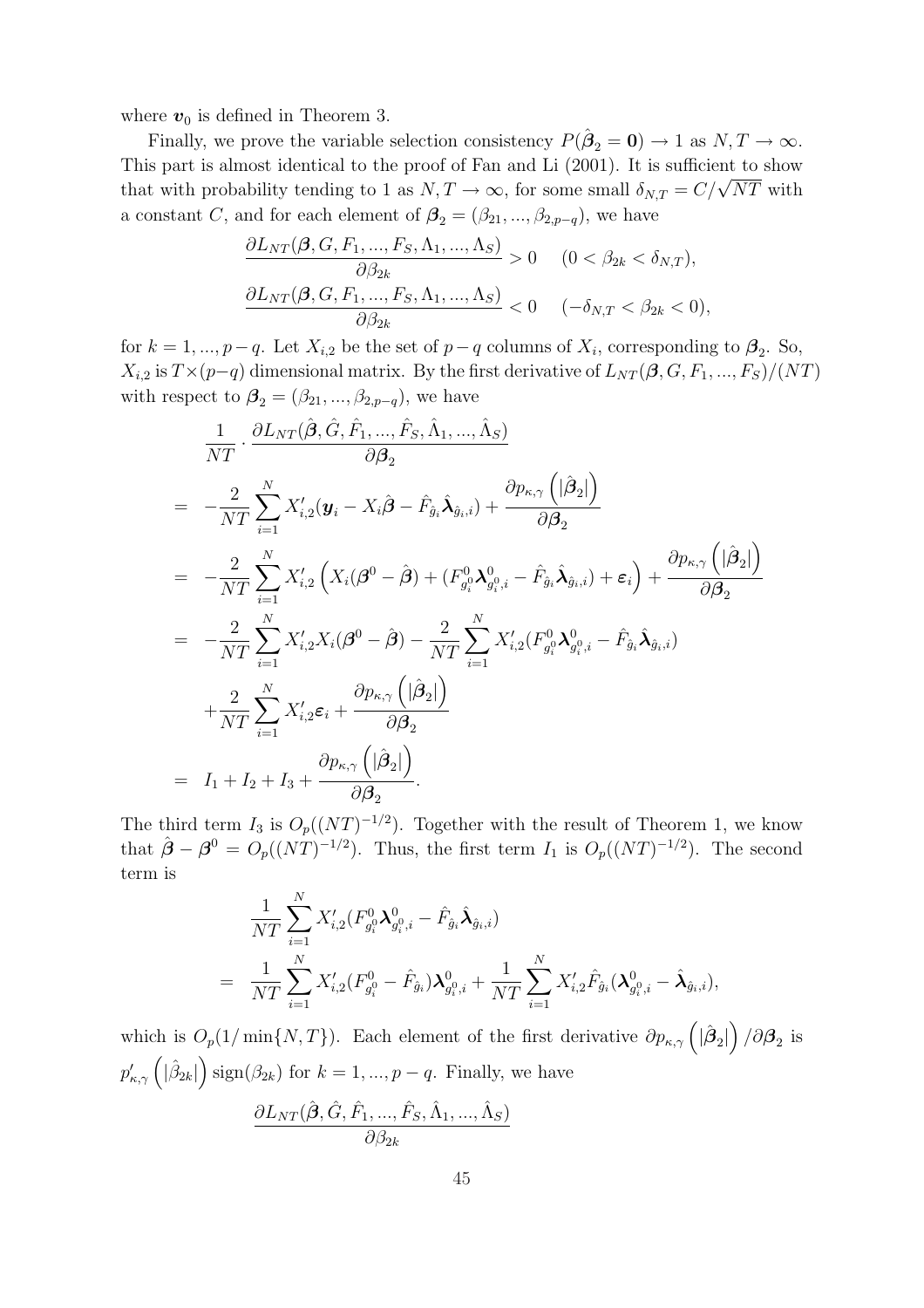$$
= NT \cdot \kappa \left[ \frac{1}{\kappa} p'_{\kappa,\gamma} \left( |\hat{\beta}_{2k}| \right) \text{sign}(\hat{\beta}_{2k}) + O_p(1/(\min\{N,T\} \cdot \kappa)) \right].
$$

Thus the sign of  $\hat{\beta}_{2k}$  determines the sign of  $\partial L_{NT}(\hat{\boldsymbol{\beta}}, \hat{G}, \hat{F}_1, ..., \hat{F}_S, \hat{\Lambda}_1, ..., \hat{\Lambda}_S)/\partial \beta_{2k}$ . Hence, this result implies the sign claim. This completes the proof.  $\Box$ 

### Proof of Theorem 4

We divide the proof of Theorem 4 into two steps. In step 1, we develop an estimator of the expected mean squared error, which can be used to select the number of predictors x under no factor structure. In step 2, we derive an additional penalty term that penalizes the model complexity caused by the factor structures.

**Step 1:** We decompose the bias  $b$  as

$$
b = B_1 + B_2 + B_3 + B_4 + B_5,
$$

where

$$
B_{1} = E_{y} \left[ \frac{1}{NT} \sum_{i=1}^{N} \|\mathbf{y}_{i} - X_{i} \tilde{\boldsymbol{\beta}} - \tilde{F}_{g_{i}^{0}} \tilde{\lambda}_{g_{i}^{0},i} \|^{2} - \frac{1}{NT} \sum_{i=1}^{N} \|\mathbf{y}_{i} - X_{i} \hat{\boldsymbol{\beta}} - \hat{F}_{\hat{g}_{i}} \hat{\lambda}_{\hat{g}_{i},i} \|^{2} \right],
$$
  
\n
$$
B_{2} = E_{y} \left[ \frac{1}{NT} \sum_{i=1}^{N} \|\mathbf{y}_{i} - X_{i} \boldsymbol{\beta}^{0} - \tilde{F}_{g_{i}^{0}} \tilde{\lambda}_{g_{i}^{0},i} \|^{2} - \frac{1}{NT} \sum_{i=1}^{N} \|\mathbf{y}_{i} - X_{i} \tilde{\boldsymbol{\beta}} - \tilde{F}_{g_{i}^{0}} \tilde{\lambda}_{g_{i}^{0},i} \|^{2} \right],
$$
  
\n
$$
B_{3} = E_{y} \left[ E_{z} \{ \frac{1}{NT} \sum_{i=1}^{N} \|\mathbf{z}_{i} - X_{i} \boldsymbol{\beta}^{0} - \tilde{F}_{g_{i}^{0}} \tilde{\lambda}_{g_{i}^{0},i} \|^{2} \} - \frac{1}{NT} \sum_{i=1}^{N} \|\mathbf{y}_{i} - X_{i} \boldsymbol{\beta}^{0} - \tilde{F}_{g_{i}^{0}} \tilde{\lambda}_{g_{i}^{0},i} \|^{2} \right]
$$
  
\n
$$
B_{4} = E_{y} \left[ E_{z} \left[ \frac{1}{NT} \sum_{i=1}^{N} \|\mathbf{z}_{i} - X_{i} \tilde{\boldsymbol{\beta}} - \tilde{F}_{g_{i}^{0}} \tilde{\lambda}_{g_{i}^{0},i} \|^{2} \right] - E_{z} \left[ \frac{1}{NT} \sum_{i=1}^{N} \|\mathbf{z}_{i} - X_{i} \boldsymbol{\beta}^{0} - \tilde{F}_{g_{i}^{0}} \tilde{\lambda}_{g_{i}^{0},i} \|^{2} \right] \right],
$$
  
\n
$$
B_{5} = E_{y} \left[ E_{z} \left[ \frac{1}{NT} \sum_{i=1}^{N} \|\math
$$

where the expectations  $E_y[\cdot]$  and  $E_z[\cdot]$  are taken with respect to the joint distribution of  $\{\boldsymbol{y}_1, ..., \boldsymbol{y}_N\}$  and  $\{\boldsymbol{z}_1, ..., \boldsymbol{z}_N\}$  given the predictors and factor structures. Define

$$
\ell_y(\boldsymbol{\beta}, F_1, ..., F_S, \Lambda_1, ..., \Lambda_S) = \frac{1}{NT} \sum_{j=1}^S \sum_{i:g_i=j} \|\boldsymbol{y}_i - X_i \boldsymbol{\beta} - F_{g_i} \boldsymbol{\lambda}_{g_i,i}\|^2,
$$
  

$$
\ell_z(\boldsymbol{\beta}, F_1, ..., F_S, \Lambda_1, ..., \Lambda_S) = E_z \left[ \frac{1}{NT} \sum_{j=1}^S \sum_{i:g_i=j} \|\boldsymbol{z}_i - X_i \boldsymbol{\beta} - F_{g_i} \boldsymbol{\lambda}_{g_i,i}\|^2 \right].
$$

It can be shown that  $B_1$ ,  $B_3$ , and  $B_5$  are dominated by  $B_2$  and  $B_4$ , thus can be ignored. We next evaluate  $B_2$ . Noting that

$$
\frac{\partial}{\partial\boldsymbol{\beta}}\left\{\ell_y(\boldsymbol{\beta},\tilde{F}_1,...,\tilde{F}_S,\tilde{\Lambda}_1,...,\tilde{\Lambda}_S)+p_{\kappa,\gamma}(|\boldsymbol{\beta}|)\right\}\Bigg|_{\boldsymbol{\beta}=\tilde{\boldsymbol{\beta}}}=0,
$$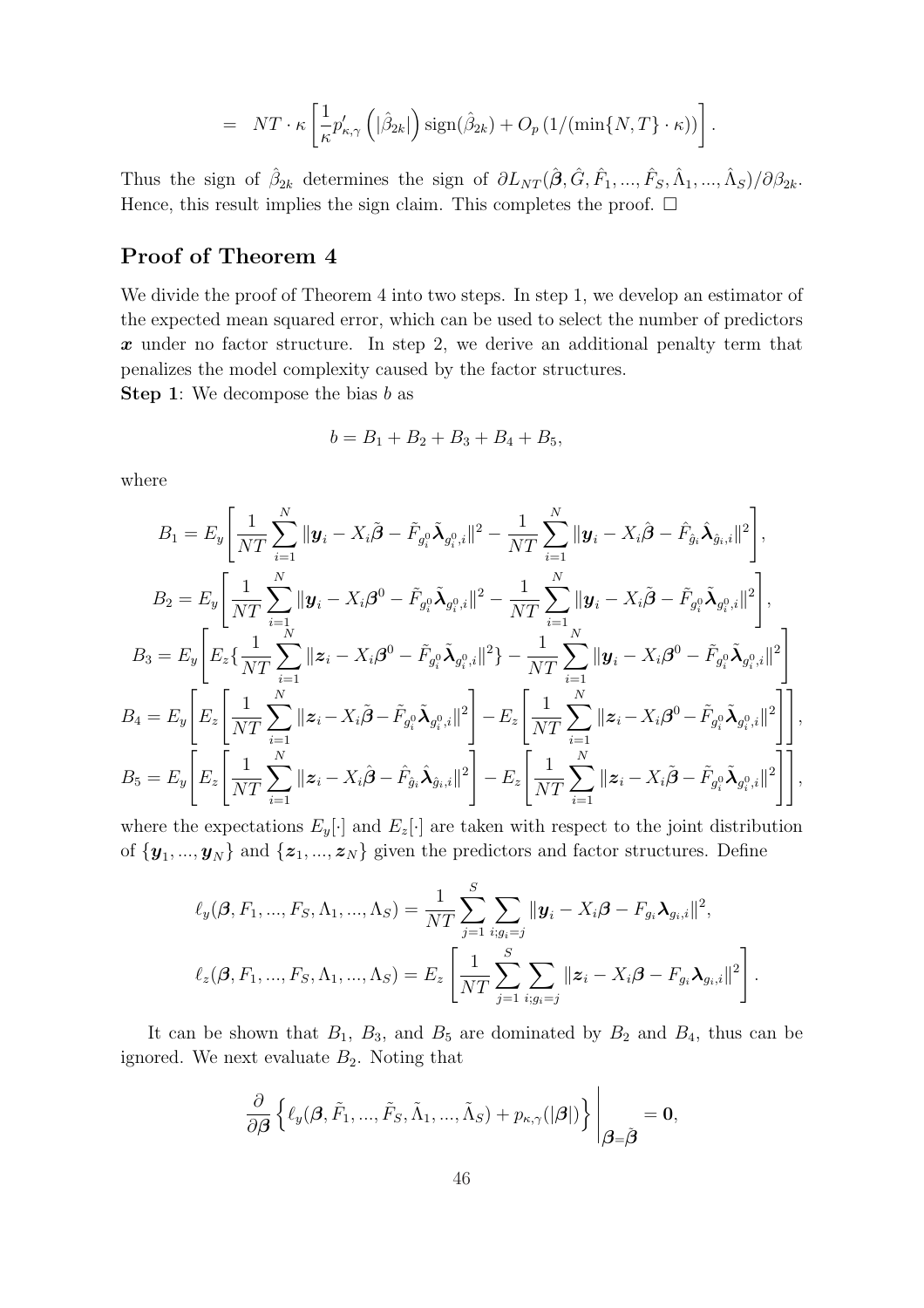the Taylor expansion of  $\ell_y(\mathcal{B}^0, \tilde{F}_1, ..., \tilde{F}_S, \tilde{\Lambda}_1, ..., \tilde{\Lambda}_S)$  around  $\tilde{\mathcal{B}}$  gives

$$
\ell_y(\boldsymbol{\beta}^0, \tilde{F}_1, ..., \tilde{F}_S, \tilde{\Lambda}_1, ..., \tilde{\Lambda}_S) = \ell_y(\tilde{\boldsymbol{\beta}}, \tilde{F}_1, ..., \tilde{F}_S, \tilde{\Lambda}_1, ..., \tilde{\Lambda}_S) - \partial p_{\kappa, \gamma}(|\tilde{\boldsymbol{\beta}}|)/\partial \boldsymbol{\beta}'(\tilde{\boldsymbol{\beta}} - \boldsymbol{\beta}^0) + \frac{1}{2} \frac{1}{NT} \sqrt{NT}(\tilde{\boldsymbol{\beta}} - \boldsymbol{\beta}^0)' K_x \sqrt{NT}(\tilde{\boldsymbol{\beta}} - \boldsymbol{\beta}^0) + o_p(N^{-1}T^{-1}),
$$

where  $K_x = \frac{1}{N'}$  $\frac{1}{NT}\sum_{i=1}^{N} \frac{X_i'X_i}{X_i}$ . For small  $\kappa$ ,  $\partial p_{\kappa,\gamma}(|\tilde{\boldsymbol{\beta}}|)/\partial \boldsymbol{\beta}'(\tilde{\boldsymbol{\beta}}-\boldsymbol{\beta}^0) = o_p(1/(NT)$ . The covariance matrix of  $\sqrt{NT}(\tilde{\boldsymbol{\beta}} - \boldsymbol{\beta}^0)$  is  $V_{\beta}(F_1^0, ..., F_S^0, \kappa)$ . Thus, we can write  $B_2$  as

$$
B_2 = \frac{1}{2NT} \text{tr}\left[K_x V_\beta(F_1^0, ..., F_S^0, \kappa)\right] + o(N^{-1}T^{-1}).
$$

Using the same augment for  $B_2$ ,

$$
B_4 = \frac{1}{2NT} \text{tr}\left[K_x V_\beta(F_1^0, ..., F_S^0, \kappa)\right] + o(N^{-1}T^{-1}).
$$

Finally, summing up all terms  $B_1 \sim B_5$ , the bias, contributed by the estimated observable structure  $X_i\hat{\boldsymbol{\beta}}$  (the penalty on the estimated factor structures will be investigated in Step 2), becomes

$$
\frac{1}{NT}\text{tr}\left[K_xV_\beta(F_1^0,\ldots,F_S^0,\kappa)\right] + o(N^{-1}T^{-1}).
$$

Therefore, in the first step, the expected mean squared error can be approximated as

$$
\frac{1}{NT} \sum_{j=1}^{S} \sum_{i:\hat{g}_i=j} \left\| \boldsymbol{y}_i - X_i \hat{\boldsymbol{\beta}} - \hat{F}_{\hat{g}_i} \hat{\boldsymbol{\lambda}}_{\hat{g}_i,i} \right\|^2 + \frac{1}{NT} \text{tr} \left[ K_x V_{\beta}(F_1^0, ..., F_S^0, \kappa) \right]. \tag{20}
$$

which is bias-corrected only for the estimated structure of  $X_i\hat{\beta}$ .

Step 2: Under no factor structure, (20) can be used for selecting the regularization parameter  $\kappa$ . We need an additional penalty term that penalizes the model complexity caused by the factor structures. The overall criterion for selecting  $\kappa$  and  $k_j$  groupspecific factors  $(j = 1, ..., S)$  has the form

$$
\frac{1}{NT} \sum_{j=1}^{S} \sum_{i:\hat{g}_i=j} \left\| \boldsymbol{y}_i - X_i \hat{\boldsymbol{\beta}} - \hat{F}_{\hat{g}_i} \hat{\boldsymbol{\lambda}}_{\hat{g}_i,i} \right\|^2 + \frac{1}{NT} \text{tr} \left[ K_x V_{\beta} (F_1^0, ..., F_S^0, \kappa) \right] + \sum_{j=1}^{S} k_j g(N_j, T)
$$

and we will determine  $g(N_j, T)$  such that this criterion can consistently estimate the factor structure.

The proof of this step for selecting the number of factors consistently uses the similar augment as that employed in Bai (2009). We focus on the selection of the true number of group-specific factors  $r_j$ . We first assume that  $r_j \leq k_j$ , where  $k_j$  is the given number of group-specific factors in the estimation process. Under  $r_j \leq k_j$ , we have  $\hat{\boldsymbol{\beta}}(k_j) - \boldsymbol{\beta} = O(1/\sqrt{NT})$ , where the script  $k_j$  indicates  $k_j$  factor models are estimated. Then it is shown that, for the data within the  $j$ -th group,

$$
\boldsymbol{y}_i - X_i \hat{\boldsymbol{\beta}}(k_j) = F_j(k_j) \boldsymbol{\lambda}_{j,i} + \boldsymbol{\varepsilon}_i + O_p\left(1/\sqrt{NT}\right).
$$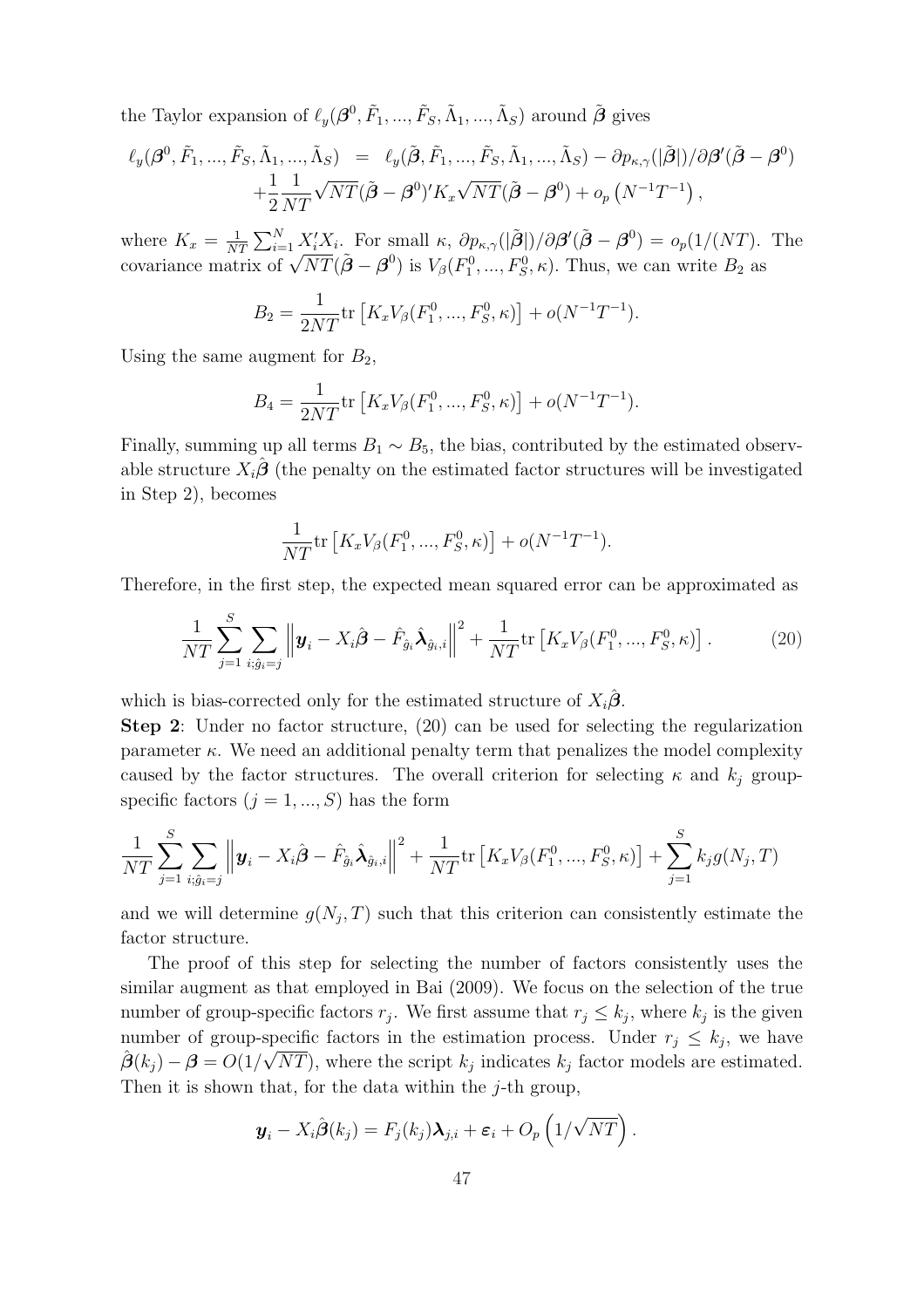Thus,  $O_p(1/\sqrt{NT})$  error term will not affect the analysis of Bai and Ng (2002), as mentioned in Bai (2009). This indicates that

$$
\frac{1}{N_j T} \sum_{g_i=j} \left\| \boldsymbol{y}_i - X_i \hat{\boldsymbol{\beta}}(k_j) - \hat{F}_j(k_j) \hat{\boldsymbol{\lambda}}_{j,i} \right\|^2
$$
  
 
$$
- \frac{1}{N_j T} \sum_{g_i=j} \left\| \boldsymbol{y}_i - X_i \hat{\boldsymbol{\beta}}(r_j) - \hat{F}_j(r_j) \hat{\boldsymbol{\lambda}}_{j,i} \right\|^2 = O_p\left(\frac{1}{\min\{N,T\}}\right).
$$

If  $k_j < r_j$ , it is then, for some  $c > 0$ , not depending on  $N_j$  and T, we have

$$
\frac{1}{N_j T} \sum_{g_i=j} \left\| \boldsymbol{y}_i - X_i \hat{\boldsymbol{\beta}}(k_j) - \hat{F}_j(k_j) \hat{\boldsymbol{\lambda}}_{j,i} \right\|^2 \n- \frac{1}{N_j T} \sum_{g_i=j} \left\| \boldsymbol{y}_i - X_i \hat{\boldsymbol{\beta}}(r_j) - \hat{F}_j(r_j) \hat{\boldsymbol{\lambda}}_{j,i} \right\|^2 > c.
$$

This implies that any penalty function that converges to zero but is of greater magnitude than  $O_p(1/\min\{N,T\})$  will lead to consistent estimation of the number of factors. The term  $(T + N_i)/TN_i \times \log(TN_i)$  satisfies these conditions. This completes the proof of Theorem 4.  $\square$ 

### Proof of Theorem 5

We first assume that  $S_0 < S$ , where  $S_0$  is the true number of groups and S is the number of groups set by researcher. Under  $S_0 < S$ , at least for one particular group, say the group j, the set of units within the j-th group will be divided into two (or more) sub-groups, while they are within the same group. Suppose that the data within the j-th group are divided into two-groups,  $j_1$  and  $j_2$ . Depending upon the setting of the number of groups  $S$ , the data within the j-th group may be divided into more than two sub-groups. Or, in addition to the j-th group, some other groups may be divided into several sub-groups. Even for such cases, the argument below applies in the same manner.

Let  $N_{j_1}$  and  $N_{j_2}$  be the number of units that belong to the sub-groups  $j_1$  and  $j_2$ . First, if  $N_{j_a}/N = o(1)$  for one of  $j_a$ , the model can not be estimable and such model setting will be deleted automatically. Next, consider the case:  $N_{j_a}/N = O(1)$  for  $a = 1, 2$ . Although the j-th group is divided two sub-groups  $j_1$  and  $j_2$ , we have

$$
\boldsymbol{y}_i - X_i \hat{\boldsymbol{\beta}}(r_j) - F_{j_a}(r_j) \boldsymbol{\lambda}_{j_a,i} - \boldsymbol{\varepsilon}_i = O_p\left(\frac{1}{\sqrt{NT}}\right),
$$

for  $a = 1, 2$ , which implies that

$$
\frac{1}{NT} \sum_{i:g_i=j} \|\mathbf{y}_i - X_i \boldsymbol{\beta}(r_j) - F_j(r_j) \boldsymbol{\lambda}_{j,i}\|^2
$$

$$
-\frac{1}{NT} \sum_{i:g_i=j} I(i \in j_1) \left\|\mathbf{y}_i - X_i \hat{\boldsymbol{\beta}}(r_j) - \hat{F}_j(r_j) \hat{\boldsymbol{\lambda}}_{j,i}\right\|^2
$$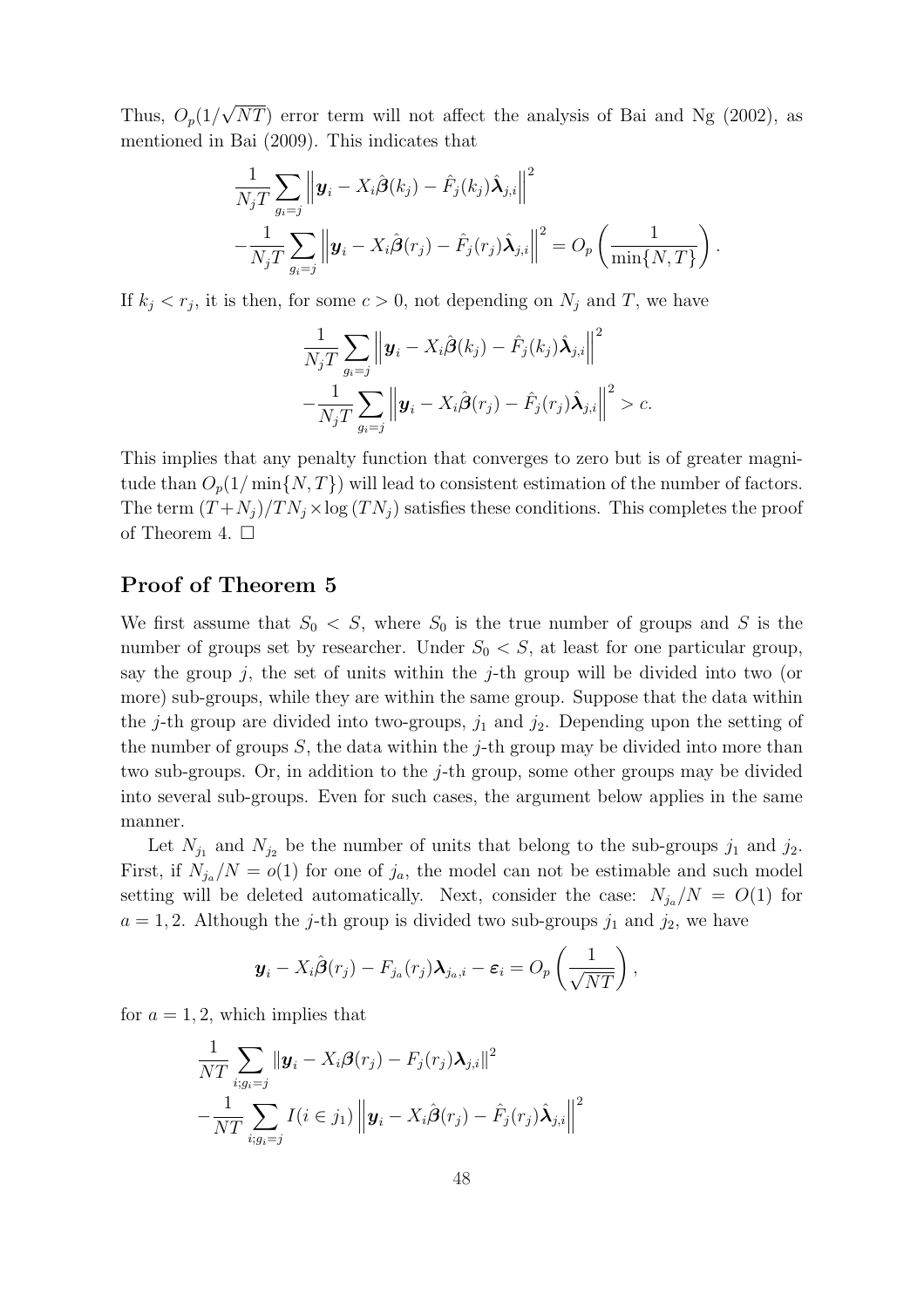$$
-\frac{1}{NT}\sum_{i:g_i=j}I(i\in j_2)\left\|\boldsymbol{y}_i-X_i\hat{\boldsymbol{\beta}}(r_j)-\hat{F}_j(r_j)\hat{\boldsymbol{\lambda}}_{j,i}\right\|^2=O_p\left(\frac{1}{\min\{N,T\}}\right),
$$

where  $I()$  is the indicator function. To avoid over identification, we need a penalty function that is of greater magnitude than  $O_p(1/(\min\{N,T\}))$ .

If  $S < S_0$ , it is then, some different group(s), j and k are merged into one group, say  $\ell$ , while they are originally not in the same group. Then, for a positive constant  $c > 0$ , which does not depend on N and T, we have

$$
\frac{1}{NT} \sum_{i:g_i=k} \left\| \boldsymbol{y}_i - X_i \hat{\boldsymbol{\beta}}(r_k) - \hat{F}_k(r_k) \hat{\boldsymbol{\lambda}}_{k,i} \right\|^2 \n+ \frac{1}{NT} \sum_{i:g_i=j} \left\| \boldsymbol{y}_i - X_i \hat{\boldsymbol{\beta}}(r_j) - \hat{F}_j(r_j) \hat{\boldsymbol{\lambda}}_{j,i} \right\|^2 \n- \frac{1}{NT} \sum_{i:g_i=\ell} \left\| \boldsymbol{y}_i - X_i \hat{\boldsymbol{\beta}}(r_\ell) - \hat{F}_\ell(r_\ell) \hat{\boldsymbol{\lambda}}_{\ell,i} \right\|^2 > c.
$$

To avoid under identification, we need a penalty function that converges to zero.

Applying the above argument to each group, any penalty function that converges to zero but is of greater magnitude than  $O_p(1/(\min\{N,T\}))$  will lead to consistent estimation of the number of groups S. The penalty term  $\sum_{j=1}^{S} k_j \hat{\sigma}^2 \frac{N_j}{N}$  $\frac{N_j}{N} \left( \frac{T + N_j}{T N_j} \right)$  $TN_j$  $\log(TN_j)$  in the proposed criterion  $C_p(k_1, ..., k_S, \kappa)$  in (8) satisfies these conditions. This completes the proof.  $\Box$ 

#### Proofs of Theorem 6

Let  $G^0 = \{g_1^0, ..., g_N^0\}$  and  $G = \{g_1, ..., g_N\}$  denote the population grouping and any grouping of the cross-sectional units into  $S$  groups. First, we note that the estimator  $\{\hat{\boldsymbol{\beta}}_1, ..., \hat{\boldsymbol{\beta}}_S, \hat{G}, \hat{F}_1, ..., \hat{F}_S, \hat{\Lambda}_1, ..., \hat{\Lambda}_S\}$  is defined as the minimizer of

$$
L_{NT}(\boldsymbol{\beta}_1, ..., \boldsymbol{\beta}_S, G, F_1, ..., F_S, \Lambda_1, ..., \Lambda_S)
$$
  
= 
$$
\sum_{i=1}^N \|\boldsymbol{y}_i - X_i \boldsymbol{\beta}_{g_i} - F_{g_i} \boldsymbol{\lambda}_{g_i, i}\|^2 + NT \sum_{j=1}^S p_{\kappa, \gamma} (|\boldsymbol{\beta}_j|)
$$

subject to the constraints imposed in Section 8.1.

Consistency of  $\hat{\beta}_j$  can be obtained by modifying the proof of Theorem 1. Without loss of generality, we again assume that  $\beta_j^0 = 0$  and concentrate out the factor loadings as we can express them as  $\Lambda_j = W'_j F_j (F'_j F_j)^{-1} = W'_j F_j / T$  where  $W_j =$  $(w_{j,1},...,w_{j,N_j})$  such that  $w_{j,i} = y_i - X_i\beta_j$  and  $g_i = j$ . Note again that the set of esti- $\{\hat{\boldsymbol{\beta}}_1, ..., \hat{\boldsymbol{\beta}}_S, \hat{G}, \hat{F}_1, ..., \hat{F}_S, \hat{\Lambda}_1, ..., \hat{\Lambda}_S\}$  that jointly minimizes the objective function  $L_{NT}(\boldsymbol{\beta_1},...,\boldsymbol{\beta_S},G,F_1,...,F_S,\Lambda_1,...,\Lambda_S), \text{and the set of estimates } \{\hat{\boldsymbol{\beta}_1},...,\hat{\boldsymbol{\beta}_S},\hat{G},\hat{F}_1,...,\hat{F}_S\}$ that jointly minimizes the following concentrated and centered objective function

$$
U_{NT}(\boldsymbol{\beta}_1, ..., \boldsymbol{\beta}_S, G, F_1, ..., F_S)
$$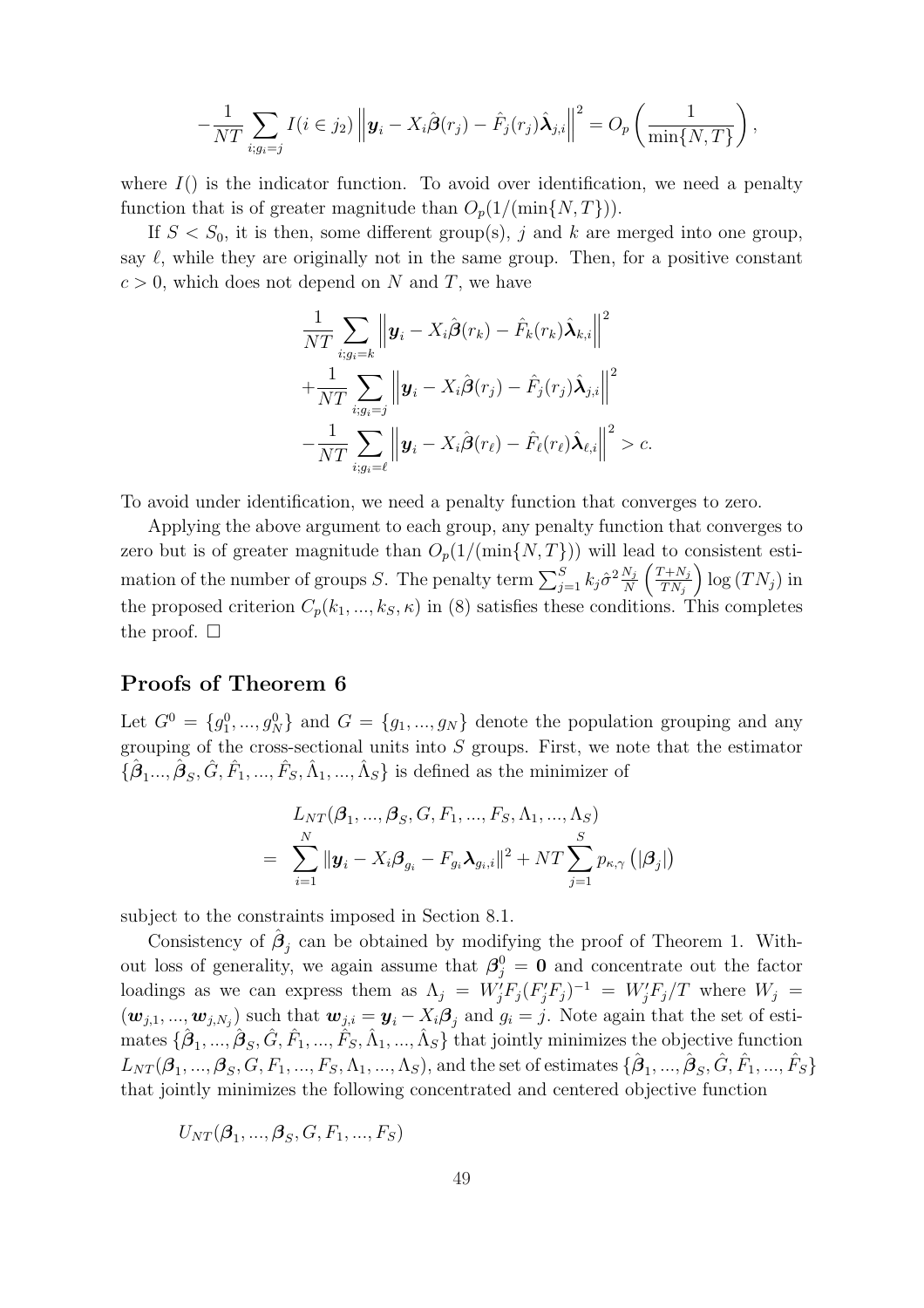$$
= \frac{1}{NT} \left[ \sum_{i=1}^N (\boldsymbol{y}_i - X_i \boldsymbol{\beta}_j)' M_{F_{g_i}} (\boldsymbol{y}_i - X_i \boldsymbol{\beta}_j) \right] + \sum_{j=1}^S p_{\kappa, \gamma} (\left| \boldsymbol{\beta}_j \right|) - \frac{1}{NT} \sum_{i=1}^N \boldsymbol{\varepsilon}_i' M_{F^0_{g_i^0}} \boldsymbol{\varepsilon}_i
$$

are equal. Note that the group membership is not fixed to its population. Noting that the true data generating process is  $y_i = F_{q_i}^0$  $g_i^0\boldsymbol\lambda_g^0$  $_{g_i^0,i}^0 + \varepsilon_i$   $(X_i\beta_j^0 = 0)$ , the estimator, the objective function  $U_{NT}(\beta_1, ..., \beta_S, G, F_1, ..., F_S)$  is further expressed as

$$
U_{NT}(\beta_{1},..., \beta_{S}, G, F_{1},..., F_{S})
$$
\n
$$
= \left(\frac{1}{NT} \sum_{j=1}^{S} \sum_{i:g_{i}=j} \beta'_{j} X'_{i} M_{F_{g_{i}}} X_{i} \beta_{j}\right) + \frac{1}{NT} \sum_{j=1}^{S} \sum_{i:g_{i}=j} \lambda_{g_{i},i}^{0} 'F_{g_{i}}^{0'} M_{F_{g_{i}}} F_{g_{i}}^{0} \lambda_{g_{i},i}^{0}
$$
\n
$$
+ 2\left[\frac{1}{NT} \sum_{j=1}^{S} \sum_{i:g_{i}=j} \beta'_{j} X'_{i} M_{F_{g_{i}}} F_{g_{i}}^{0} \lambda_{g_{i},i}^{0}\right] + 2\left(\frac{1}{NT} \sum_{j=1}^{S} \sum_{i:g_{i}=j} \beta'_{j} X'_{i} M_{F_{g_{i}}} \varepsilon_{i}\right)
$$
\n
$$
+ \frac{2}{NT} \sum_{j=1}^{S} \sum_{i:g_{i}=j} \lambda_{g_{i},i}^{0} 'F_{g_{i}}^{0'} M_{F_{g_{i}}} \varepsilon_{i} + \frac{1}{NT} \sum_{i=1}^{N} \varepsilon'_{i} (M_{F_{g_{i}}} - M_{F_{g_{i}}^{0}}) \varepsilon_{i} + \sum_{j=1}^{S} p_{\kappa,\gamma} \left(|\beta_{j}|\right)
$$
\n
$$
= \sum_{j=1}^{S} \beta'_{j} \left(\frac{1}{NT} \sum_{i:g_{i}=j} X'_{i} M_{F_{g_{i}}} X_{i}\right) \beta_{j} + \frac{1}{NT} \sum_{j=1}^{S} \sum_{i:g_{i}=j} \lambda_{g_{i},i}^{0} 'F_{g_{i}}^{0'} M_{F_{g_{i}}} F_{g_{i}}^{0} \lambda_{g_{i},i}^{0}
$$
\n
$$
+ 2 \sum_{j=1}^{S} \beta'_{j} \left[\frac{1}{NT} \sum_{i:g_{i}=j} X'_{i} M_{F_{g_{i}}} F_{g_{i}}^{0} \lambda_{g_{i},i}^{0}\right] + O_{p}(T^{-1/4}) + O_{p}(N^{-1/4})
$$
\n
$$
= \frac{1}{N} \sum_{j=1}^{S} \
$$

where we have used Lemma A.1, and  $D_j$ ,  $E_j$ ,  $L_j$  and  $\zeta_j$  are defined in the proof of Theorem 1.

Completing the square of  $\tilde{U}_{NT}(\beta_1, ..., \beta_S, G, F_1, ..., F_S)$  in terms of  $\beta_j$  and then using Assumption D′ and the argument in the proof of Theorem 1, we obtain

$$
\|\hat{\boldsymbol{\beta}}_j - \boldsymbol{\beta}_j^0\|^2 = O_p(T^{-1/4}) + O_p(N^{-1/4}).
$$

The argument for  $T^{-1} \|\hat{F}_j - F_j^0 H_j\|^2 = O_p(T^{-1/8}) + O_p(N^{-1/8})$  is the same as in Theorem 1. The details are omitted. This proves Theorem 6.  $\Box$ 

### Proof of Theorem 7

Note that  $\hat{g}_i$  satisfies

$$
\hat{g}_i = \operatorname{argmin}_{j \in \{1, \dots, S\}} \left[ \frac{1}{T} (\boldsymbol{y} - X_i \hat{\boldsymbol{\beta}}_j)' M_{\hat{F}_j} (\boldsymbol{y} - X_i \hat{\boldsymbol{\beta}}_j) + p_{\kappa, \gamma}(|\hat{\boldsymbol{\beta}}_j|) \right].
$$

Using  $y_i = X_i \beta_g^0$  $_{g_i^0}^0 + F_{g_i^0}^0$  $g_i^0\boldsymbol\lambda_g^0$  $g_{i,i}^0 + \varepsilon_i$ , we have

$$
\frac{1}{T}(\boldsymbol{y} - X_i \hat{\boldsymbol{\beta}}_j)' M_{\hat{F}_j}(\boldsymbol{y} - X_i \hat{\boldsymbol{\beta}}_j)
$$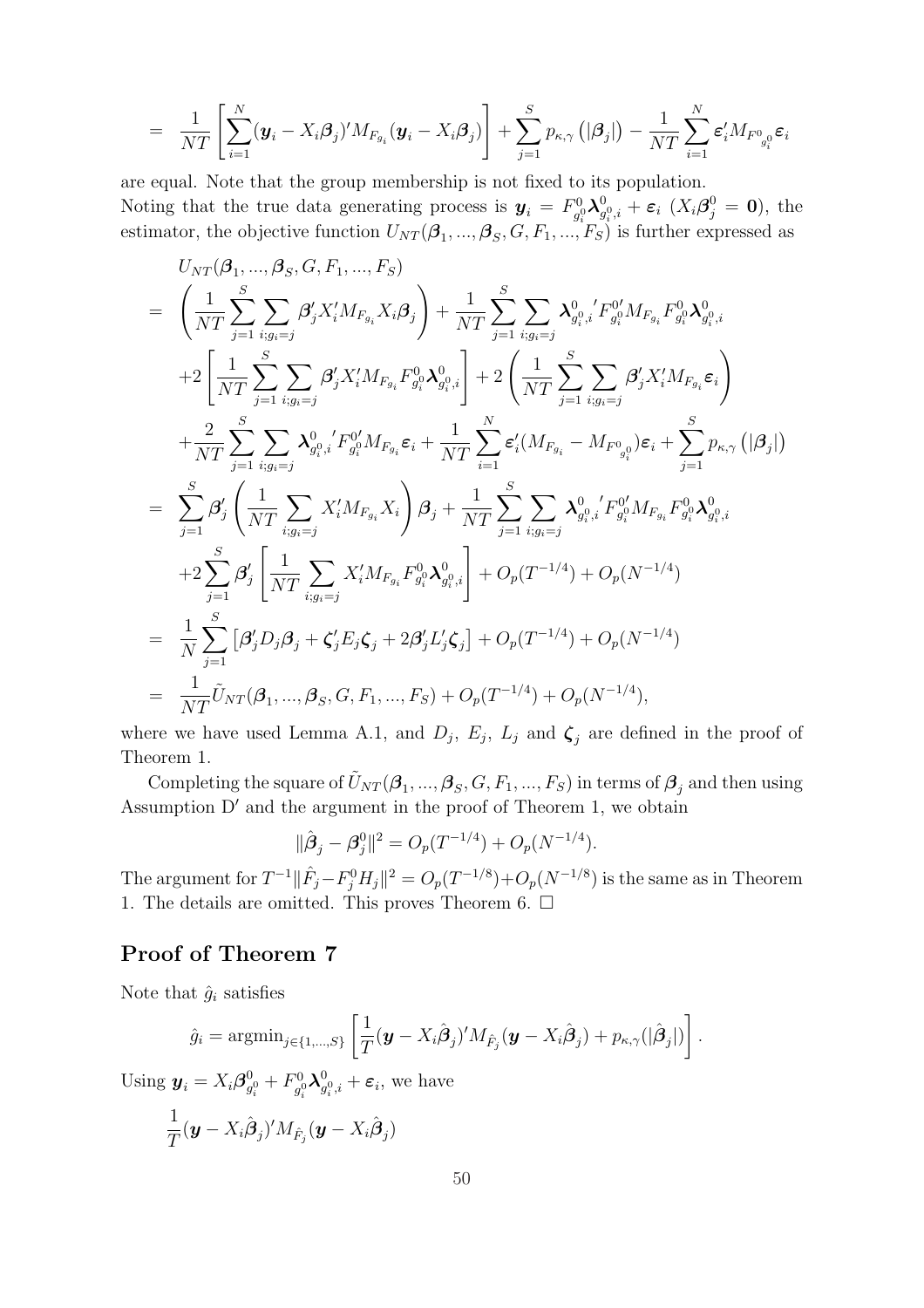$$
= \frac{1}{T} \Big( X_i (\beta_{g_i^0}^0 - \hat{\beta}_j) + F_{g_i^0}^0 X_{g_i^0,i}^0 + \varepsilon_i \Big)' M_{\hat{F}_j} \left( X_i (\beta_{g_i^0}^0 - \hat{\beta}_j) + F_{g_i^0}^0 X_{g_i^0,i}^0 + \varepsilon_i \right) = \frac{1}{T} \Big( X_i (\beta_{g_i^0}^0 - \hat{\beta}_j) + F_{g_i^0}^0 X_{g_i^0,i}^0 + \varepsilon_i \Big)' M_{F_j^0} \left( X_i (\beta_{g_i^0}^0 - \hat{\beta}_j) + F_{g_i^0}^0 X_{g_i^0,i}^0 + \varepsilon_i \right) + \frac{1}{T} \Big( X_i (\beta_{g_i^0}^0 - \hat{\beta}_j) + F_{g_i^0}^0 X_{g_i^0,i}^0 + \varepsilon_i \Big)' (M_{\hat{F}_j} - M_{F_j^0}) \left( X_i (\beta_{g_i^0}^0 - \hat{\beta}_j) + F_{g_i^0}^0 X_{g_i^0,i}^0 + \varepsilon_i \right) = a1 + a2
$$

We first show  $a2 = o_p(1)$  uniformly in i whether  $g_i^0 = j$  or  $g_i \neq j$ . From  $T^{-1} || \hat{F}_j - F_j^0 ||^2 =$  $O_p(T^{-1/8}) + O_p(N^{-1/8})$   $(j = 1, ..., S)$ , we have  $||M_{\hat{F}_j} - M_{F_j^0}||^2 = ||P_{\hat{F}_j} - P_{F_j^0}||^2 =$  $O_p(T^{-1/8}) + O_p(N^{-1/8})$ . If  $g_i^0 = j$ , then  $\|\hat{\boldsymbol{\beta}}_j - \boldsymbol{\beta}_j^0\|^2 = O_p(T^{-1/4}) + O_p(N^{-1/4})$ , and  $a2 = o_p(1)$  follows from Lemma A2. Suppose  $g_i^0 = k \neq j$ , then  $\|\hat{\boldsymbol{\beta}}_k - \boldsymbol{\beta}_j^0\|^2 = O_p(1)$  $(k \neq j)$ , we need a different argument. Consider the term

$$
\frac{1}{T} \|\left(X_i(\boldsymbol{\beta}_{g_i^0}^0 - \hat{\boldsymbol{\beta}}_j)\right)'(M_{\hat{F}_j} - M_{F_j^0})\left(X_i(\boldsymbol{\beta}_{g_i^0}^0 - \hat{\boldsymbol{\beta}}_j)\right) \| \leq O_p(1) \|P_{\hat{F}_j} - P_{F_j^0}\|^2 \frac{1}{T} \|X_i\|^2
$$

By Assumption D2',  $\max_i \frac{1}{T}$  $\frac{1}{T} \|X_i\|^2 = O_p(N^{\alpha})$ , the above is bounded by

$$
[O_p(T^{-1/8}) + O_p(N^{-1/8})]O_p(N^{\alpha}) = o_p(1)
$$

because  $\alpha < 1/16$  and  $N/T^2 \rightarrow 0$ . The remaining terms in a2 are all  $o_p(1)$  by similar argument (some are already covered by Lemma A2(d)). Thus

$$
\frac{1}{T}(\boldsymbol{y} - X_i \hat{\boldsymbol{\beta}}_j)' M_{\hat{F}_j}(\boldsymbol{y} - X_i \hat{\boldsymbol{\beta}}_j) = a\mathbb{1} + o_p(\mathbb{1})
$$

The behavior of al is different for  $g_i^0 = j$  and  $g_i^0 \neq j$ . If  $g_i^0 \neq j$ 

$$
\frac{1}{T}(\mathbf{y}-X_{i}\hat{\boldsymbol{\beta}}_{j})'M_{\hat{F}_{j}}(\mathbf{y}-X_{i}\hat{\boldsymbol{\beta}}_{j})
$$
\n
$$
=\frac{1}{T}\left(X_{i}(\boldsymbol{\beta}_{g_{i}^{0}}^{0}-\hat{\boldsymbol{\beta}}_{j})+F_{g_{i}^{0}}^{0}\boldsymbol{\lambda}_{g_{i}^{0},i}^{0}\right)'M_{F_{j}^{0}}\left(X_{i}(\boldsymbol{\beta}_{g_{i}^{0}}^{0}-\hat{\boldsymbol{\beta}}_{j})+F_{g_{i}^{0}}^{0}\boldsymbol{\lambda}_{g_{i}^{0},i}^{0}\right) \n+\frac{2}{T}\left(X_{i}(\boldsymbol{\beta}_{g_{i}^{0}}^{0}-\hat{\boldsymbol{\beta}}_{j})+F_{g_{i}^{0}}^{0}\boldsymbol{\lambda}_{g_{i}^{0},i}^{0}\right)'M_{F_{j}^{0}}\boldsymbol{\varepsilon}_{i}+\frac{1}{T}\boldsymbol{\varepsilon}_{i}'M_{F_{j}^{0}}\boldsymbol{\varepsilon}_{i}+o_{p}(1). \n=\frac{1}{T}\left(X_{i}(\boldsymbol{\beta}_{g_{i}^{0}}^{0}-\boldsymbol{\beta}_{j}^{0})+F_{g_{i}^{0}}^{0}\boldsymbol{\lambda}_{g_{i}^{0},i}^{0}\right)'M_{F_{j}^{0}}\left(X_{i}(\boldsymbol{\beta}_{g_{i}^{0}}^{0}-\boldsymbol{\beta}_{j}^{0})+F_{g_{i}^{0}}^{0}\boldsymbol{\lambda}_{g_{i}^{0},i}^{0}\right) \n+\frac{2}{T}\left(X_{i}(\boldsymbol{\beta}_{g_{i}^{0}}^{0}-\boldsymbol{\beta}_{j}^{0})+F_{g_{i}^{0}}^{0}\boldsymbol{\lambda}_{g_{i}^{0},i}^{0}\right)'M_{F_{j}^{0}}\boldsymbol{\varepsilon}_{i}+\frac{1}{T}\boldsymbol{\varepsilon}_{i}'M_{F_{j}^{0}}\boldsymbol{\varepsilon}_{i}+o_{p}(1).
$$

In the last equality, we replace  $\hat{\boldsymbol{\beta}}_j$  by  $\boldsymbol{\beta}_j^0$ <sup>0</sup><sub>j</sub>. This is permissible because  $\hat{\boldsymbol{\beta}}_j$  is for  $\boldsymbol{\beta}_j^0$  $_j^0$  and because  $\|\boldsymbol{\beta}_j^0 - \hat{\boldsymbol{\beta}}_j\|^2 \frac{1}{T}$  $\frac{1}{T} \|X_i\|^2 = o_p(1), \, \|\boldsymbol{\beta}^0_j - \hat{\boldsymbol{\beta}}_j\| \frac{1}{T}$  $\frac{1}{T} \|X_i\| \|F_{g_i^0}^0$  $g_i^0 \lambda_g^0$  $_{g_i^0,i}^0\|^2 = o_p(1)$ , etc, with  $o_p(1)$ being uniform in  $i$ .

On the other and, if  $g_i^0 = j$ ,

$$
\frac{1}{T}(\boldsymbol{y}-X_i\hat{\boldsymbol{\beta}}_j)'M_{\hat{F}_j}(\boldsymbol{y}-X_i\hat{\boldsymbol{\beta}}_j)=\frac{1}{T}\boldsymbol{\varepsilon}_i'M_{F_{g_i^0}}\boldsymbol{\varepsilon}_i+o_p(1),
$$

which follows by noting that  $M_{F_j^0}F_{g_i^0}^0$  $g_i^0 = 0$  and  $\hat{\boldsymbol{\beta}}_j$  is consistent for  $\boldsymbol{\beta}_g^0$  $g_i^0$  for  $g_i^0 = j$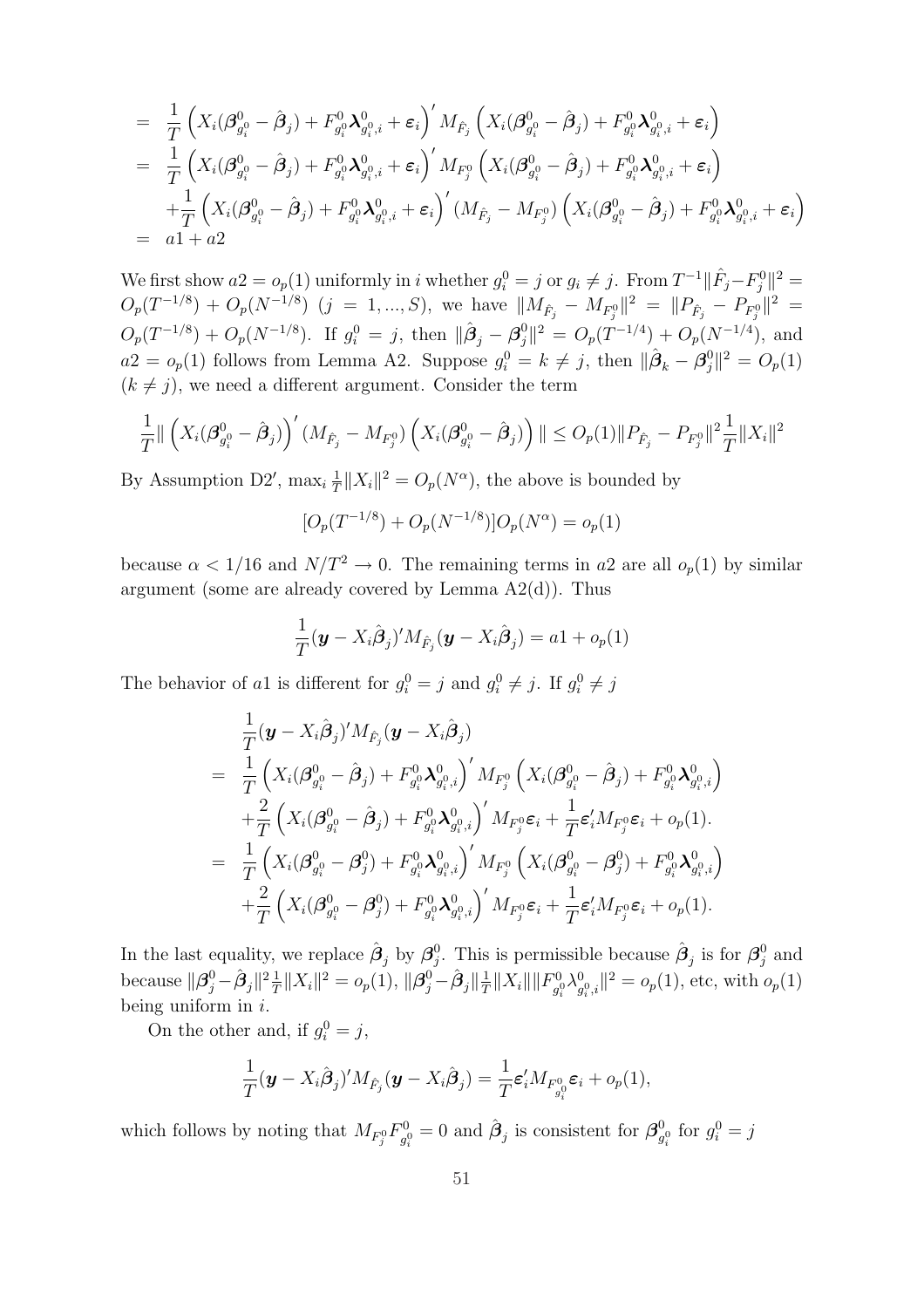Similar to the proof of Theorem 2, let us define the event  $A_{ij}$  such that

$$
A_{ij} = \left\{ \frac{1}{T} \left( X_i (\boldsymbol{\beta}_{g_i^0}^0 - \boldsymbol{\beta}_j^0) + F_{g_i^0}^0 \boldsymbol{\lambda}_{g_i^0,i}^0 \right)' M_{F_j^0} \left( X_i (\boldsymbol{\beta}_{g_i^0}^0 - \boldsymbol{\beta}_j^0) + F_{g_i^0}^0 \boldsymbol{\lambda}_{g_i^0,i}^0 \right) \right. \\ \left. + \frac{2}{T} \left( X_i (\boldsymbol{\beta}_{g_i^0}^0 - \boldsymbol{\beta}_j^0) + F_{g_i^0}^0 \boldsymbol{\lambda}_{g_i^0,i}^0 \right)' M_{F_j^0} \boldsymbol{\varepsilon}_i + \frac{1}{T} \boldsymbol{\varepsilon}_i' M_{F_j^0} \boldsymbol{\varepsilon}_i < \boldsymbol{\varepsilon}_i' M_{F_{g_i^0}^0} \boldsymbol{\varepsilon}_i + o_p(1) \right\},
$$

where  $o_p(1)$  is uniform in i and j, we have also used  $p_{\kappa,\gamma}(|\hat{\boldsymbol{\beta}}_j|) = o_p(1)$ . Thus

$$
\mathbf{1}(\hat{g}_i \neq g_i^0) = \sum_{j=1; j \neq g_i^0}^{S} \mathbf{1}(A_{ij})
$$

From the proof of Theorem 1, we also know that

$$
P\left(\max_{i\in\{1,\ldots,N\}}\left|\frac{1}{T}\boldsymbol{\varepsilon}_i'M_{F_j^0}\boldsymbol{\varepsilon}_i-\frac{1}{T}\boldsymbol{\varepsilon}_i'M_{F_{g_i^0}^0}\boldsymbol{\varepsilon}_i\right|>\delta\right)<\eta.
$$

Now suppose that  $g_i^0 = k$ , as long as  $[X_i, F_k^0]$  has full column rank, which is necessary for identification of  $\beta_k^0$  $\frac{0}{k}$  anyway, then  $X_i(\boldsymbol{\beta}_g^0)$  $_{g_i^0}^0-\bm{\beta}_j^0$  $j^{0})+F_{q_{i}^{0}}^{0}$  $g_i^0\boldsymbol\lambda_g^0$  $g_{i}^{0}, i \neq 0$ . Given the assumption of tail probability for  $\varepsilon_i$ , and using the same argument in Theorem 2, we have for  $j \neq g_i^0$ ,

$$
P(A_{ij}) \le \eta + O(T^{-\tau}).
$$

Since  $S$  is finite, this implies that

$$
P(\hat{g}_i \neq g_i^0) \leq S\eta + O(T^{-\tau}),
$$

where the right hand side is uniform in i. It follows that the average over i is also bounded by the above, that is

$$
\frac{1}{N} \sum_{i=1}^{N} P(\hat{g}_i \neq g_i^0) = o(1) + O(T^{-\tau}).
$$

Using the same argument as in Theorem 2, we can further show that

$$
P\left(\sup_{i\in\{1,\dots,N\}}\mathbf{1}(\hat{g}_i\neq g_i^0)>0\right)=o(1)+NO(T^{-\tau}).
$$

This completes the proof of Theorem 7.  $\Box$ 

#### Proof of Theorem 8

The proof of Theorem 8 is almost same as that of Theorem 3. By Theorem 7,  $P(\sup_i |\hat{g}_i - g_i^0| > 0) = o(1)$  when  $N/T^{\tau} \to 0$ . This implies that  $P(\hat{g}_1 = g_1^0, \hat{g}_2 = 0)$  $g_2^0, ..., \hat{g}_N = g_N^0$   $\to$  1. Thus to prove Theorem 8, it is sufficient to assume that the group membership is known.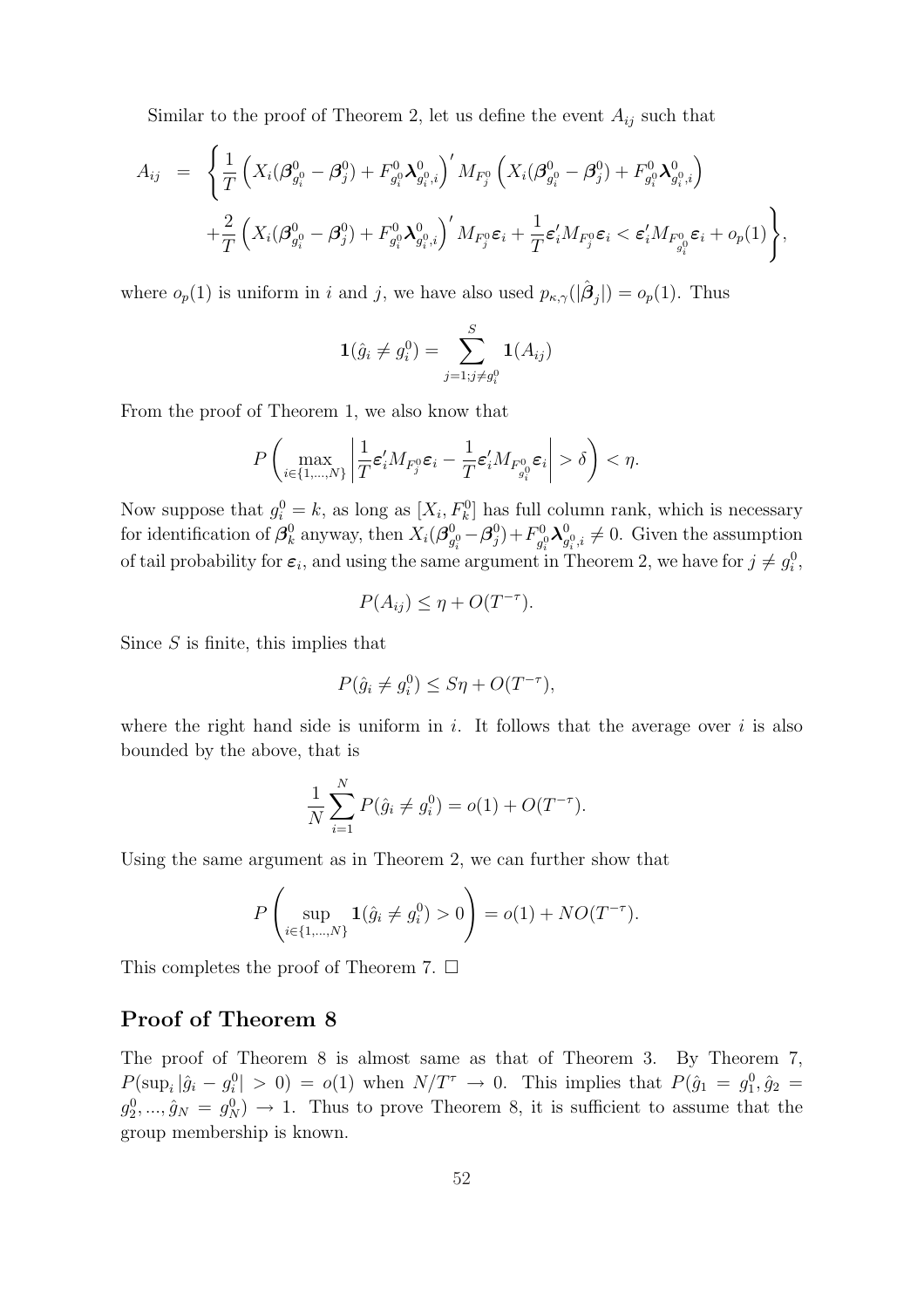First, similar to the proof of Theorem 3, we can show

$$
T^{-1/2} \|\tilde{F}_j - F_j^0 H_j\| = O_p\left(\sum_{j=1}^S \|\boldsymbol{\beta}_j^0 - \tilde{\boldsymbol{\beta}}_j\|\right) + O_p\left(\frac{1}{\min\{N_j^{1/2}, T^{1/2}\}}\right),
$$

where  $\tilde{\boldsymbol{\beta}}_j$  is the infeasible version of our estimator where group membership is fixed to its population  $G^0$ ,  $H_j^{-1} = V_{j,NT}(F_j^0 \tilde{F}_j/T)^{-1} (\Lambda_j^0 \Lambda_j^0 / N_j)^{-1}$ .

We can prove the variable selection consistency by using the same argument in the proof of Theorem 3. For a simplicity of notation, we denote the non-zero true coefficient of *j*-th group as  $\beta_i^0$  $j$ , and denote  $X_i$  as the corresponding columns of design matrix. Then the asymptotic normality part is proved as follows. We have

$$
\frac{1}{N_j T} \left( \sum_{i:g_i^0 = j} X_i M_{\tilde{F}_j} X_i + \Sigma_j(\kappa) \right) (\tilde{\boldsymbol{\beta}}_j - \boldsymbol{\beta}_j^0) + \frac{1}{N_j T} \Sigma_j(\kappa) \boldsymbol{\beta}_j^0
$$
\n
$$
= \frac{1}{N_j T} \sum_{i:g_i^0 = j} X_i M_{\tilde{F}_j} F_j^0 \lambda_{g_i^0, i}^0 + \frac{1}{N_j T} \sum_{i:g_i^0 = j} X_i M_{\tilde{F}_j} \varepsilon_i,
$$

where  $\Sigma_j(\kappa)$  is defined in Theorem 8. Using the same argument of Theorem 3, it then follows

$$
\left[\frac{1}{N_j T}\sum_{i:g_i^0=j} X_i' M_{\tilde{F}_j} X_i - \frac{1}{T N_j} \sum_{i:g_i^0=j} \sum_{k:g_i^0=j} X_i' M_{\tilde{F}_j} X_k c_{j,ki} + \frac{1}{T} \Sigma_j(\kappa) \right] (\tilde{\beta}_j - \beta_j^0)
$$
\n
$$
= \frac{1}{N_j T} \sum_{i:g_i^0=j} \left[ X_i' M_{\tilde{F}_j} - \frac{1}{N_j} \sum_{k:g_i^0=j} c_{j,ki} X_k' M_{\tilde{F}_j} \right] \varepsilon_i
$$
\n
$$
+ \frac{1}{N_j T^2} \sum_{i:g_i^0=j} \sum_{k:g_i^0=j} X_i' M_{\tilde{F}_j} \Omega_k \tilde{F}_j (F_j^0' \tilde{F}_j / T)^{-1} (\Lambda_j^0 \Lambda_j^0 / N_j)^{-1} \lambda_{g_i^0,i}^0
$$
\n
$$
+ o_p((N_j T)^{-1/2}) + \frac{1}{\sqrt{N_j}} O_p\left(\frac{1}{\min\{N_j, T\}}\right).
$$

Similar to the proof of Theorem 3, replacing the  $\tilde{F}_j$  by  $F_j^0$  in the above formula leads

$$
\hat{D}(F_j^0, \kappa) \left[ \sqrt{N_j T} (\tilde{\boldsymbol{\beta}}_j - \boldsymbol{\beta}_j^0) \right] = \frac{1}{\sqrt{N_j T}} \sum_{i : g_i^0 = j} \left[ X_i' M_{F_j^0} - \frac{1}{N_j} \sum_{k : g_k^0 = j} c_{j,ki} X_k' M_{F_j^0} \right] \varepsilon_i
$$

$$
+ \sqrt{\frac{T}{N_j}} \boldsymbol{\eta}_j + \sqrt{\frac{N_j}{T}} \boldsymbol{\zeta}_j + o_p(1),
$$

where  $\zeta_i$  and  $\eta_i$  are defined in Theorem 8. This leads to the limit of covariance matrix of  $\sqrt{N_jT}(\tilde{\boldsymbol{\beta}}_j - \boldsymbol{\beta}^0_j)$ q<sup>0</sup>) given as  $V_\beta(F_j^0) = D_0(F_j^0)^{-1} J_0(F_j^0) D_0(F_j^0)^{-1}$ , where  $D_0(F_j^0)$  and  $J_0(F_j^0)$  are defined in Theorem 8.  $\square$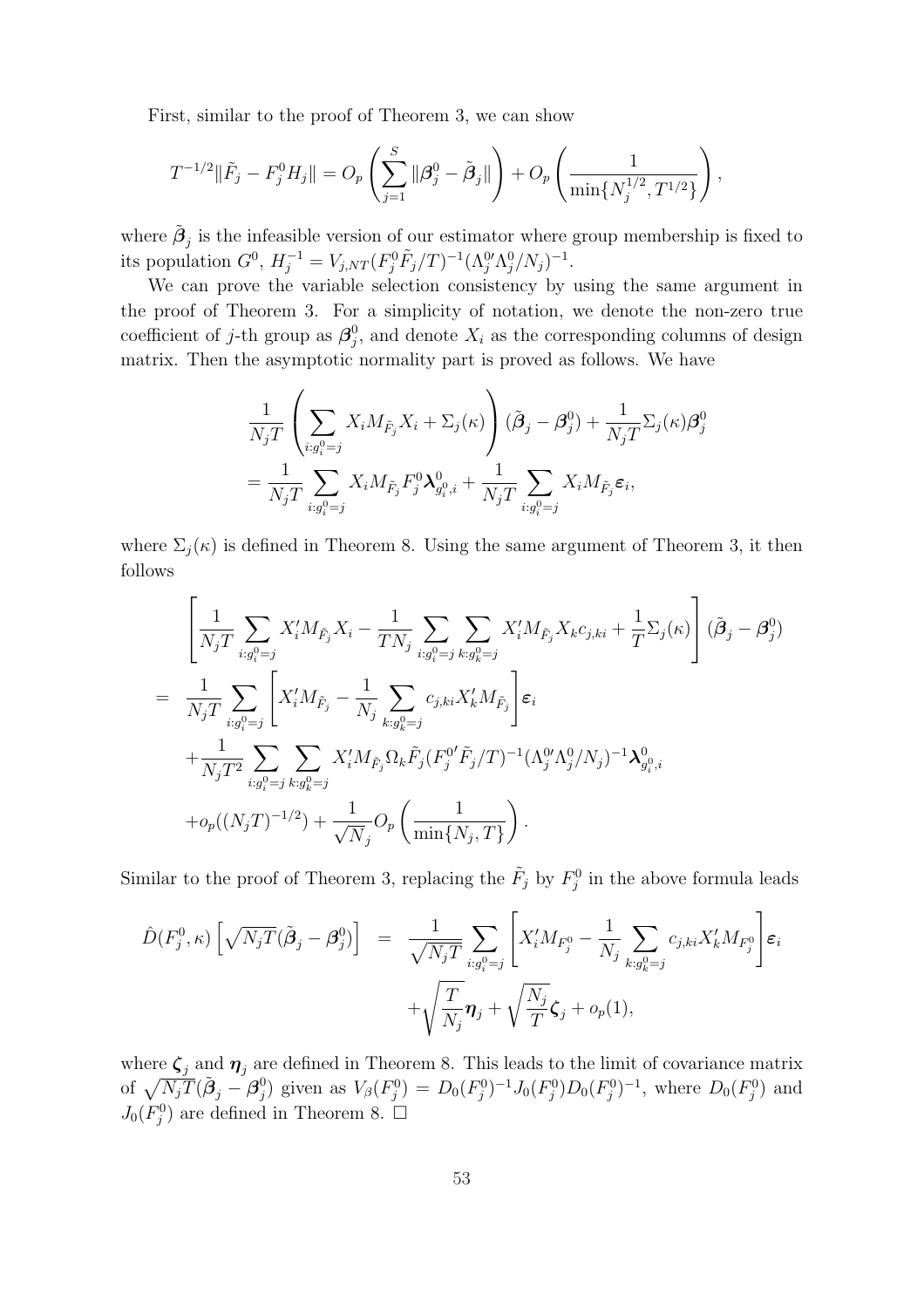#### Proofs of Theorems 9 and 10

The proof of Theorem 9 is similar to that of Theorem 4. There are two steps. In step 1, we decompose the bias  $b$  as  $b = B_1 + B_2 + B_3 + B_4 + B_5$ , where

$$
B_{1} = E_{y} \Big[ \frac{1}{NT} \sum_{i=1}^{N} \|\mathbf{y}_{i} - X_{i} \tilde{\boldsymbol{\beta}}_{g_{i}^{0}} - \tilde{F}_{g_{i}^{0}} \tilde{\boldsymbol{\lambda}}_{g_{i}^{0},i} \|^{2} - \frac{1}{NT} \sum_{i=1}^{N} \|\mathbf{y}_{i} - X_{i} \hat{\boldsymbol{\beta}}_{\hat{g}_{i}} - \hat{F}_{\hat{g}_{i}^{0}} \tilde{\boldsymbol{\lambda}}_{\hat{g}_{i},i} \|^{2} \Big],
$$
  
\n
$$
B_{2} = E_{y} \Big[ \frac{1}{NT} \sum_{i=1}^{N} \|\mathbf{y}_{i} - X_{i} \boldsymbol{\beta}_{g_{i}^{0}}^{0} - \tilde{F}_{g_{i}^{0}} \tilde{\boldsymbol{\lambda}}_{g_{i}^{0},i} \|^{2} - \frac{1}{NT} \sum_{i=1}^{N} \|\mathbf{y}_{i} - X_{i} \tilde{\boldsymbol{\beta}}_{g_{i}^{0}} - \tilde{F}_{g_{i}^{0}} \tilde{\boldsymbol{\lambda}}_{g_{i}^{0},i} \|^{2} \Big],
$$
  
\n
$$
B_{3} = E_{y} \Big[ E_{z} \big[ \frac{1}{NT} \sum_{i=1}^{N} \|\mathbf{z}_{i} - X_{i} \boldsymbol{\beta}_{g_{i}^{0}}^{0} - \tilde{F}_{g_{i}^{0}} \tilde{\boldsymbol{\lambda}}_{g_{i}^{0},i} \|^{2} \big] - \frac{1}{NT} \sum_{i=1}^{N} \|\mathbf{y}_{i} - X_{i} \boldsymbol{\beta}_{g_{i}^{0}}^{0} - \tilde{F}_{g_{i}^{0}} \tilde{\boldsymbol{\lambda}}_{g_{i}^{0},i} \|^{2} \Big]
$$
  
\n
$$
B_{4} = E_{y} \Big[ E_{z} \Big[ \frac{1}{NT} \sum_{i=1}^{N} \|\mathbf{z}_{i} - X_{i} \tilde{\boldsymbol{\beta}}_{g_{i}^{0}} - \tilde{F}_{g_{i}^{0}} \tilde{\boldsymbol{\lambda}}_{g_{i}^{0},i} \|^{2} \Big] - E_{z} \Big[ \frac{1}{NT} \sum_{i=1}^{N} \|\mathbf{z}_{i} - X_{i} \boldsymbol{\beta}_{g_{i}^{0
$$

where the expectations  $E_y[\cdot]$  and  $E_z[\cdot]$  are taken with respect to the joint distribution of  $\{y_1, ..., y_N\}$  and  $\{z_1, ..., z_N\}$  conditioned on the design matrix  $X_i$  and the factor structure. Also, we denote

$$
\ell_{y}(\beta_{1},...,\beta_{S},F_{1},...,F_{S},\Lambda_{1},...,\Lambda_{S}) = \frac{1}{NT} \sum_{i=1}^{N} ||\mathbf{y}_{i} - X_{i}\beta_{g_{i}} - F_{g_{i}}\mathbf{\lambda}_{g_{i},i}||^{2},
$$
  

$$
\ell_{z}(\beta_{1},...,\beta_{S},F_{1},...,F_{S},\Lambda_{1},...,\Lambda_{S}) = E_{z} \Big[\frac{1}{NT} \sum_{i=1}^{N} ||\mathbf{z}_{i} - X_{i}\beta_{g_{i}} - F_{g_{i}}\mathbf{\lambda}_{g_{i},i}||^{2}\Big].
$$

The same argument as in the proof of Theorem 4 applies. This gives Theorem 9. The proof of Theorem 10 is almost identical to that of Theorem 5. The details are omitted. This completes the proof.  $\Box$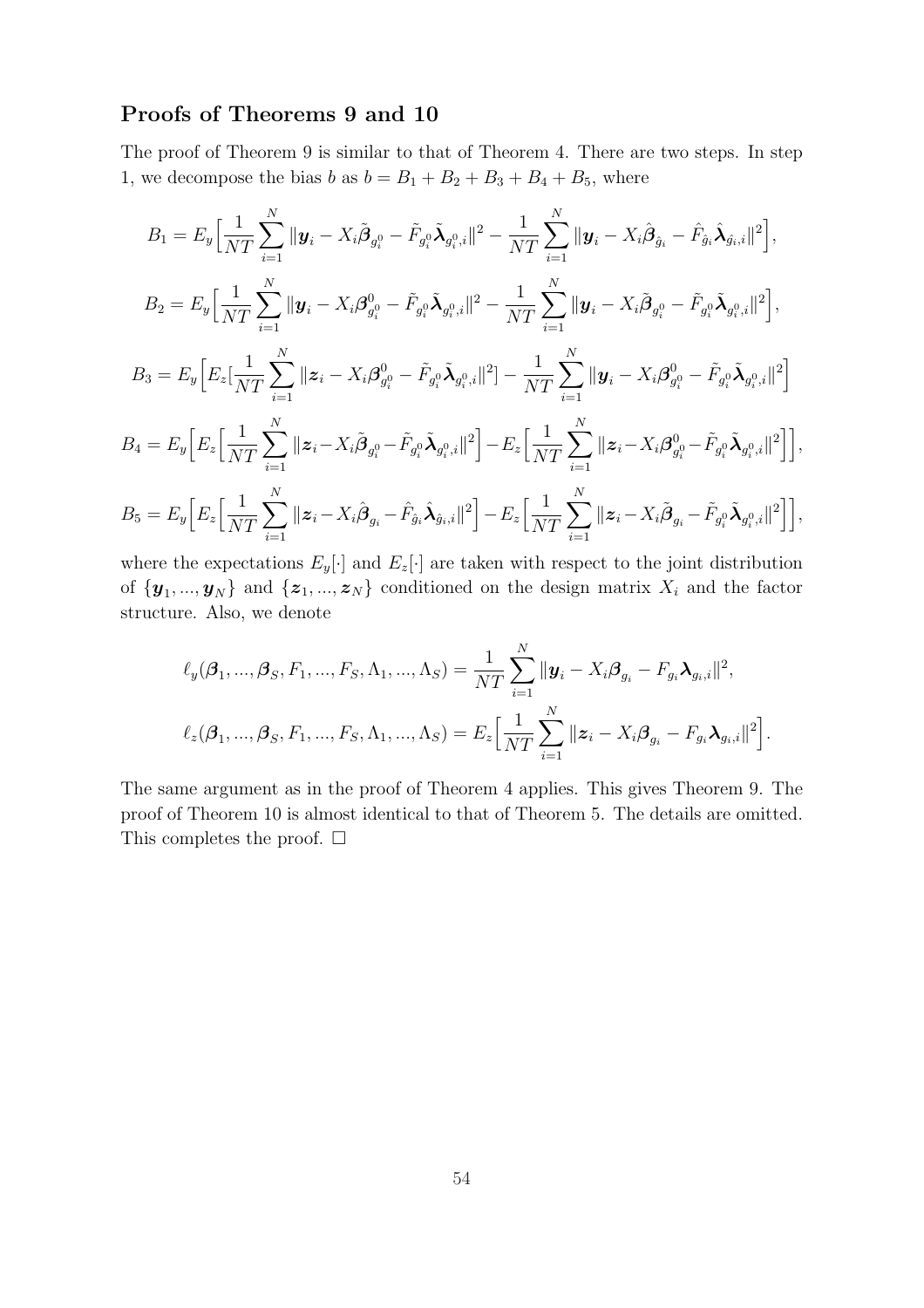# References

- [1] Amengual, D., Watson, M. W. (2007). Consistent estimation of the number of dynamic factors in a large  $N$  and  $T$  panel. Journal of Business and Economic Statistics 25, 91–96.
- [2] Ando, T. and Bai, J. (2013). Multifactor asset pricing with a large number of observable risk factors and unobservable common and group-specific factors. Working paper. Available at http://papers.ssrn.com/sol3/papers.cfm?abstract id=2289201
- [3] Ando, T. and Tsay, R. (2013). On model selection for large panel data with interactive effects. Working paper. Booth School of Business, University of Chicago.
- [4] Arellano, M. (2003). Panel Data Econometrics. Oxford University Press.
- [5] Arellano, M., and Hahn, J. (2005). Understanding Bias in Nonlinear Panel Models: Some Recent Developments. Invited Lecture, Econometric Society World Congress, London.
- [6] Bai, J. (2009). Panel data models with interactive fixed effects. Econometrica 77, 1229–1279.
- [7] Bai, J. and Ng, S. (2002). Determining the number of factors in approximate factor models. Econometrica, 70, 191–221.
- [8] Baltagi, B.H. (2008). Econometric Analysis of Panel Data Wiley, John & Sons.
- [9] Bester, A. and Hansen, C. (2012). Grouped effects estimators in fixed effects models. Journal of Econometrics, Forthcoming.
- [10] Bonhomme, S. and Manresa, E. (2012). Grouped patterns of heterogeneity in panel data. CEMFI, Working paper, 2012-1208.
- [11] Chamberlain, G. and Rothschild, M. (1983). Arbitrage, factor structure and meanvariance analysis in large asset markets. Econometrica 51, 1305–1324.
- [12] Chen, N. F., Roll, R., and Ross, S. (1986). Economic forces and the stock market. Journal of Business, 59, 383–403.
- [13] Connor, G. and Korajzcyk, R. (1986). Performance measurement with the arbitrage pricing theory: a new framework for analysis. Journal of Financial Economics, 15, 373–394.
- [14] Diebold, F., Li, C. and Yue, V. (2008). Global yield curve dynamics and interactions: a dynamic Nelson-Siegel approach. Journal of Econometrics, 146, 315–363.
- [15] Fama, E. F. (1981). Stock prices, real activity, inflation and money. American Economic Review, 71, 545–65.
- [16] Fama, E. F. and French, K. R. (1989). Business conditions and expected returns on stocks and bonds. Journal of Financial Economics, 5, 23–49.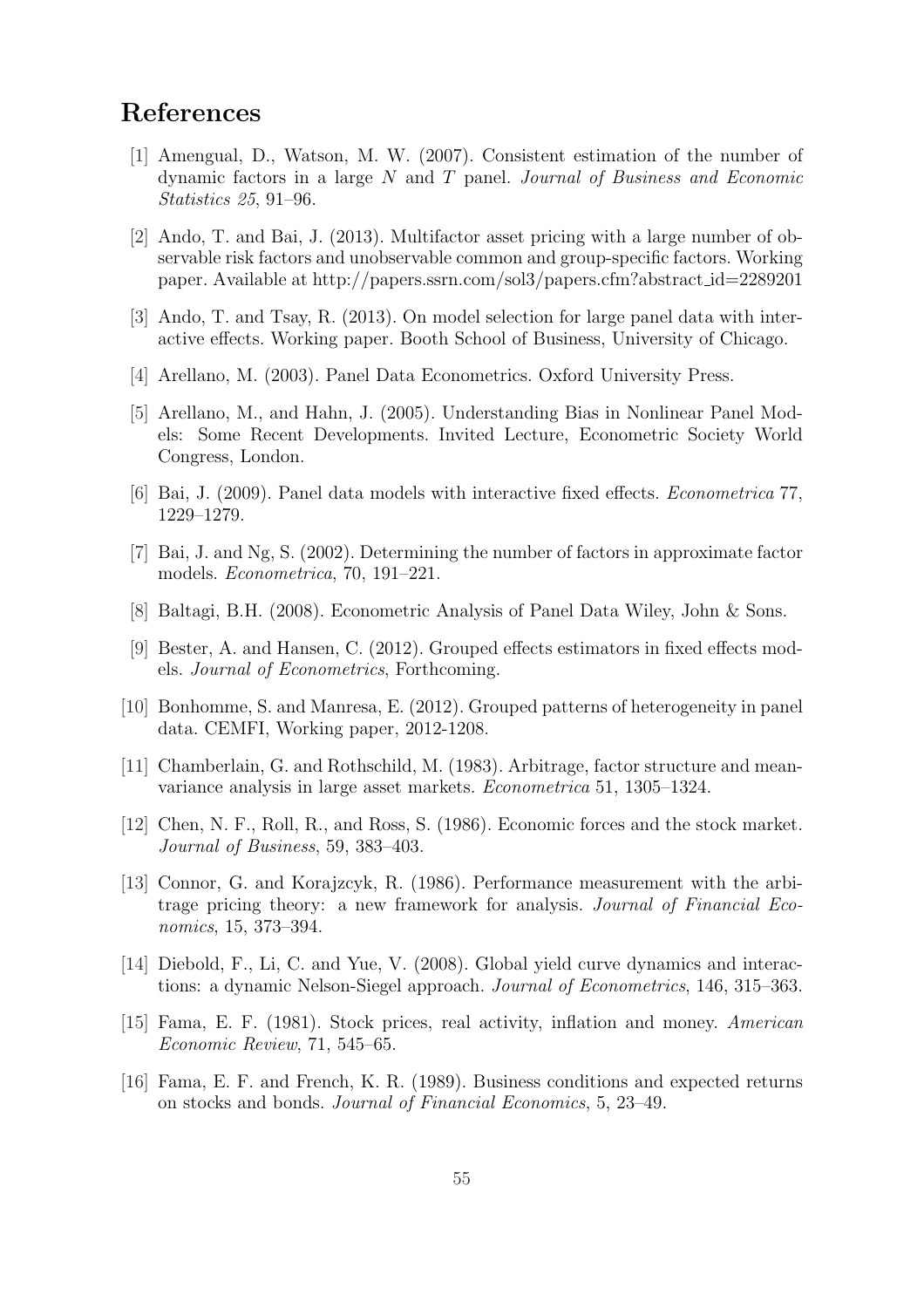- [17] Fama, E. F. and French, K. R. (1993). Common risk factors in the returns on stocks and bonds. Journal of Financial Economics, 33, 3–56.
- [18] Fan, J. and Li, R. (2001). Variable selection via nonconcave penalized likelihood and its oracle properties. J. of the American Statistical Association 96, 1348–1361.
- [19] Forgy, E. W. (1965). Cluster analysis of multivariate data: Efficiency vs. Interpretability of classifications. Biometrics, 21, 768–769.
- [20] Forni, M., Hallin, M., Lippi, M. and Reichlin, L. (2000). The generalized dynamic factor model: identification and estimation. Review of Economics and Statistics, 82, 540–554.
- [21] Forni, M. and Lippi, M. (2001). The generalized factor model: representation theory. Econometric Theory, 17, 1113–1141.
- [22] Geweke, J. (1977). The dynamic factor analysis of economic time series. In: Aigner, D. J., Goldberger, A. S. (eds), Latent Variables in Socio-Economic Models. Amsterdam: North-Holland, pp. 365–383.
- [23] Hahn, J. and Kuersteiner, G. M. (2002). Asymptotically unbiased inference for a dynamic panel model with fixed effects when both  $N$  and  $T$  are large. *Economet*rica, 70, 1639–1657.
- [24] Hahn, J. and Newey, W. K. (2004). Jackknife and analytical bias reduction for nonlinear panel models. Econometrica, 72, 1295–1319.
- [25] Hallin, M., Liska R., (2007). The generalized dynamic factor model: determining the number of factors. Journal of the American Statistical Association, 102, 603– 617.
- [26] Hsiao, C., and A. K. Tahmiscioglu (1997). A panel analysis of liquidity constraints and firm investment. Journal of the American Statistical Association, 92, 455–465.
- [27] Hsiao, C. (2003). Analysis of Panel Data, 2nd edition. Cambridge University Press
- [28] Kapetanios, G., Pesaran, M.H. and Yamagata, T. (2011). Panels with nonstationary multifactor error structures. Journal of Econometrics, 160, 326–348.
- [29] Kose, A., Otrok, C., Whiteman, C. (2008). Understanding the evolution of world business cycles. International Economic Review, 75, 110–130.
- [30] Lin, C. and Ng. S. (2012). Estimation of Panel Data Models with Parameter Heterogeneity When Group Membership is Unknown. Journal of Econometric Methods, 1, 42–55.
- [31] Mallows, C. L. (1973). Some comments on Cp. Technometrics 15, 661–675.
- [32] Moench, E. and Ng, S. (2011). A Factor Analysis of Housing Market Dynamics in the U.S. and the Regions. Econometrics Journal, 14, 1–24.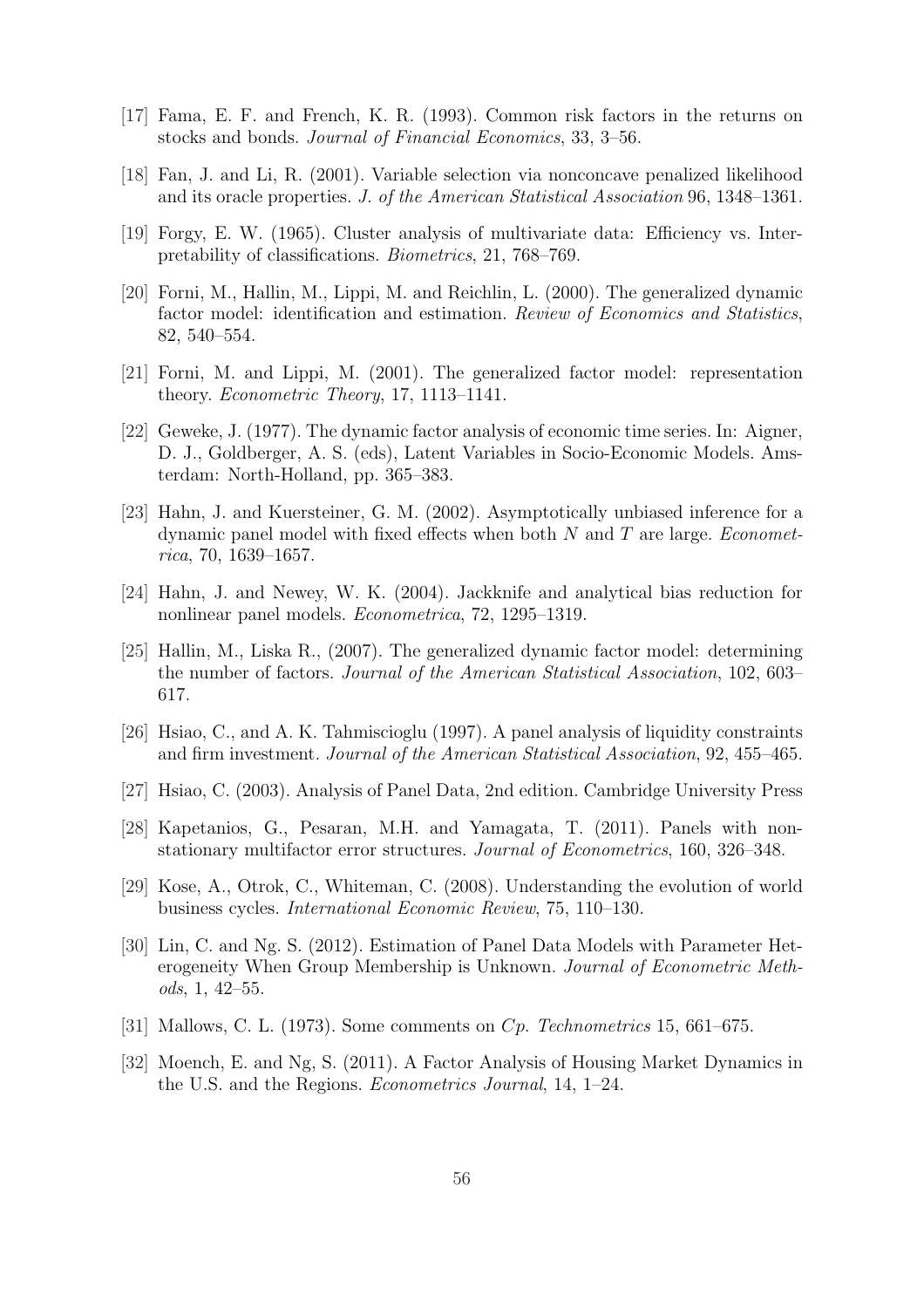- [33] Moench, E., Ng, S., Potter, S. (2012). Dynamic hierarchical factor models. Review of Economics and Statistics, forthcoming. Available at Staff Reports 412, Federal Reserve Bank of New York.
- [34] Moon, H. R. and Weidner, M. (2009). Likelihood expansion for panel regression models with factors. Working Paper. Department of Economics, University of Southern California.
- [35] Pesaran, M. H. (2006). Estimation and inference in large heterogeneous panels with a multifactor error structure. Econometrica, 74, 967–1012.
- [36] Pesaran, M. H. and Tosetti, E. (2011). Large panels with common factors and spatial correlation Journal of Econometrics, 161, 182–202.
- [37] Sargent, T. J., Sims, C. A. (1977). Business cycle modeling without pretending to have too much a priori economic theory. In: Sims C. et al. (eds), New Methods in Business Cycle Research. Federal Reserve Bank of Minneapolis, Minneapolis.
- [38] Stock, J. H. and Watson, M. W. (2002). Forecasting using principal components from a large number of predictors. Journal of the American Statistical Association, 97, 1167–1179.
- [39] Sun, Y. X. (2005). Estimation and inference in panel structure models. Working paper, Department of Economics, University of California, San Diego.
- [40] Tibshirani, R. (1996). Regression shrinkage and selection via the lasso. Journal of the Royal Statistical Society, B58, 267–288.
- [41] Wang, P. (2010). Large dimensional factor models with a multi-level factor structure. Working paper, Department of Economics, HKUST.
- [42] Wooldridge, J.M. (2010) Econometric analysis of cross section and panel data, second edition. MIT Press.
- [43] Zhang, C. H. (2010). Nearly unbiased variable selection under minimax concave penalty. Annals of Statistics, 38, 894–942.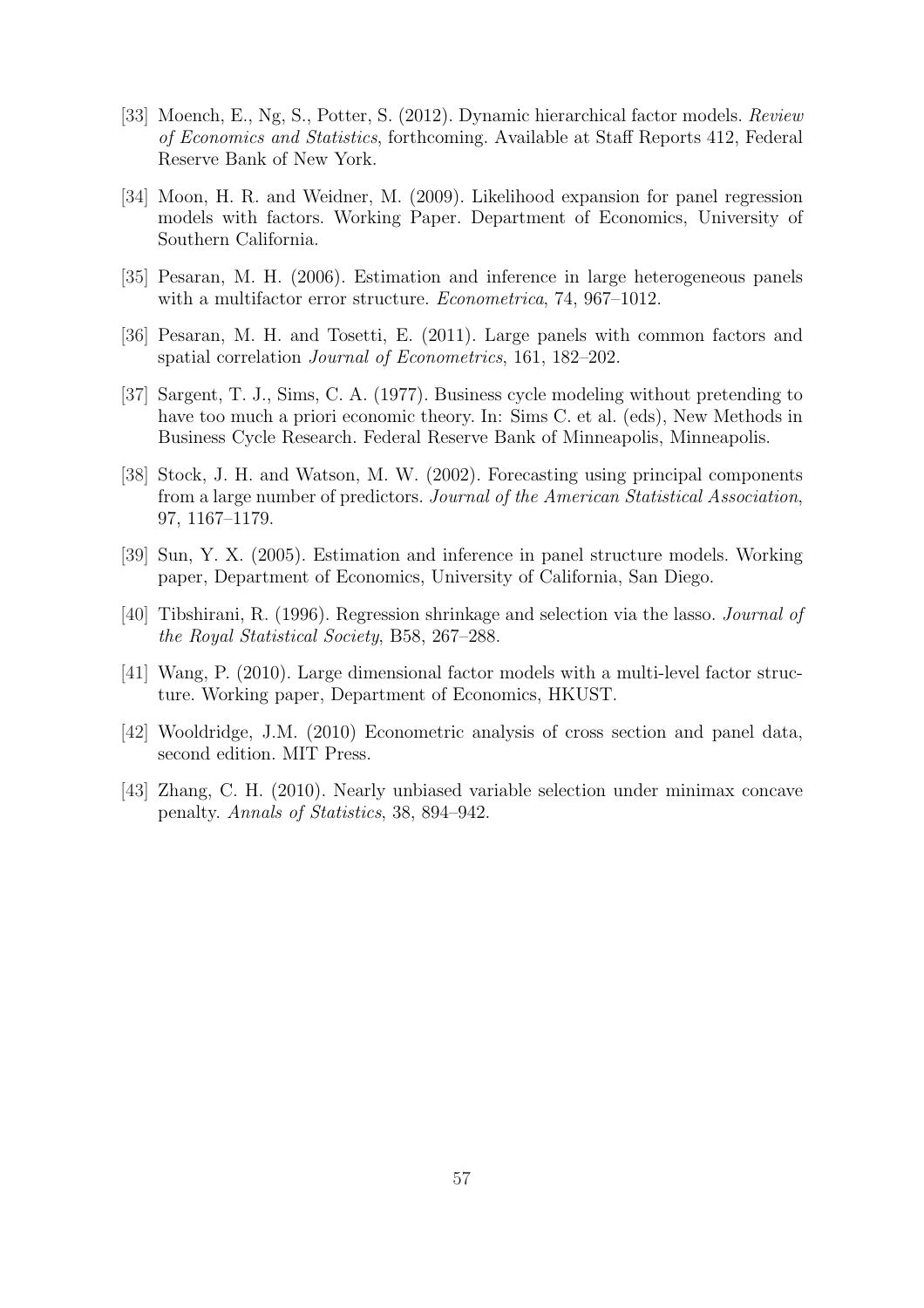Table 1: The percentages of under- (U), correct (C), and overidentification (O) of the various factor selections over 1,000 replicates for the data generated by the three data-generating processes considered in the text. The data shown are the number of selected groups S and the number of selected group-specific factors  $(r_j, j = 1, \ldots, 3)$ . The number of units in each group is  $N_1 = N_2 = N_3 = N/3$ .

| Data 1 |     |                |                |                |                |               |                |                |                |                |                |               |                |
|--------|-----|----------------|----------------|----------------|----------------|---------------|----------------|----------------|----------------|----------------|----------------|---------------|----------------|
|        |     |                | S              |                |                | $r_1\,$       |                |                | r <sub>2</sub> |                |                | $r_3\,$       |                |
| T      | N   | U              | $\overline{C}$ | $\overline{O}$ | U              | $\mathcal{C}$ | $\overline{O}$ | U              | $\mathcal{C}$  | $\overline{O}$ | $\mathbf{U}$   | $\mathcal{C}$ | $\bigcirc$     |
| 100    | 300 | $\overline{0}$ | 96             | $\overline{4}$ | $\overline{0}$ | 91            | 9              | $\overline{0}$ | 89             | 11             | $\overline{0}$ | 92            | 8              |
| 200    | 300 | 1              | 95             | $\overline{4}$ | $\theta$       | 90            | 10             | $\theta$       | 90             | 10             | $\mathbf 1$    | 84            | 15             |
| 100    | 600 | $\theta$       | 85             | 15             | $\theta$       | 93            | $\overline{7}$ | $\theta$       | 91             | 9              | $\theta$       | 94            | 6              |
| 200    | 600 | $\overline{0}$ | 89             | 11             | $\overline{0}$ | 92            | 8              | $\overline{0}$ | 85             | 15             | $\overline{0}$ | 89            | 11             |
|        |     |                |                |                |                |               |                |                |                |                |                |               |                |
| Data 2 |     |                |                |                |                |               |                |                |                |                |                |               |                |
|        |     |                | $\overline{S}$ |                |                | $r_1\,$       |                |                | r <sub>2</sub> |                |                | $r_3\,$       |                |
| T      | N   | U              | $\mathcal{C}$  | $\overline{O}$ | U              | $\mathcal{C}$ | $\overline{O}$ | U              | $\mathcal{C}$  | $\overline{O}$ | U              | $\mathcal{C}$ | $\rm{O}$       |
| 100    | 300 | $\overline{0}$ | 87             | 13             | $\overline{0}$ | 89            | 11             | $\overline{0}$ | 86             | 14             | $\overline{0}$ | 87            | 13             |
| 200    | 300 | $\overline{0}$ | 85             | 15             | $\Omega$       | 84            | 16             | $\theta$       | 84             | 16             | $\overline{0}$ | 85            | 15             |
| 100    | 600 | $\overline{0}$ | 83             | 17             | $\theta$       | 87            | 13             | $\theta$       | 88             | 12             | $\overline{0}$ | 85            | 15             |
| 200    | 600 | $\overline{0}$ | 84             | 16             | $\overline{0}$ | 85            | 15             | $\overline{0}$ | 85             | 15             | $\overline{0}$ | 87            | 13             |
|        |     |                |                |                |                |               |                |                |                |                |                |               |                |
| Data 3 |     |                |                |                |                |               |                |                |                |                |                |               |                |
|        |     |                | S              |                |                | $r_1\,$       |                |                | r <sub>2</sub> |                |                | $r_{3}$       |                |
| T      | N   | U              | $\overline{C}$ | $\overline{O}$ | U              | $\mathcal{C}$ | $\overline{O}$ | U              | $\mathcal{C}$  | $\overline{O}$ | U              | $\mathcal{C}$ | $\overline{O}$ |
| 100    | 300 | $\overline{0}$ | 96             | $\overline{4}$ | $\overline{0}$ | 91            | 9              | $\overline{0}$ | 92             | 8              | $\overline{0}$ | 92            | 8              |
| 200    | 300 | $\overline{0}$ | 95             | $\overline{5}$ | $\theta$       | 92            | 8              | $\theta$       | 90             | 10             | $\theta$       | 92            | 8              |
| 100    | 600 | $\overline{0}$ | 83             | 17             | $\theta$       | 92            | 8              | $\theta$       | 93             | $\overline{7}$ | $\overline{0}$ | 91            | $\overline{9}$ |
| 200    | 600 | $\overline{0}$ | 92             | 8              | $\theta$       | 86            | 14             | $\overline{0}$ | 91             | 9              | $\overline{0}$ | 89            | 11             |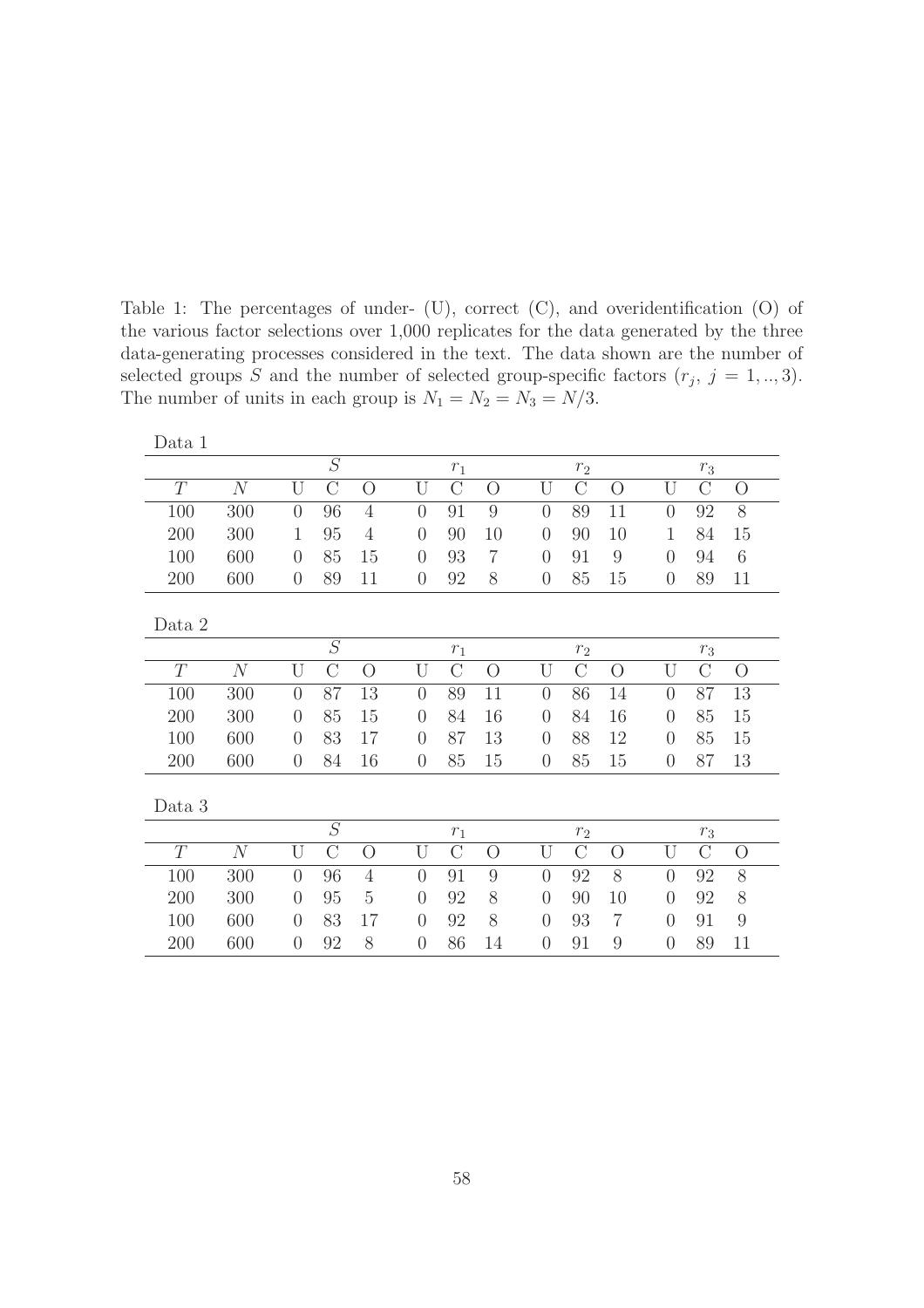Table 2: Simulation results of the parameter estimates for  $\hat{\boldsymbol{\beta}}$  based on 1,000 repetitions. We report the mean and standard deviation (Std.Dev.) of the parameter estimates. Because  $\hat{\boldsymbol{\beta}}$  is a long vector  $(80 \times 1)$ , we report the estimation results only for the true predictors  $(\hat{\beta}_1, \hat{\beta}_2, \hat{\beta}_3)'$  with true value  $(\beta_1, \beta_2, \beta_3) = (1, 2, 3)'$ , and for the first three irrelevant predictors, which are  $(\hat{\beta}_4, \hat{\beta}_5, \hat{\beta}_6)'$  with true value  $(\beta_4, \beta_5, \beta_6) = (0, 0, 0)'$ . The remaining elements of  $\hat{\boldsymbol{\beta}}$  are similar to  $(\hat{\beta}_4, \hat{\beta}_5, \hat{\beta}_6)'$ .

| Data 1         |                |          |                 |                 |                 |                   |                 |                 |
|----------------|----------------|----------|-----------------|-----------------|-----------------|-------------------|-----------------|-----------------|
| $\overline{T}$ | $\overline{N}$ |          | $\beta_1$       | $\bar{\beta}_2$ | $\bar{\beta}_3$ | $\tilde{\beta}_4$ | $\beta_5$       | $\bar{\beta}_6$ |
| 100            | 300            | Mean     | 0.986           | 1.980           | 2.970           | 0.000             | 0.000           | 0.000           |
|                |                | Std.Dev. | 0.024           | 0.024           | 0.025           | 0.005             | 0.005           | 0.004           |
| 200            | 300            | Mean     | 0.989           | 1.985           | 2.973           | 0.000             | 0.000           | 0.000           |
|                |                | Std.Dev. | 0.016           | 0.017           | 0.017           | 0.003             | 0.003           | 0.004           |
| 100            | 600            | Mean     | 0.995           | 1.990           | 2.984           | 0.000             | 0.000           | 0.000           |
|                |                | Std.Dev. | 0.017           | 0.016           | 0.016           | 0.003             | 0.002           | 0.003           |
| 200            | 600            | Mean     | 0.996           | 1.992           | 2.986           | 0.000             | 0.000           | 0.000           |
|                |                | Std.Dev. | 0.012           | 0.011           | 0.011           | 0.002             | 0.001           | 0.001           |
| Data 2         |                |          |                 |                 |                 |                   |                 |                 |
| $\overline{T}$ | $\overline{N}$ |          | $\bar{\beta}_1$ | $\bar{\beta}_2$ | $\bar{\beta}_3$ | $\hat{\beta}_4$   | $\hat{\beta}_5$ | $\bar{\beta}_6$ |
| 100            | 300            | Mean     | 0.991           | 1.979           | 2.969           | 0.000             | 0.000           | 0.000           |
|                |                | Std.Dev. | 0.024           | 0.023           | 0.024           | 0.006             | 0.004           | 0.005           |
| 200            | 300            | Mean     | 0.991           | 1.980           | 2.970           | 0.000             | 0.000           | 0.000           |
|                |                | Std.Dev. | 0.018           | 0.017           | 0.016           | 0.005             | 0.004           | 0.003           |
| 100            | 600            | Mean     | 0.992           | 1.987           | 2.984           | 0.000             | 0.000           | 0.000           |
|                |                | Std.Dev. | 0.017           | 0.016           | 0.016           | 0.004             | 0.005           | 0.004           |
| 200            | 600            | Mean     | 0.994           | 1.989           | 2.985           | 0.000             | 0.000           | 0.000           |
|                |                | Std.Dev. | 0.011           | 0.011           | 0.012           | 0.002             | 0.003           | 0.002           |
| Data 3         |                |          |                 |                 |                 |                   |                 |                 |
| $\overline{T}$ | N              |          | $\hat{\beta}_1$ | $\bar{\beta}_2$ | $\bar{\beta}_3$ | $\hat{\beta}_4$   | $\beta_5$       | $\beta_6$       |
| 100            | 300            | Mean     | 0.988           | 1.980           | 2.967           | 0.000             | 0.000           | 0.000           |
|                |                | Std.Dev. | 0.023           | 0.023           | 0.023           | 0.005             | 0.004           | 0.004           |
| 200            | 300            | Mean     | 0.989           | 1.986           | 2.969           | 0.000             | 0.000           | 0.000           |
|                |                | Std.Dev. | 0.016           | 0.017           | 0.016           | 0.004             | 0.003           | 0.003           |
| 100            | 600            | Mean     | 0.990           | 1.987           | 2.980           | 0.000             | 0.000           | 0.000           |
|                |                | Std.Dev. | 0.017           | 0.016           | 0.017           | 0.003             | 0.002           | 0.003           |
| 200            | 600            | Mean     | 0.995           | 1.991           | 2.985           | 0.000             | 0.000           | 0.000           |
|                |                | Std.Dev. | 0.011           | 0.012           | 0.011           | 0.001             | 0.001           | 0.001           |
|                |                |          |                 |                 |                 |                   |                 |                 |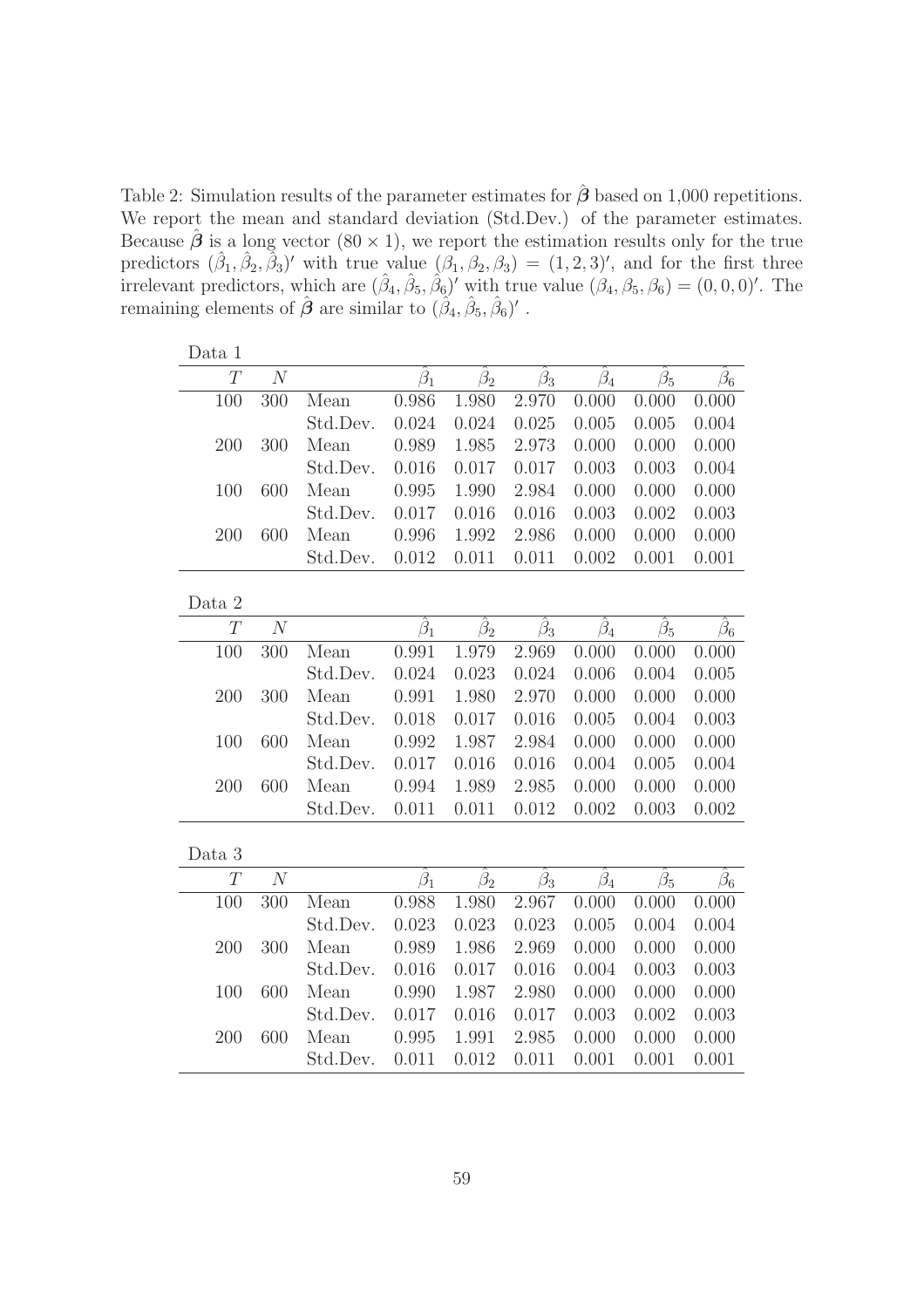Table 3: Scatter matrix of our grouping vs. the classification by mutual fund names (Small Capital & Growth, Large Capital & Growth, Small Capital & Value, and Large Capital & Value. )

|                         | Our grouping |    |                |               |     |              |  |  |
|-------------------------|--------------|----|----------------|---------------|-----|--------------|--|--|
| Classification by names | G1           |    | $G2 \tG3 \tG4$ |               | G5  | $-6^{\circ}$ |  |  |
| Small Capital & Growth  | 64           | 19 |                | $(1)$ 14      |     | 50           |  |  |
| Large Capital & Growth  | 68           |    | 42.            | $\mathcal{D}$ |     |              |  |  |
| Small Capital & Value   |              | 95 |                | 49            |     |              |  |  |
| Large Capital & Value   |              |    | $\mathcal{D}$  | $5 -$         | 108 |              |  |  |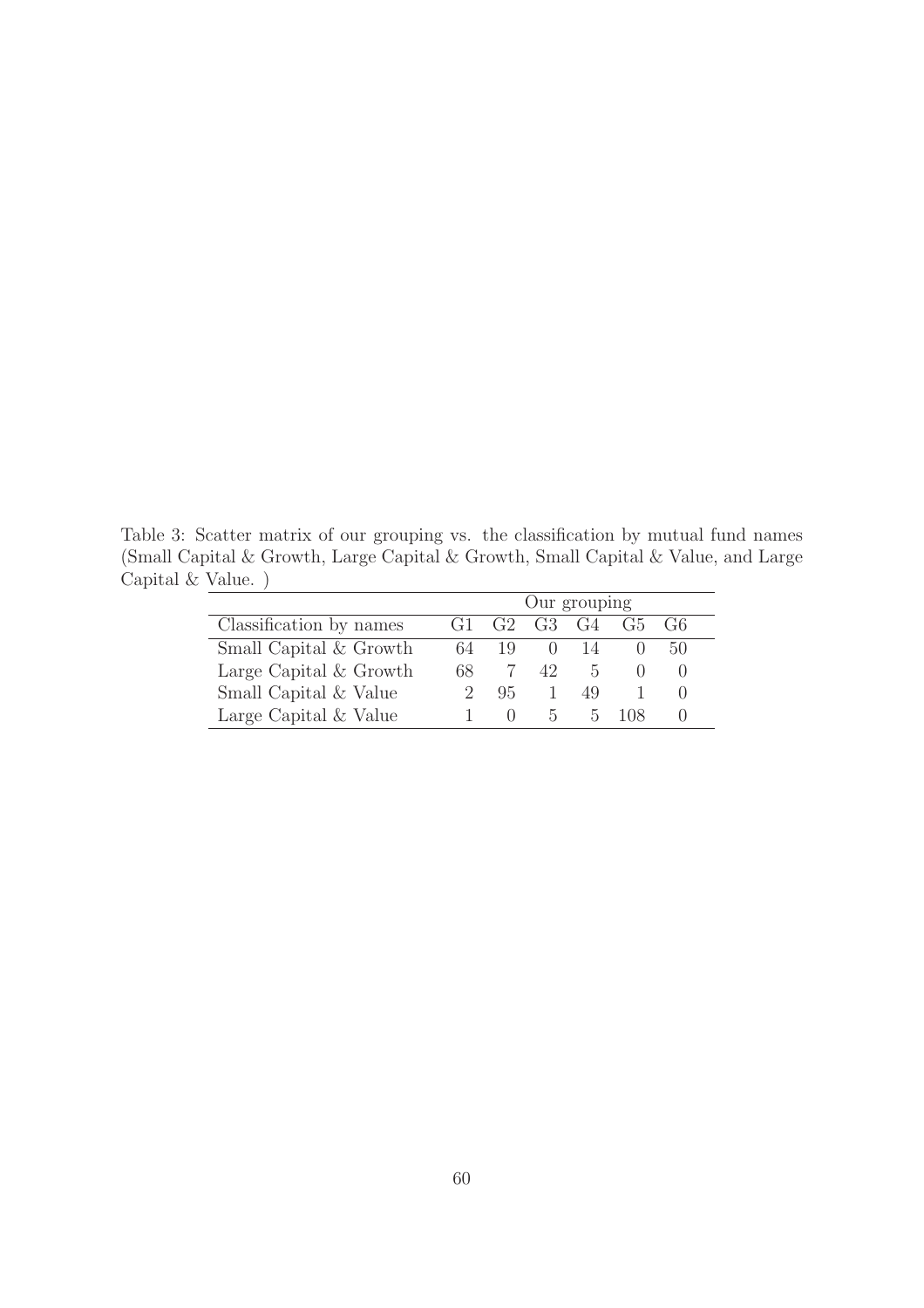Table 4: The correlations between the estimated group-specific pervasive factors and the Fama and French (1993) factors (Mkt, HML, SMB), Short-Term Reversal Factor (STR), Long-Term Reversal Factor (LTR), and Momentum Factor (Mom). If the absolute values of the correlations are larger than 0.18, 0.22, and 0.29, the corresponding significance levels are 10%, 5% and 1%, respectively.

|       |                  | Observable 6 styles |         |         |         |         |         |  |  |  |
|-------|------------------|---------------------|---------|---------|---------|---------|---------|--|--|--|
| Group | Estimated factor | $Mkt_t$             | $SMB_t$ | $HML_t$ | $LTR_t$ | $STR_t$ | $Mom_t$ |  |  |  |
| $G_1$ | First            | 0.43                | $-0.22$ | $-0.28$ | $-0.15$ | $-0.17$ | 0.20    |  |  |  |
|       | Second           | $-0.16$             | $-0.07$ | 0.07    | 0.19    | 0.18    | 0.02    |  |  |  |
|       | Third            | 0.10                | $-0.03$ | $-0.14$ | $-0.04$ | $-0.07$ | 0.15    |  |  |  |
|       | Fourth           | $-0.24$             | 0.04    | 0.23    | $-0.21$ | 0.19    | $-0.02$ |  |  |  |
|       |                  |                     |         |         |         |         |         |  |  |  |
| $G_2$ | First            | 0.37                | $-0.08$ | $-0.29$ | $-0.08$ | 0.39    | 0.11    |  |  |  |
|       | Second           | 0.05                | $-0.19$ | 0.01    | 0.11    | 0.09    | $-0.08$ |  |  |  |
|       | Third            | $-0.15$             | 0.01    | $-0.15$ | 0.16    | $-0.32$ | $-0.17$ |  |  |  |
|       |                  |                     |         |         |         |         |         |  |  |  |
| $G_3$ | First            | 0.46                | $-0.01$ | 0.04    | $-0.18$ | 0.02    | $-0.01$ |  |  |  |
|       | Second           | 0.03                | 0.08    | $-0.03$ | 0.13    | 0.10    | $-0.04$ |  |  |  |
|       | Third            | $-0.11$             | $-0.03$ | 0.00    | 0.20    | 0.02    | 0.04    |  |  |  |
|       |                  |                     |         |         |         |         |         |  |  |  |
| $G_4$ | First            | 0.36                | $-0.09$ | 0.18    | $-0.06$ | 0.1     | $-0.26$ |  |  |  |
|       | Second           | 0.07                | 0.03    | $-0.11$ | 0.11    | 0.04    | 0.09    |  |  |  |
|       | Third            | $-0.13$             | 0.16    | $-0.07$ | 0.18    | $-0.16$ | 0.17    |  |  |  |
|       |                  |                     |         |         |         |         |         |  |  |  |
| $G_5$ | First            | 0.46                | $-0.01$ | $-0.02$ | 0.06    | 0.02    | $-0.06$ |  |  |  |
|       | Second           | 0.14                | 0.06    | $-0.13$ | 0.04    | 0.13    | 0.14    |  |  |  |
|       |                  |                     |         |         |         |         |         |  |  |  |
| $G_6$ | First            | 0.33                | 0.14    | $-0.05$ | $-0.19$ | $-0.02$ | 0.21    |  |  |  |
|       | Second           | 0.11                | 0.07    | 0.07    | 0.07    | $-0.11$ | 0.00    |  |  |  |
|       | Third            | $-0.09$             | $-0.03$ | 0.00    | 0.26    | 0.01    | 0.10    |  |  |  |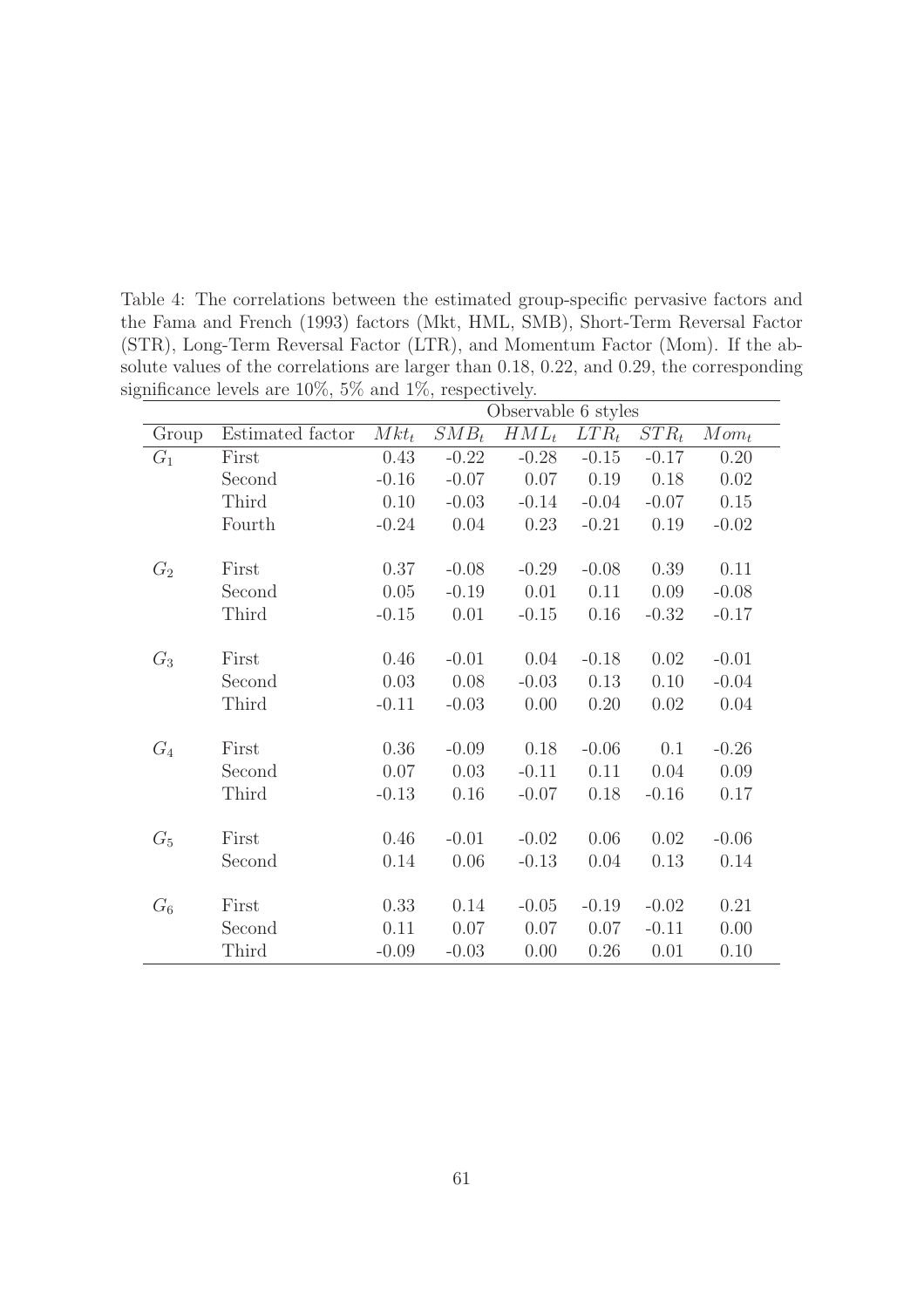Table 5: Scatter matrices of the estimated group membership  $\hat{g}_i$  against nominal classification schemes based on 1. Location of stock exchanges, 2. Types of share, and 3. Industry.

|              | Classification                         | G1  | G2           | G <sub>3</sub> | G4       | G5  | G6             |
|--------------|----------------------------------------|-----|--------------|----------------|----------|-----|----------------|
| $\mathbf{1}$ | Location of stock exchanges            |     |              |                |          |     |                |
|              | Shanghai stock exchange                | 179 | 67           | 132            | 77       | 105 | 81             |
|              | Shenzhen stock exchange                | 125 | 29           | 94             | 64       | 95  | 93             |
| 2            | Types of share                         |     |              |                |          |     |                |
|              | A-shares                               | 211 | 95           | 224            | 141      | 196 | 172            |
|              | <b>B</b> -shares                       | 93  | $\mathbf{1}$ | 2              | $\theta$ | 4   | $\overline{2}$ |
| 3            | Category based on Industry             |     |              |                |          |     |                |
|              | Chemicals, Construction, Manufacturing | 76  | 15           | 70             | 36       | 53  | 49             |
|              | Food, Beverages, Personal Goods        | 40  | 14           | 24             | 21       | 25  | 13             |
|              | Gas, Metals, Mining, Oil               | 42  | 16           | 16             | 17       | 17  | 26             |
|              | Banks, Financial Services, Real Estate | 30  | 6            | 25             | 15       | 23  | 17             |
|              | Retails                                | 29  | 18           | 26             | 19       | 19  | 21             |
|              | <b>Utilities</b>                       | 17  | 8            | 16             | 6        | 19  | 9              |
|              | Pharmaceuticals, Health                | 24  | 6            | 21             | 10       | 16  | 12             |
|              | Information Technology                 | 27  | 8            | 21             | 9        | 19  | 11             |
|              | Others                                 | 11  | 4            | 4              | 5        | 7   | 13             |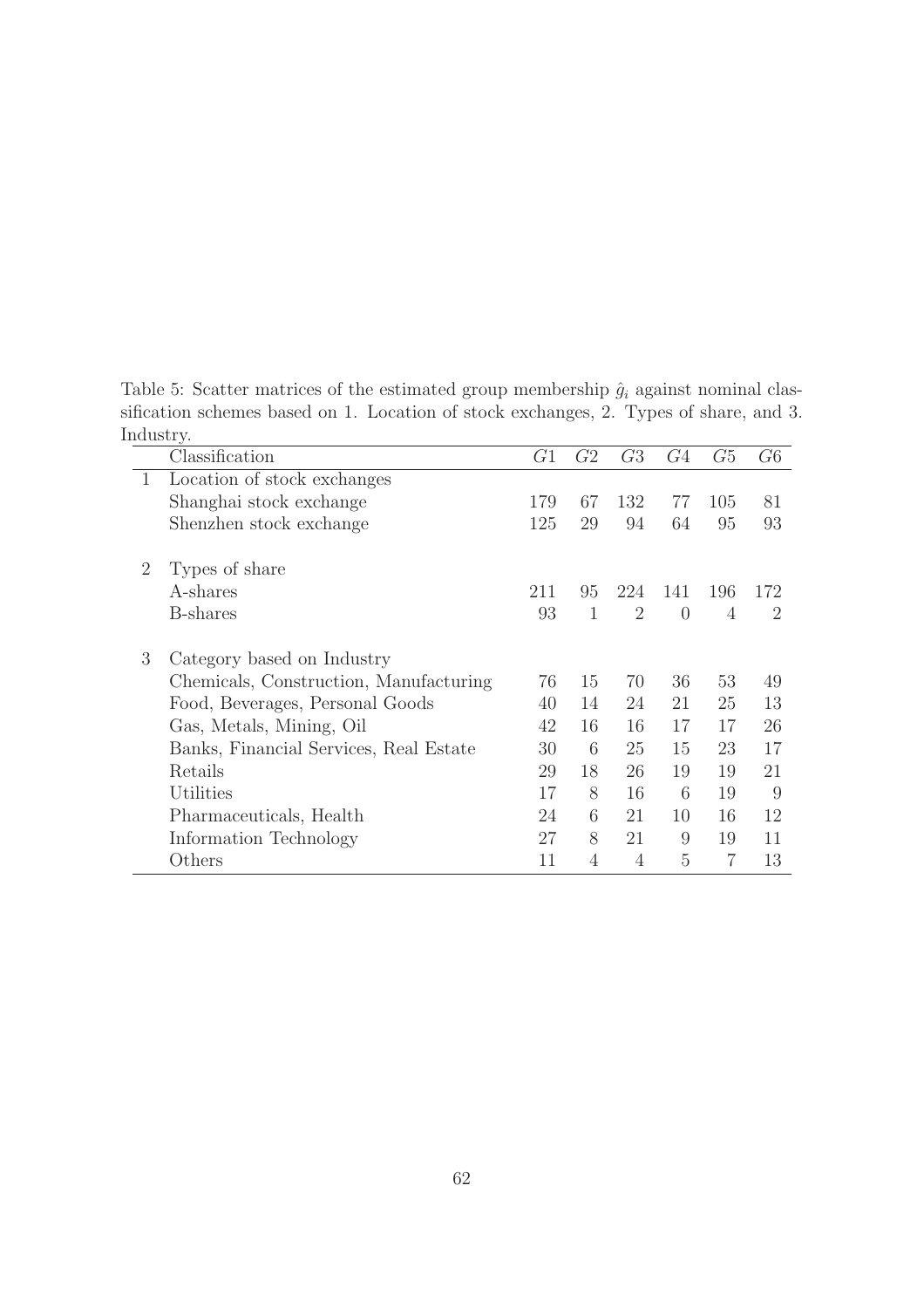Table 6: The results of regression of group-specific pervasive factors  $\hat{f}_{jk,t}$  (j =  $1, ..., S; k = 1, ..., r_j$  on some economic factors  $z_t$ ;  $\hat{f}_{jk,t} = z'_t \gamma_{jk} + e_{jk,t}$ , and then conduct the statistical significance test of the least squared estimate  $\hat{\gamma}_{ik}$ . The four observable market risk factors  $z_t$  are market excess returns of A-shares (ER–A), market excess returns of B-shares (ER–B), the book-to-market ratio (HML), and the market capitalization (SMB). These variables are computed with Chinese data. For each factor, the first row corresponds to the estimated regression coefficients  $\hat{\gamma}_G$ , whereas the second row is the corresponding standard deviations.  $(***)$ ,  $(**)$  and  $(*)$  means that the estimated regression coefficient is statistically significant at the 1%, 5%, and 10% levels, respectively.

|         |           | <b>VIX</b> | $ER-A$       | $ER-B$      | <b>HML</b> | <b>SMB</b> |
|---------|-----------|------------|--------------|-------------|------------|------------|
| Group 1 | First     | 0.516      | 7.872***     | $-1.275$    | $-2.819$   | $7.518***$ |
|         | <b>SD</b> | 0.318      | 1.454        | 1.347       | 1.865      | 1.543      |
|         | Second    | $0.676**$  | $-13.321***$ | $14.922***$ | 0.449      | $-1.438$   |
|         | <b>SD</b> | 0.300      | 1.370        | 1.269       | 1.757      | 1.454      |
| Group 2 | First     | 0.469      | $10.151***$  | $-4.056***$ | $-2.205$   | $6.444***$ |
|         | <b>SD</b> | 0.349      | 1.596        | 1.478       | 2.047      | 1.694      |
| Group 3 | First     | $0.599*$   | $11.995***$  | $-4.409***$ | $-1.627$   | 4.992***   |
|         | <b>SD</b> | 0.305      | 1.394        | 1.291       | 1.788      | 1.480      |
|         | Second    | 0.464      | $-2.366$     | $-0.618$    | $-2.555$   | 2.597      |
|         | <b>SD</b> | 0.469      | 2.145        | 1.987       | 2.752      | 2.277      |
| Group 4 | First     | 0.105      | $10.20***$   | $-3.737**$  | $-1.960$   | $6.618***$ |
|         | SD        | 0.338      | 1.545        | 1.431       | 1.982      | 1.640      |
| Group 5 | First     | 0.425      | $11.039***$  | $-4.428***$ | $-3.519*$  | $6.115***$ |
|         | <b>SD</b> | 0.331      | 1.513        | 1.402       | 1.941      | 1.606      |
|         | Second    | 0.550      | 0.534        | 0.139       | 1.464      | $-0.134$   |
|         | <b>SD</b> | 0.482      | 2.201        | 2.039       | 2.824      | 2.337      |
|         | Third     | 0.178      | $-3.424$     | $-0.547$    | $-5.126*$  | 5.907***   |
|         | <b>SD</b> | 0.453      | 2.071        | 1.918       | 2.657      | 2.199      |
| Group 6 | First     | 0.369      | $9.322***$   | $-2.896**$  | $-3.560*$  | $7.086***$ |
|         | SD        | 0.331      | 1.514        | 1.403       | 1.943      | 1.608      |
|         | Second    | 0.062      | $-3.076$     | 1.514       | $-4.188$   | 0.003      |
|         | SD        | 0.476      | 2.176        | 2.016       | 2.792      | 2.311      |